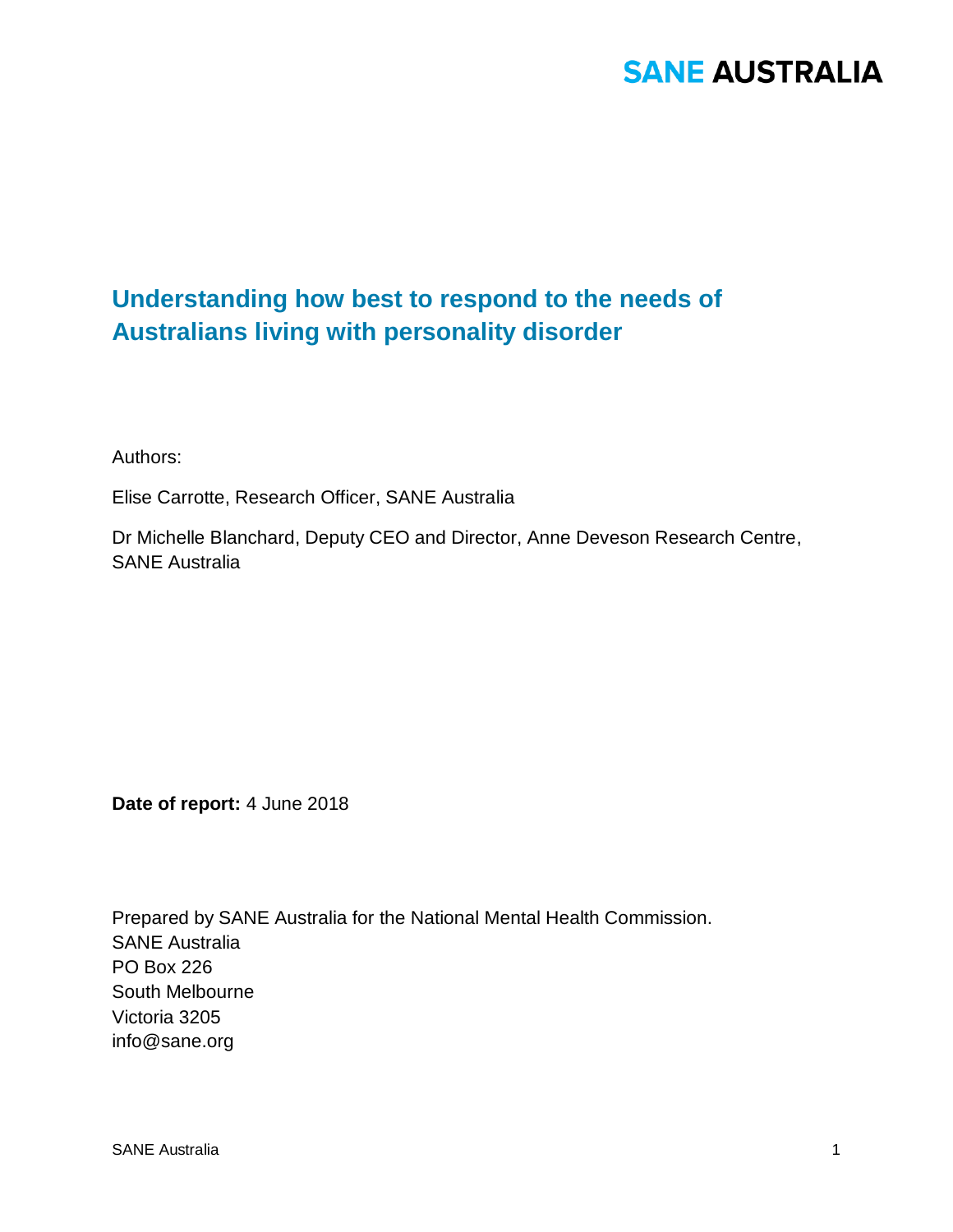### **Table of contents**

| 2. Current evidence-based treatments for specific personality disorders in Australia21 |  |
|----------------------------------------------------------------------------------------|--|
|                                                                                        |  |
|                                                                                        |  |
|                                                                                        |  |
|                                                                                        |  |
|                                                                                        |  |
|                                                                                        |  |
|                                                                                        |  |
|                                                                                        |  |
|                                                                                        |  |
|                                                                                        |  |
|                                                                                        |  |
|                                                                                        |  |
|                                                                                        |  |
|                                                                                        |  |
|                                                                                        |  |
|                                                                                        |  |
|                                                                                        |  |
|                                                                                        |  |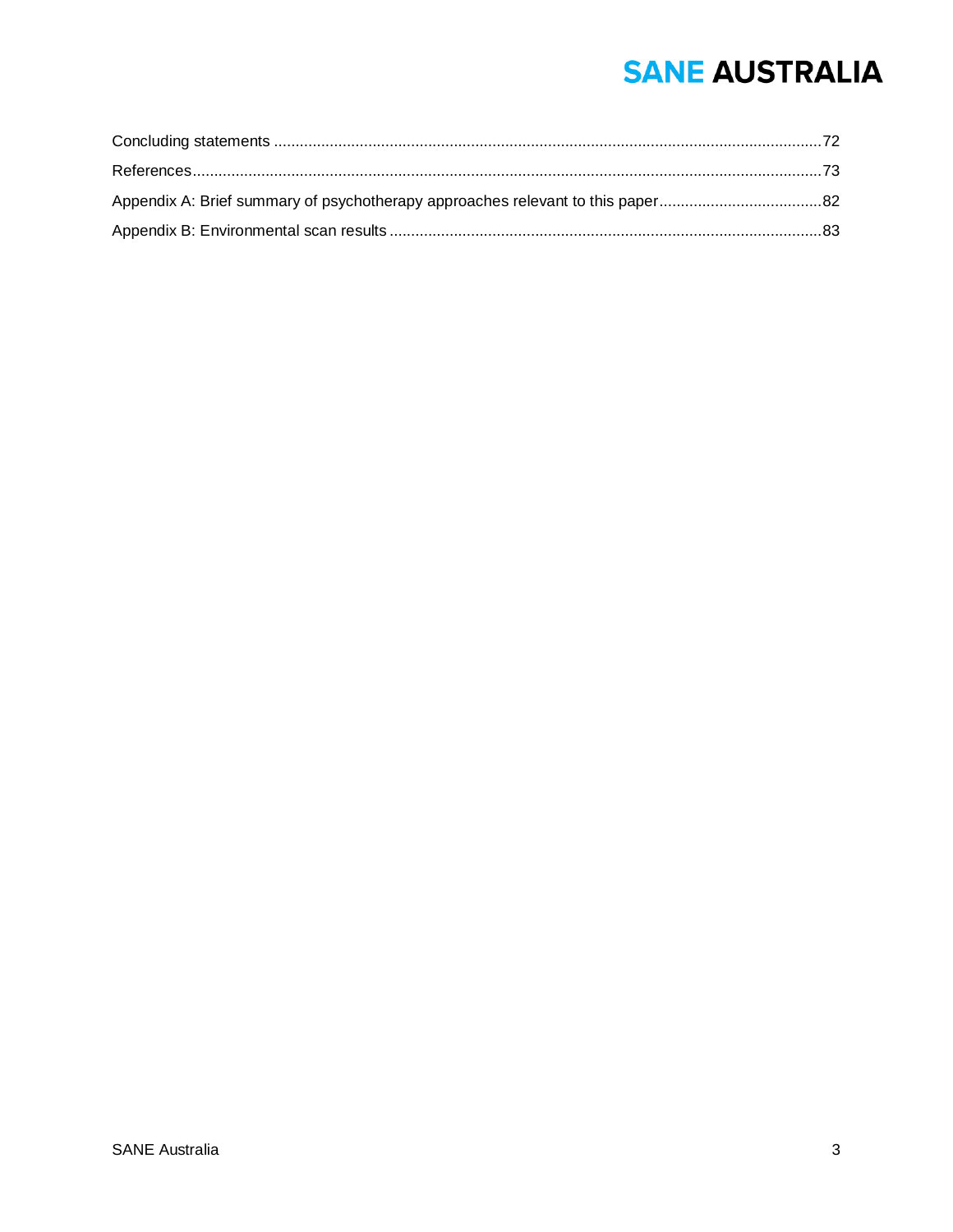### **Abbreviations**

| <b>ACT</b>    | Acceptance and commitment therapy                                              |
|---------------|--------------------------------------------------------------------------------|
| <b>CAT</b>    | Cognitive analytic therapy                                                     |
| <b>CBT</b>    | Cognitive behavioural therapy                                                  |
| DBT.          | Dialectical behavioural therapy                                                |
| DSM-5         | Diagnostic and Statistical Manual of Mental Disorders, 5 <sup>th</sup> edition |
| <b>ICD-10</b> | International Classification of Diseases, 10 <sup>th</sup> revision            |
| <b>LHN</b>    | <b>Local Hospital Network</b>                                                  |
| <b>MBS</b>    | <b>Medicare Benefits Schedule</b>                                              |
| MBT           | Mentalisation-based treatment                                                  |
| <b>MHTP</b>   | Mental health treatment plan                                                   |
| <b>NDIS</b>   | National Disability Insurance Scheme                                           |
| <b>PHN</b>    | <b>Primary Health Network</b>                                                  |
| <b>STEPPS</b> | <b>Systems Training for Emotional Predictability</b>                           |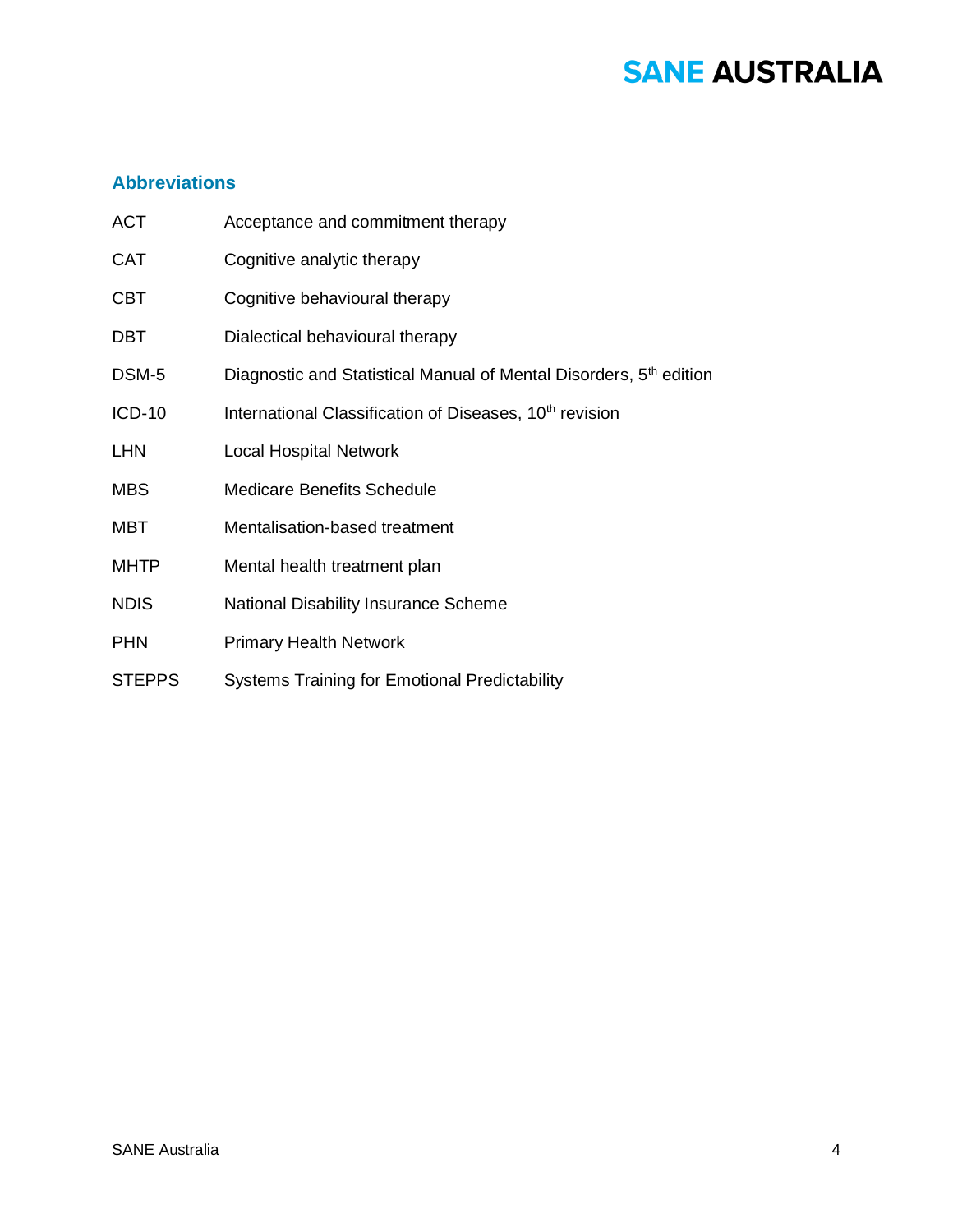### **Key terminology**

| Personality disorder | A condition characterised by pervasive and persistent patterns of<br>thoughts, emotions and behaviour that significantly deviate from<br>cultural expectations and cause clinically significant distress or<br>impairment (American Psychiatric Organization, 2013). The<br>following specific types of personality disorder are identified in<br><b>DSM-5:</b> |  |
|----------------------|-----------------------------------------------------------------------------------------------------------------------------------------------------------------------------------------------------------------------------------------------------------------------------------------------------------------------------------------------------------------|--|
|                      | Paranoid personality disorder (PPD)                                                                                                                                                                                                                                                                                                                             |  |
|                      | Schizoid personality disorder (SPD)                                                                                                                                                                                                                                                                                                                             |  |
|                      | Schizotypal personality disorder (SZPD)                                                                                                                                                                                                                                                                                                                         |  |
|                      | Antisocial personality disorder (ASPD; ICD-10 dissocial<br>personality disorder)                                                                                                                                                                                                                                                                                |  |
|                      | Borderline personality disorder (BPD; ICD-10 emotionally<br>unstable personality disorder)                                                                                                                                                                                                                                                                      |  |
|                      | Histrionic personality disorder (HPD)                                                                                                                                                                                                                                                                                                                           |  |
|                      | Narcissistic personality disorder (NPD)                                                                                                                                                                                                                                                                                                                         |  |
|                      | Avoidant personality disorder (AVPD; ICD-10 anxious-avoidant<br>personality disorder)                                                                                                                                                                                                                                                                           |  |
|                      | Dependent personality disorder (DPD)                                                                                                                                                                                                                                                                                                                            |  |
|                      | Obsessive-compulsive personality disorder (OCPD; ICD-10<br>anankastic personality disorder)                                                                                                                                                                                                                                                                     |  |
| Lived experience     | Current or former experience of mental illness                                                                                                                                                                                                                                                                                                                  |  |
| Carer                | A family member, friend or other person supporting someone<br>living with a mental illness                                                                                                                                                                                                                                                                      |  |
| Online forum         | An internet-based discussion site where people can hold<br>conversations in the form of posted messages, which are at least<br>temporarily archived                                                                                                                                                                                                             |  |
| Specialist service   | A service providing support tailored to personality disorder, or<br>providing a treatment which has demonstrated efficacy<br>specifically for personality disorder                                                                                                                                                                                              |  |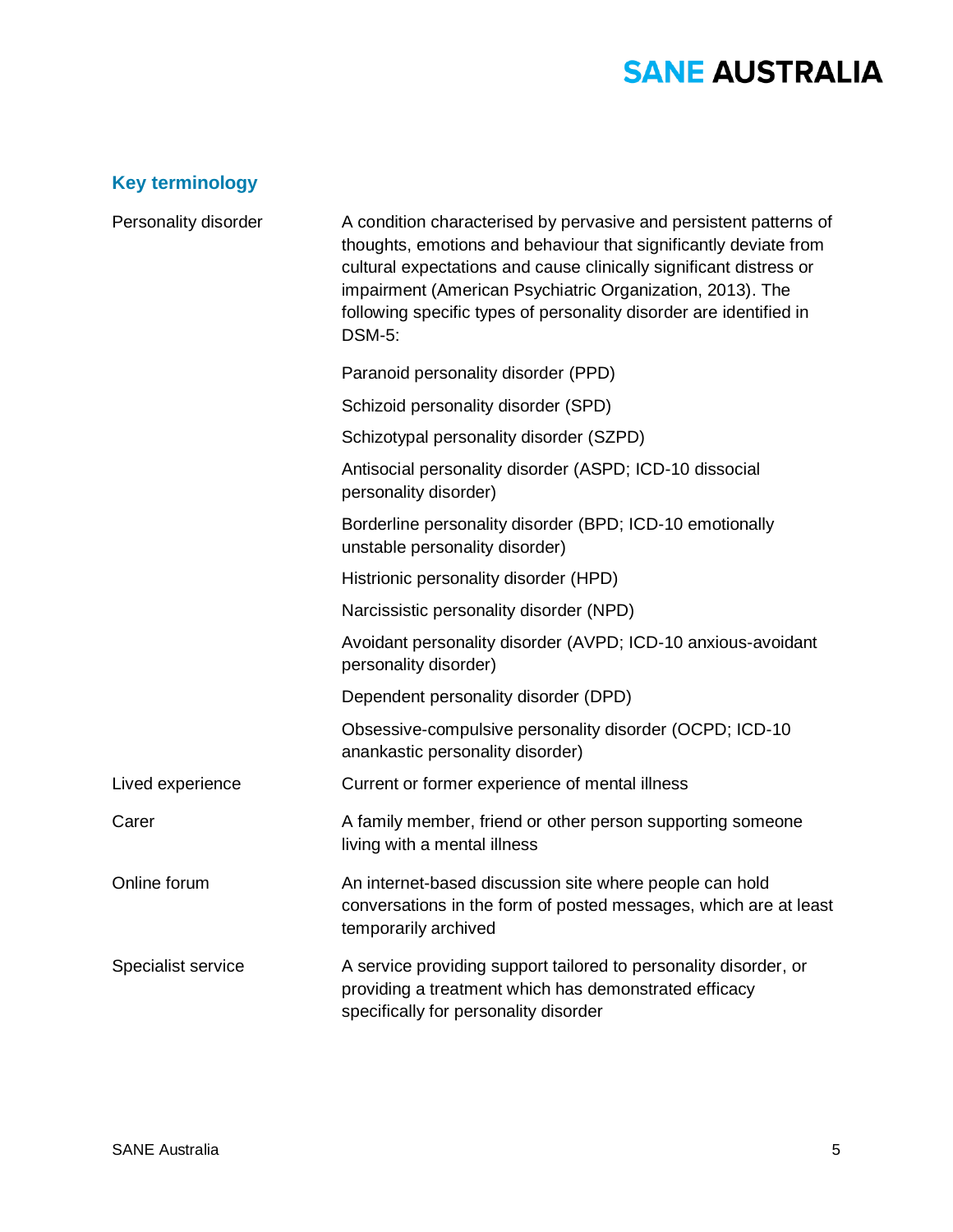### **Acknowledgements**

This project was undertaken with the generous support of the National Mental Health Commission. The authors would specifically like to acknowledge the support of Dr Peggy Brown, Maureen Lewis, Dr Carmel Harrison and Vanessa D'Souza.

SANE Australia would also like to express thanks to:

- Those with lived experience of personality disorder, their carers, families and support persons who contributed through focus groups and participated in interviews
- Project Advisory Committee members:
	- o Professor Andrew Chanen, Head, Personality Disorder Research, Orygen, the National Centre of Excellence in Youth Mental Health; Professorial Fellow, Centre for Youth Mental Health, The University of Melbourne; Director of Clinical Services, Orygen Youth Health
	- o Kelly Clark, lived experience representative
	- o Nigel Denning, counselling psychologist, Integrative Psychology
	- o Phil Edmondson, Chief Executive Officer, Primary Health Tasmania
	- o Aaron Fornarino, lived experience representative
	- o Professor Brin Grenyer, Professor of Psychology and Director, Project Air Strategy for Personality Disorders, University of Wollongong
	- o Jack Heath, Chief Executive Officer, SANE
	- o Maureen Lewis, Deputy Chief Executive Officer, National Mental Health Commission
	- o Julien McDonald, Chair, Australian Borderline Personality Disorder Foundation
	- o Janne McMahon OAM, Chair and Executive Officer, Private Mental Health Consumer Carer Network
	- o Adjunct Clinical Associate Professor Sathya Rao, Executive Clinical Director, Spectrum Personality Disorder Service for Victoria
- SANE team members: Philippa Costigan, Emma Clark, Nicole Thomas, Laura Prerau, Natalie Rutstein, Michael Hartup and Suzanne Leckie
- WA Personality Disorder Subnetwork, for advice and discussions.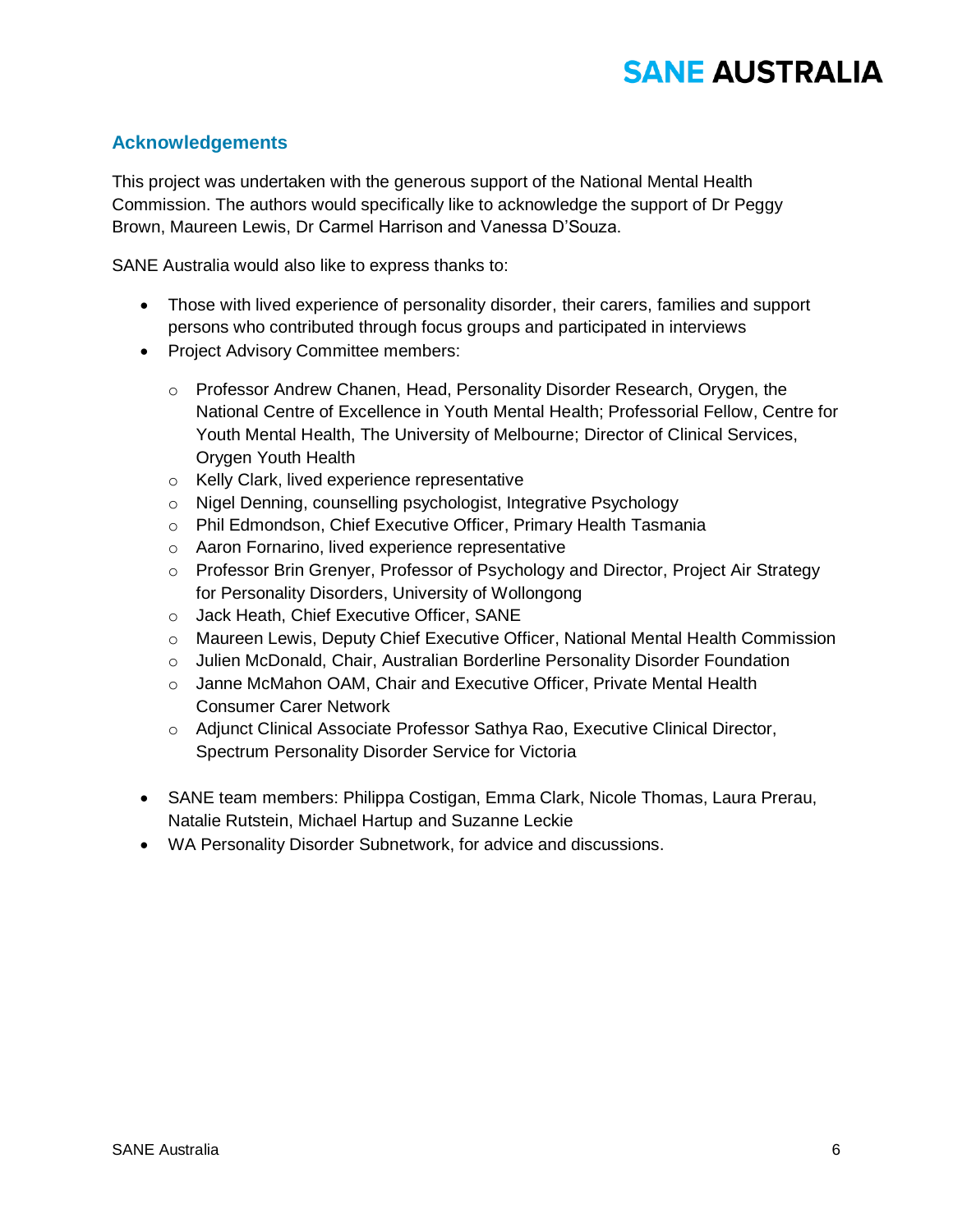### **Executive summary**

#### **Purpose**

The purpose of this report is to review current evidence-based practice, service availability and experiences of treatment for Australians with lived experience of personality disorder, regardless of their circumstances. An overarching aim of this body of work is to improve management of and access to effective treatment and support services for these people.

### **Background**

Personality disorder involves pervasive and persistent patterns of thoughts, emotions and behaviour that significantly deviate from cultural expectations and cause clinically significant distress or impairment. Personality disorder, particularly borderline personality disorder (BPD), is often misunderstood and stigmatised, and associated with challenges for both those with lived experience and their carers, families and other support persons.

This project was commissioned by the National Mental Health Commission to identify treatment and support availability and access through three components: a literature review, an environmental scan and a qualitative study.

#### **Literature review**

The literature review was conducted in two parts. Part 1 identified the prevalence of personality disorder in Australia. This review found that approximately 6.5% of Australian adults meet diagnostic criteria for at least one personality disorder, with obsessive-compulsive personality disorder (OCPD) the most common (3.2%), and around 1% of the general population meeting criteria for BPD. It was estimated that around 26% of people presenting to emergency departments for mental health purposes have personality disorder, while 25–43% of adult inpatients and 23% of adult outpatients meet criteria for BPD.

Part 2 involved reviewing current evidence-based treatments for personality disorder. Most research has focused on BPD, with consistent evidence supporting psychotherapy, including dialectical behaviour therapy (DBT), psychodynamic therapy, schema therapy and cognitive analytic therapy (CAT). In general, there was little research that looked into psychotherapy for other personality disorders. People living with avoidant personality disorder (AVPD), dependent personality disorder (DPD) and OCPD appear to benefit from cognitive behavioural therapy (CBT), psychodynamic therapy and social skills training. Results were inconsistent for antisocial personality disorder (ASPD), with some studies reporting benefits from CBT and mentalisationbased treatment (MBT). Treatment guidelines were identified which provide strong recommendations on how to provide best-practice services for people living with personality disorder, including building strong relationships between clinicians and consumers and advocating long term, intensive treatment.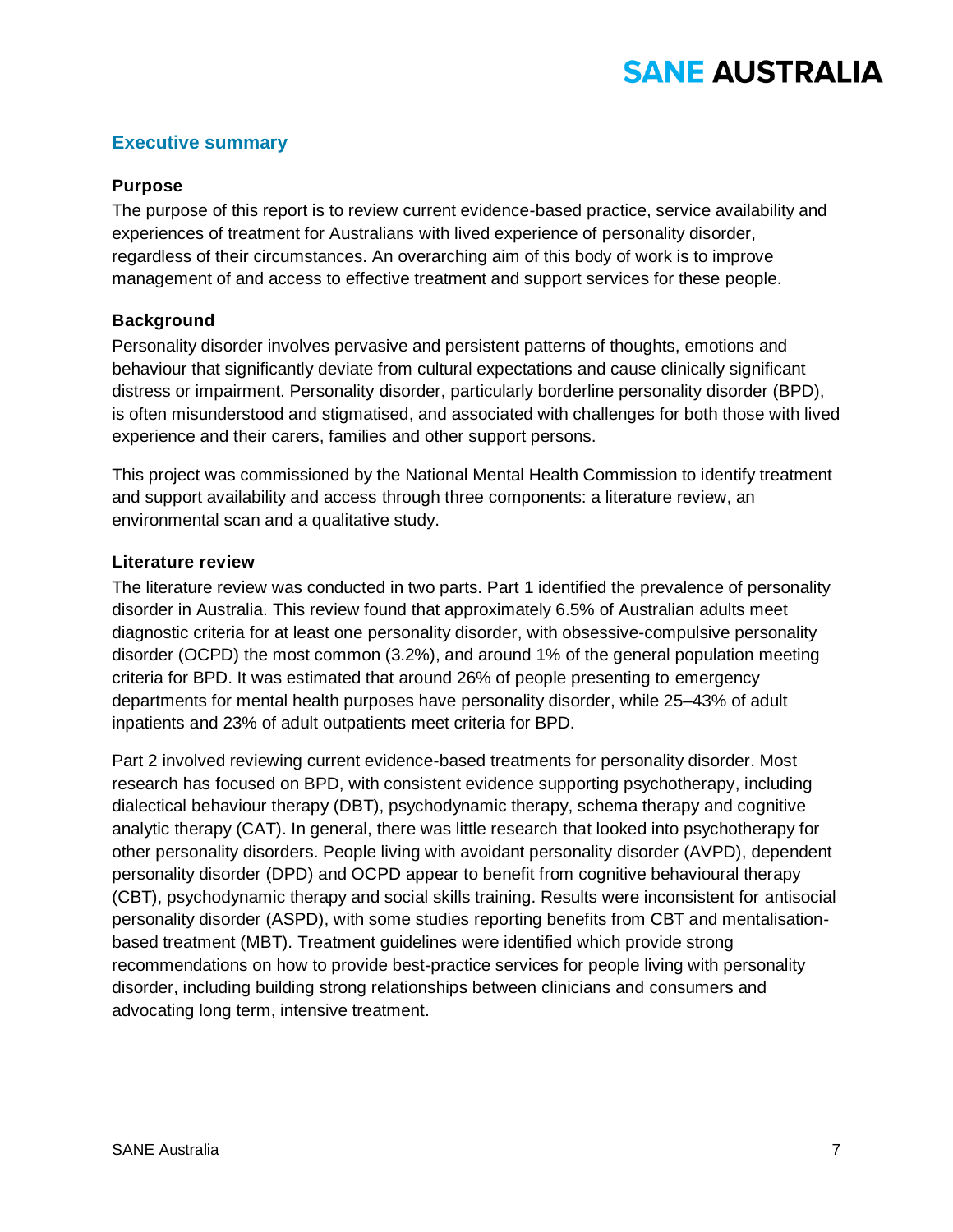### **Environmental scan**

The environmental scan involved reviewing the Australian mental health system and its appropriateness to personality disorder. Each Australian state and territory government funds and delivers a variety of public sector mental health services, including those in public acute and psychiatric hospital settings (inpatient and outpatient services), community mental health services with specific geographical boundaries, and residential health services. Mental health services are also available in the private sector, which involve fees for service. The scan identified several initiatives that partially or completely fund treatment, including the Medicare Benefits Schedule (MBS) Better Access initiative that subsidises up to 10 individual and 10 group therapy services per calendar year with a psychologist. The scan also identified various specialist services providing evidence-based treatment services for personality disorder, although nearly all of these services were limited to capital cities.

Overall, the environmental scan identified that the current Australian mental health system is not meeting the needs of Australians living with personality disorder. The MBS Better Access initiative does not subsidise the number of sessions required for treatment of BPD (generally weekly individual sessions, plus group therapy, over a year). Few free or low-cost specialist services were identified, and anecdotally these are known to involve long waiting lists. It appears that many people living with personality disorder are engaging with mental health services but not accessing a level of care sufficient for their needs.

The scan also identified several advocacy, education, research and training initiatives underway in Australia. These include dedicated personality disorder training, advocacy and treatment services in Victoria and New South Wales, and national initiatives such as the Australian BPD Foundation and National Education Alliance of BPD Australia (NEA.BPD Aust).

#### **Qualitative study**

The qualitative study involved 12 semi-structured participant interviews and two online focus groups, involving people living with personality disorder and carers, families and support persons. The following six themes were identified:

- Identity and discovery
- (Mis)communication
- Barriers and complexities
- Finding what works (for me)
- An uncertain future
- Carer-specific issues.

Participants typically described long, non-linear journeys with treatment and support services, which they perceived to be impacted by stigma and discrimination. Participants reported frustration with financial barriers, waiting lists and availability of specialist support.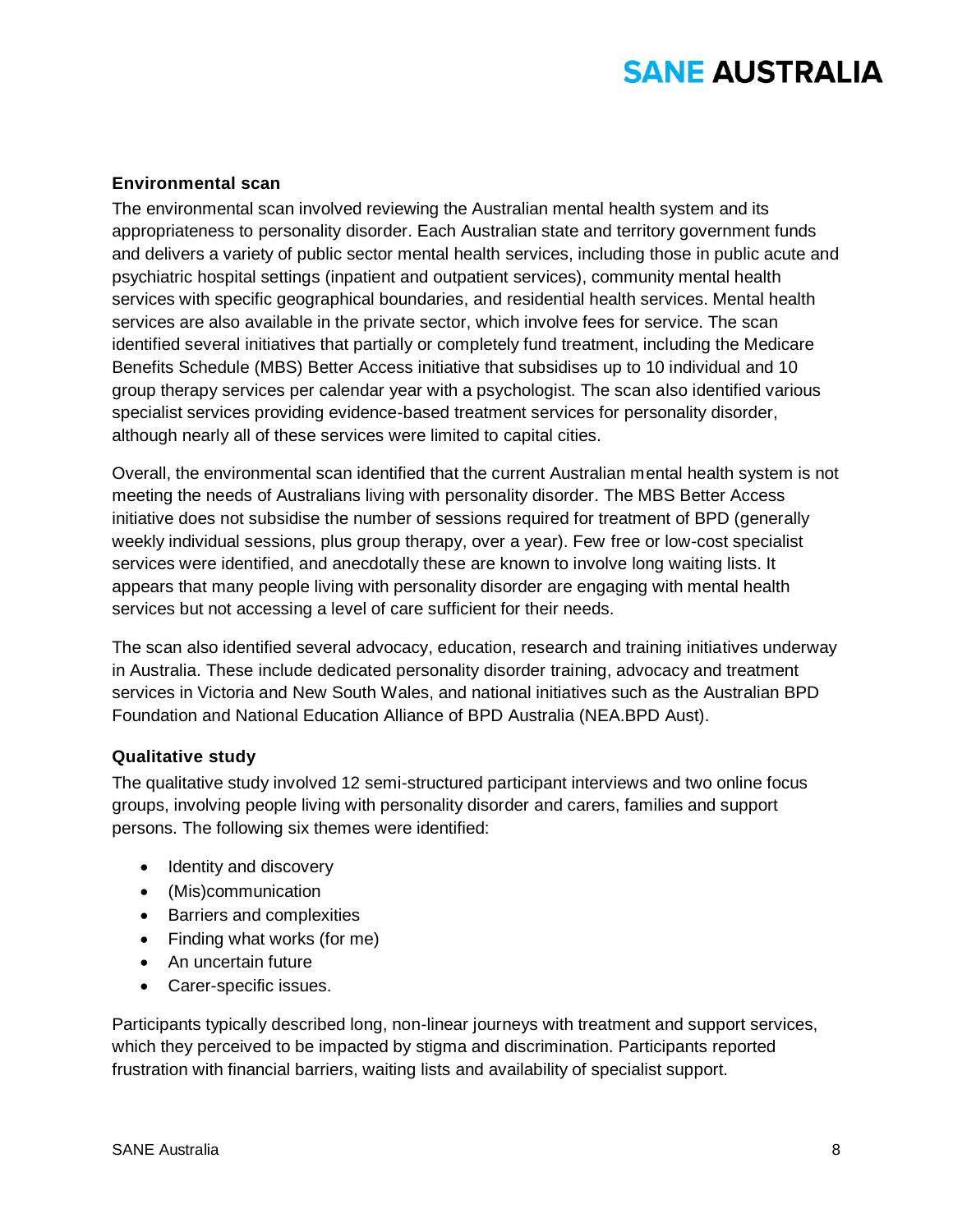### **Recommendations**

Based on the results of the literature review, environmental scan and qualitative study, 11 recommendations were developed. These recommendations relate to the availability of and access to support services; strategies to improve clinician training and reduce stigma from health professionals; and research directions.

| <b>Understanding the</b><br>prevalence of<br>personality disorder | 1. Conduct a national, representative survey to identify current prevalence of<br>personality disorder in Australia, providing an update to the 1997 figures.                                                                                                                                 |  |
|-------------------------------------------------------------------|-----------------------------------------------------------------------------------------------------------------------------------------------------------------------------------------------------------------------------------------------------------------------------------------------|--|
| <b>Research directions</b>                                        | 2. Consider funding further research into treatments for personality disorder<br>other than BPD.                                                                                                                                                                                              |  |
|                                                                   | 3. Conduct practical and applied research that fills current knowledge gaps for<br>BPD and other disorders.                                                                                                                                                                                   |  |
| <b>Prevention and early</b><br>intervention                       | 4. Scale-up existing early intervention programs.                                                                                                                                                                                                                                             |  |
| <b>Clinician training</b>                                         | 5. Obtain national commitment to establish and disseminate the National Health<br>and Medical Research Council (NHMRC) Clinical Practice Guidelines for the<br>Management of Borderline Personality Disorder                                                                                  |  |
|                                                                   | 6. Consider the feasibility of establishing training and treatment standards to<br>better prepare clinicians to work with personality disorder in an evidence-based<br>and trauma informed way, increasing consistency between clinicians.                                                    |  |
| <b>Improving current</b><br>care standards                        | 7. Create a summary resource providing an overview of evidence-based<br>treatment recommendations and options for all personality disorders in<br>collaboration with an appropriate organisation or organisations that can be<br>disseminated to clinicians and people with lived experience. |  |
|                                                                   | 8. Take meaningful actions towards system redesign with focus on efforts to<br>streamline pathways, improve access and reduce financial burden carried by<br>individuals with personality disorder.                                                                                           |  |
|                                                                   | 9. Develop a holistic approach to meet the needs of families and friends<br>supporting someone living with personality disorder, and scale this to benefit<br>people across Australia regardless of location.                                                                                 |  |
| <b>Stigma reduction</b>                                           | 10. Identify, implement and evaluate strategies to shift assumptions from health<br>professionals that individuals with BPD cannot benefit from psychotherapy, and<br>other myths utilising a partnership of the existing national advocacy<br>organisations.                                 |  |
|                                                                   | 11. Design and conduct formative research into a multi-channel media<br>campaign aiming to educate the Australian community and destigmatise<br>personality disorder.                                                                                                                         |  |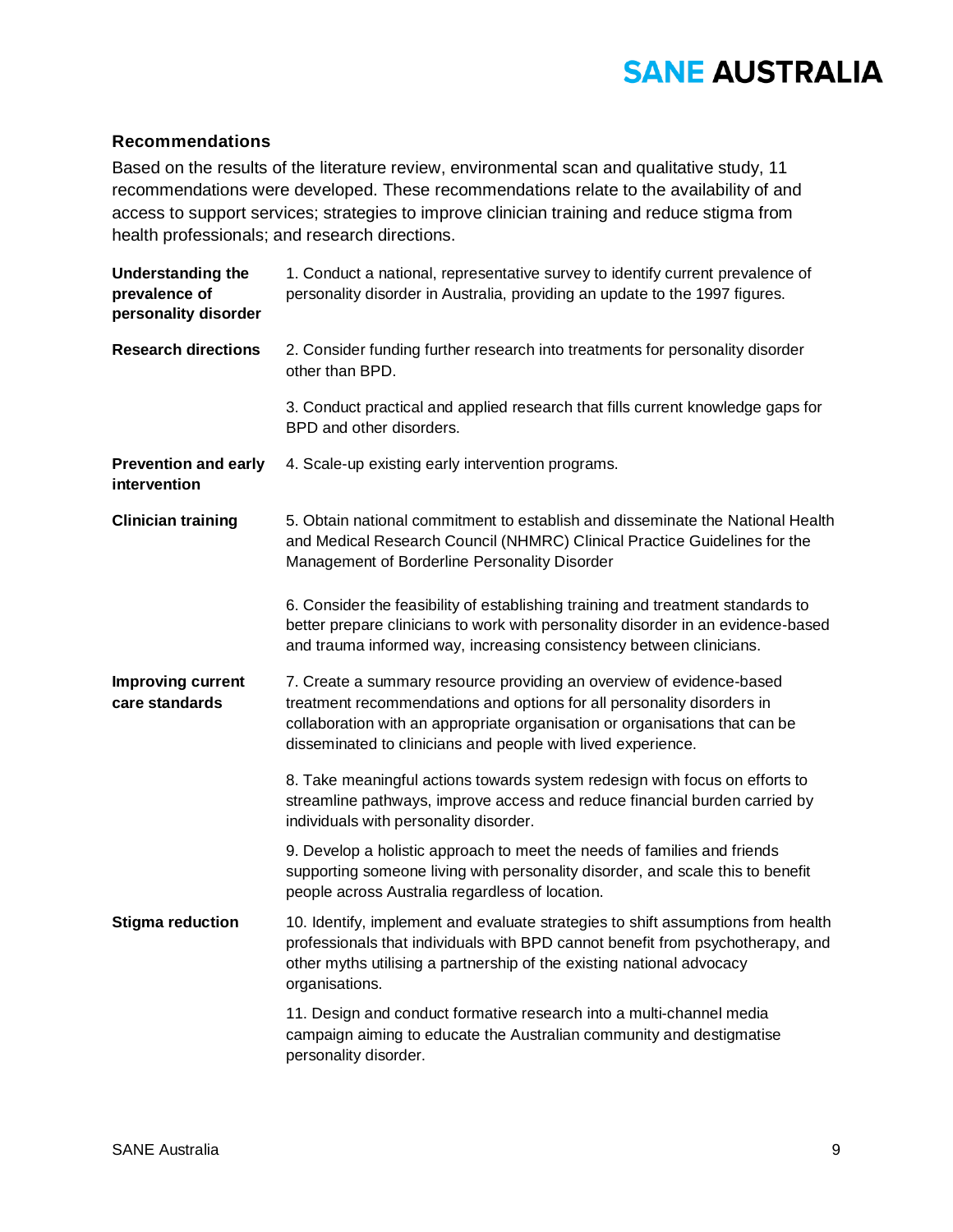### **Introduction**

Personality disorder is a condition characterised by pervasive and persistent patterns of thoughts, emotions and behaviour that significantly deviate from cultural expectations and cause clinically significant distress or impairment (American Psychiatric Organization, 2013). It is estimated that 5–10% of people in western countries meet criteria for personality disorder (Lamont & Brunero, 2009). People living with personality disorder may experience a variety of psychosocial difficulties, including difficulties with maintaining fulfilling relationships; performing well at school, university or other studies; and maintaining employment and performing at work (Zanarini et al, 2010).

The evidence shows that there are a range of biological, psychological and social factors that are believed to contribute to the development of personality disorder. These include genetic factors, attachment insecurity, an invalidating environment (including high family expectations, chaotic family environment, poor match between temperament and environment, abuse and neglect) and other trauma experienced during key developmental periods (Yen, Zlotnick and Costello, 2002; National Health and Medical Research Council, 2012; Chanen et al, 2017; Ibrahim, Cosgrave and Woolgar, 2018).

A particular type of personality disorder, borderline personality disorder (BPD), is of key interest to this study. BPD is characterised by poor control of emotions and impulses, unstable interpersonal relationships and unstable self-image (National Health and Medical Research Council, 2012). People living with BPD often experience high levels of psychological distress and many engage in self-harming behaviour. BPD is conceptualised as a severe form of personality disorder (Sharp et al, 2015; Grenyer, 2017), resulting in personal and interpersonal distress, with many individuals presenting frequently to health services. BPD is also highly stigmatised, with many individuals reporting discrimination and invalidation from health professionals (National Health and Medical Research Council, 2012). It is likely that stigma and discrimination, and lack of access to evidence-based treatments, are contributing factors to the suicide rate for people living with BPD being up to 45 times that of the general population (Chesney, Goodwin, & Fazel, 2014).

Further, carers, families and support persons of people living with personality disorder also experience significant challenges. Carers, families and support persons have reported experiencing their own mental health problems including depression and anxiety, impaired empowerment, financial burden and other types of burden. These difficulties are significantly higher than those experienced by carers of inpatients with other serious mental illnesses (Bailey & Grenyer, 2013).

The National Mental Health Commission recently convened a meeting with several organisations working to improve the lives of those living with BPD. Following this meeting, the Commission identified that it would be useful to better understand the needs of Australians living with all forms of personality disorder, including BPD, to identify evidence-based approaches to prevention, early intervention, treatment and support for recovery and relapse prevention, and to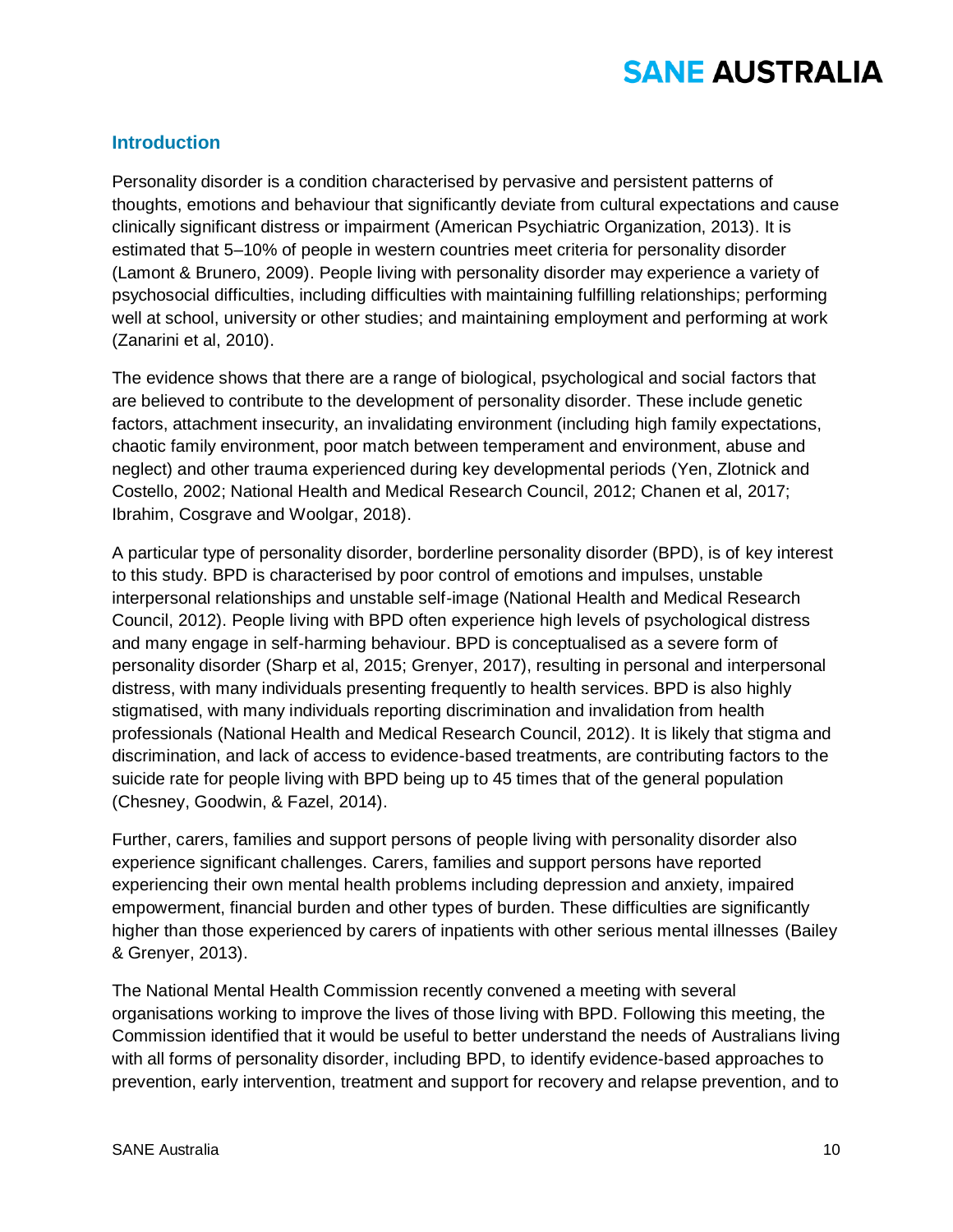determine what changes are required to address poor outcomes for those living with personality disorder in Australia.

This discussion paper, prepared by SANE Australia with the support of the National Mental Health Commission, sought to understand how best to meet the needs of Australians living with personality disorder.

### **About SANE Australia**

SANE is a national mental health charity working to provide four million Australians affected by complex mental illness with better support, stronger connections, less discrimination and longer lives.

Every day there are 690,000 Australians living with a complex mental illness, including schizophrenia, bipolar disorder, personality disorders, eating disorders, obsessive-compulsive disorder (OCD), post-traumatic stress disorder (PTSD) and severe depression and anxiety. For every one of these people, there will be at least five family members, friends, colleagues or other people they know who are directly affected by their condition.

Over the past decade, as a nation, we have made great advances in reducing stigma around mild to moderate mental illness. Now more than ever people are seeking help, but there is still a great deal of work to be done to help those at the more severe, or complex, end of the spectrum.

SANE's programmatic offerings include:

- A telephone helpline service operated by trained health professionals
- The SANE Forums, online peer support forums, which enable individuals, families, friends and carers to share their lived experience in a safe, anonymous and supportive environment
- The SANE website, which provides resources and information for people affected by mental illness, to help improve their quality of life
- A suicide prevention guide and program, improving how people are supported in suicide prevention and bereavement through training workshops with mental health and community professionals
- An online media centre, promoting the responsible portrayal of mental illness and suicide in the media and helping health professionals engage with the media
- Policy and engagement programs, advocating for improved mental health and support services
- The Hocking Fellowship, which promotes better mental health by advancing public understanding of mental illness.

SANE provides much-needed support for Australians living with personality disorder, including BPD. For instance, in the 12 months to 31 July 2017, 22% (230,000) of all users (1,048,000) who visited SANE's online platforms accessed materials on BPD, including factsheets and other information.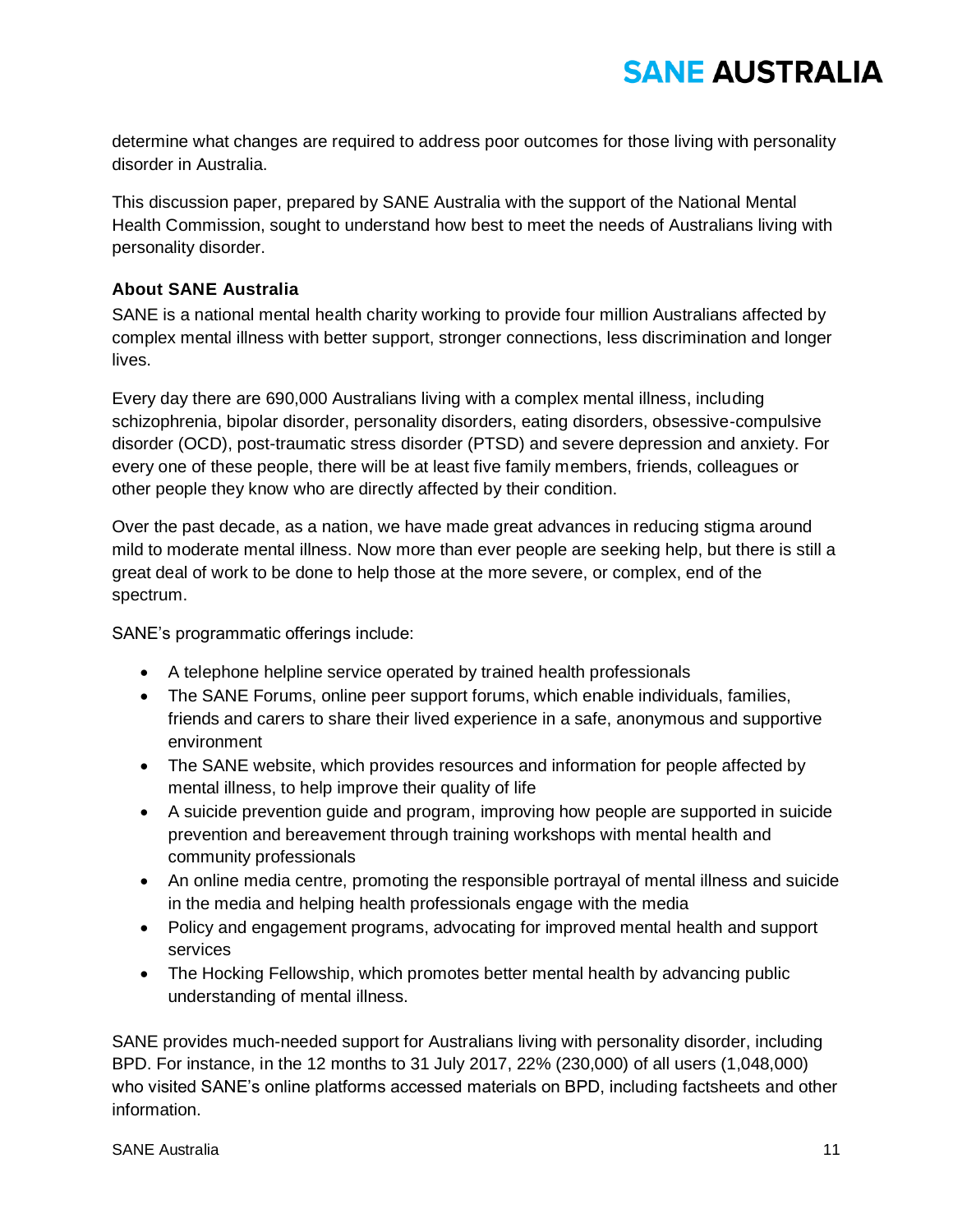The SANE Forums are often used by people living with BPD looking for help and support. In the financial year 2016–17, there were 2,464 individual posts on the SANE forums referencing BPD. A 2017 survey of 233 SANE forum users found that:

- Nine of 71 who identified as carers (12%) reported as caring for someone with a diagnosis of BPD
- 27 of 196 who identified as having lived experience (13%) reported having a diagnosis of BPD.

In the same year, the SANE Helpcentre had an estimated 1,350 contacts (12% of all contacts) regarding BPD across phone, email and web chat (based on a 9am–5pm service). This service now operates 10am–10pm and we anticipate the number of contacts increasing.

### **About this discussion paper**

This project sought to understand how best to meet the needs of Australians living with personality disorder through three processes:

- A literature review examining the prevalence of personality disorders in Australia and identifying evidence-based approaches to prevention, early intervention, treatment and support for recovery and relapse prevention
- An environmental scan of key activities relating to improving wellbeing for people living with personality disorders in Australia
- A qualitative study engaging with Australians living with personality disorders and their carers, families and other support persons to examine their experiences with evidencebased approaches to prevention, early intervention, treatment and support for recovery and relapse prevention.

This discussion paper synthesises the findings from these activities.

Part A presents the findings from the literature review and answers the following questions:

- What is the prevalence of personality disorder in Australia?
- What are the evidence-based approaches to prevention, early intervention, treatment and support for recovery, and relapse prevention for specific personality disorders?

Part B presents the environmental scan and seeks to answer the following questions:

- What treatment and psychosocial support options for people living with specific personality disorders are available in Australia, through the private sector, the public sector, and non-government organisations?
- What educational, awareness-raising or workforce capacity-building activities are underway regarding personality disorders in Australia?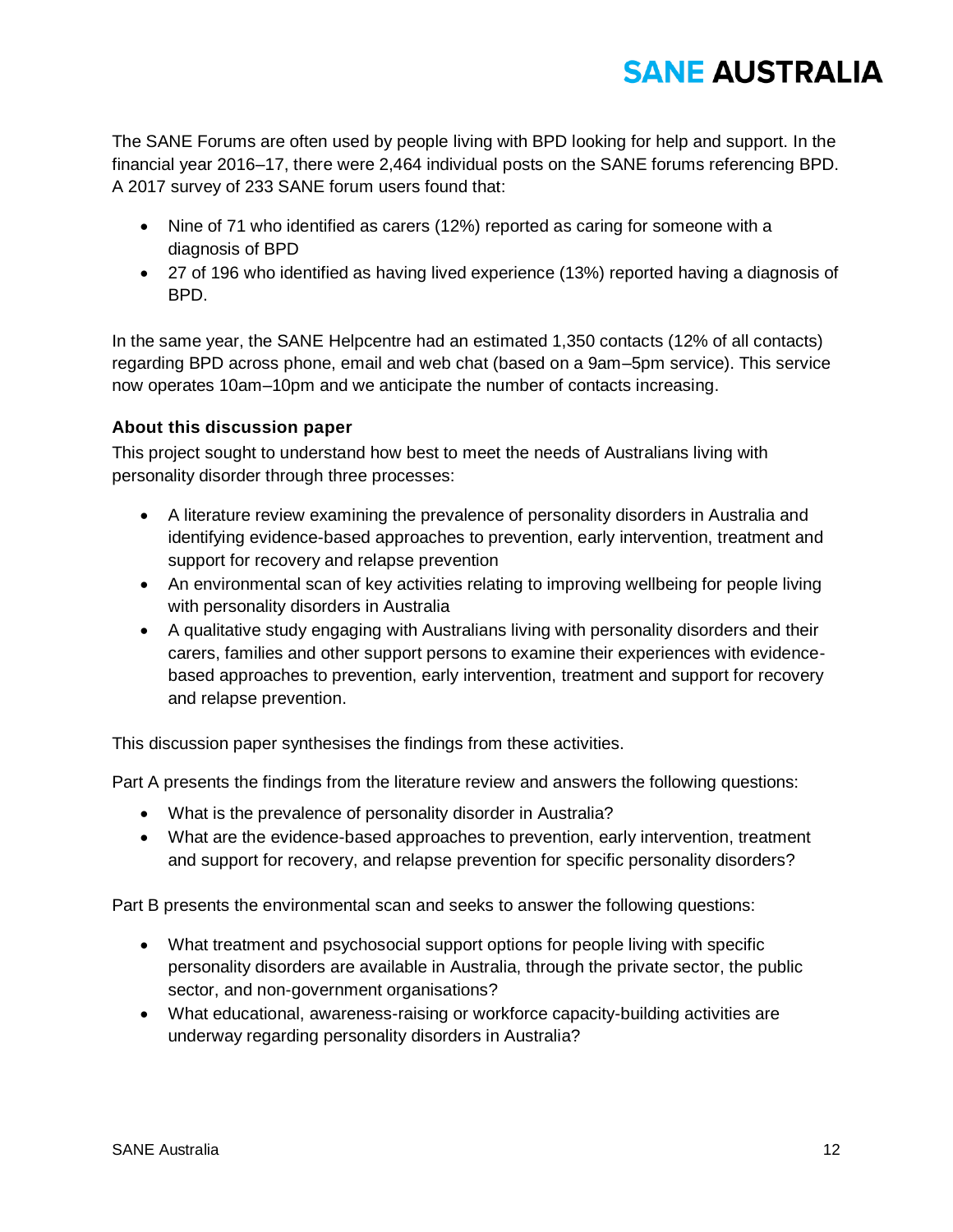Part C presents the findings from the qualitative study. This study, conducted with individuals living with personality disorder and their carers, families and other support persons, seeks to answer the following questions:

- What types of treatment and support services are accessed by people living with personality disorders and their carers, families and other support persons?
- What are the perceived benefits and challenges associated with these services?
- What changes would these individuals like to see with regards to service provision and access?

Building on the findings from Parts A, B and C, this paper then presents 11 recommendations for research, policy and practice efforts to better support the needs of Australians affected by personality disorder.

### **Understanding personality disorder**

Personality disorders are identified by two major classification systems: the Diagnostic and Statistical Manual of Mental Disorders, 5<sup>th</sup> edition (DSM-5) and the International Classification of Diseases, 10<sup>th</sup> revision (ICD-10). An overview of how the disorders are classified within these systems is presented in Table 1. The DSM-5 is the dominant classification system within the Australian mental health system, although use of ICD-10 as opposed to DSM-5 differs by state and territory and by clinical service. The ICD is currently undergoing revision, and ICD-10 terminology is being used less frequently.

Within the DSM-5, the personality disorders are grouped into three 'clusters':

- **Cluster A** includes paranoid, schizoid, and schizotypal personality disorders. Individuals with these disorders can appear *odd* or *eccentric*.
- **Cluster B** includes antisocial, borderline, histrionic, and narcissistic personality disorders. Individuals with these disorders can appear *dramatic*, *emotional*, or *erratic*.
- **Cluster C** includes avoidant, dependent, and obsessive-compulsive personality disorders. Individuals with these disorders can appear *anxious* or *fearful*.

DSM-5 notes that in the American context, Cluster C disorders have been identified as the most prevalent personality disorders, with an estimated 6% of the population meeting diagnostic criteria (American Psychiatric Organization, 2013). The second most prevalent cluster is Cluster A (5.7%) followed by Cluster B (1.5%). The DSM also notes that 9.1% of the general population are believed to meet diagnostic criteria for any personality disorder, with more than one type of disorder frequently co-occurring. Of note, the 'cluster' system used in DSM-5 has been widely criticised and is not evidence-based (Herpertz et al., 2017).

In the forthcoming [ICD-11,](https://en.wikipedia.org/wiki/ICD-11) currently under consideration, the various specific personality disorder diagnoses will be replaced by a single diagnosis: 'personality disorder'. [ICD-11](https://en.wikipedia.org/wiki/ICD-11) will introduce specifiers called 'prominent personality traits' and the possibility to classify degrees of severity ranging from 'mild' to 'moderate' and 'severe' based on the individual's level of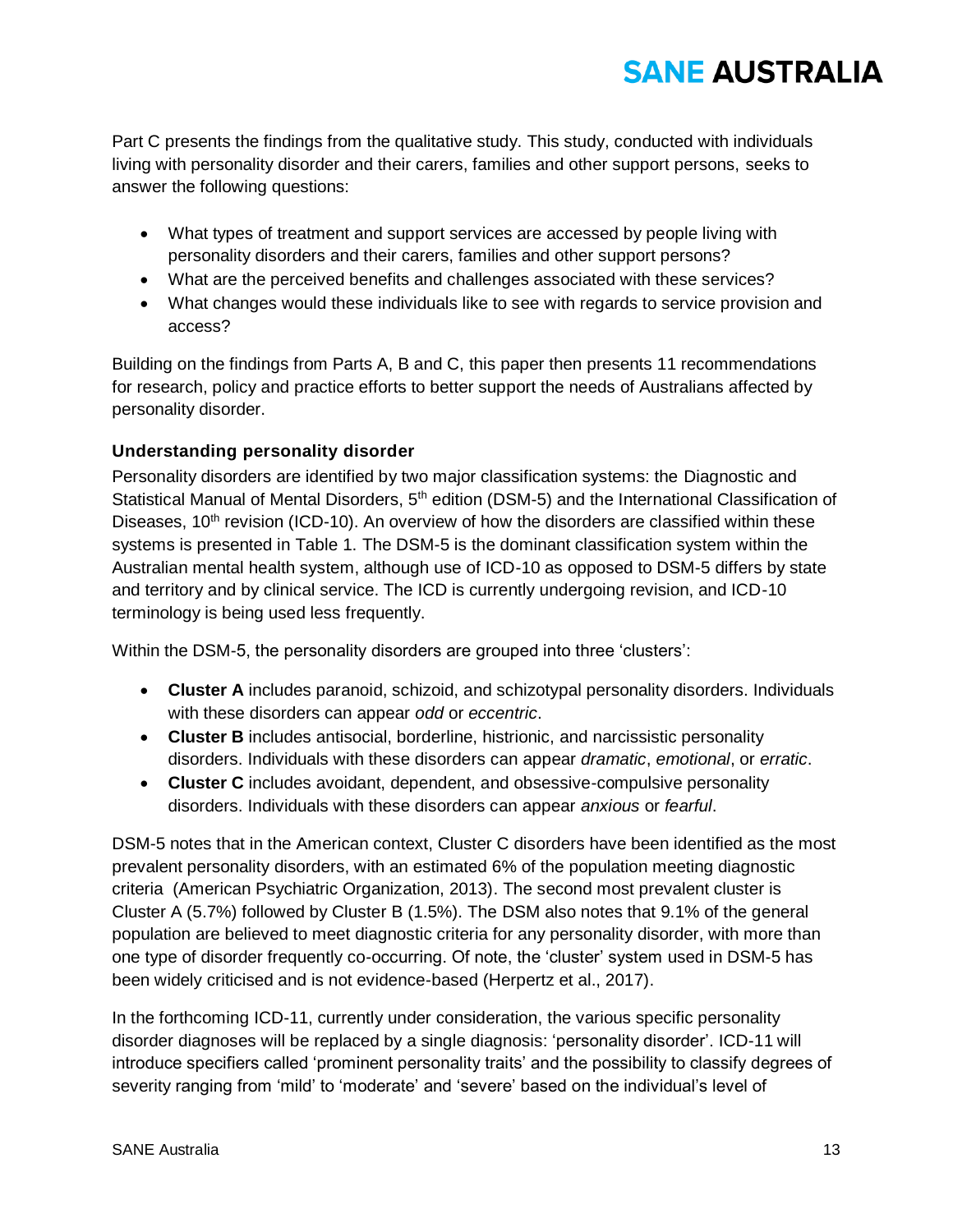dysfunction in interpersonal relationships and everyday life. 'Domain traits' will also be included to personalise diagnosis, and a 'borderline' specifier will be available.

There are a few reasons for these changes. First, the 10 categories in the DSM create artificial boundaries between clusters of symptoms, resulting in many individuals meeting diagnostic criteria for several disorders. Second, there is evidence for more 'general' symptomology between different diagnostic categories, with a single 'general' disorder appearing to overlap most with BPD in terms of interpersonal problems and identity disturbance (Grenyer, 2017). The challenge will be for clinicians, researchers and consumers to reconceptualise previous diagnoses within the new ICD-11 system, and understand and identify with new diagnoses.

| <b>DSM-5</b><br><b>Cluster</b> | <b>Personality disorder</b>                                                                                                   | <b>Brief description</b>                                                                                                          |
|--------------------------------|-------------------------------------------------------------------------------------------------------------------------------|-----------------------------------------------------------------------------------------------------------------------------------|
| A                              | Paranoid personality disorder (PPD)                                                                                           | A pattern of distrust and suspiciousness<br>such that others' motives are interpreted as<br>malevolent.                           |
| A                              | Schizoid personality disorder (SPD)                                                                                           | A pattern of detachment from social<br>relationships and a restricted range of<br>emotional expression.                           |
| A                              | Schizotypal personality disorder (SZPD)                                                                                       | A pattern of acute discomfort in close<br>relationships, cognitive or perceptual<br>distortions, and eccentricities of behaviour. |
| B                              | Antisocial personality disorder (ASPD; ICD-<br>10 dissocial personality disorder)                                             | A pattern of disregard for, and violation of,<br>the rights of others.                                                            |
| B                              | Borderline personality disorder (BPD; ICD-<br>10 emotionally unstable personality disorder<br>- borderline or impulsive type) | A pattern of instability of interpersonal<br>relationships, self-image and affects, and<br>marked impulsivity.                    |
| B                              | Histrionic personality disorder (HPD)                                                                                         | A pattern of excessive emotionality and<br>attention-seeking.                                                                     |
| B                              | Narcissistic personality disorder (NPD)                                                                                       | A pattern of grandiosity, need for<br>admiration, and lack of empathy.                                                            |
| C                              | Avoidant personality disorder (AVPD; ICD-<br>10 anxious-avoidant personality disorder)                                        | A pattern of social inhibition, feelings of<br>inadequacy, and hypersensitivity to<br>negative evaluation.                        |
| C                              | Dependent personality disorder (DPD)                                                                                          | A pattern of submissive and clinging<br>behaviour related to an excessive need to<br>be taken care of.                            |
| $\mathsf{C}$                   | Obsessive-compulsive personality disorder<br>(OCPD; ICD-10 anankastic personality<br>disorder)                                | A pattern of preoccupation with orderliness,<br>perfectionism, and control.                                                       |

### **Table 1. Personality disorders, as identified by DSM-5 and ICD-10**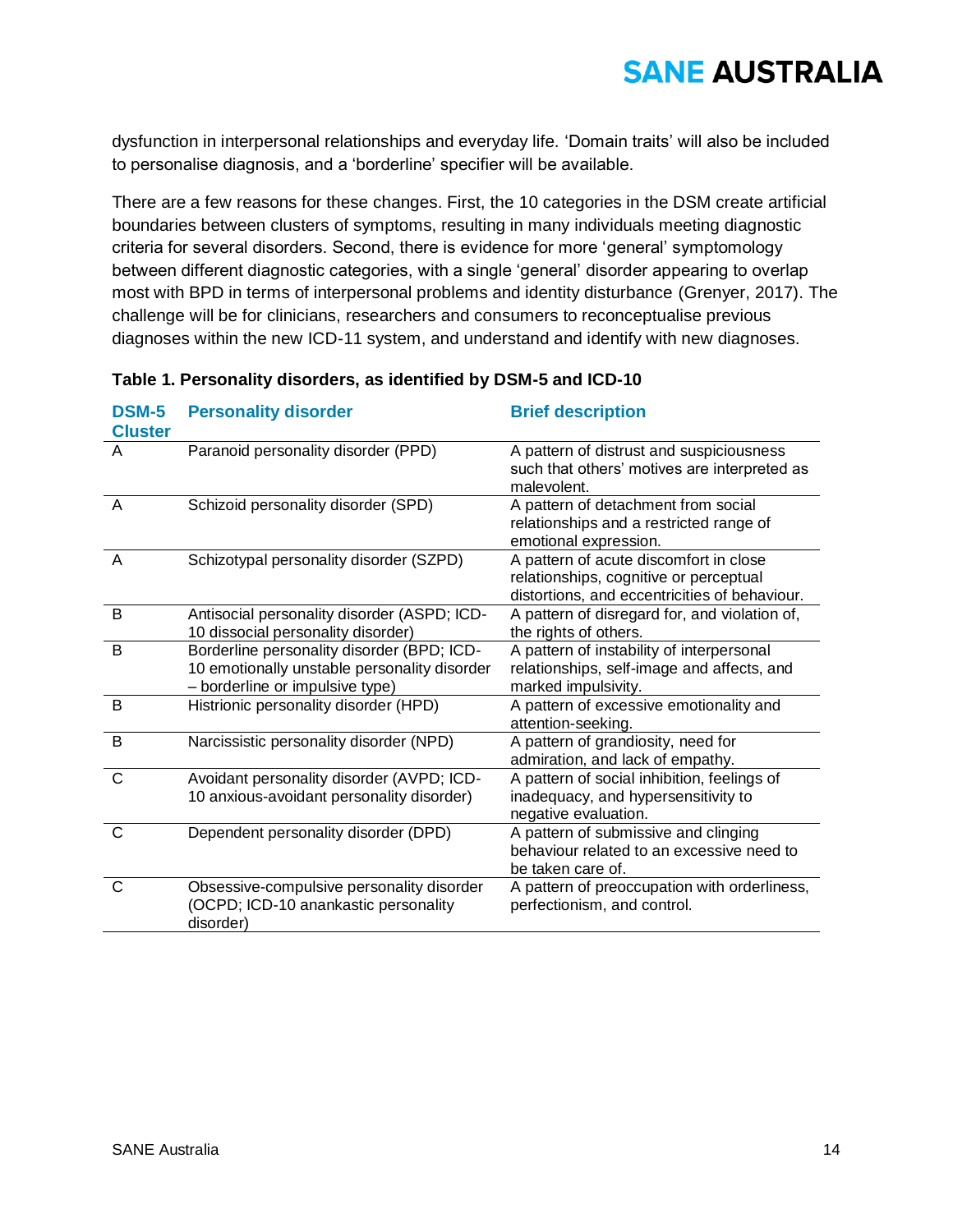### **Part A: Literature review**

The literature review aimed to answer the following questions, in relation to the specific personality disorders identified categorically in DSM-5, and their ICD-10 equivalents:

- What is the prevalence of specific personality disorders in Australia?
- What are the evidence-based approaches to prevention, early intervention, treatment and support for recovery and relapse prevention for specific personality disorders?

### **Methods**

The literature review examined both grey and peer-reviewed literature to identify the prevalence of specific personality disorders in Australia. Purposive searches for prevalence were conducted by browsing the websites of mental health organisations, which are known to provide information about personality disorders and mental health in Australia. Further, PsycINFO and Medline were searched in January 2018. The database search strategy involved a combination of a term related to prevalence, a personality search term or subject term, and a location term. Titles and abstracts were screened by the first author, and citations that appeared relevant were downloaded to the reference management software Mendeley.

A similar search strategy was used for identifying approaches to prevention, early intervention, treatment and support for recovery and relapse prevention. In order to identify highest quality 'Level I' evidence (Merlin, Weston, & Tooher, 2009), the search was first conducted using search terms relating to systematic reviews or meta-analyses. As the search failed to identify systematic reviews relating to all personality disorders, searches were conducted again for specific personality disorders without the systematic review search terms. Searches involved both DSM-5 and ICD-10 terminology. All empirically supported treatments were considered for inclusion in the review, with focus placed on highest quality 'Level I' and 'Level II' evidence (that is, randomised control trials). In the event that no empirically supported treatments were identified, case studies and treatment guidelines were reviewed.

### **1. The prevalence of specific personality disorders in Australia**

### **Population-wide estimates**

Most studies identified in the literature review described prevalence estimates of personality disorders in specific populations or settings. A summary of this is available later in this section (see 'Special settings and populations'). The literature review identified only one study providing population-level data regarding the prevalence of personality disorders in Australia (Jackson & Burgess, 2000). This study drew its estimates from the 1997 National Survey of Mental Health and Wellbeing, conducted by the Australian Bureau of Statistics. It involved face-to-face interviews with over 10,000 Australian adults from randomly selected households. Participants completed a screening process, using the International Personality Disorder Examination ICD-10 Screener (IPDE). In order to generalise findings to the wider Australian population, statistical techniques were used to extrapolate data (see Table 2), although these estimates may be conservative.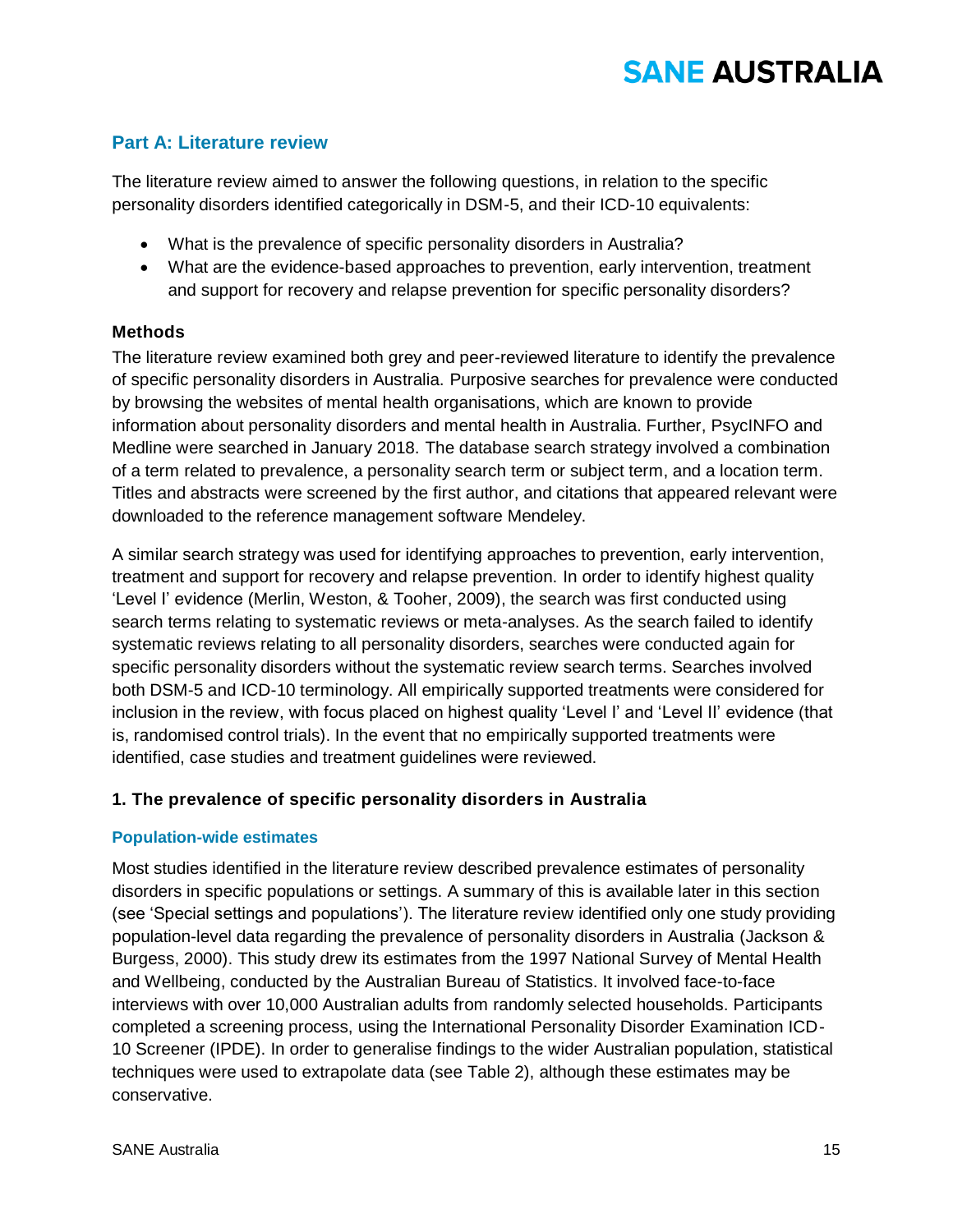### **Table 2. Estimated percentages of adult Australian men and women with specific personality disorders, from the 1997 National Survey of Mental Health and Wellbeing**

| <b>ICD-10 personality disorder</b>                                   | Men $(%)$ | Women (%) | Total (%) |
|----------------------------------------------------------------------|-----------|-----------|-----------|
| Paranoid personality disorder                                        | 1.41      | 1.01      | 1.21      |
| Schizoid personality disorder                                        | 1.93      | 1.50      | 1.71      |
| Emotionally unstable personality disorder -<br>impulsive type (BPD)  | 1.65      | 1.02      | 1.33      |
| Emotionally unstable personality disorder -<br>borderline type (BPD) | 1.08      | 0.83      | 0.95      |
| Histrionic personality disorder (HPD)                                | 0.69      | 0.52      | 0.60      |
| Anankastic personality disorder (OCPD)                               | 3.73      | 2.71      | 3.21      |
| Anxious personality disorder (AVPD)                                  | 1.75      | 2.30      | 2.03      |
| Dependent personality disorder                                       | 0.72      | 1.13      | 0.93      |
| Any personality disorder                                             | 6.83      | 6.13      | 6.47      |

Note: DSM-5 equivalent diagnosis is presented in brackets where ICD-10 diagnostic labels differ.

These findings estimate that approximately 6.5% of Australian adults meet diagnostic criteria for at least one personality disorder. This is similar to other large population studies in western countries, which estimate that 5–10% of people meet diagnostic criteria for personality disorder (Lamont & Brunero, 2009). With regards to the sample-level data only, Jackson and Burgess (2000) found that 3.76% met criteria for one specific personality disorder, 1.46% met criteria for two diagnoses, 0.58% three diagnoses, 0.41% four diagnoses, and 0.31% five or more diagnoses. The authors found no statistically significant gender differences when examining population-level data, estimating that neither men nor women were more likely to experience any particular disorder when looking at the general community.

Anankastic personality disorder (OCPD) was estimated to be the most prevalent personality disorder, with 3.73% of men and 2.71% of women estimated to meet diagnostic criteria. No participants in this study met diagnostic criteria for dissocial personality disorder (ASPD). It is possible that this may have been due to social desirability bias, as adults participating in face-toface interviews may have under-reported antisocial behaviour, and people living with antisocial traits may be unlikely to agree to participate in the study. The study also did not screen for narcissistic personality disorder (NPD) as it is not included in the IPDE screener. Hence, this study did not provide estimated prevalence for these two diagnoses.

Although this study provides the 'most generalisable' data identified in the literature review, it has notable limitations. It utilised a self-report, brief screening tool, limiting its validity. A broader discussion of limitations by the authors can be found in their publication (Jackson and Burgess, 2000).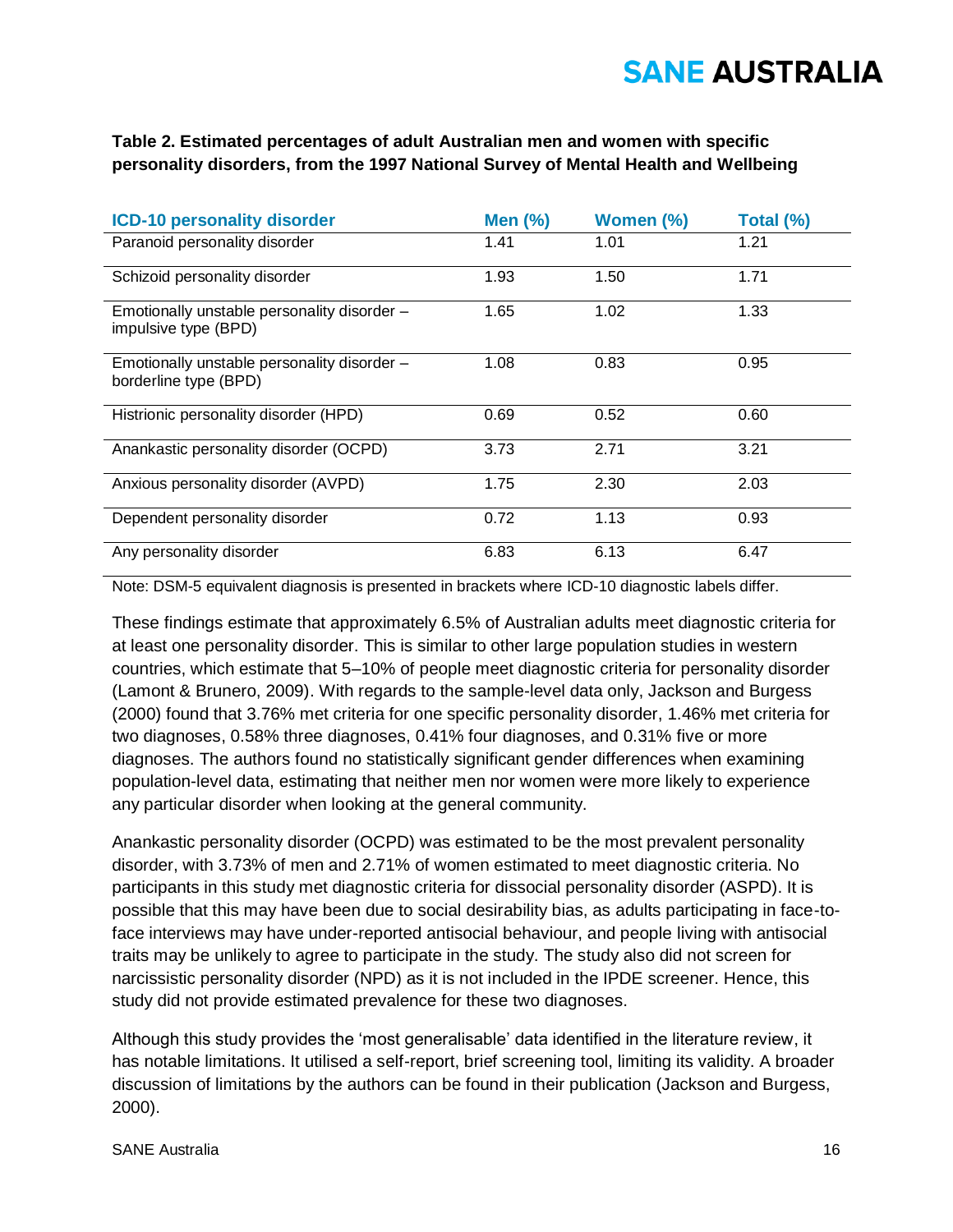#### **Other community estimates**

Two Australian studies were identified in the literature review that provided more recent prevalence estimates drawn from the community. The first of these provides estimates drawing on a cohort of 1,145 young Australian adults (mean age 24.1 years) who were followed in 2001– 03 (Moran, Coffey, & Mann, 2006). Informants (a friend, sibling or partner) completed a semistructured telephone interview with a research psychologist. The assessment tool was the ICD-10 version of the Standardised Assessment of Personality, a validated tool. The study reported that 18.6% of participants met diagnostic criteria for at least one personality disorder. The study found the following prevalence rates of personality disorders, in descending order of prevalence: 6.6% PPD, 5.8% OCPD, 4.6% AVPD, 3.6% NPD, 3.5% BPD, 3.1% ASPD, 2.4% HPD, 2.3% SPD, 1.0% DPD, 0.9% SZPD. Female participants were more likely than male participants to meet diagnostic criteria for Cluster A disorders. However, as this study also used a screening tool, and relied on information from informants rather than reports from participants themselves, its findings should be interpreted with caution.

A second cohort study was found which provided community-based prevalence estimates. In this study (Quirk et al, 2017), data was collected from 768 women aged 25 and over enrolled in an age-stratified ongoing cohort study. Participants were originally selected at random from the electoral roll. Participants completed a widely used and comprehensive structured interview (Structured Clinical Interview for DSM-IV Axis II personality disorders) with interviewers with postgraduate qualifications in psychology. Results were standardised to the general Australian population of women, finding an overall prevalence of 21.8% for any personality disorder. In descending order, prevalence was: 10.3% OCPD, 9.3% AVPD, 3.9% PPD, 2.7% BPD, 1.7% SZPD, 1.0% SPD, 0.8% DPD. Too few cases of NPD and ASPD were found in the sample to calculate standardised prevalence estimates ( $n = 4$  and  $n = 1$  respectively), and no participants met criteria for HPD. Comorbidity was common, with those with Cluster C disorders (particularly AVPD) most likely to meet criteria of at least one additional disorder, followed by those with Cluster A disorders.

#### **Special settings and populations**

There is a variety of research that has focused on establishing personality disorder prevalence among specific populations and settings. Key findings are described below:

- The Australian Institute of Health and Welfare reported that in 2015–16, <5% of emergency department presentations for mental health difficulties were related to principal diagnosis of personality disorder (Australian Institute of Health and Welfare, 2014). It is estimated that 26% of those presenting to emergency departments for a mental health bed have a personality disorder (Grenyer, 2015).
- It is estimated that up to 23% of adult outpatient populations and 25–43% of adult inpatient populations meet diagnostic criteria for BPD (Grenyer, 2015; National Health and Medical Research Council, 2012). Among youth aged 15–25, it is estimated that 11– 22% of outpatient populations and 42–49% inpatient populations meet diagnostic criteria for BPD (Chanen et al, 2004, 2008).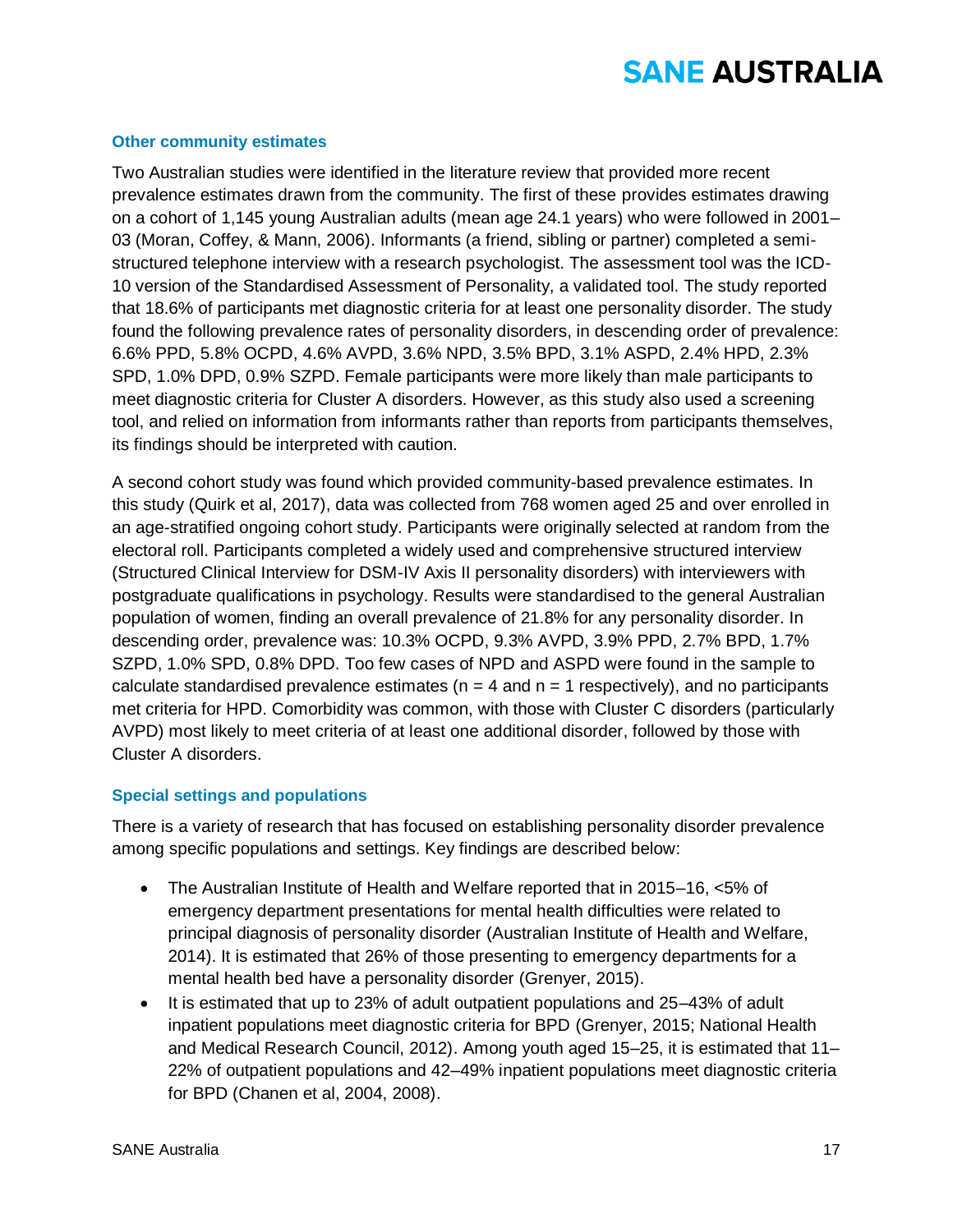- Among Australian forensic populations, an estimated 40–43% of prisoners meet diagnostic criteria for any personality disorder, with 27% meeting criteria for a Cluster A disorder, 31% for Cluster B and 28.6% for Cluster C (Butler et al, 2006, 2007). The estimated prevalence of ASPD among Australian prisoners varies considerably, between 3–30% of prisoners (Tye and Mullen, 2006; Butler et al, 2007; Shepherd, Campbell and Ogloff, 2018). The prevalence of other personality disorders among prisoners is estimated to be 15–33% PPD, 11–17% SPD, 13–26% BPD, 12% NPD, 3–8% HPD, 13– 20% AVPD, 6–13% DPD, and 12–15% OCPD (Butler et al, 2006; Tye and Mullen, 2006).
- Among Aboriginal and Torres Strait Islander (ATSI) populations, community prevalence surveys report that 4–16% of these populations meet diagnostic criteria for personality disorder (Parker & Milroy, 2010). Based on hospital data from 2005–06 (Pink & Allbon, 2008), the ratio of Indigenous men with personality disorder compared to non-Indigenous men was 1.8:1. The ratio of Indigenous women with personality disorder compared to non-Indigenous women was 0.8:1. These data indicate that the rates of personality disorder in ATSI communities are slightly higher for men and slightly lower for women, although data are not very recent. Complicating matters, there are difficulties associated with diagnosing personality disorder in cross-cultural contexts and it is difficult to obtain clear prevalence estimates for ATSI populations in remote areas.
- The prevalence of personality disorder among older Australians appears to be underresearched. However, data collected by Stevenson et al (2011) that compared data from different age groups found that for those aged 65 and over  $(n = 98)$ , 60% met criteria for at least one personality disorder. Comparatively, Quirk et al (2016) found that women aged 55–64 were most likely to meet criteria for a personality disorder in their study, with 21.7% of this age group meeting diagnostic criteria. Further, 14.8% of those aged 75 or older met diagnostic criteria for a personality disorder in this study.

### **Discussion and conclusions**

With consideration of available evidence, it is clear that there is no comprehensive or recent data on personality disorder prevalence in the general Australian population. Based on the most representative, available data, it appears that the most common specific personality disorders are Cluster C disorders (OCPD, AVPD and DPD) and the least common are certain disorders belonging to Cluster B (NPD, HPD and ASPD). It is common for individuals to meet diagnostic criteria for more than one specific personality disorder, which emphasises the common risk factors for these disorders and overlap in symptomology between diagnoses. However, the prevalence rate of 6.5% identified by Jackson and Burgess (2000) – although conservative – is broadly aligned with international research about personality disorder prevalence (Lamont & Brunero, 2009).

An interesting finding is that neither men nor women appear to experience personality disorder more frequently. This finding is particularly relevant to BPD, as it is understood that women are three times more likely than men to receive the diagnosis (American Psychiatric Organization, 2013), and some studies have found clinicians exhibit a slight gender bias towards diagnosis in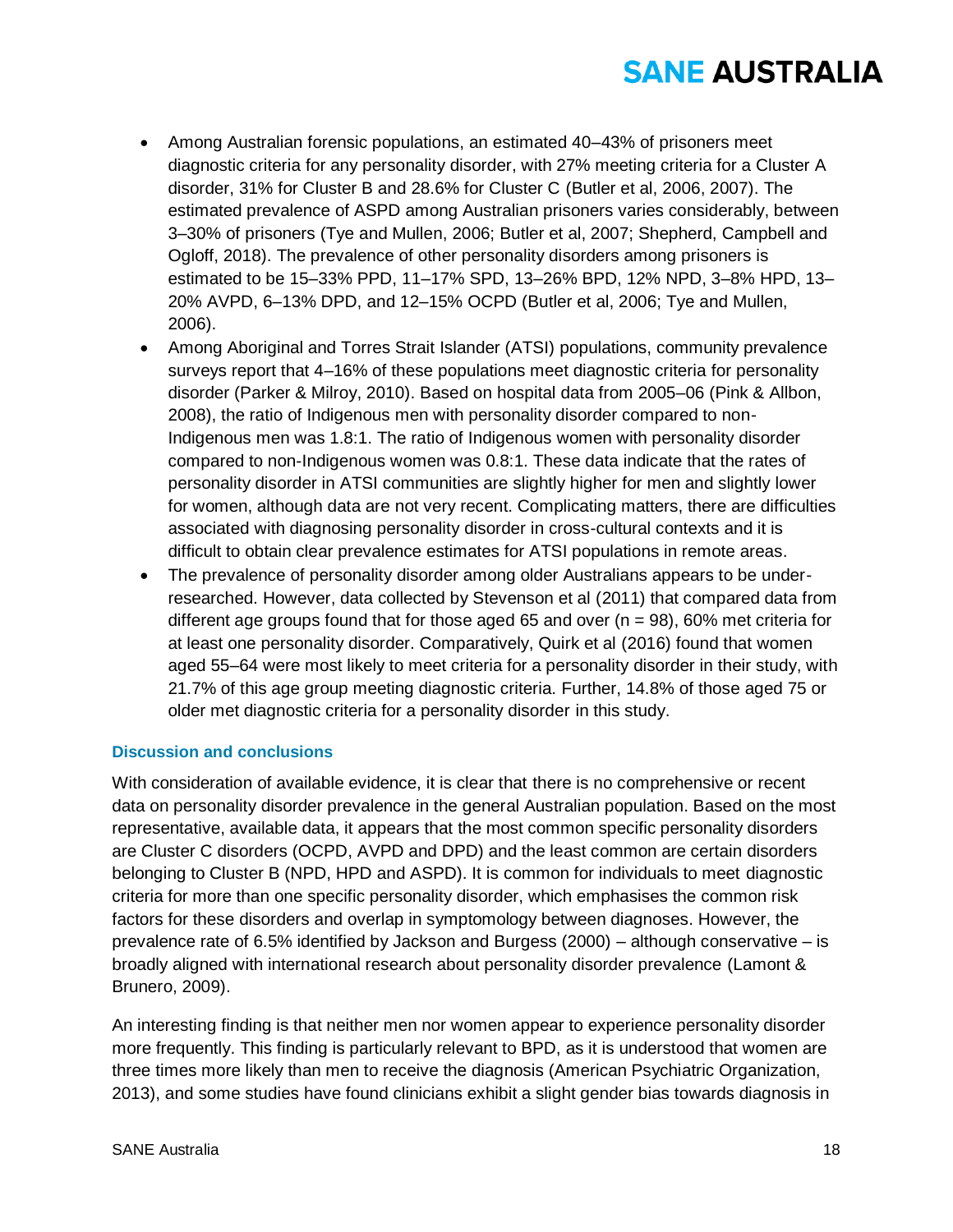women (Sansone & Sansone, 2011). This is likely to be a result of several interacting factors including different patterns in BPD symptoms between men and women, misconceptions from health professionals, and women's generally higher help-seeking behaviours (Sansone & Sansone, 2011).

Individuals living with personality disorder, particularly BPD, appear to frequently present to mental health services, including inpatient, outpatient and emergency departments. This is aligned with understandings of the lifetime course of BPD, with many individuals presenting to services across adolescence and adulthood (Biskin, 2015). It is understandable that individuals with BPD frequently attend services, considering the presence of life-threatening behaviours, such as suicidality and self-harm.

Individuals with ASPD tend to be over-represented in forensic settings, but estimates of ASPD in Australian forensic populations varied significantly. A large systematic review of international studies found that around 21% of prisoners meet diagnostic criteria for ASPD, concluding that prisoners were about 10 times more likely to have ASPD than the general population (Fazel & Danesh, 2002). However, community-based studies are likely to underestimate the prevalence of ASPD in the general community due to social desirability bias.

Community-based studies that have explored prevalence of personality disorder in young people and women have found substantially higher estimates than Jackson and Burgess (2000). This may be due to a number of factors. First, Jackson and Burgess (2000) involved a representative sample, and it is possible (although unlikely) that personality disorder was overrepresented in smaller samples using different sampling methods. Second, community-based studies are more recent, and it is possible that in the context of decreasing stigma around mental illness, individuals are more able to recognise and report symptoms of personality disorder. Alternatively, it is possible that personality disorder is more prevalent within a younger population (Moran et al., 2006) or is becoming more prevalent in general. Third, methods differed between studies with regard to self-reported as opposed to informant-based data and selection of measures. Considering these factors, it is important not to take any of these prevalence statistics as being particularly representative of current personality disorder prevalence.

Of note, there is no evidence that looks specifically at personality disorder prevalence from the perspective of the most recent and most widely used diagnostic criteria (DSM-5), although DSM-5 and DSM-IV are similar. Given that the diagnostic criteria will change with the introduction of ICD-11, it is timely that further research is conducted examining prevalence in an Australian context. Such research would need to include a sample that is as representative as possible of the Australian population, and include a measure that is up-to-date with current diagnostic criteria. The National Survey of Mental Health and Wellbeing was repeated in August–December 2007. Methodological changes were made between the two surveys; personality disorder screening questions were not asked in the 2007 survey (Australian Bureau of Statistics, 2008). Further, the most recent Young Minds Matter survey (a national survey of Australian children and adolescents in 2013-2014, also conducted through the Australian Government Department of Health) also did not assess personality disorder, instead focusing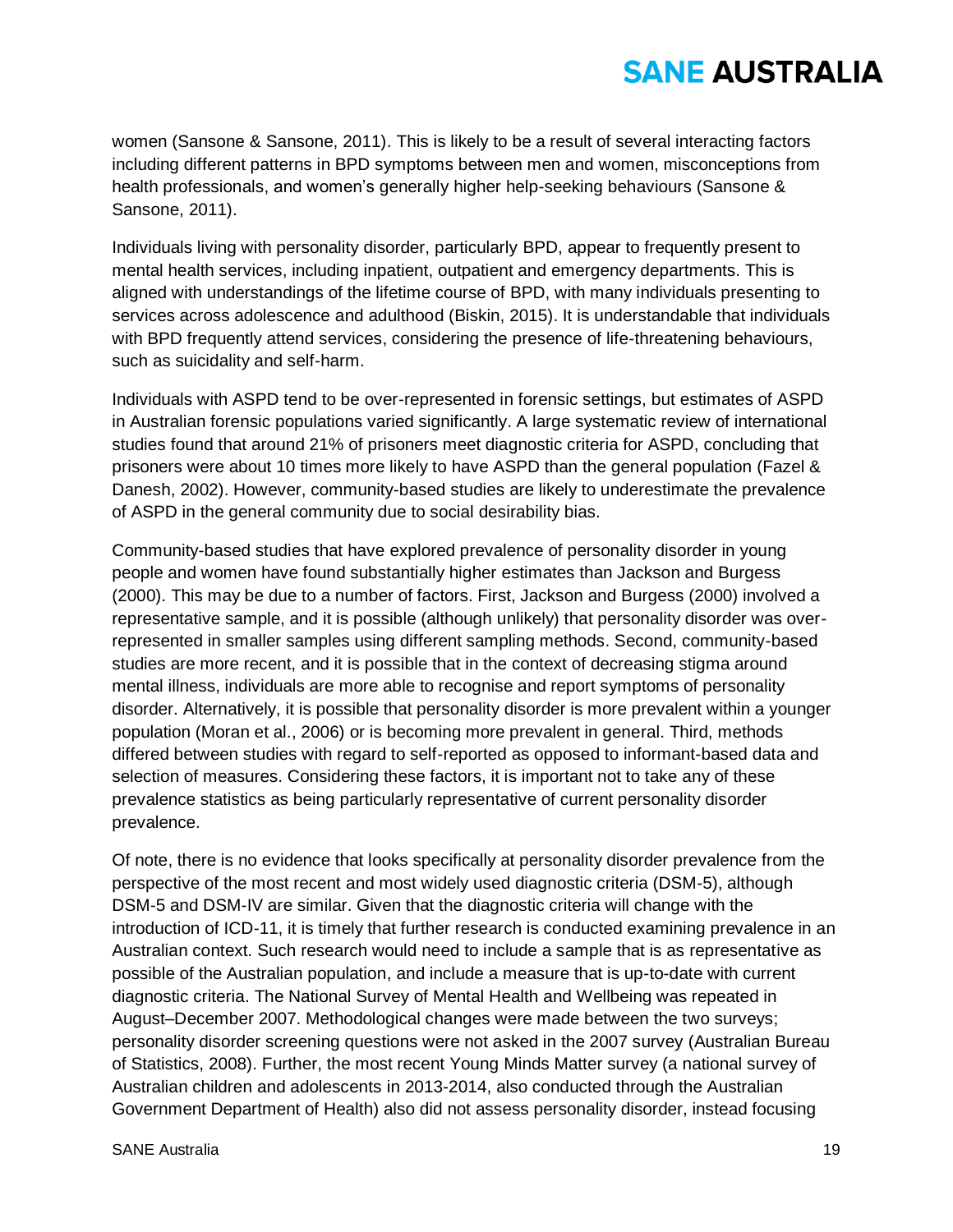on 'common' mental disorders. At the time of writing, a more recent version of the adult survey has not yet been conducted. This means that the most recent population-level data for personality disorder prevalence in adults is over 20 years old. Australia is still lacking population-wide estimates for adolescents, adults of different age groups, and for personality disorders using DSM-5 criteria (including ASPD and NPD).

### **Limitations**

Although the literature review aimed to be comprehensive, it was not a systematic review and it is possible that studies were missed.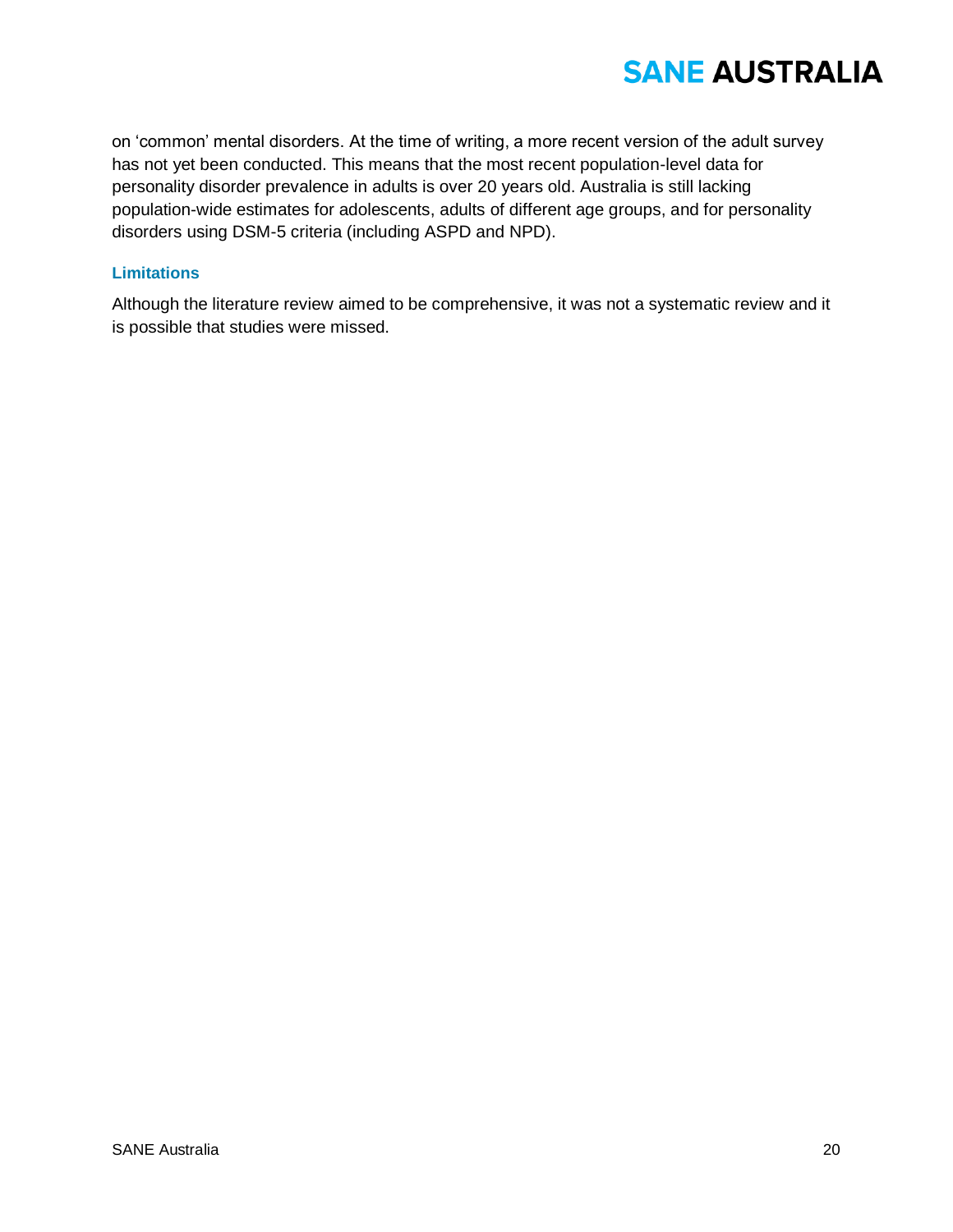### **2. Current evidence-based treatments for specific personality disorders in Australia**

### **2A. Prevention, treatment and support – overall principles**

It is known that evidence-based psychotherapy can provide at least some degree of symptom relief (Rudick, 2017), with many individuals 'recovering' or 'remitting' from their experience of personality disorder. The concept of 'recovery' may involve no longer meeting DSM-5 or ICD-10 diagnostic criteria, or may be based on a more holistic approach involving a personal understanding of functioning and symptomology (Ng, Bourke, & Grenyer, 2016). The most common psychotherapies that have been studied for personality disorder are dialectical behaviour therapy (DBT), integrationist, psychodynamic and psychoanalytic therapies (Rudick, 2017). See Appendix A for a brief summary of psychotherapy approaches.

Treatment efficacy may be influenced by therapist type, gender, age and other factors (Rudick, 2017). In general, it is recommended that individuals with personality disorder participate in psychotherapy that is evidence-based and designed specifically for treatment of personality disorder, if available (National Health and Medical Research Council, 2012). However, it is critical that treatment involves development of a strong therapeutic alliance and takes into account overall treatment principles (see Table 3 for treatment guidelines adapted from: National Health and Medical Research Council, 2012; Bateman, Gunderson and Mulder, 2015; Project Air Strategy for Personality Disorders 2<sup>nd</sup> ed, 2015). Although trauma therapy may be useful for individuals with a history of trauma, such therapies are not recommended as frontline treatments for personality disorder (Lewis & Grenyer, 2009). However, individuals may benefit from *trauma-informed practice,* which is sensitive to the impact of trauma, emphasises physical and psychological safety, and empowers survivors to rebuild a sense of control and empowerment (Kezelman & Stavropoulos, 2012).

| <b>Domain</b>         | <b>Principles</b>                                                                                                                                                                                                                                                                                                                                                                                                                                                                                                                                                                                                                                                     |
|-----------------------|-----------------------------------------------------------------------------------------------------------------------------------------------------------------------------------------------------------------------------------------------------------------------------------------------------------------------------------------------------------------------------------------------------------------------------------------------------------------------------------------------------------------------------------------------------------------------------------------------------------------------------------------------------------------------|
| Clinician<br>approach | Be compassionate, empathetic, open, non-judgemental, consistent, reliable,<br>validating, and encouraging.<br>Foster trust and convey hope.<br>$\bullet$<br>Take individuals' experiences seriously.<br>Be aware of and comfortable with the spectrum of interpersonal challenges that<br>$\bullet$<br>can be present in the therapeutic relationship (such as hypersensitivity,<br>ambivalence, verbal aggression).<br>Engage in reflective practice and seek supervision or consultation.<br>Clearly explain processes and work collaboratively with consumers regarding<br>treatment choices, where feasible<br>Be consistent, clear and predictable.<br>$\bullet$ |
| Assessment            | Conduct a comprehensive semi-structured interview and consider use of formal<br>diagnostic instruments such as the Structured Clinical Interview for DSM-5<br>(SCID-5).<br>Communicate diagnoses, share formulations, acknowledge strengths and<br>$\bullet$<br>convey optimism about prospects of treatment.<br>Offer post-assessment support – particularly important when sensitive or<br>٠<br>traumatic material has been discussed – including out-of-hours phone support                                                                                                                                                                                        |

### **Table 3. Overall personality disorder treatment principles**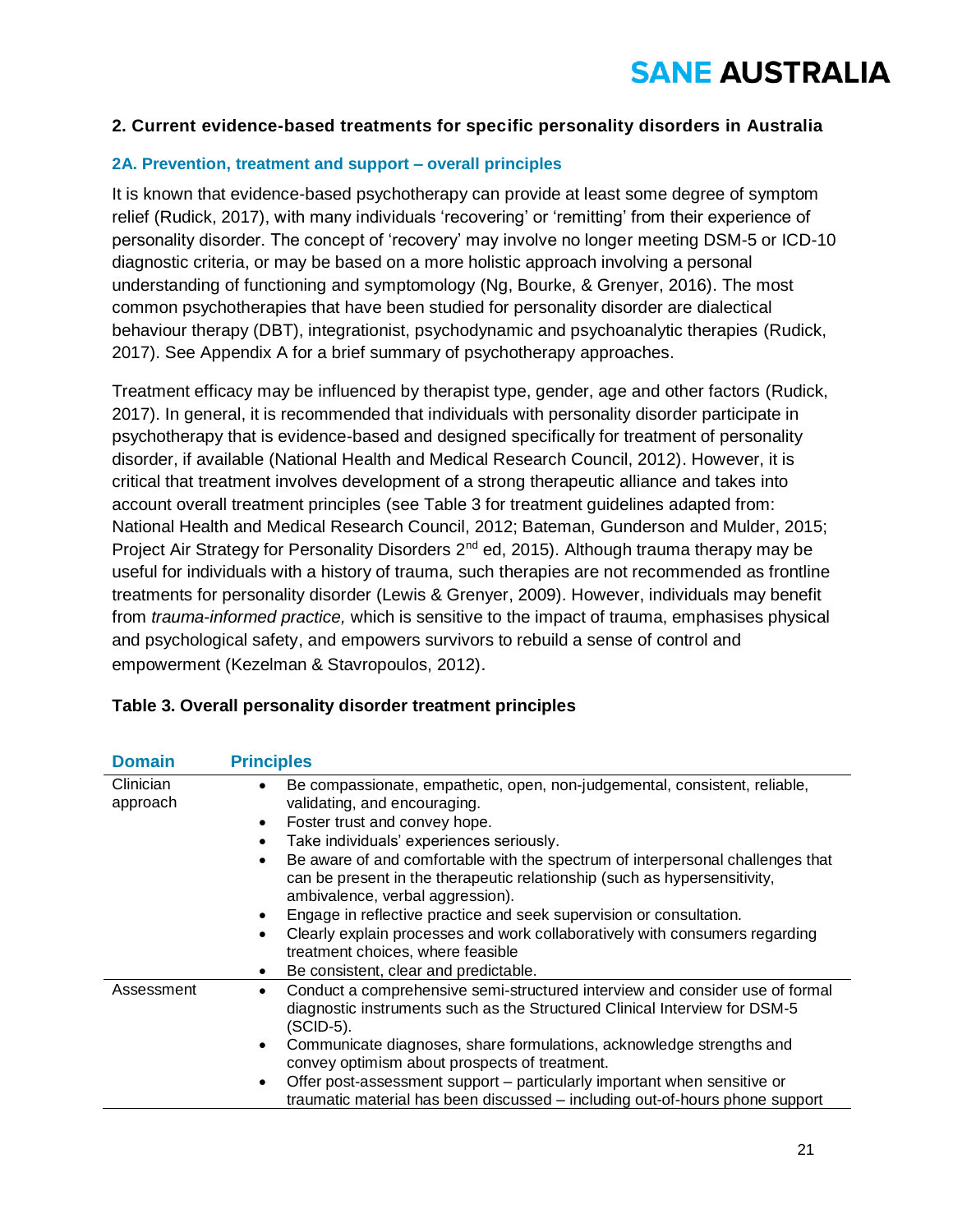| <b>Domain</b>          | <b>Principles</b>                                                                                                                                                                                                                                                                                                                                                                                                                                                                                                                                                                                                                                                                                                                                                                                                                                                                                                                                                                                                        |  |  |
|------------------------|--------------------------------------------------------------------------------------------------------------------------------------------------------------------------------------------------------------------------------------------------------------------------------------------------------------------------------------------------------------------------------------------------------------------------------------------------------------------------------------------------------------------------------------------------------------------------------------------------------------------------------------------------------------------------------------------------------------------------------------------------------------------------------------------------------------------------------------------------------------------------------------------------------------------------------------------------------------------------------------------------------------------------|--|--|
|                        | and crisis numbers.                                                                                                                                                                                                                                                                                                                                                                                                                                                                                                                                                                                                                                                                                                                                                                                                                                                                                                                                                                                                      |  |  |
| Risk and crisis        | Sit with anxiety associated with chronic risk relating to suicidal and parasuicidal<br>$\bullet$<br>behaviours (and recognise the challenges associated with this).<br>Conduct thorough risk assessments and distinguish between chronic and acute<br>$\bullet$<br>risk (in context of risk to self and risk to others, where applicable).<br>Develop collaborative care plans to identify self-management strategies to<br>$\bullet$<br>reduce distress, and emergency contacts.<br>In the context of chronic personal risk, aim to engage in community-based<br>$\bullet$<br>treatment with continuity of care (if possible).<br>In the context of acute personal risk, consider brief hospital admissions,<br>٠<br>establish a care plan, inform others and gain support (for example, through a<br>crisis team, family member or colleague).                                                                                                                                                                         |  |  |
| Hospital               | Hospital admissions should be brief and goal-directed - for example, with the<br>$\bullet$                                                                                                                                                                                                                                                                                                                                                                                                                                                                                                                                                                                                                                                                                                                                                                                                                                                                                                                               |  |  |
| settings               | goal of preventing exacerbation of symptoms and risk.                                                                                                                                                                                                                                                                                                                                                                                                                                                                                                                                                                                                                                                                                                                                                                                                                                                                                                                                                                    |  |  |
|                        | In many cases, it is preferable to engage a person in community-based care<br>$\bullet$<br>rather than admitting to hospital, particularly if community-based care is provided<br>within 1-3 days of crisis presentation.<br>Planned, brief hospital stays may be a useful alternative to involuntary hospital<br>admissions.<br>Physical restraint and seclusion should only be used for the most extreme<br>$\bullet$<br>behaviours that threaten life or property.<br>Create comprehensive discharge plans to reduce rates of readmission.<br>$\bullet$<br>Refrain from reinforcing self-harming behaviours and focus on the course of<br>$\bullet$<br>events that led to self-harm.<br>Provide referral to a follow-up service prior to discharge, and crisis contact<br>$\bullet$<br>information.<br>Enhance collaboration with carers by contacting carers within 48 hours of<br>$\bullet$<br>admission, provide information about diagnosis and management strategies,<br>and involve them in discharge planning. |  |  |
| Medication             | Pharmacotherapy is not generally recommended as a primary treatment for<br>$\bullet$<br>personality disorder and should generally only be used to target specific<br>symptoms.<br>Ensure medications are trialled sequentially, in a systematic way, and regularly<br>$\bullet$<br>review risks and benefits.<br>Avoid polypharmacy (concurrent use of multiple medications).<br>٠                                                                                                                                                                                                                                                                                                                                                                                                                                                                                                                                                                                                                                       |  |  |
| Working with           | With written consent, meet with carers and provide education about the person's<br>$\bullet$                                                                                                                                                                                                                                                                                                                                                                                                                                                                                                                                                                                                                                                                                                                                                                                                                                                                                                                             |  |  |
| families and<br>carers | diagnosis, prognosis and treatment.<br>Encourage self-care.<br>٠<br>Offer regular feedback and review sessions (for example, every three months).<br>Validate carer stress and reduce blame.<br>$\bullet$<br>Consider variation in challenges associated with parent, spouse or partner, child<br>$\bullet$<br>and sibling carers.                                                                                                                                                                                                                                                                                                                                                                                                                                                                                                                                                                                                                                                                                       |  |  |
| Ongoing                | It is to be expected that progress may be slow or varied in earlier stages of<br>$\bullet$                                                                                                                                                                                                                                                                                                                                                                                                                                                                                                                                                                                                                                                                                                                                                                                                                                                                                                                               |  |  |
| community              | treatment and it can be helpful to communicate this to the person; celebrate                                                                                                                                                                                                                                                                                                                                                                                                                                                                                                                                                                                                                                                                                                                                                                                                                                                                                                                                             |  |  |
| treatment              | steps consistent with treatment goals.                                                                                                                                                                                                                                                                                                                                                                                                                                                                                                                                                                                                                                                                                                                                                                                                                                                                                                                                                                                   |  |  |
|                        | Psychotherapy is the treatment of choice. The minimum expected duration of<br>$\bullet$                                                                                                                                                                                                                                                                                                                                                                                                                                                                                                                                                                                                                                                                                                                                                                                                                                                                                                                                  |  |  |
|                        | treatment is one year with weekly appointments.<br>Select evidence-based approaches and consider the key aspects of treatment: a<br>٠<br>focus on the therapeutic relationship, an active therapist, attention to affect and<br>emphasis on exploratory change-oriented interventions.                                                                                                                                                                                                                                                                                                                                                                                                                                                                                                                                                                                                                                                                                                                                   |  |  |
|                        |                                                                                                                                                                                                                                                                                                                                                                                                                                                                                                                                                                                                                                                                                                                                                                                                                                                                                                                                                                                                                          |  |  |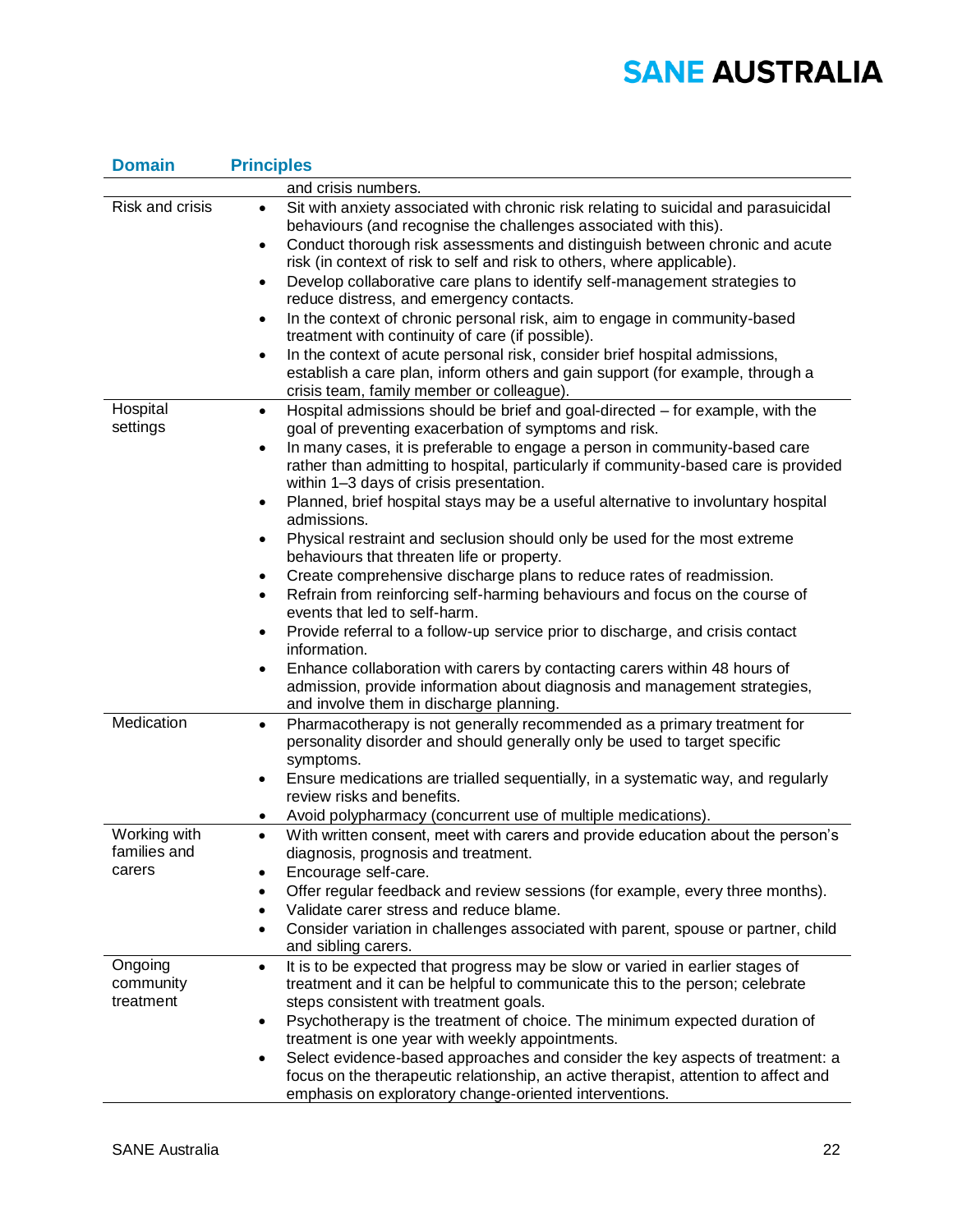| <b>Domain</b> | <b>Principles</b>                                                                                                                                                                                                                                                                                                                                                                                                                                                                         |
|---------------|-------------------------------------------------------------------------------------------------------------------------------------------------------------------------------------------------------------------------------------------------------------------------------------------------------------------------------------------------------------------------------------------------------------------------------------------------------------------------------------------|
|               | Adapt frequency of treatment sessions to the person's needs (for example,<br>$\bullet$<br>twice-weekly if necessary).<br>In the event that psychotherapy comes to an end, prepare with sensitivity well in<br>$\bullet$<br>advance, consider using a symbolic ending (such as a card or letter), summarise<br>the therapy and invite the consumer to also summarise. In the case of<br>unplanned termination (for example, clinician changing jobs), handle with care<br>and sensitivity. |
|               |                                                                                                                                                                                                                                                                                                                                                                                                                                                                                           |

Table 4 presents a summary of personality disorders psychotherapies supported by evidence. Other important principles to note with regards to prevention, treatment and support of personality disorder include the following:

- A range of factors are believed to contribute towards the development of personality disorder, including genetic factors and developmental trauma. A major target for preventing development of personality disorder involves reducing young people's exposure to trauma. A comprehensive discussion of personality disorder prevention is not within the scope of this review.
- Some people living with personality disorder do not present for psychotherapy, or tend to present only in the context of a crisis or a discrete issue, or at the insistence of someone else (Gabbard, 2014b). This can make early intervention and long-term treatment and support challenging. One factor influencing treatment challenges is the experience of ego-syntonic cognitions and behaviours, such that they are not perceived to be problematic, despite causing impairment or significant distress to others around them. Hence, individuals with personality disorder may demonstrate low levels of insight into their difficulties and neither desire nor present for assessment or treatment. However, individuals will certainly not present for treatment if it is not available (see Part B, which discusses the environmental scan).
- Personality disorder comorbidity is the norm rather than the exception, with common coexisting diagnoses including depression, anxiety, eating disorders, and substance use. The treatment of comorbid personality disorder and alcohol use can be challenging, as comorbidities contribute substantially to the severity of presentation, the challenges of management and the risk of self-harm and suicide. There is some evidence indicating personality disorder with comorbid disorders can be treated – for example, people living with personality disorder show a similar amount of improvement in alcohol-related outcomes compared to people without personality disorder (Newton-Howes et al, 2017). The presence of substance use or other comorbidities should influence treatment planning.
- Brief intervention programs have been developed by Project Air Strategy for Personality Disorders and Spectrum Personality Disorder Service for Victoria, and these are currently being evaluated.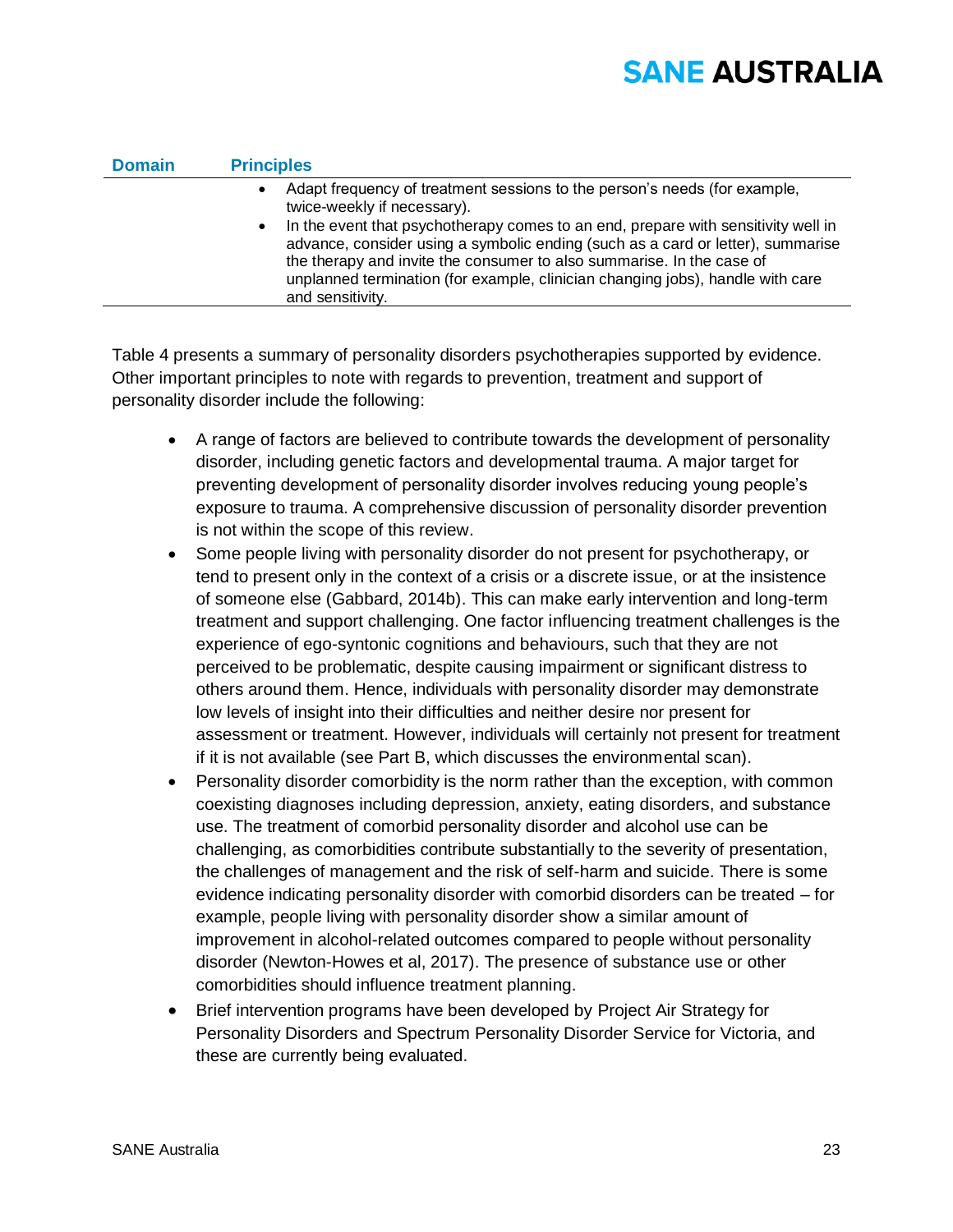### **Table 4. Personality disorders psychotherapies supported by Level I (systematic review/meta-analysis) and Level II (randomised control trial) evidence**

| <b>Personality</b><br>disorder | <b>Level I</b>                                                                       | <b>Level II</b>                                    |
|--------------------------------|--------------------------------------------------------------------------------------|----------------------------------------------------|
| <b>PPD</b>                     | n/a                                                                                  | n/a                                                |
| <b>SPD</b>                     | n/a                                                                                  | n/a                                                |
| <b>SZPD</b>                    | n/a                                                                                  | n/a                                                |
| <b>ASPD</b>                    | $n/a$ ~                                                                              | CBT; MBT                                           |
| <b>BPD</b>                     | DBT; psychodynamic (MBT; transference-focused<br>psychotherapy); schema; CAT; STEPPS | CBT, ACT                                           |
| <b>NPD</b>                     | n/a                                                                                  | n/a                                                |
| <b>HPD</b>                     | n/a                                                                                  | n/a                                                |
| <b>AVPD</b>                    | $n/a$ *                                                                              | CBT; social skills training                        |
| <b>DPD</b>                     | $n/a$ *                                                                              | n/a                                                |
| <b>OCPD</b>                    | $n/a$ *                                                                              | Supportive-expressive<br>dynamic therapy; CBT; IPT |

~ Meta-analytic evidence supports treatment for conduct disorder, a precursor to ASPD, using CBT and other behavioural interventions, family therapy and group therapy

\* Studies combining Cluster C disorders have provided Level I evidence for treatment with CBT, psychodynamic therapy, and interpersonal social skills training

### **2B. Treatment and support for Cluster A personality disorders**

#### **Paranoid personality disorder**

No known controlled studies have explored psychotherapy treatment efficacy specifically for PPD (Crits-Christoph et al, 2015). Therefore, it is unclear which treatment modes are effective in this population. Some case studies have explored cognitive analytic therapy and found positive results (Calvert & Kellett, 2014; Kellett & Hardy, 2014). Suggested therapeutic approaches include supportive therapy or CBT, although this is not supported by evidence (Stone, Gabbard and Gabbard, Glen O, 2014). Medications generally have little efficacy and little role in therapy, although antipsychotic medications may reduce anxiety in some. If paranoid cognitions are directed towards ingesting medications, these individuals may be resistant to pharmacotherapy (Stone et al., 2014).

Goals of therapy may involve increasing insight and reducing negative assumptions (such as 'People don't like me and want to take advantage of me'). Clinicians working with individuals with PPD need to be transparent regarding therapeutic decisions and aware that paranoid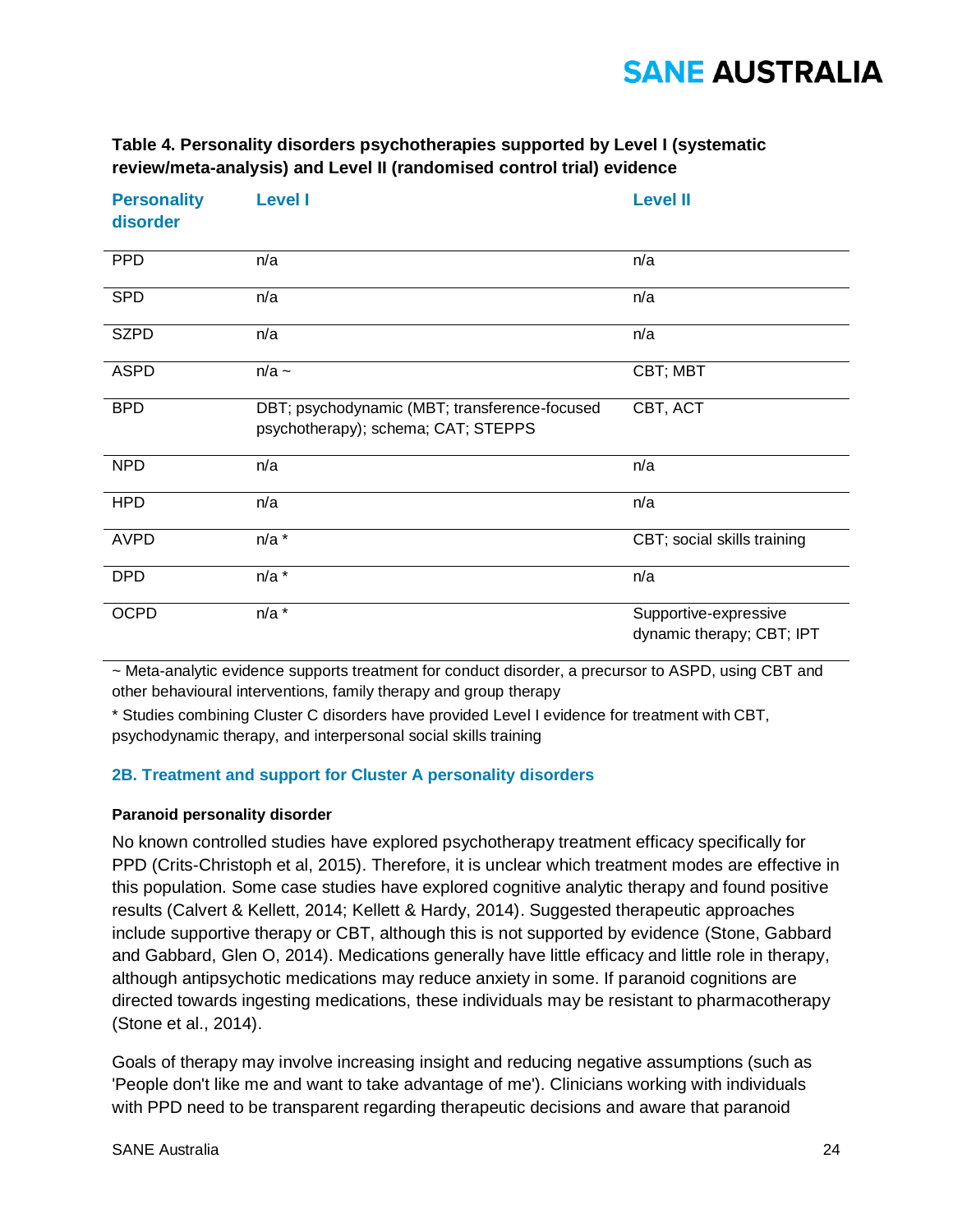cognitions may impact therapeutic processes (Stone, Gabbard and Gabbard, Glen O, 2014; Kellett and Hardy, 2014).

### **Schizoid personality disorder**

No known controlled studies have explored psychotherapy treatment efficacy specifically for SPD (Crits-Christoph et al, 2015). As above, it is unclear which treatment modes provide consistent benefits. Suggested therapeutic approaches include supportive therapy, CBT or psychoanalytic therapy (Stone, Gabbard and Gabbard, Glen O, 2014; Wheeler, 2014; Beck, Davis and Freeman, 2015). Case studies have demonstrated some positive impacts of psychodynamic approaches (Viveier, 2012). Medication may be helpful in treating comorbid depression or anxiety, rather than treating 'pure' SPD (Stone, Gabbard and Gabbard Glen O, 2014).

Goals of therapy may include improving coping skills and social skills and increasing selfesteem (Stone, Gabbard and Gabbard, Glen O, 2014). Individuals with SPD attending psychotherapy may display aloofness and have difficulty volunteering information about themselves, and may display limited insight into their problems. People living with SPD typically appear comfortable with their detached lifestyle and may be resistant or indifferent to change (Beck et al., 2015).

#### **Schizotypal personality disorder**

People living with SZPD vary in presentation, with some displaying minor 'eccentric' behaviours and others displaying more severe or intrusive delusions, with symptomology closer to that of schizophrenia. Hence, there is no one-size-fits-all approach; therapists need to identify specific goals and target meaningful behaviour change (Ryan, Macdonald and Walker, 2013; Stone, Gabbard and Gabbard, Glen O, 2014). One major aim of treatment may be to prevent progression to psychosis, as individuals with this disorder have an estimated 20–30% chance of developing psychosis within two years (Ryan et al., 2013). Goals of therapy might involve improving communication and social skills, improving self-esteem, reducing obsessions and ruminations, improving interpersonal relationships, building mastery, and distancing from delusions (Stone, Gabbard and Gabbard, Glen O, 2014; Ridenour, 2016). Further, cannabis use is associated with more severe and earlier onset schizotypal symptoms, and may therefore be an important target for early intervention if relevant (Ryan et al., 2013).

Few studies are available relating to SZPD (Crits-Christoph et al, 2015). The authors identified only one controlled trial specific to SZPD (Ridenour, 2016), a small study which involved modified assertive treatment, family treatment and social skills training within a multidisciplinary team. There were no significant benefits for the treatment group compared to the 'treatment as usual' group. However, more research is available which looks more broadly at schizophrenia spectrum disorders; such studies typically include individuals with SZPD within their samples. Importantly, meta-analytic evidence indicates that CBT may help prevent the development of psychosis among those with schizophrenia spectrum disorders (including SZPD) and can also help reduce symptoms of depression and anxiety in this population (Ryan et al., 2013). Other psychotherapeutic approaches that may be used include supportive therapy, psychodynamic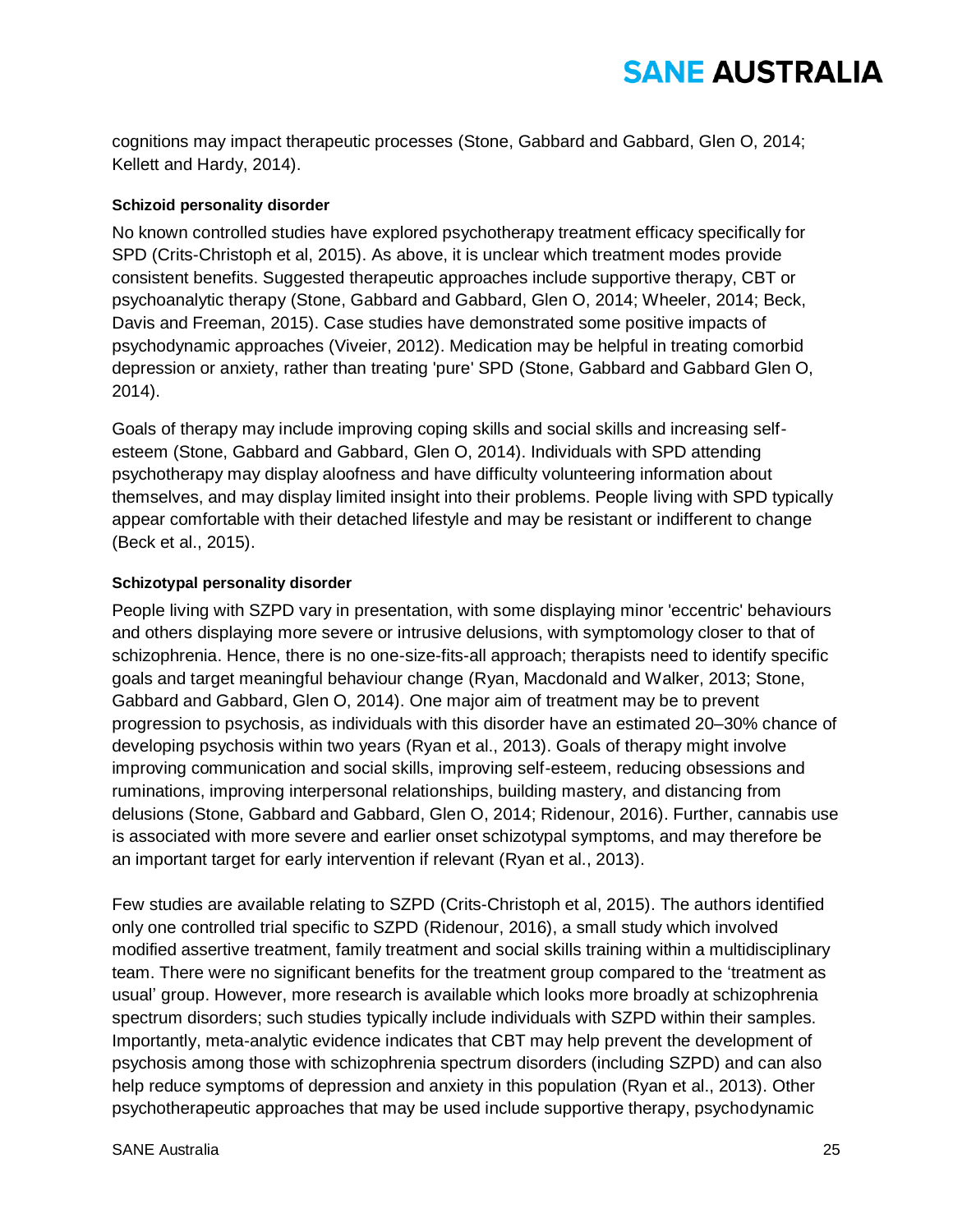therapy, cognitive training, social skills training, family therapy and motivational interviewing (Salam et al, 2013; Stone, Gabbard and Gabbard, 2014; Ridenour, 2016). Mixed evidence supports the use of antipsychotic medication to reduce positive symptoms such as delusions and improve mood (Jakobsen et al, 2017). Omega-3 fatty acids have been demonstrated to reduce conversion to psychotic disorders among young people living with schizophrenia spectrum disorders, with further trials currently underway (Ryan et al., 2013).

### **2C. Treatment and support for Cluster B personality disorders**

#### **Antisocial personality disorder**

Research has explored interventions for ASPD, with a particular emphasis on prevention and early intervention. A recent meta-analysis indicated that overall, the impact of treatment in adult populations is consistently minimal (Rudick, 2017). However, meta-analyses indicate that early intervention is possible for those demonstrating antisocial traits in childhood and adolescence. A large overview of meta-analyses (Litschge, Vaughn, & McCrea, 2009) found that for children and adolescents with conduct problems, treatments generally have a small to medium effect relating to reducing conduct problems, improving academic performance and reducing substance use. CBT and other behavioural interventions, family-based therapies and group therapies tend to be moderately effective. Stimulant therapies were found to produce relatively large effects relating to reducing aggression. Mentoring programs generally produced small effects, and 'boot camps' were generally found to be ineffective, despite their popularity.

For adult populations, treatments typically involve targeting criminality and antisocial behaviour or substance use (Meloy & Yakeley, 2014; Wilson, 2014). CBT and social learning techniques are most frequently used for treating this disorder (Meloy & Yakeley, 2014). Based on current evidence and expert consensus, guidelines from the UK-based National Institute for Health and Care Excellence (NICE) suggest that those with ASPD and a history of criminal behaviour should be offered group-based cognitive and behavioural interventions that focus on reducing offending and other antisocial behaviour (National Institute for Health and Care Excellence, 2009). Treatment principles should allow opportunity for informed decision-making if within the individual's capacity. Services should offer clear treatment pathways, avoid unnecessary transfer of care, and utilise a positive and rewarding (rather than punitive) approach to improve retention. Those with comorbid psychopathic traits may be unlikely to benefit from treatment due to difficulties with foreseeing long-term consequences of actions, difficulty reflecting on the past, and difficulty inhibiting behaviours when faced with punishment (Meloy & Yakeley, 2014; National Institute for Health and Care Excellence, 2009).

Overall, the evidence base is inconsistent. Types of treatment empirically studied include CBT, integrated dual disorder treatment through assertive community treatment (including a focus on substance use), therapeutic communities, and short-term rehabilitation for substance use. A meta-analysis of studies (Wilson, 2014) exploring treatments found that only one randomised control trial found evidence for treatment effectiveness in relation to recidivism. This study assessed the effectiveness of a modified therapeutic community compared to standard mental health services for male inmates diagnosed with ASPD, involving CBT, medication, peer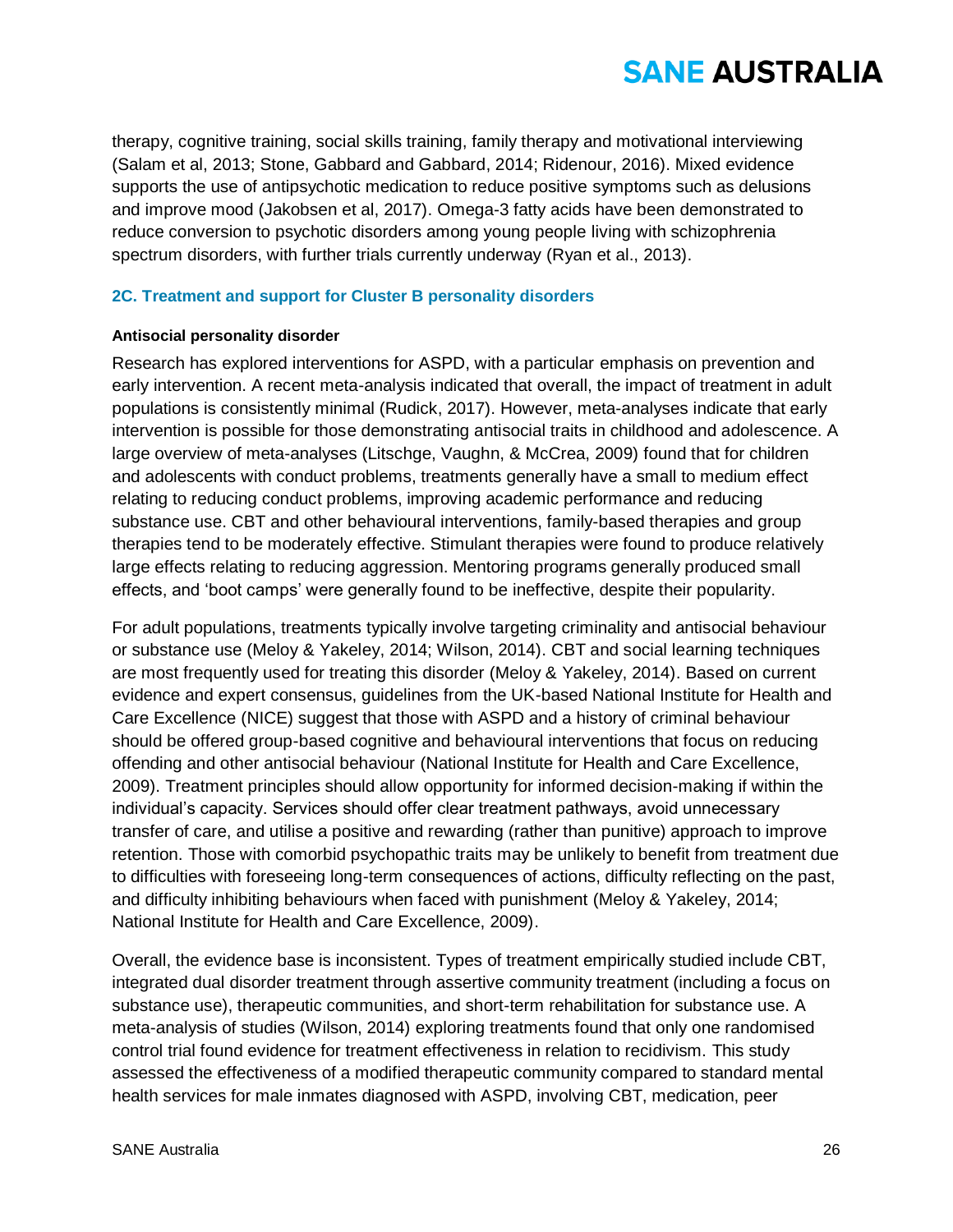support, psychoeducation and other interventions tailored to the consumer. The study found that 12 months after treatment, those who received the intervention were 26 times less likely to be re-incarcerated compared to the control group; however, criminal arrests did not differ between the groups. A systematic review (Gibbon et al, 2009) involving 11 studies found that three interventions had benefits on at least one outcome (contingency management plus standard maintenance, CBT, and a 'Driving Whilst Intoxicated' program with incarceration and motivational interviewing). However, across these interventions, significant improvements were mainly related to substance use, with no studies reporting significant change in a specific ASPD trait.

More recently, research has begun to explore mentalisation-based therapy (MBT) for treatment of ASPD, with benefits identified relating to reduction in anger, interpersonal problems, selfharm and suicidality among those with comorbid BPD and ASPD (Bateman, Bolton, & Fonagy, 2013). DBT has been adapted to correctional settings and may also prove beneficial for those with psychopathy or ASPD (Galietta & Rosenfeld, 2012; Neacsiu & Tkachuck, 2016), although no controlled studies are known that examine DBT for a specific ASPD population.

Two large meta-analyses have confirmed that there is no consistent evidence for use of pharmacological intervention to treat ASPD or its symptoms (Meloy & Yakeley, 2014). NICE guidelines (2009) thereby report that pharmacological interventions should not be routinely used for treatment of this disorder, but be used instead for comorbid disorders in line with other recommendations.

### **Borderline personality disorder**

BPD is undoubtedly the most researched of all the personality disorders (Rudick, 2017), and arguably the most well understood. Of all the personality disorder diagnoses, BPD has the most solid evidence base for treatment and recovery. One study found that among treatment studies with a follow-up period of five years or longer, after this period of time 33–99% of participants no longer met diagnostic criteria for BPD (Ng et al., 2016), although this may be partly due to the natural course of BPD involving symptom improvement over time (Newton-Howes, Clark, & Chanen, 2015).

BPD is understood to be the most diagnosed personality disorder, most likely because individuals with BPD often utilise treatment and support services, and because some symptoms of this disorder are 'high risk' (for example, for suicide attempts and self-harm) and thereby readily identified or visible. Despite this, many clinicians report hesitancy in diagnosing individuals with BPD due to concern about causing distress for the individual. After thorough assessment, the NHMRC recommends informing individuals of the diagnosis, explaining symptoms and formulation, and emphasising the possibility of effective treatment. Communication of a BPD diagnosis is generally recommended for adults and adolescents in order to inform treatment pathways, but is not recommended for prepubescent children (National Health and Medical Research Council, 2012).

In accordance with comprehensive NHMRC guidelines, it is recommended that people living with BPD are provided with structured psychotherapies that have been specifically designed for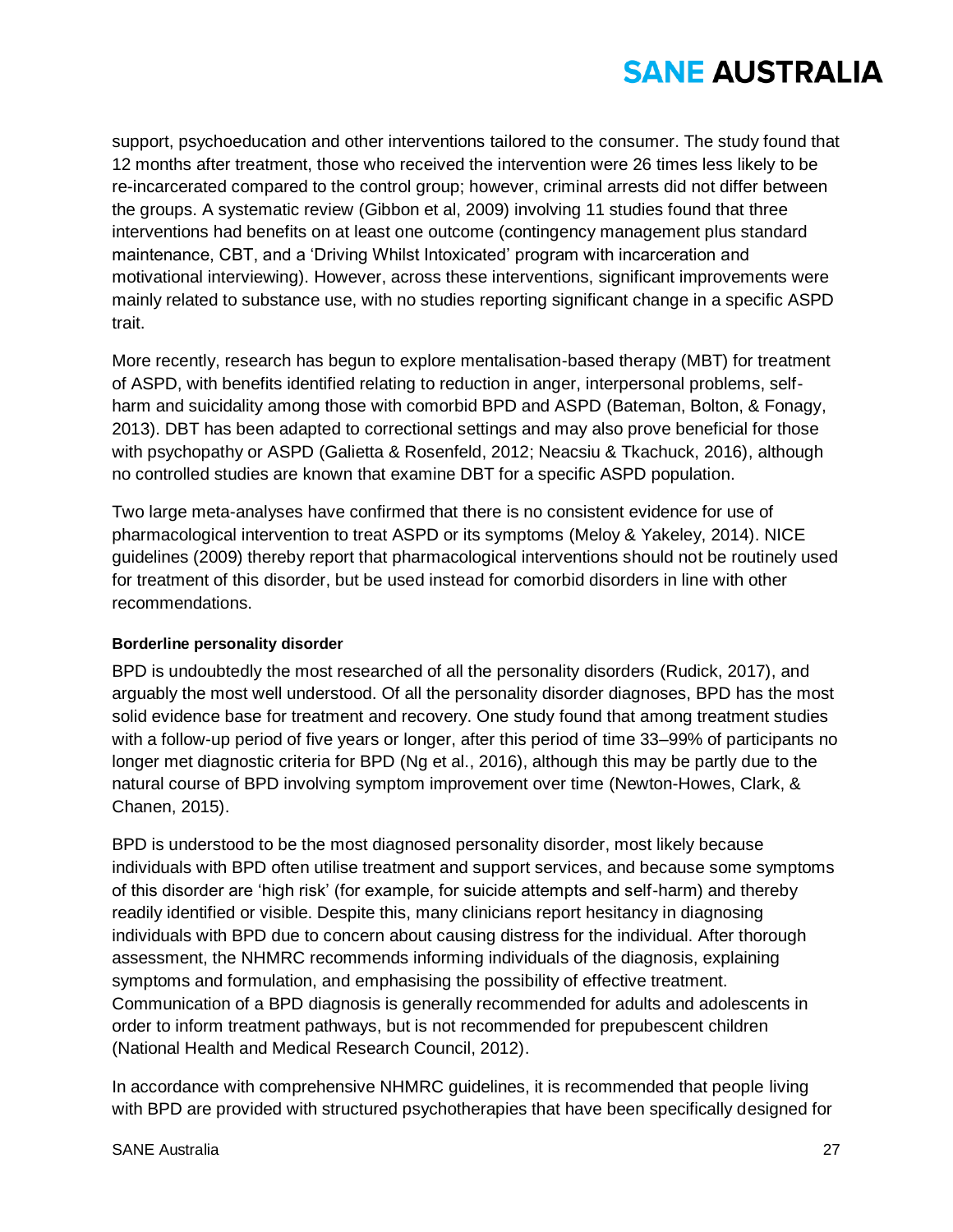BPD, but tailored to an individual's preferences and availability. Treatment for BPD typically involves enhancing emotion-regulation processes, fostering a more coherent self-identity, and fostering self-agency (Links, Shah, & Eynan, 2017). In general, psychotherapy yields significant benefits for those with BPD, with individual studies ranging from small to large effect sizes (Rudick, 2017). Evidence-based therapeutic approaches tend to result in similar benefits (Cristea et al., 2017). The three major treatments for BPD are understood to be DBT, MBT and transference-focused psychotherapy, all of which require a minimum of one year of treatment with at least weekly contact (Gunderson, 2016).

DBT is probably the most well known treatment for BPD and has been supported by metaanalyses, typically with small to medium effect sizes across a range of symptoms (Cristea et al., 2017; Panos, Jackson, Hasan, & Panos, 2014). DBT is designed to be a comprehensive program with individual and group therapy components. DBT has also been adapted for inpatient settings and forensic settings (Bloom, Woodward, Susmaras, & Pantalone, 2012; Eccleston & Sorbello, 2002). Treatment for PTSD can be incorporated into DBT, if necessary (Links et al., 2017). DBT has demonstrated benefits for reducing substance use and suicidal and parasuicidal behaviours, thereby leading to a reduction in hospital admissions and use of emergency services; however, there is no strong evidence indicating changes in depressive symptoms or negative emotions such as anger, guilt, anxiety and shame (Lee, Cameron, & Jenner, 2015; Links et al., 2017; Panos et al., 2014). Individuals undertaking DBT have reported their perceptions that DBT has generally improved insight, hope and acceptance, increased positive coping skills and self-efficacy, and validated their experiences (Little, Tickle, & das Nair, 2017). Challenges reported by these individuals include conflict with group therapy members, overuse of technical language, and coping with interpersonal conflict as their communication skills increase (Little et al., 2017). Hence, DBT may not be suitable for all individuals, such as those with cognitive impairment or severe interpersonal problems. Some therapists may practice DBT-informed therapy rather than a full DBT program; however, no known studies have reported benefits of this modified approach.

Other psychotherapies supported by research include psychodynamic approaches (including MBT and transference-focus psychotherapy) via meta-analysis (Cristea et al., 2017); schema therapy and cognitive analytic therapy via systematic review (Calvert & Kellett, 2014; Sempertegui, Karreman, Arntz, & Bekker, 2013); and Systems Training for Emotional Predictability and Problem Solving (STEPPS) across multiple randomised controlled trials (Gunderson, Weinberg, & Choi-Kain, 2014). CBT has not proven to be a consistently effective treatment for BPD (Cristea et al., 2017), and ACT needs further research to determine its efficacy with this population, although recent studies have provided some support (Morton, Snowdon, Gopold, & Guymer, 2012; Öst, 2014).

As symptoms of BPD typically emerge during adolescence and young adulthood, early intervention is strongly recommended where feasible (National Health and Medical Research Council, 2012). Programs such as DBT STEPS-A (DBT Skills in Schools: Skills Training and Emotional Problem Solving for Adolescents) aim to teach DBT skills in schools; however, there is no known data that indicates benefits of this program in preventing development of BPD. DBT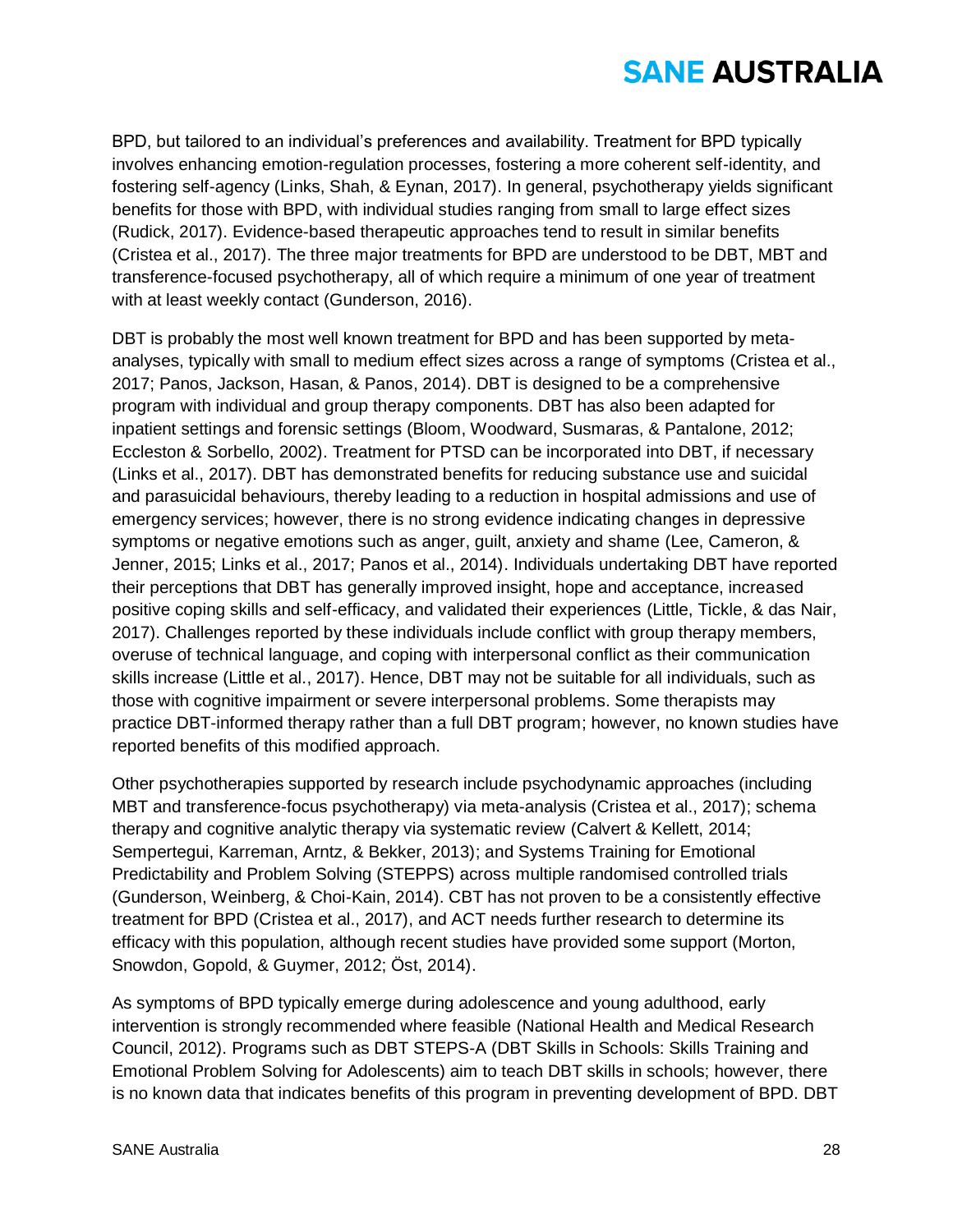has recently been modified for pre-adolescent children experiencing emotion dysregulation, with an initial randomised control trial demonstrating benefits and treatment satisfaction (Perepletchikova et al, 2017). Treatment of adolescents with emerging BPD traits should consider adolescents' autonomy, developmental age, and functional impairment, and should be delivered in youth-oriented services where possible (National Health and Medical Research Council, 2012). The authors of this review are aware of two evidence-based structured and specific interventions. First, Helping Young People Early (HYPE), developed by Orygen Youth Health, is a program based in Melbourne. HYPE is an integrated intervention involving cognitive analytic therapy, case management and general psychiatric care for youth aged 15–25 who are experiencing emotional instability and interpersonal difficulties. A quasi-experimental study found that compared to manualised good clinical care, HYPE demonstrated significant improvement in internalising and externalising psychopathology at 24-month follow-up (Chanen et al., 2009). Second, an adolescent version of DBT has been developed and has demonstrated efficacy in improving treatment retention and reducing psychiatric hospitalisations in adolescents (Rathus & Miller, 2002).

In general, pharmacotherapy does not appear effective in altering the nature or course of BPD, and it should only be used to manage specific symptoms such as depression (National Health and Medical Research Council, 2012). Evidence from a systematic review and meta-analysis indicates that the most beneficial effects are found for mood stabilisers and second-generation antipsychotics for treating core BPD symptoms such as emotional dysregulation (Lieb, Völlm, Rücker, Timmer, & Stoffers, 2010).

### **Narcissistic personality disorder**

No known controlled studies have explored psychotherapy treatment efficacy specifically for NPD (Crits-Christoph et al., 2015). The only known systematic review of this topic (Dhawan, Kunik, Oldham, & Coverdale, 2010) found no studies of NPD meeting its inclusion criteria relating to either psychotherapy or medication, although this review is a decade old at the time of writing. Hence, it is unclear which treatment modes provide consistent benefits based on the current state of the literature, although a significant body of case studies have been published on various forms of psychotherapy, including DBT, transference-focused psychotherapy, metacognitive interpersonal therapy and functional analytic psychotherapy. Recommended treatments include CBT, schema therapy, psychoanalytic and psychodynamic therapies, DBT, MBT, meta-cognitive interpersonal therapy and psychoeducation (Beck et al., 2015; Dimaggio & Attinà, 2012; Ronningstam, 2014).

Targets for treatment may involve understanding narcissistic defences, increasing daily functioning, and reducing distorted assumptions and all-or-nothing thinking and perfectionism (Ronningstam, 2014). A major challenge involved in treating individuals with NPD include building a therapeutic relationship, which can be slow and difficult due to the consumer's perfectionism, low insight and sense of superiority. It is important for the clinician to identify the difference between 'healthy' and 'pathological' narcissistic traits present in the individual, which can also be challenging (Ronningstam, 2014).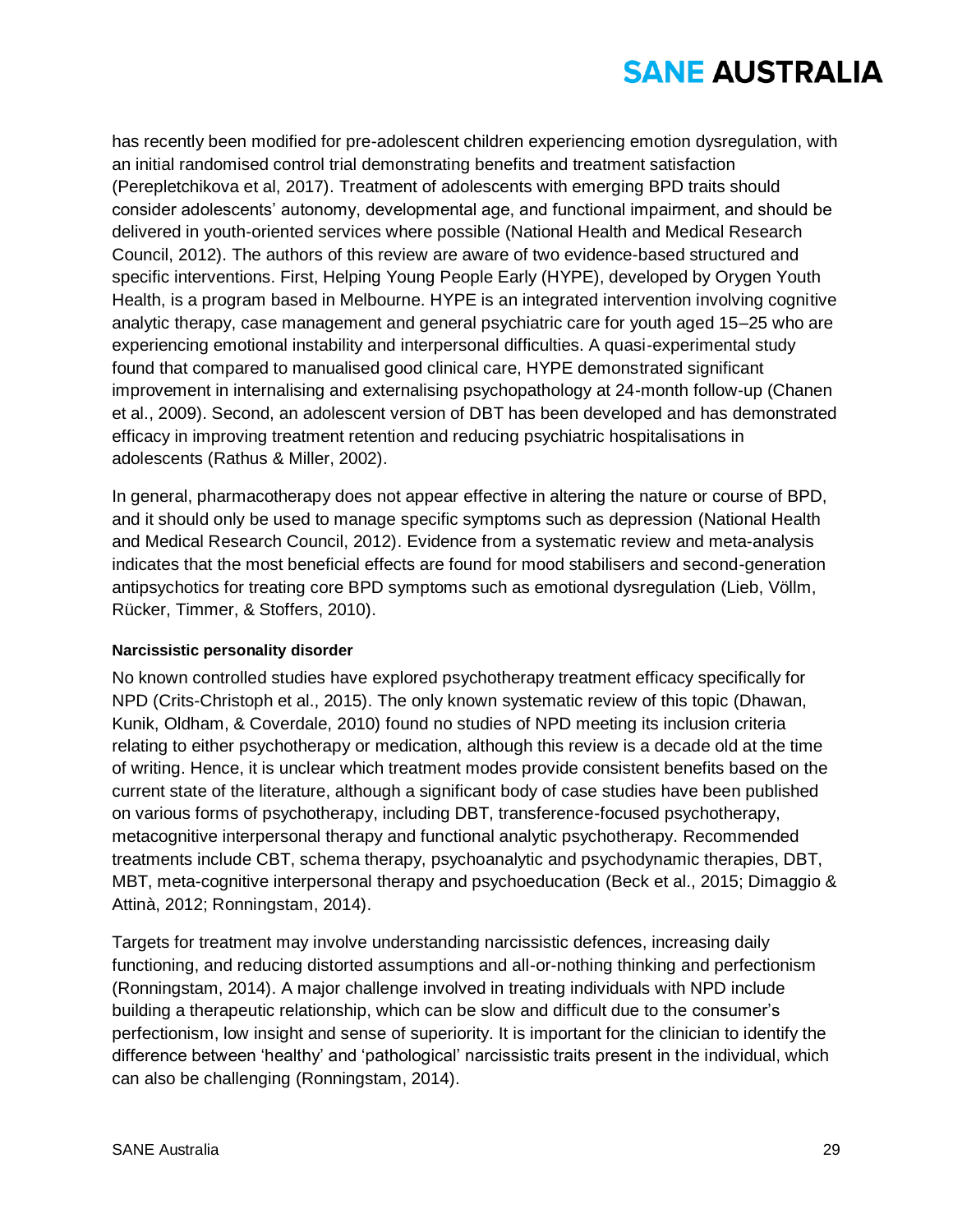#### **Histrionic personality disorder**

No known controlled studies have explored psychotherapy treatment efficacy specifically for HPD (Crits-Christoph et al., 2015). As above, it is unclear which treatment modes provide consistent benefits. Case studies have demonstrated some support for cognitive analytic therapy and functional analytic psychotherapy. Recommended treatments include psychodynamic and psychoanalytic therapies and CBT. Symptoms tend to overlap with BPD, NPD and DPD, meaning approaches used to target these disorders may also be useful in the context of HPD (Gabbard, 2014a).

Targets of therapy may relate to improving sense of self, identifying defensive patterns, and reducing interpersonal conflict. Cognitive approaches may aim to analyse core beliefs associated with HPD, such as 'Unless I impress people, I am worthless', and 'In order to be happy, I need other people to pay attention to me'.

### **2D. Treatment and support for Cluster C personality disorders**

Based on available literature, individuals with Cluster C personality disorders tend to experience benefits from treatment. Much of the literature discusses Cluster C personality disorders – AVPD, DPD and OCPD – in combination. One meta-analysis was identified which explored psychotherapeutic outcomes for individuals with Cluster C personality disorders (Simon, 2009). The review found that across 15 studies, individuals with Cluster C disorders display significantly more improvement at the end of treatment compared to controls, with the exception of those undertaking brief dynamic therapy. The authors noted that on most measures, Cluster C individuals had more favourable treatment outcomes compared to those with Cluster A or Cluster B disorders. No consistency was found as to whether those with AVPD, DPD or OCPD benefit more from therapy in general. CBT and psychodynamic therapy both appear to be efficacious, as does interpersonal social skills training, which may be strengthened when combined with cognitive modification (Simon, 2009). More specific discussion regarding these disorders is provided below.

#### **Avoidant personality disorder**

For AVPD, controlled trials support the use of CBT, graded exposure, and social skills training, while uncontrolled studies have demonstrated support for group behavioural treatment (group systematic desensitisation, behavioural rehearsal, self-image work), schema therapy, and supportive-expressive dynamic therapy (Bernecker, Coyne, Constantino, & Ravitz, 2017; Crits-Christoph et al., 2015; Taylor, Bee, & Haddock, 2016). Pharmacology studies have typically looked at AVPD traits in social phobia rather than exploring AVPD specifically, with many assuming a significant overlap in symptomology and response to pharmacotherapy (Drago, Marogna, & Søgaard, 2016). Several medications have been tested and shown to be effective for social phobia, including monoamine oxidase inhibitors, a benzodiazepine, and antidepressants, although more controlled studies with well-defined groups of AVPD subjects are needed to provide strong clinical evidence for pharmacotherapy (Drago et al., 2016).

Individuals with AVPD may have difficulty committing to and engaging with psychotherapies due to high levels of anxiety and a perceived threatening environment (Perry, 2014). Therapists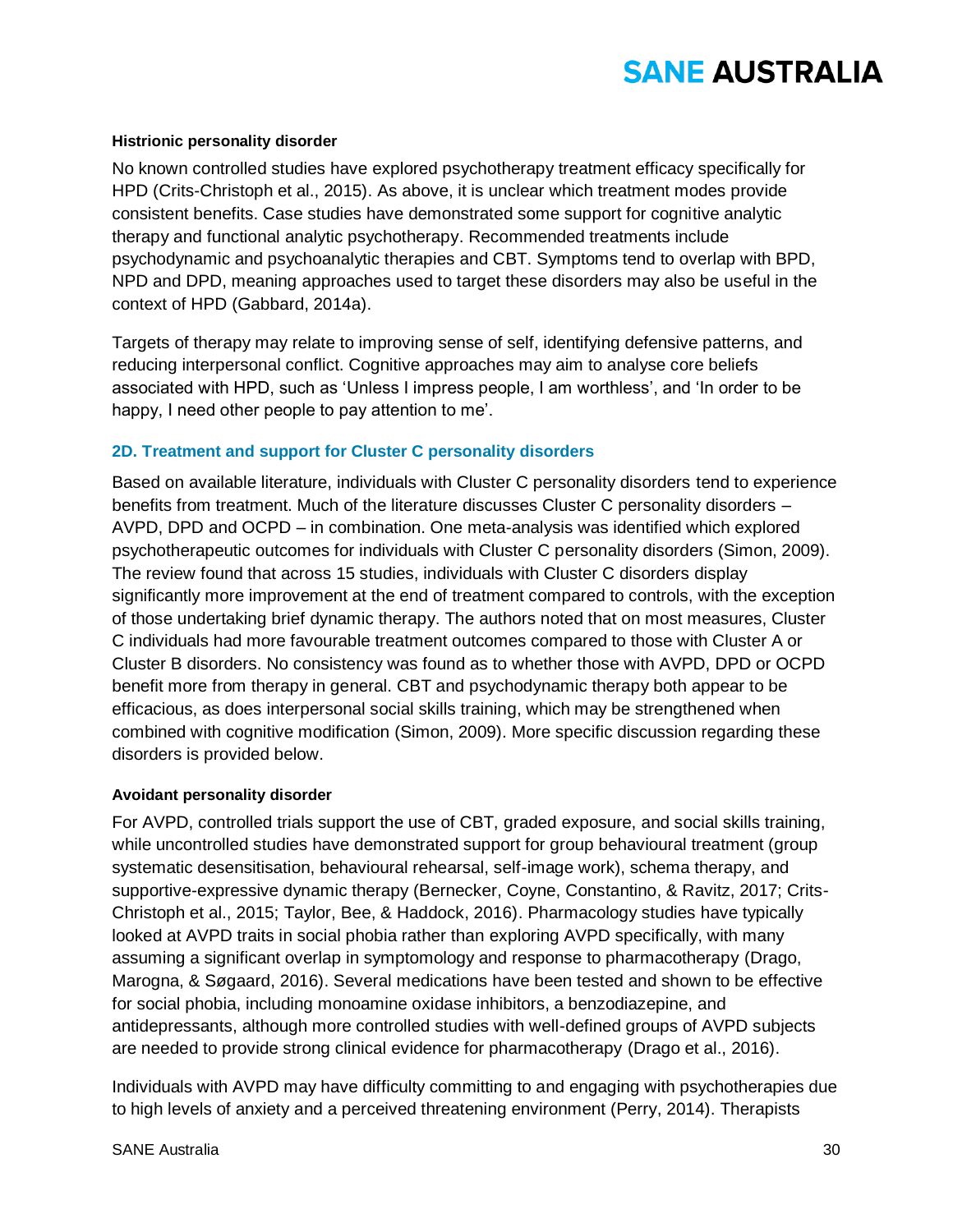must foster a warm and safe environment that allows in-vivo experimentation and testing of reactions. Targets of therapy may involve exploring anxiety, self-criticism and sensitivity to rejection, and learning to tolerate discomfort, with a general aim of increasing social contact (Perry, 2014).

### **Dependent personality disorder**

No known controlled studies have specifically studied DPD, although participants with DPD have been included in studies with general Cluster C populations (Crits-Christoph et al., 2015; Perry, 2014). Recommended psychotherapies include psychodynamic therapy, CBT and graded exposure (Beck et al., 2015; Perry, 2014).

Psychotherapy with individuals with DPD may be complicated, as these individuals may form a dependent relationship with the therapist; however, this can be addressed in a manner that promotes emotional growth. Treatment goals may include promoting self-expression, assertiveness, decision-making and independence. Pharmacotherapy is generally only recommended in the context of concurrent depression or other disorders (Perry, 2014).

#### **Obsessive-compulsive personality disorder**

Few controlled studies are available specifically for OCPD, although two controlled trials suggest benefits of supportive-expressive dynamic therapy, CBT and IPT (Crits-Christoph et al., 2015). Treatments for OCD do not seem to generalise to OCPD and the two should not be conflated (Perry, 2014). Evidence for pharmacotherapy is limited, with a lack of controlled studies and inconsistent findings (Perry, 2014).

Individuals with OCPD may have difficulty engaging in psychotherapy due to rigidity, excessive orderliness, parsimony and scrutiny of therapeutic processes and relationships (Perry, 2014). They may only seek support during a crisis and have limited insight into OCPD symptoms that are affecting their quality of life, as their worldview is ego-syntonic. Treatment goals may include challenging rigidity and increasing cognitive flexibility, and identifying defences and maladaptive relationship patterns (Perry, 2014).

### **2E. Carer treatment and support**

Few studies have explored treatment and support for carers, family, friends and other support persons of people living with personality disorder, despite this population experiencing significant grief and objective and subjective burden (Bailey & Grenyer, 2014). Carers, family and friends are ideally involved in treatment of the individual with personality disorder and offered access to psychoeducation and other supports early (see Table 4).

Formal initiatives exist which aim to provide further support for carers and families of people living with BPD. Manualised programs are available, based on DBT programs and involving psychoeducation components about BPD, mindfulness skills, validation and interpersonal skills. Naturalistic studies and non-randomised controls have demonstrated the benefits of these programs for carers and families, including improvements in experiences of burden, grief, depression, mastery, hopelessness and interpersonal sensitivity (Flynn et al., 2017; Miller &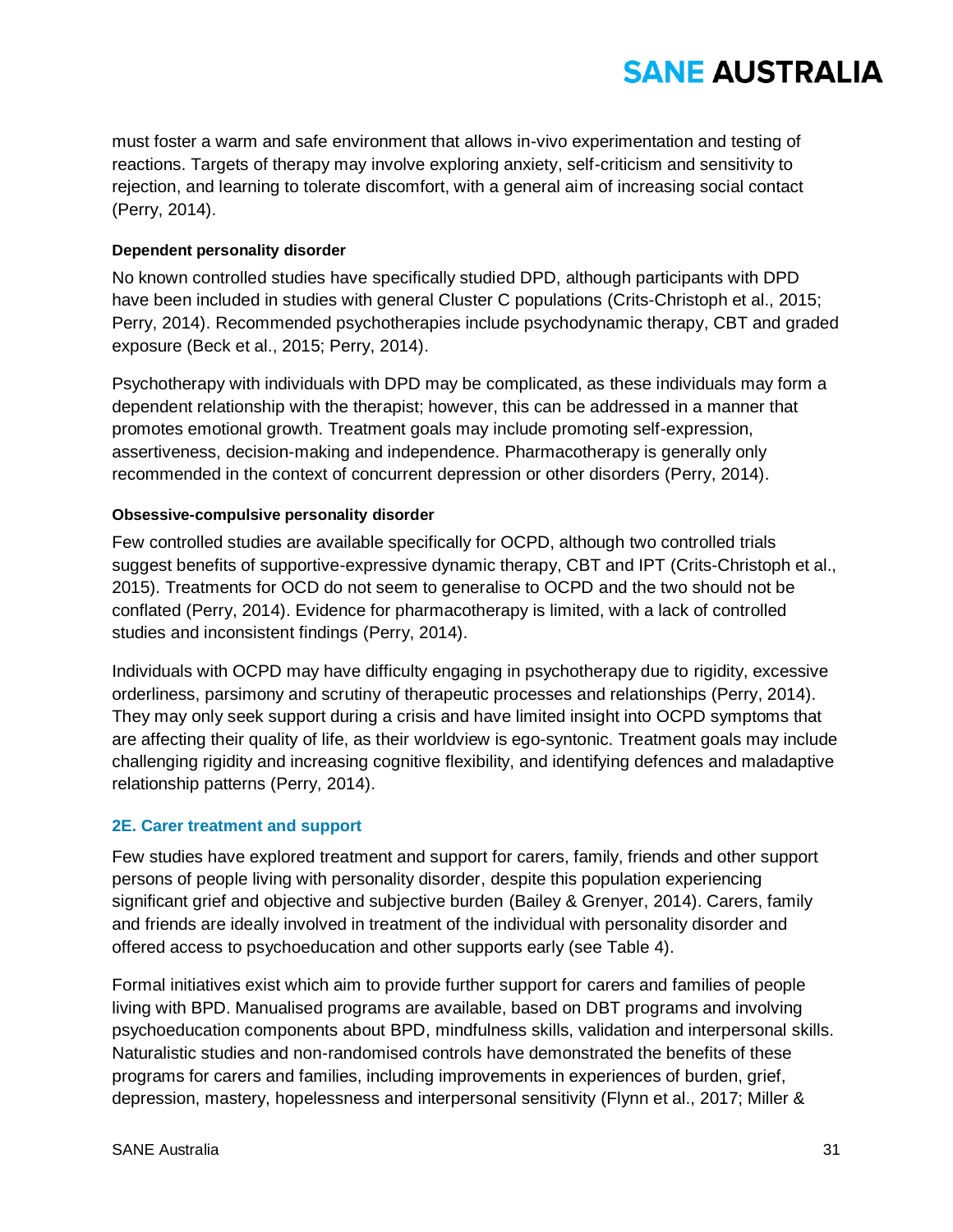Skerven, 2017). A recent randomised control trial found support for a group BPD psychoeducation program (Grenyer et al., 2018).

#### **Discussion**

While the current prevalence of personality disorder is not well understood in the Australian context, it also appears that treatment approaches are not well understood overall. Our review of the literature has found that many treatment approaches rely on anecdote, consensus and case studies without high-quality evidence. This is particularly the case for disorders that are not as readily identified or studied, such as PPD, SPD and DPD. However, an exception to this is BPD, which has been a focus of most research in the personality disorder field, most likely due to the severity of symptoms and frequency of presentations in mental health settings. The literature reviewed presents generally positive findings for the treatment of BPD with psychotherapy.

It follows that if prevalence data is unreliable, and health professionals are unable to identify these disorders, or are reluctant to diagnose them due to the stigma and discrimination these individuals may face, these conditions are not systematically studied. These factors influence both the desire by researchers to understand these conditions and the funding allocated by governments and philanthropy to research in these areas.

It is clear that many of the principles for providing high-quality treatment to people living with personality disorder are common to treating other mental disorders as well. For example, providing services in a compassionate, empathetic, open and non-judgemental way is recommended for personality disorders, and is also appropriate when working with anyone experiencing a mental health difficulty. Similarly, a recovery-oriented approach that fosters hope and trust is also key.

The lack of evidence for treatment approaches has resulted in there being few known treatment manuals available, particularly for conditions outside of BPD, and even fewer controlled studies of interventions. There are limited guidelines for treatment for a number of disorders, such as those devised by Gabbard and colleagues (Gabbard, 2014b); however, further work needs to be completed to ensure that information about evidence-based treatments and how to apply them is readily available. This is particularly relevant for sole practitioners (such as psychologists working in private practice) and for those working in geographic areas where specialist guidance is unavailable.

BPD has received significant attention due to the high risk of suicide in this population; most of the research into treatment approaches has focused on DBT, but there is also good evidence for other treatment approaches. In fact, no one treatment approach appears superior (Cristea, 2017). Treatment for BPD can be cost-effective, with a mean cost-saving for treating BPD with evidence-based psychotherapy of US\$2,987.82 (approximately AUS\$3,900) per consumer per year, despite variation in health-related costs across studies and countries (Meuldijk, McCarthy, Bourke, & Grenyer, 2017). In terms of other personality disorders, there is also fairly consistent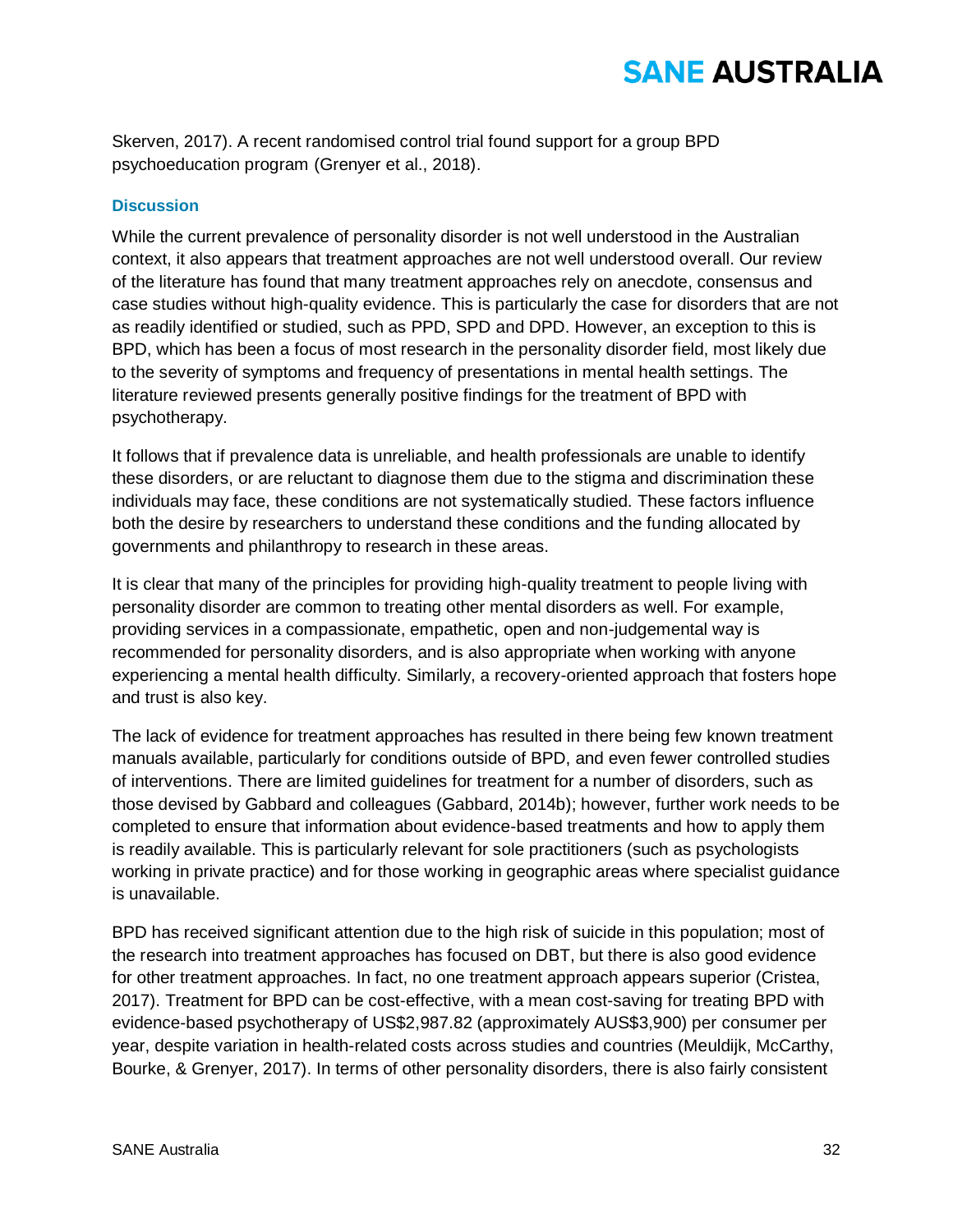evidence suggesting that Cluster C traits are treatable with CBT-based approaches, and mixed evidence relating to the treatment of ASPD.

In considering research priorities, it appears that most funding appears to go towards BPD research, which is understandable considering its severity. However, it is also important to consider that there are more prevalent (although less visible) personality disorders that also need research to understand how best to improve outcomes for people experiencing these conditions. This may involve further study of third-wave therapies in these popluations, including DBT and the recently manualised 'radically open DBT' (RO-DBT; see Lynch, 2018), as well as further studying CBT, schema therapy, MBT and other approaches.

#### **Limitations**

It should be noted that while the search strategy employed for this review was comprehensive, it was not a completely systematic review. It may be possible that there are some studies that have not been included. Further, we did not review all case studies or treatment manuals and guidelines. We have tried to mitigate this risk through the involvement of the Project Advisory Committee that includes experts in personality disorder research and others very familiar with current and emerging evidence in this field.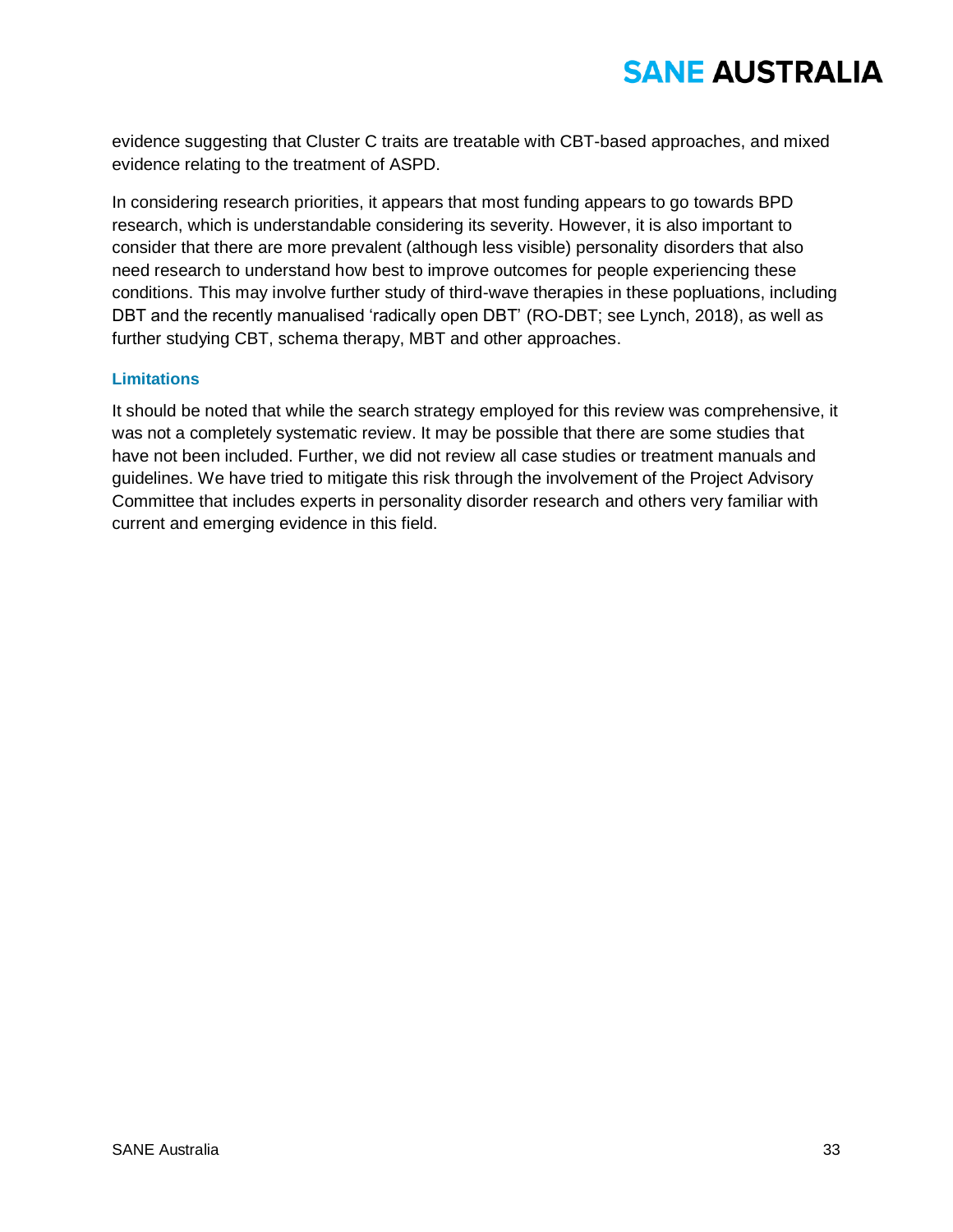### **Part B: Environmental scan**

### **Purpose and scope**

The environmental scan aims to answer the following questions:

- What are the available treatment and psychosocial support options for people living with specific personality disorder in Australia, with regards to the private sector, the public sector, and non-government organisations?
	- o How many people living with specific personality disorders are accessing services?
	- o What are the barriers to treatment access in Australia?
	- $\circ$  What are the roles of Primary Health Networks and other regional coordinating bodies (such as Local Health Districts) in this context in Australia?
- What educational, awareness-raising and workforce capacity-building activities are underway regarding personality disorder in Australia?
	- $\circ$  What activities are underway with regards to public awareness, stigma reduction and workforce development?
	- o What are their aims and target audiences?
	- o What is their reach and impact (if known)?

### **Methods**

The environmental scan involved reviewing grey literature and, where available, peer-reviewed literature. Purposive searches were conducted by browsing mental health organisations' websites, which are known to provide information about personality disorders and mental health in Australia. Snowballing was also used to identify further information. Members of the Project Advisory Committee were also asked to share their knowledge of personality disorder resources in Australia.

### **Results – treatment and psychosocial support**

#### **Generalist mental health system overview**

Each Australian state and territory government funds and delivers a variety of public sector mental health services, including those in public acute and psychiatric hospital settings (inpatient and outpatient services), community mental health services with specific health districts, and residential health services. Mental health services are also available in the private sector. Anecdotally, people living with personality disorders are known to access generalist services as well as services more specific to personality disorder. Various general mental health-related initiatives funded through the Australian government include:

- Medicare Benefits Schedule (MBS)
- Pharmaceutical Benefits Scheme (PBS) and Repatriation Pharmaceutical Benefits Scheme (RPBS)
- Chronic Disease Management services (formerly Enhanced Primary Care)
- programs that provide essential social and financial support: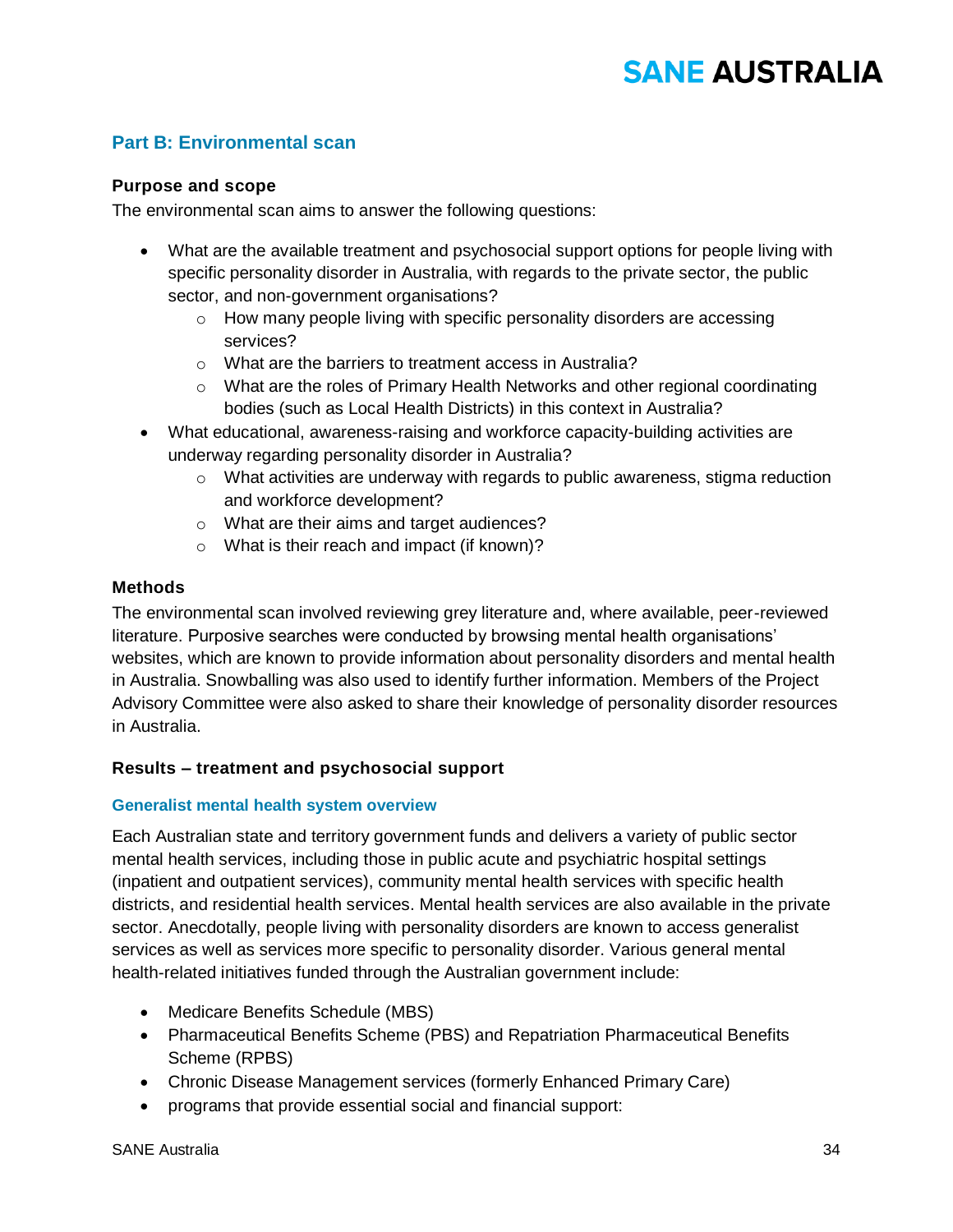- o financial services (such as Centrelink)
- o housing assistance
- o social and community support
- o disability services.

For many people living with mental illness (personality disorder or otherwise), a general practitioner (GP) is the first point of contact with mental health services. An estimated 18 million mental illness-related GP encounters occurred in 2015–16, comprising around 12.4% of all GP encounters. More than 80% of GP visits incur no out-of-pocket costs due to the MBS (Australian Government Department of Health, 2018b). A survey of 153 people diagnosed with BPD found that nearly 50% reported receiving professional care by a GP; within this group, about 59% reported that their GP helped significantly or somewhat, and 39% reported that the GP was not helpful (Lawn & McMahon, 2015a). Among participants, GPs were typically rated as least helpful of all health professionals with regard to personality disorder treatment. No known statistics are available regarding Australian GP access for personality disorders other than BPD.

Psychological support is accessible in many settings (public and private, community-based and hospital) through psychiatrists, psychologists, mental health workers, mental health nurses, social workers and other mental health professionals. In Australia, access to psychiatrists is limited, particularly in outer regional and remote areas where there are only three psychiatrists per 100,000 people (Grenyer, Ng, Townsend, & Rao, 2017). Online directories such as the Royal Australian and New Zealand College of Psychiatrists' (RANZCP) 'Find a psychiatrist', the Australian Psychological Society's (APS) 'Find a psychologist' and the Australian Clinical Psychology Association's 'Find a clinical psychologist' may help users to find a mental health professional. In the survey mentioned above (Lawn & McMahon, 2015a), 76% reported receiving professional care from a psychiatrist and 60% from a psychologist. Further, 75% reported a psychiatrist to be somewhat or significantly helpful, and 74% found a psychologist to be somewhat or significantly helpful.

Health professionals working in public hospitals and community health services typically do not charge a service fee. Those operating in private clinics and hospitals typically charge a fee, although individuals may receive subsidised treatment. Through the MBS Better Access initiative, individuals may access up to 10 individual and 10 group therapy services in private settings per calendar year subsidised by the Australian government. These benefits are available to consumers with an assessed mental disorder who are referred by a GP managing the consumer under a GP mental health treatment plan (MHTP), under a referred psychiatrist assessment and management plan, or through a psychiatrist or paediatrician. Up to seven of 10 consultations may be provided through online channels such as Skype, aiming to improve access for those in rural and remote locations. All consumers with a diagnosable mental disorder included in ICD-10 Chapter V, including personality disorder, are eligible to access a MHTP (Australian Government Department of Health, 2018a).

Some clinicians may choose to bulk bill, in which case the consumer will not have to pay out of pocket, but it is common for the cost of a psychological therapy session to be greater than the Medicare rebate. The rebate amount per individual session is \$84.80 for a general psychologist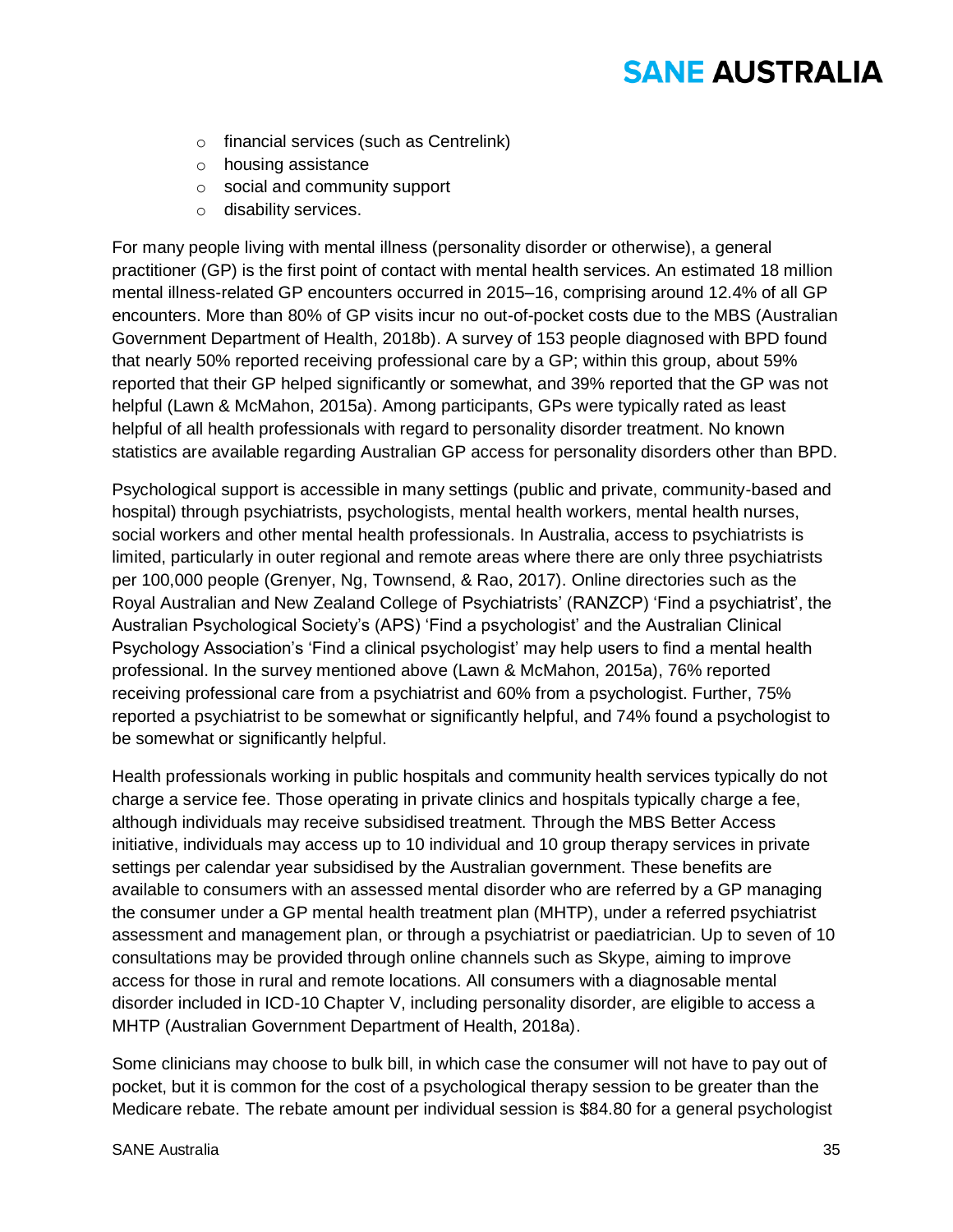or \$124.50 for a clinical psychologist. These costs differ between services, but the recommended cost per 45–60 minute session is \$246 for a clinical psychologist, according to the Australian Psychological Society. Out-of-pocket expenses count towards the Medicare Safety Net, which is designed to protect high users of health services from large out-of-pocket expenses, with Medicare giving a higher benefit. Some consumers may be able to access up to five Medicare rebates with a psychologist within a calendar year through the Chronic Disease Management program, at the discretion of a GP. Medicare rebates are also available for sessions with psychiatrists, with psychiatrist fees and bulk-billing services differing significantly between services.

Carers, families and other support persons may also access Medicare rebates through Better Access if they are experiencing significant psychological distress. Further, MBS item 348 covers attendance involving an interview of a person other than the consumer for 20–45 minutes in the course of initial diagnostic evaluation (usually in the first month). Similarly, MBS item number 352 enables clinicians to engage with families up to four times per 12-month period.

Individuals with personality disorder experiencing a mental health crisis or severe symptoms may access psychological services at public or private hospitals, through inpatient admission, or outpatient or day-patient services. Anecdotally, most private hospitals with mental health services provide specialist psychotherapy appropriate for personality disorder, such as DBT programs. Those identified through the environmental scan are presented in Appendix B. In a study by Lawn and McMahon (2015a), participants who had stayed in hospital for reasons related to BPD reported their length of stay as ranging from 24 hours to 32 weeks in public hospitals, and 24 hours to one year in private hospitals.

There are a range of services and programs in the community for consumers with personality disorder, but many of these programs have limitations in scope, service number and regional accessibility that impact or impede evidence-based treatment. Consumers requiring more than 10 psychological services in a calendar year, or otherwise unable to access private services, may access services through Primary Health Networks (PHNs). The 31 PHNs operating in Australia since 2015 are region-based independent organisations, aiming to improve the efficiency and effectiveness of medical services and coordination of care. Since 2016, the Australian Government has begun to consolidate more flexible service funding through PHNs, with an expectation that PHNs will invest in appropriate mental health services to meet the needs of each region. Consistent with the expectations of the Fifth National Mental Health and Suicide Prevention Plan, PHNs – working with state jurisdictions – are expected to utilise a 'stepped care' approach to mental health, involving a hierarchy of interventions, from least to most intensive, matched to an individual's needs (Australian Government Department of Health, 2016). In theory, this involves individuals with severe and complex mental illness being matched to mental health interventions that are evidence-based and maximise recovery, with coordinated care. Although some PHNs have implemented specialist services appropriate for personality disorder treatment (see Appendix B for those picked up in the environmental scan), it would appear the vast majority have not, though the sparseness of available and reliable data on service distribution and type make this difficult to assess at this formative stage of PHN service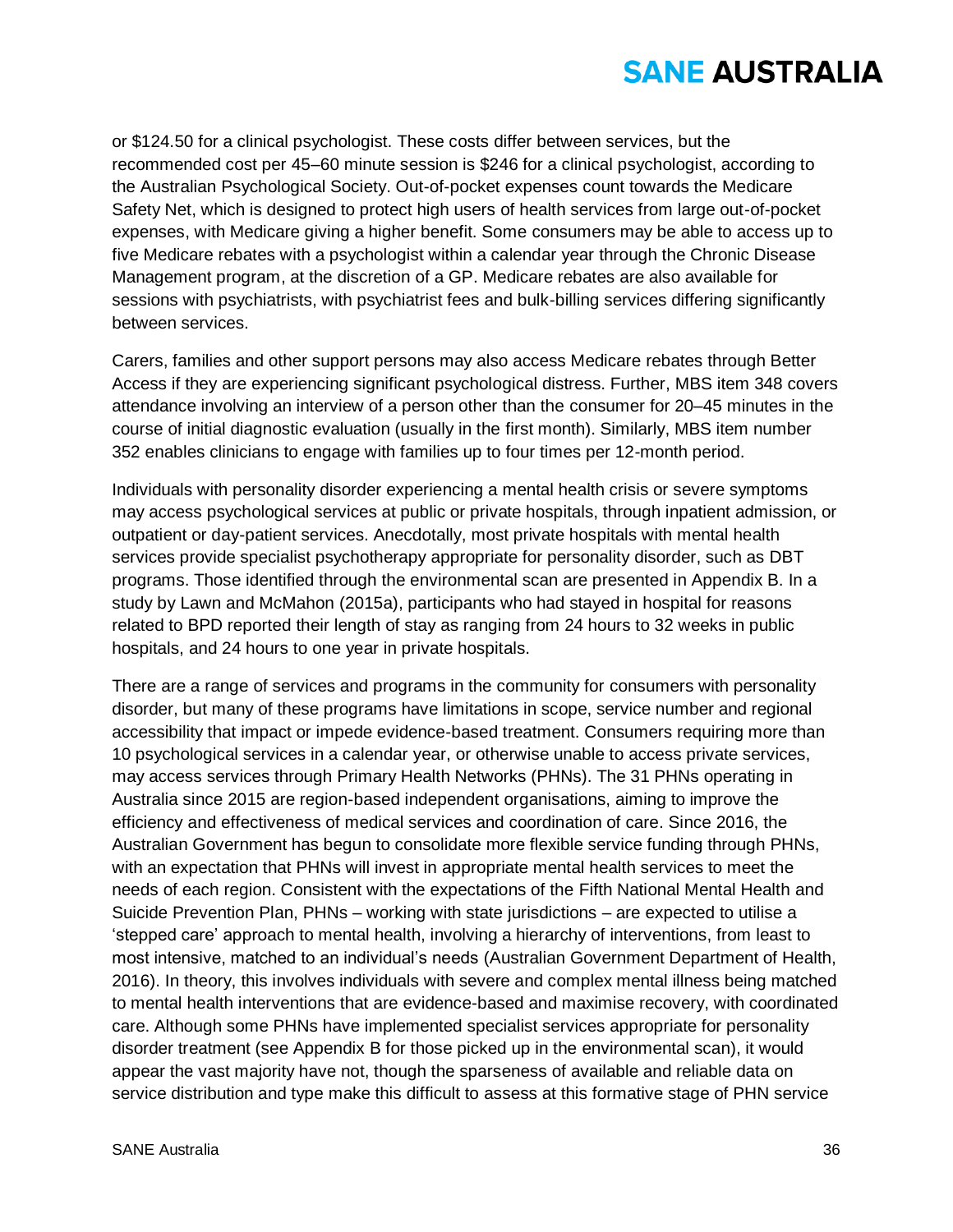commissioning. Absence of specifically-focused personality disorder services may be due to several factors such as funding and availability of specialist training by region, and understanding of community need for such services. The relative sparsity of current specialised personality disorder services in the publicly funded sector suggests that access to evidencebased care for people living with personality disorder across much of the country remains unacceptably challenged.

The National Disability Insurance Scheme (NDIS) provides support for eligible individuals with a permanent disability as a result of a mental illness, such as personality disorder. The NDIS is currently available in Victoria, New South Wales, Australian Capital Territory and South Australia and is being rolled out in Tasmania, Northern Territory, Queensland and Western Australia. The types of services provided through the NDIS may not quite address the needs of these individuals, as they are designed for those affected by intellectual disability; physical disability; and impaired functional capacity or psychosocial functioning relating to communication, social interaction, learning, mobility, self-care or self-management (The University of Sydney, 2018). However, the design of the NDIS may be appropriate for people experiencing severe and persistent psychosocial impacts related to personality disorder, or those experiencing comorbid problems such as physical disability. Services available through the NDIS include mainstream services and supports, community groups and clubs, and other supports. These services are typically designed for people who face permanent or significant temporary impacts to their functioning, or for early intervention, rather than being recoveryfocused. This model may not be appropriate, given that there is considerable evidence that people living with personality disorder (particularly BPD) can 'recover' with access to appropriate treatment (see discussion of the literature review in Part A).

The NDIS has been criticised for being confusing and difficult to access based on inclusion criteria and long waiting periods. It is unknown how many individuals are accessing the NDIS for reasons relating to personality disorder; however, only 6% of participants access the scheme for reasons primarily related to psychosocial disability (The University of Sydney, 2018). It is too early to know what impact the NDIS is having on the experiences of those living with personality disorder, although there is concern that existing community-based mental health support services utilised by these individuals might be displaced by investment in the NDIS, and individuals may then fall through gaps if ineligible for the NDIS. Of note, only around 9% of people living with severe mental illness are expected to be eligible for the NDIS (The University of Sydney, 2018).

Some individuals with private health insurance may be able to access coverage for mental health services, including services at private hospitals, depending on individual policies. Many private hospital services require private hospital cover, although users still incur out-of-pocket expenses. However, many private health insurance companies choose to exclude mental health services from cheaper policies (LaFrenz, 2017), increasing financial burden experienced by the consumer.

Financial support may be provided by services such as Centrelink. Services designed for those with mental health conditions and on low incomes include the Disability Support Pension and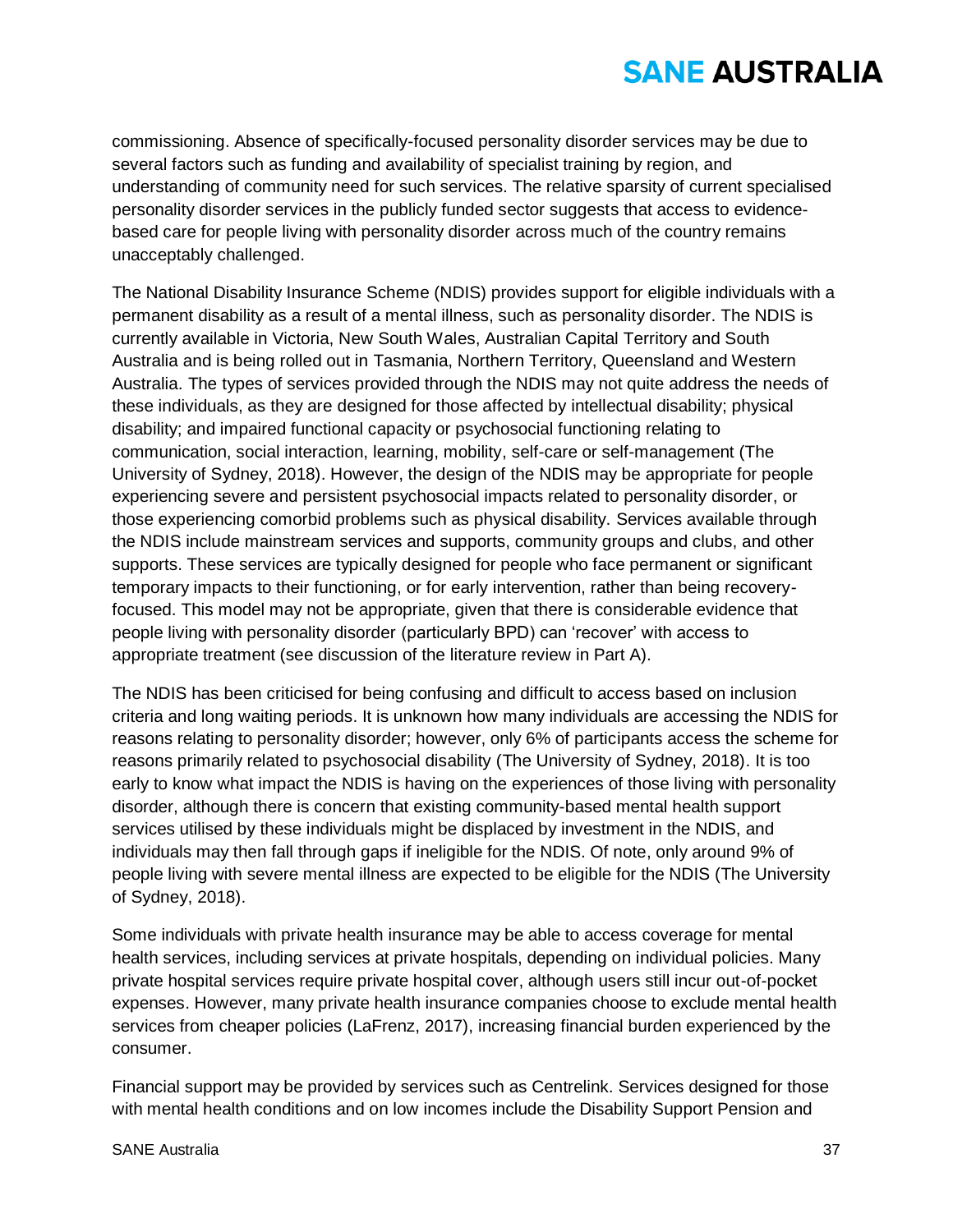Youth Disability Supplement, and carers, families and support persons may access various financial payments and supplements. However, some Centrelink services have been widely criticised for not providing enough financial support to cover everyday needs, including rent, food and other expenses (Coady, 2017).

Other options for financial support are available for people who have survived violent crime or sexual abuse. For example, the Victims of Crime Assistance Tribunal may provide financial assistance (on average \$7,700, up to \$60,000) for victims of crime to access counselling and meet other expenses. The National Redress Scheme, launching in mid-2018, will provide services for those who have survived institutional sexual abuse, including access to counselling and/or monetary payments up to \$150,000.

Young people aged 12–25 experiencing personality disorder may access headspace, a youth mental health initiative established in 2006 which offers treatment and support for a range of mental illnesses and may provide support for those with personality disorder, at clinician discretion. Services accessed through headspace are typically free or low-cost, and there are more than 90 centres at the time of writing, including several in rural areas. The online counselling service eheadspace may also be useful to those in rural areas or otherwise unable or unwilling to attend a face-to-face session. Some headspace centres run DBT group programs regularly or on occasion – centres in Queensland (Meadowbrooke, Ipswich) and Victoria (Mildura, Knox) have been known to run DBT group programs in the past.

headspace opened a specialist youth early psychosis program in six centres across Australia, with individuals with SZPD eligible for treatment and support. However, the service's funding was transferred to PHNs in 2016, aligned with the Australian Government's decision to move funding from national programs (such as headspace) to PHNs (Lee, 2016). Individuals with SZPD may be eligible for other early psychosis treatment programs in various capital cities.

Several telephone information and counselling services operate nationally, including Healthdirect Australia, Lifeline, Kids Helpline, Mental Illness Carer Advisory Link, and the SANE Helpline. These services provide free crisis support, information and brief intervention services, all of which may be relevant to those living with personality disorder. The SANE Helpline specifically provides information and resources regarding complex mental illness, including personality disorder. Due to their time-limited nature, these services may not bring about therapeutic outcomes in the long term. National online support services such as the SANE Forums provide 24/7, anonymous support for people living with mental illness and their families and friends, including those affected by personality disorder.

The Fifth National Mental Health and Suicide Prevention Plan (Australian Government Department of Health, 2017), published in 2017, seeks to establish a national, collaborative government approach over the period 2017–22, focusing on achieving integrated regional planning and service delivery, improving suicide prevention, reducing stigma and discrimination, and improving supports for people living with severe and complex mental illness. Although this plan does not specifically refer to personality disorders, the following initiatives are planned in order to improve services for those with complex mental illness: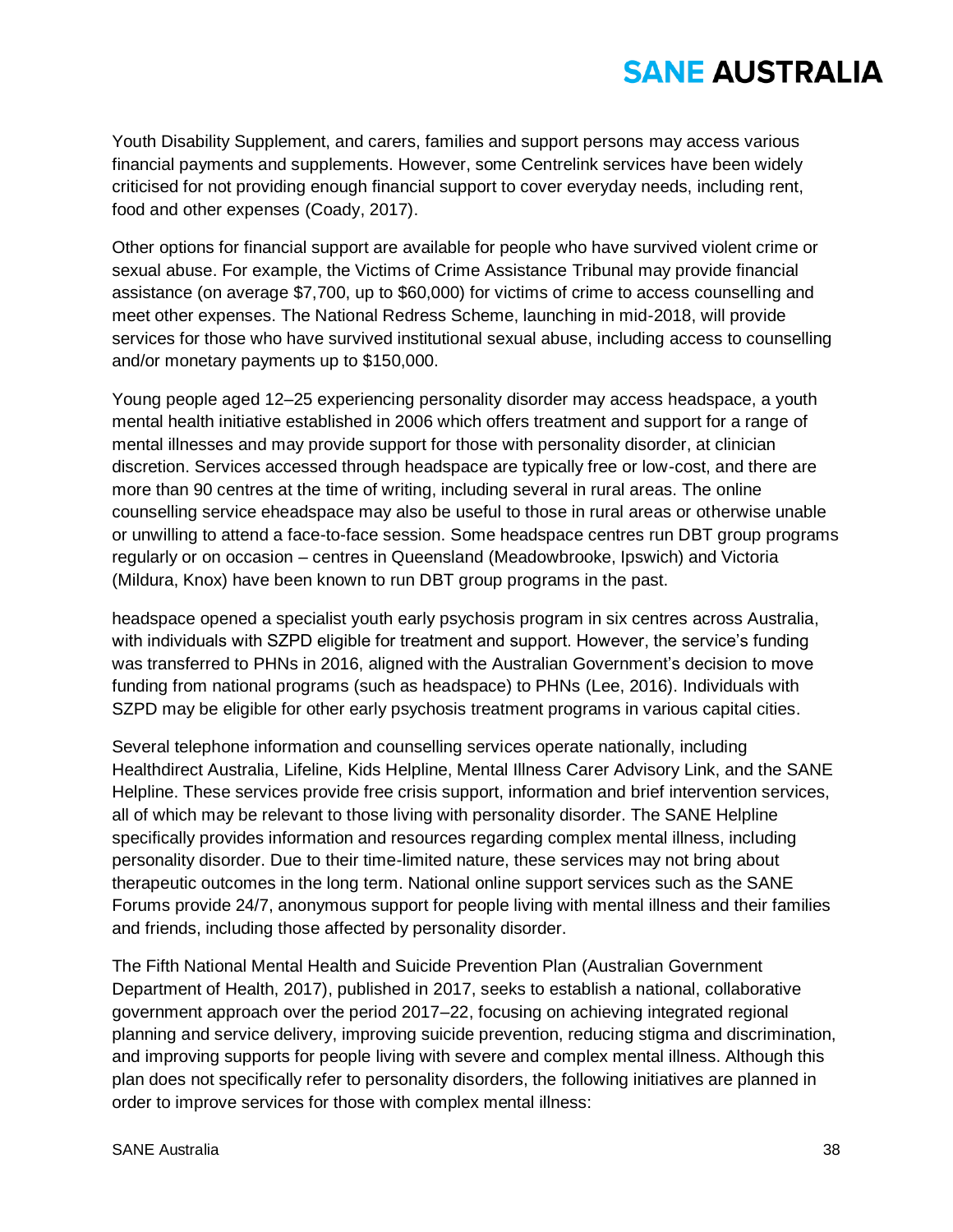- Governments will negotiate agreements that prioritise coordinated treatment and supports for this population, including planning for the community mental health support needs of people who do not qualify to receive supports under the NDIS.
- Governments will require PHNs and local hospital networks (LHNs) to prioritise coordinated treatment and support for the population at the regional level.
- Governments will establish a time-limited Mental Health Expert Advisory Group to advise on implementation of the Fifth National Mental Health and Suicide Prevention Plan and provide advice.
- Governments will develop, implement and monitor national guidelines to improve coordination of treatment and supports for this population, involving clarifying roles and responsibilities across the health and community service sectors, specifying criteria to guide the targeting of service delivery to consumers, promoting roles of multi-agency area plans and pathways, and identifying opportunities for use of digital mental health and electronic health records in coordinating care.

Various mental health initiatives run within forensic settings. One program of note is the Real Understanding of Self Help (RUSH) program, a modified DBT program for prisoners who are at risk of suicide, self-harm and other concerning behaviours. The program has been implemented across Victorian, New South Wales, Queensland and Australian Capital Territory correctional environments. Preliminary evaluation supports the feasibility and acceptability of this program, but larger controlled trials are needed to provide rigorous evidence for its efficacy (Eccleston & Sorbello, 2002).

### **State and territory-specific specialist services**

The results of the environmental scan suggest that there are a large number of specialist treatment services, but these tend to be clustered around the largest capital cities in Australia, and most of these services are in private settings. Most private hospitals providing mental health services offer DBT programs and other services that may be appropriate for people living with personality disorder. A summary of these specialist services is provided in Appendix B, and their geographic spread is shown in Figure 1.

For the purpose of brevity, only specialist services are presented in the environmental scan results. Many generalist community services and private practitioners may provide excellent treatment and support for people living with personality disorder and their carers. Many private practitioners are trained in evidence-based personality disorder psychotherapy but may not work at a specialist service identified within this environmental scan. Further, various general organisations, such as Mental Health Carers Australia (formerly ARAFMI) may provide excellent support that is not specific to personality disorder. Online directories such as dbtconnect.com may help individuals to find private practitioners with specialist training.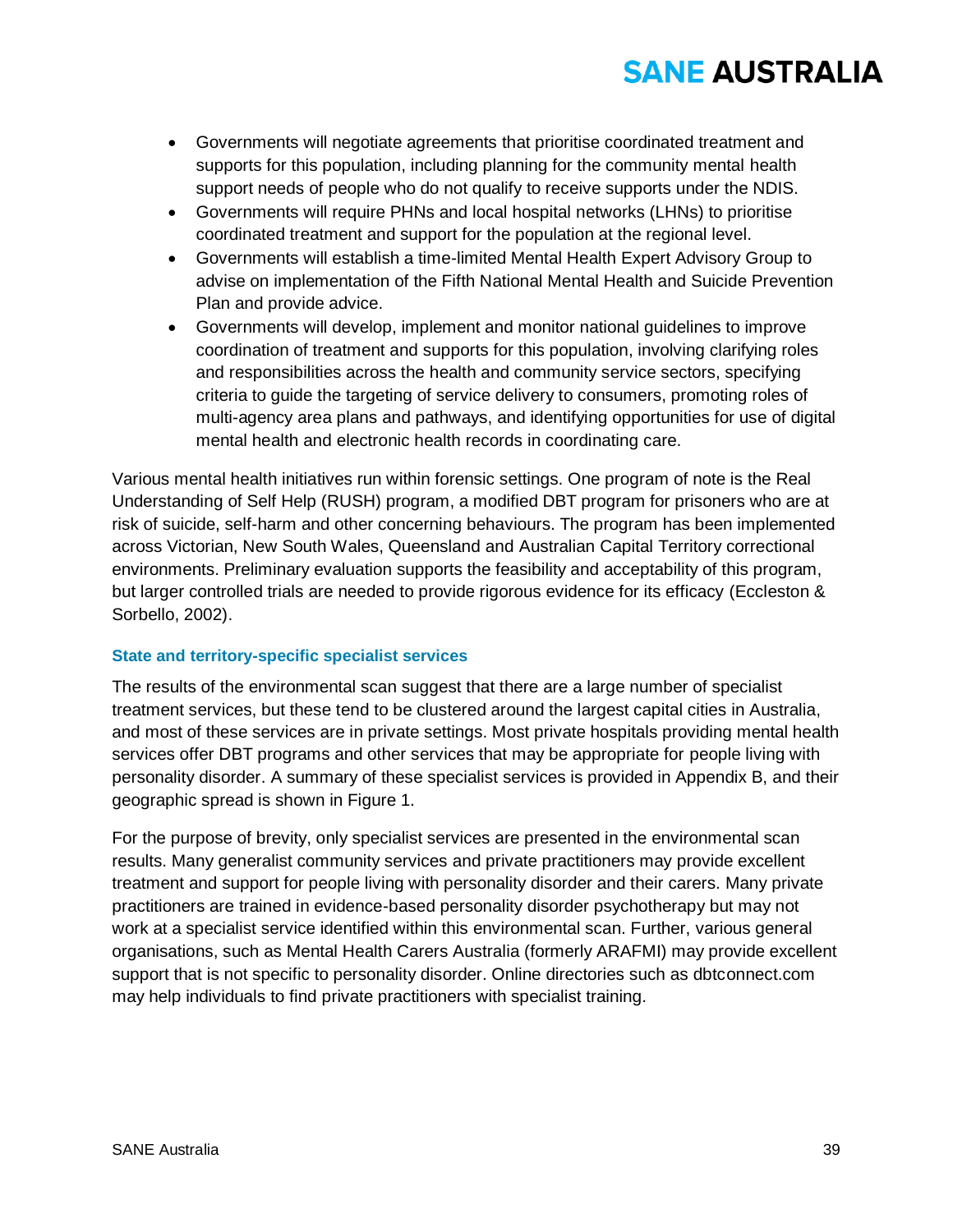

Figure 1. Locations of specialist services identified in the environmental scan

### **Results – advocacy, education, research and training**

The results of the environmental scan suggest that there are several advocacy, education, research and training initiatives underway, mostly specific to or focusing on BPD. The following nationwide activities were identified:

• BPD Awareness Week, held each October, is organised by the BPD Awareness Week Collaboration Group, in collaboration with several BPD and mental illness organisations across Australia. The Collaboration Group is led by the Australian BPD Foundation and NEA.BPD Aust (see below). The week involves raising public awareness and reducing stigma and discrimination around BPD through BPD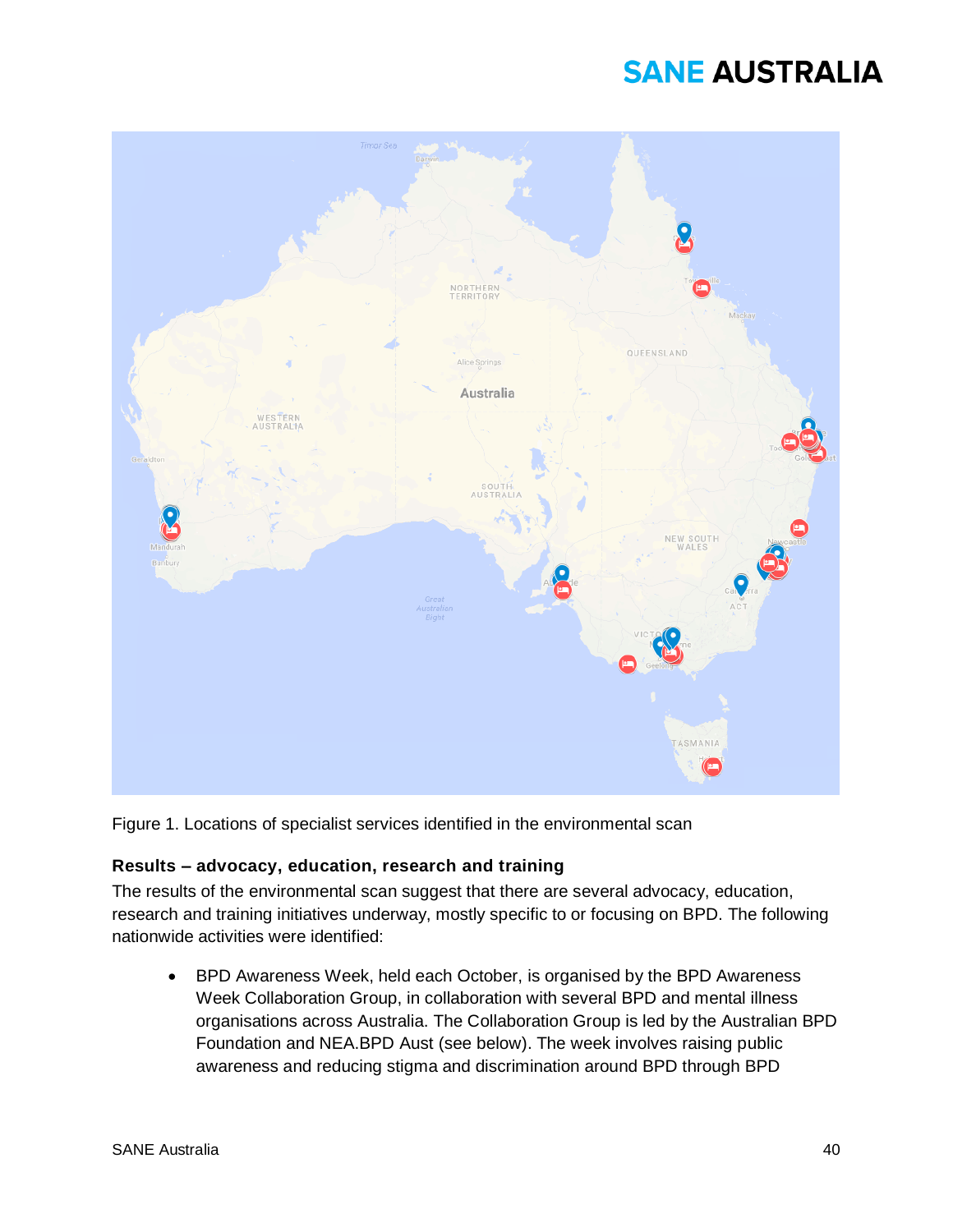awareness-raising activities in each state, promoted in local, state and national media.

- The Australian BPD Foundation is a charity supported by volunteer consumers, carers and health professionals which aims to raise public awareness, provide educational resources, and promote a positive culture for people living with BPD. It has branches in New South Wales, South Australia, Western Australia and Victoria. A branch is being set up in Queensland and plans are in process for branches in Northern Territory and Tasmania. Major outputs include the Annual National Borderline Personality Disorder Conference; development of a National Training Strategy (in process); and implementation of Stages 1 and 2 of the National Training Strategy in partnership with the Mental Health Professionals Network, Spectrum and Project Air; advocacy and awareness-raising activities; and information provision.
- National Education Alliance of Borderline Personality Disorder Australia (NEA.BPD Aust) aims to raise public awareness; educate professionals, families and schools; create a specialist BPD knowledge resource centre; address stigma; and partner with mental health entities to provide a strong platform for BPD advocacy. Major outputs include free Family Connections workshops for carers, families and friends of people living with BPD, and a free online training course for health professionals. Over multiple pre-post studies, Family Connections has demonstrated improvements related to feelings of burden, grief and empowerment (Krawitz, Reeve, Hoffman, & Fruzzetti, 2016).
- Orygen, the National Centre of Excellence in Youth Mental Health, is the largest personality disorder research program in Australia and provides national training in early intervention for personality disorder, alongside advocacy.
- The Private Mental Health Consumer Carer Network Australia has formed a BPD Expert Reference Group, which has conducted research into the experiences of people living with BPD and their carers in Australia.
- Project Air Strategy for Personality Disorders (University of Wollongong) provides training; research; online resources for carers, consumers and teachers; and advocacy relating to personality disorder. Major outputs include a comprehensive website including many fact sheets and a 'Find a service' directory for treatment services; treatment guidelines (described in Part A, above) and other guidelines; establishment and evaluation of brief intervention clinics; and the annual International Treatment of Personality Disorders Conference. Evaluation of the pilot implementation project has demonstrated benefits including reduction in emergency department presentations, reduction in admissions and length of stay in hospitals, and improvements in confidence and skills for carers and clinicians (Grenyer & Fanaian, 2015).
- SANE provides various education initiatives and resources relating to BPD and works with peer ambassadors, including individuals with BPD, to share stories and decrease stigma.
- Spectrum Personality Disorder Service for Victoria provides research, online resources and advocacy relating to personality disorder, in addition to clinical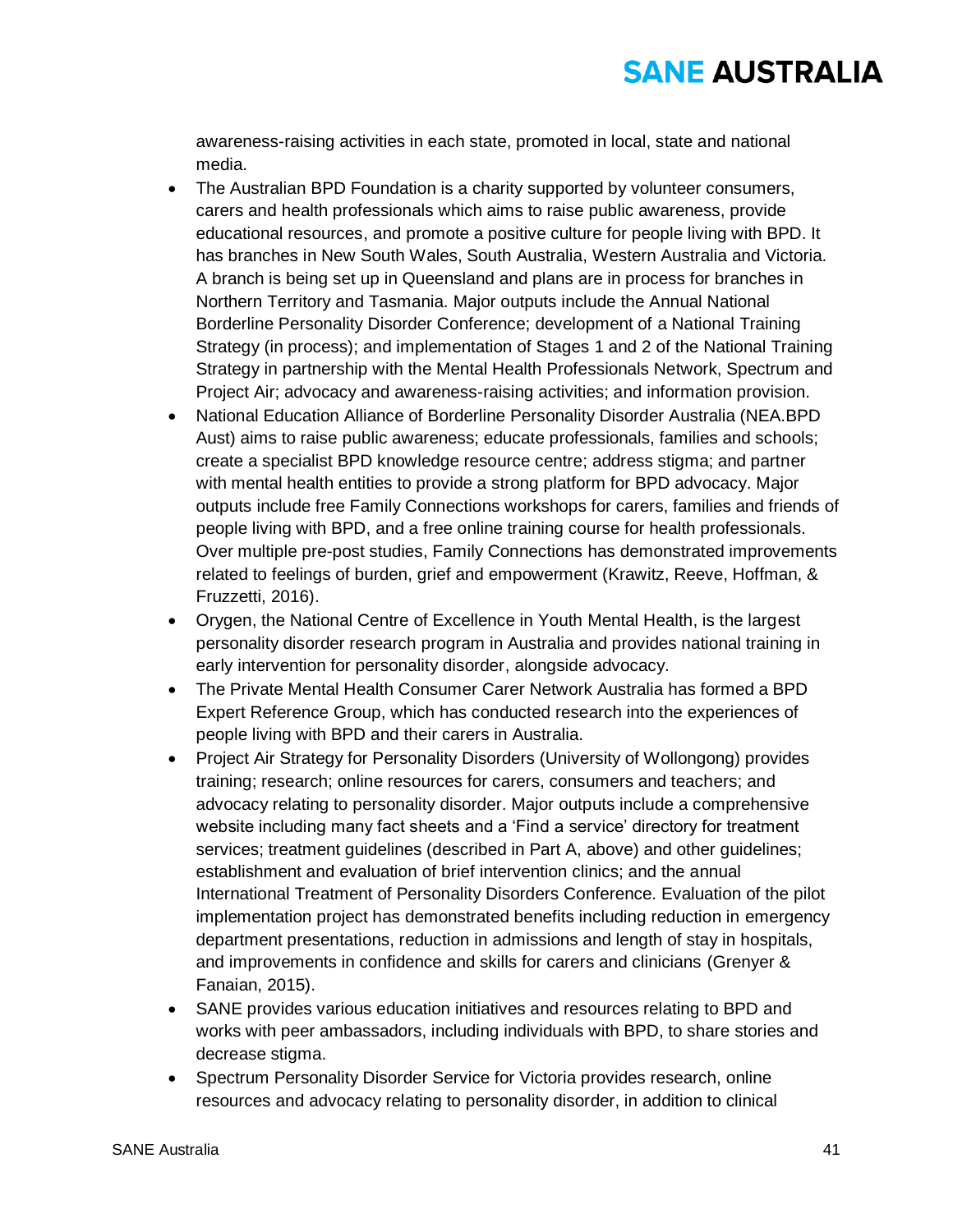services. Ongoing evaluation of clinical services has demonstrated reductions in personality disorder symptoms and reduction in medication misuse (Broadbear et al, 2016).

### **State and territory-specific initiatives**

A summary of state and territory-specific initiatives is presented in Appendix B. These include training and education initiatives, advocacy groups, networking opportunities, major research groups, and groups advocating for system reform.

### **Discussion**

The environmental scan identified significant gaps in the availability of high-quality evidencebased care for people living with personality disorder. The current mental health system involves a combination of programs, initiatives and schemes that appear to be more appropriate for Australians experiencing mild to moderate mental illness. For those requiring longer-term, intensive treatments, it is understood that individuals with personality disorder must utilise a combination approach, with referring practitioners needing to creatively 'work the system' to enable consumers to access maximum funding from various sources. In order to access timely evidence-based treatment, individuals with personality disorder generally need to be experiencing a mental health crisis and either presenting at a public hospital with available beds, presenting at a community health service with no waiting list, or able to pay for private services.

A major issue relates to the cost of accessing psychotherapy. Many individuals with personality disorder must access private programs. In order to reduce costs, they may receive treatment through a MHTP or receive some benefits through private health insurance. These options do not cover all costs related to accessing evidence-based treatments for personality disorder, as discussed in relation to the literature review (Part A). For example, major BPD psychotherapy programs need to be implemented over a minimum of one year with weekly or biweekly individual sessions and often with additional group therapy (Gunderson, 2016). It is not feasible to fit evidence-based treatments for personality disorder into 10 MBS-funded sessions, and this is further complicated in the context of comorbidities such as trauma or substance use. Public programs provide an alternative, but such programs are known to attract long waiting lists and are not available in every PHN.

Although people living with personality disorder are eligible for rebates under the MBS, anecdotally it is understood that some GPs do not list this diagnosis on consumers' MHTPs. This may be due to a misconception that personality disorder is not an eligible condition for rebate. Since MHTPs are designed for treatment of mild to moderate mental illness, perhaps there has been miscommunication between certain practitioners. This confusion may be one reason why some health professionals do not assess for and diagnose personality disorder earlier, adding a layer of complexity to issues around stigma and discrimination.

Other services such as the NDIS may be suitable for some people living with personality disorder. The NDIS is designed to help eligible individuals with long-term psychosocial disability.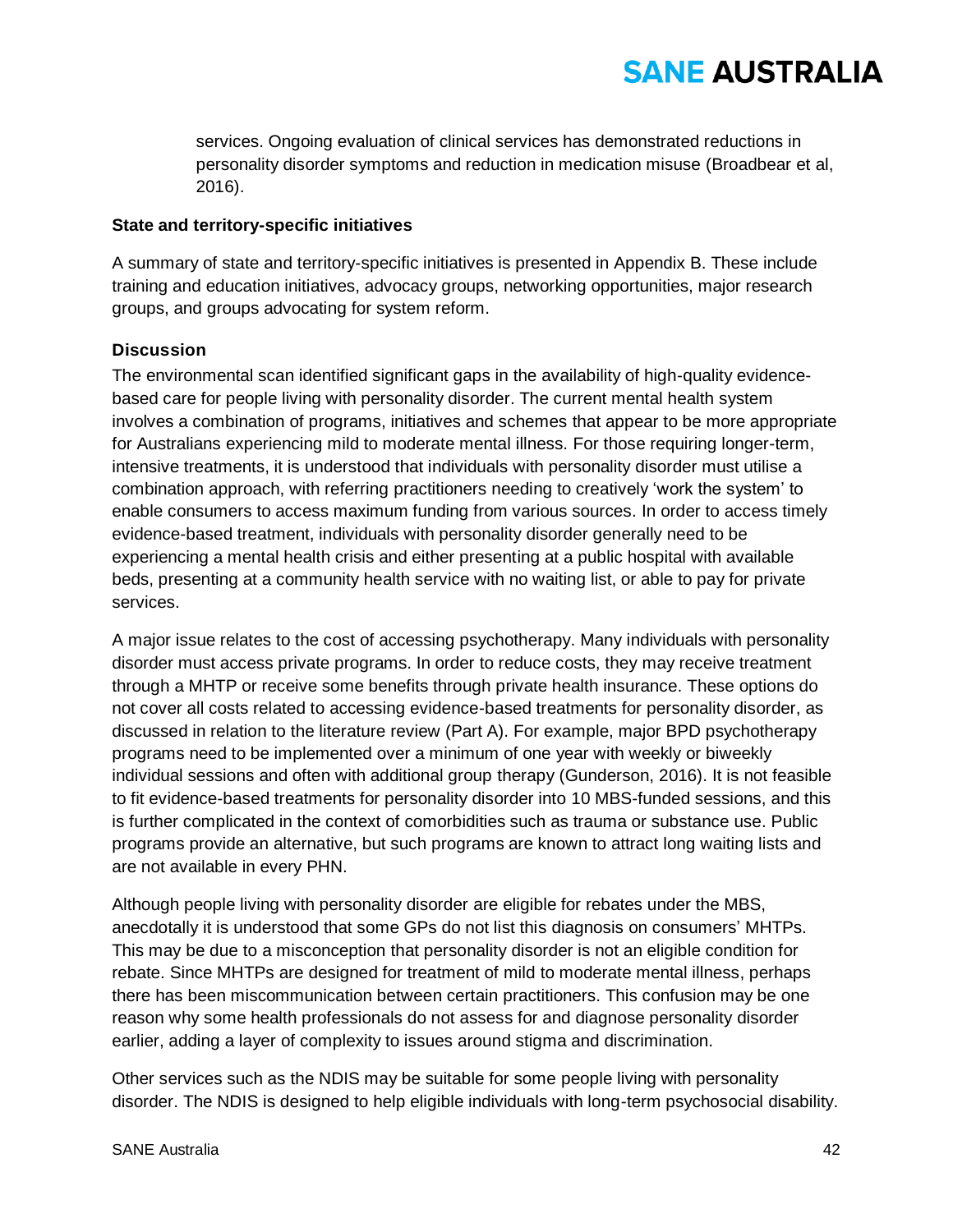It is known that people living with personality disorder may experience psychosocial impacts such as difficulty working or studying, lack of community involvement, physical disability and other challenges. Many people living with personality disorder respond well in terms of symptom reduction if provided with evidence-based psychotherapy, although psychotherapy may not result in functional improvements. NDIS may only be suited for individuals experiencing longterm disability. Services provided through the NDIS should address recovery prospects through engagement in evidence-based psychotherapy, as well as psychosocial support.

Another major issue is the availability of specialist services. The environmental scan also highlighted that most clinical specialist services are limited to major cities – mainly Melbourne, Sydney, Perth and Adelaide. There were no specialist treatment services identified in the Northern Territory, and only a few in the Australian Capital Territory and Tasmania. Even in states with relatively dense service provision, such as Victoria, some consumers from regional or rural settings must travel for hours to access a service, and most specialist services operate privately and would thereby require out-of-pocket costs as well as the cost of travel. Most of the specialist services provided relate to DBT, despite other treatments showing efficacy for BPD in particular, highlighting that the dissemination and uptake of other evidence-based approaches is lacking. Currently, only Victoria and New South Wales have state-based personality disorder initiatives – Spectrum Personality Disorder Service for Victoria and Project Air Strategy for Personality Disorders, respectively. South Australia is undergoing reform and movement is also underway in Western Australia to reform mental health services. Barriers here relate to funding of specialist services and specialist training, which the public mental health system cannot always support.

The movement of funding to PHNs comes with the expectation that PHNs are able to provide adequate 'gap filling' services for people living with complex and severe mental illness, such as personality disorder. However, it is difficult to see how this could be achieved with the limited resources available to PHNs for complex care treatment and management, and the limited role that PHNs hold in the broader mental health service system. It appears that few PHNs are currently providing specialist services appropriate for the comprehensive treatment and management of personality disorder, and this is most likely due to lack of funding. While a structured approach to the delivery of mental health services for the Australian community through approaches such as Stepped Care is clearly advantageous, barriers for people living with personality disorder remain. Because of limitations in services, funding and uneven distribution of clinical skill, it is likely that many people are accessing a level of support that is not sufficient for their needs – for example, accessing a style of psychotherapy that is not evidence-based for personality disorder, or accessing psychotherapy too infrequently to see meaningful benefits.

Little was found in relation to specialist treatment for personality disorder aside from BPD. Some services in Western Australia are providing specialist treatment for conduct disorder (multisystemic therapy) but no services for ASPD were identified in the community. No information was found about ASPD specialist treatment programs in forensic settings, although it is possible that this was simply not identified within the scan.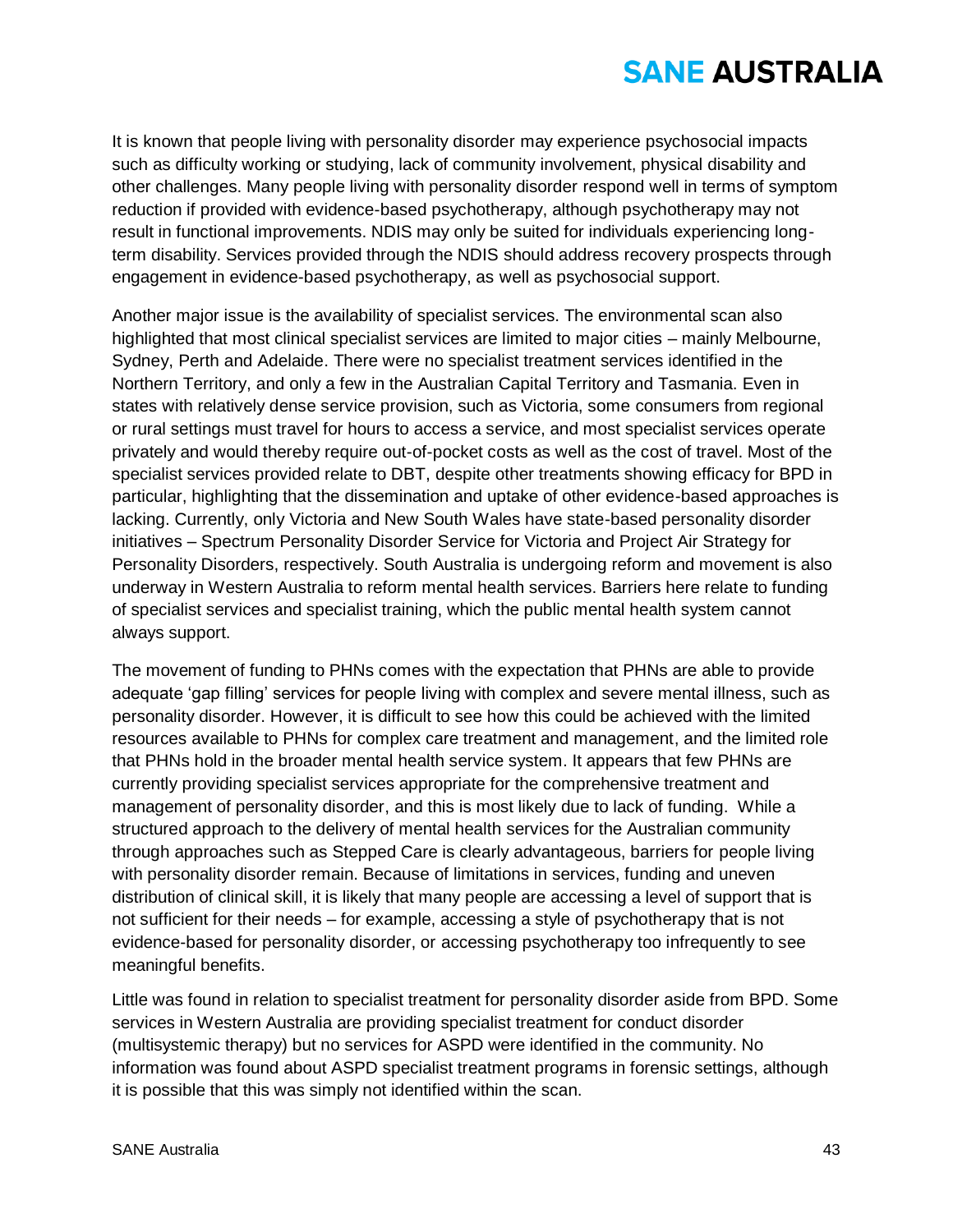Further, few services were found that provide specific support for carers, family and friends of people living with personality disorder, and these were typically limited to capital cities. A major initiative was the NEA.BPD Aust's Family Connections program, with some of these workshops operating in rural areas. Many more general carer-support services, which may be beneficial to these individuals, were identified in the review.

Several advocacy, education, research and training initiatives were identified in the scan. Organisations that are advocating for personality disorder awareness and stigma reduction have conducted valuable work in the past decade, including advocating for consumers and carers and bringing together clinicians and researchers.

Although a variety of initiatives are underway, it appears that the current mental health system is not designed to adequately support individuals living with personality disorder – or other people living with complex mental illness. Guidelines identified in the literature review identified that treatment for personality disorder should occur in the community; however, the frequency of emergency department presentations suggests that there is a lack of appropriate communitybased services. Coroner's reports have also identified that there are major gaps in continuity of care. For example, two reports (Coroner's Court of South Australia, 2018; Coroner's Court of Western Australia, 2015) have highlighted failings in discharge responsibilities when consumers are discharged from treatment services in the context of high suicide risk. This highlights the serious repercussions of system design issues and inadequate resourcing. System redesign is a critical step for improving suicide prevention efforts.

Organisations have been identified that are advocating for system redesign, such as the Western Australia Personality Disorder Subnetwork. This is in the context of other organisations, such as Australians for Mental Health, advocating for system design for mental illness in general. In a 2013 report, Medibank argued that system design is a critical issue in Australia, with new initiatives adding complexity to an already fragmented system and failure to address the critical issue of system design (Medibank, 2013). The report argued that people living with severe or very severe mental illness – including personality disorder – require similar services to those with less severe illness, but with more intensive case coordination. This was supported by the National Mental Health Commission's Review of Programmes and Services in 2014 (National Mental Health Commission, 2014).

### **Limitations**

This environmental scan was not systematic in nature and relied mostly on snowballing and expert knowledge. Hence, it is possible that some services were not identified during the search. Further, as not all services were directly contacted for information, it is possible that information discovered in this scan may be outdated (for example, certain programs may no longer be running) or become outdated in coming months. It is also important to note that this search did not aim to identify private practitioners using evidence-based approaches; although specialist services may be lacking in certain areas, it is very likely that excellent private health professionals are delivering services in these areas. Many people living with personality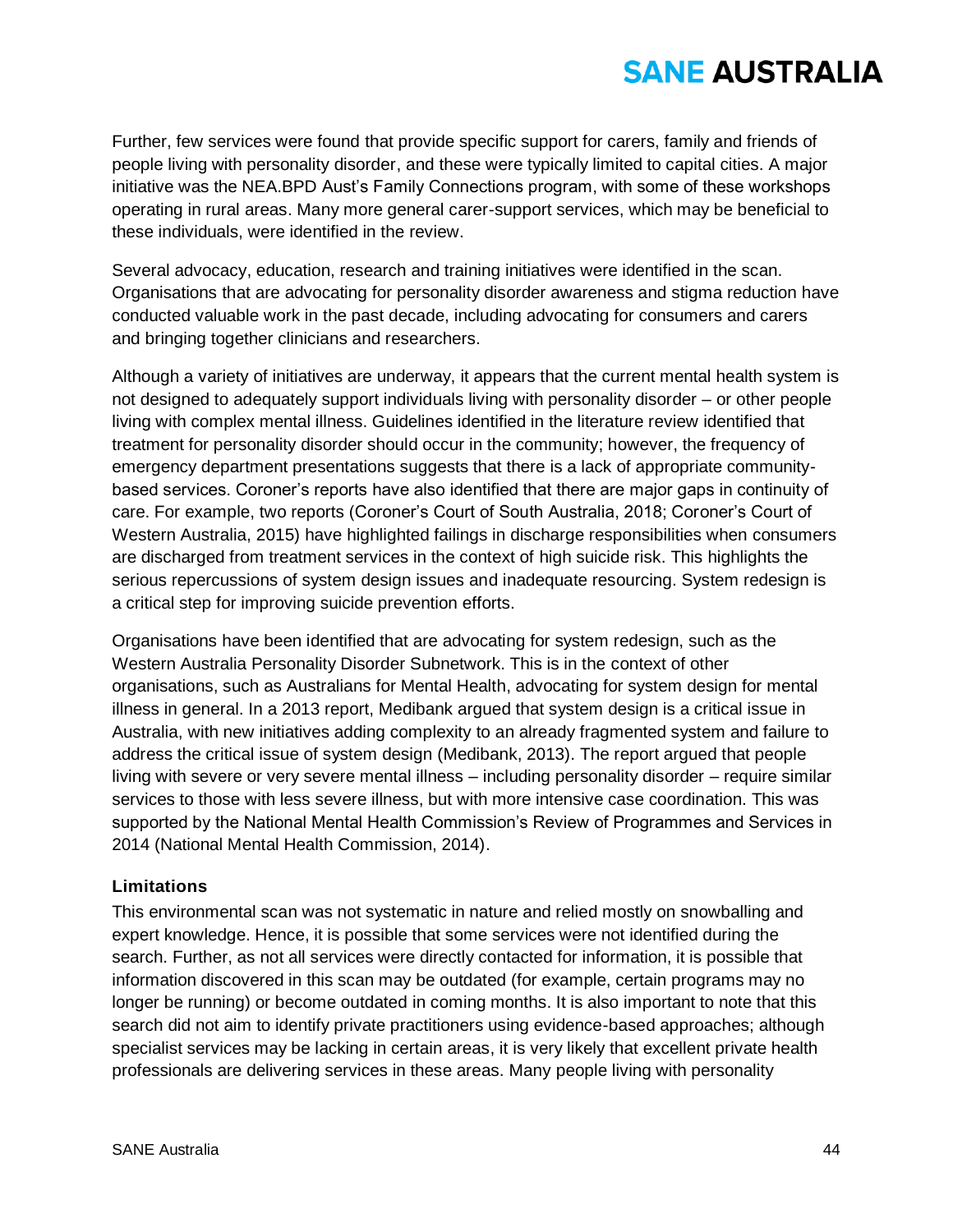disorder may also be accessing excellent support through generalist settings that meets their needs.

Further, although many specialist services were identified, it was not within the scope of this project to determine how many of these services were adhering to evidence-based protocols. Of note, DBT skills training programs identified ranged in duration from eight weeks to 40 weeks or longer.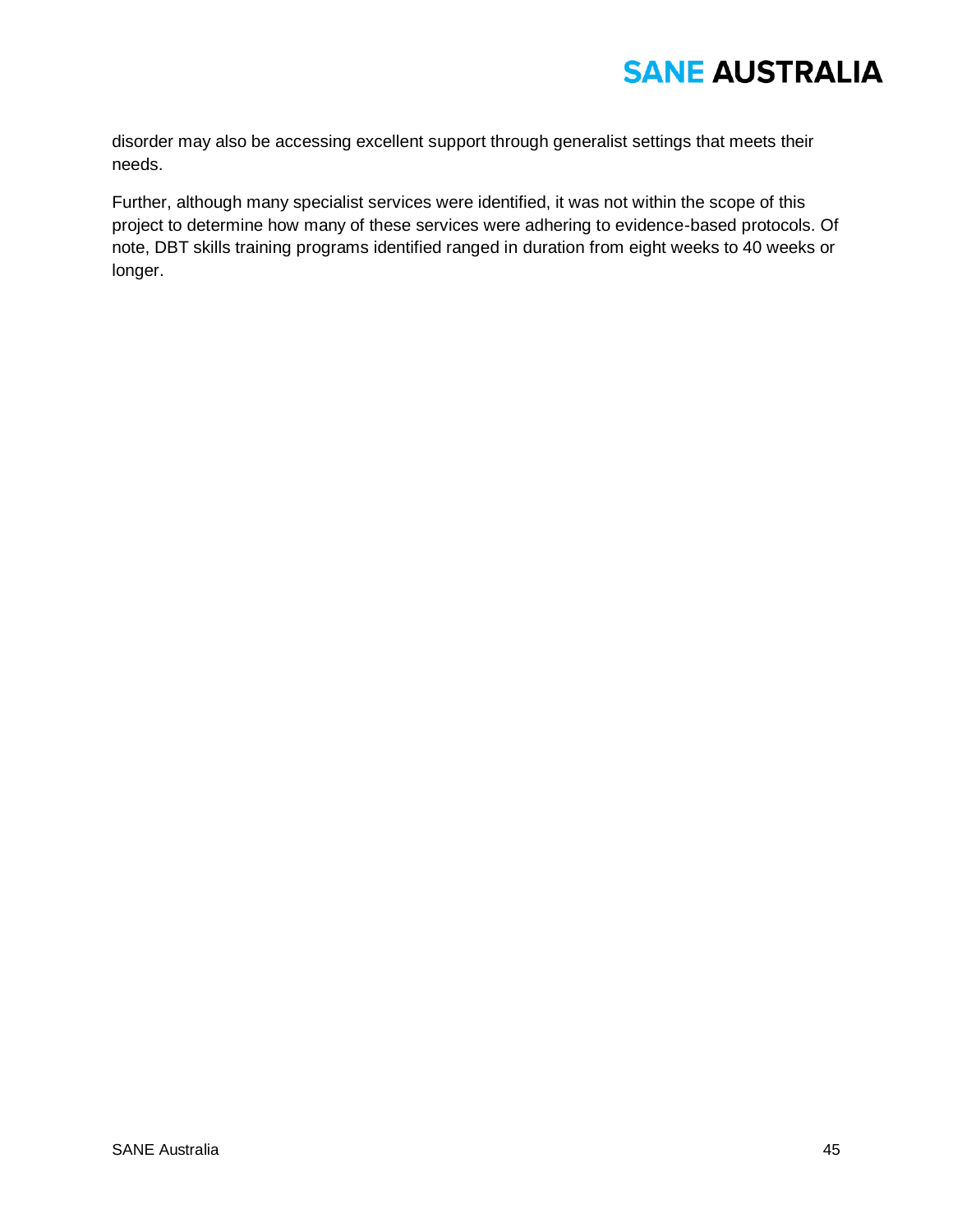## **Part C: Qualitative study**

Anecdotally, many individuals with personality disorders have reported long treatment histories, including emergency department presentations and other crisis-related care. Past research has identified barriers to treatment in the Australian context. For example, Lawn and McMahon (2015a) surveyed 153 people living with a diagnosis of BPD, finding that many of these individuals had accessed services including crisis lines, support groups, financial services and housing support. Participants reported experiencing challenges and discrimination from services. Carers have also reported frustrations with treatment services and experienced a lack of support for their own needs (Lawn & McMahon, 2015b).

There is a need to understand more about personality disorder treatment pathways in Australia. The surveys above provided interesting quantitative findings regarding experiences of BPD; however, qualitative research is needed to explore these processes in depth. Furthermore, there is a need to explore treatment experiences for individuals with other personality disorders, and their carers and support persons, as the majority of past research has focused solely on BPD.

### **Aims and objectives**

This qualitative study aimed to answer the following questions, with regards to the Australian context:

- What types of treatment and support services are accessed by people living with personality disorder and their carers?
- What are the perceived benefits and challenges associated with these services?
- What changes would these individuals like to see with regards to service provision and access?

### **Methods**

### **Design**

This project involved 12 semi-structured participant interviews and two online focus groups. A sample size of 12 participant interviews was chosen as this number was sufficient to identify a range of experiences relating to various personality disorders, and was limited enough to be feasible within the study's timeline. The two online focus groups provided another avenue to capture and understand experiences. SANE moderates two online forums regarding complex mental illness – one designed for people with a lived experience, and one designed for carers (https://saneforums.org/). Members can participate in discussions with others to share their thoughts and experiences, which may involve regular discussion regarding personality disorders, particularly BPD. These forums involve many regular contributors who frequently share their personal experiences and views. Research has demonstrated that participants in online focus groups, compared to in-person focus groups, demonstrate a higher level of disclosure and ideas (Fox, Morris, & Rumsey, 2007). Furthermore, anonymity can reduce uneven power dynamics associated with in-person methods (Fox et al., 2007). Conducting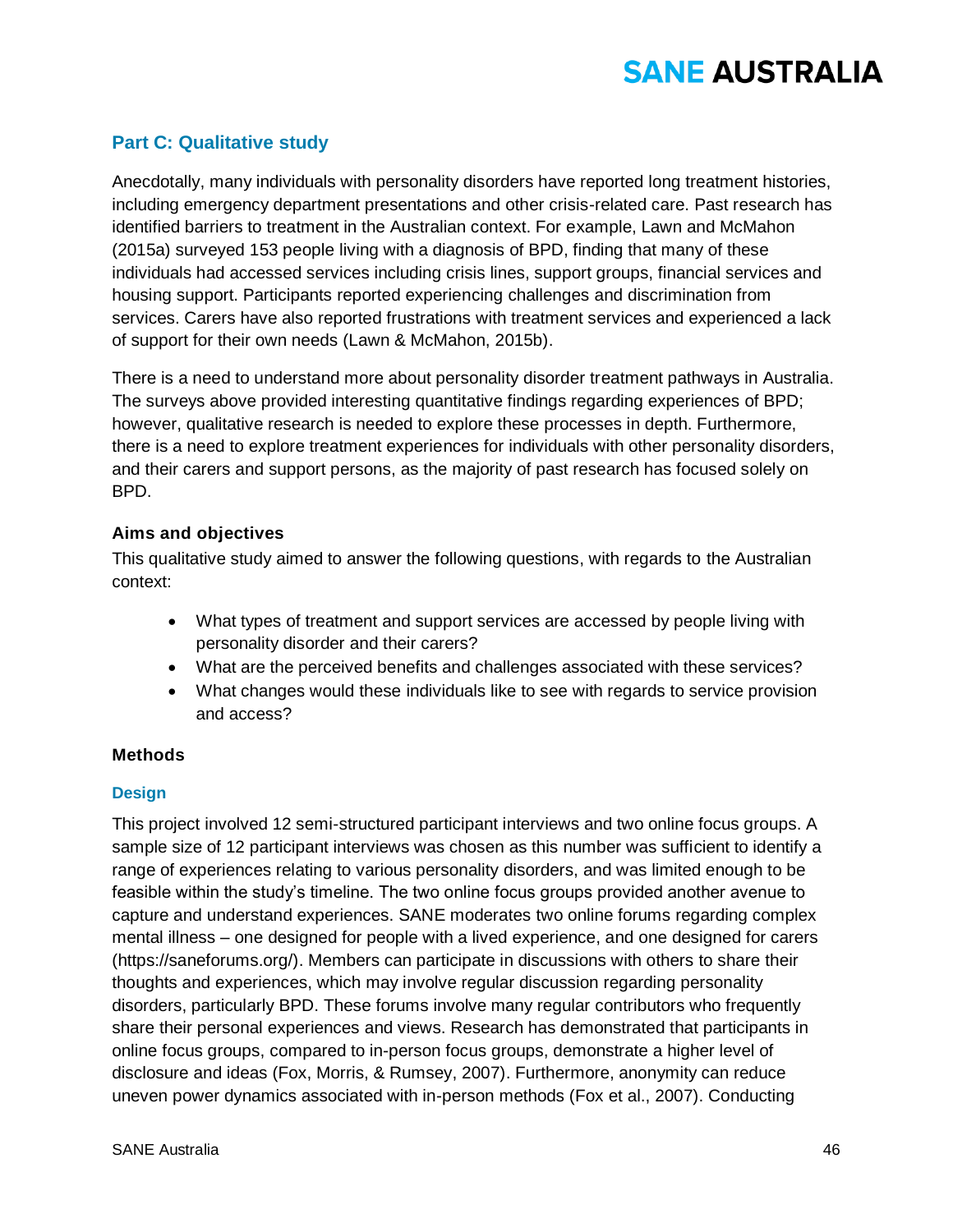online focus groups allowed the researchers to use a pre-existing knowledge base, and removed barriers for participants who may be unwilling to share information in a setting where they are identifiable (such as a face-to-face interview). Ethical approval was granted by Bellberry Limited (Project Number 2017-12-977-A-1).

### **Participants**

Interview participants were recruited through notices placed on the SANE Facebook and Twitter pages. Notices were also provided to representatives of SANE partner organisations involved in the Project Advisory Committee, for distribution. Interested participants were required to complete a brief (5–10 minute) online survey via SurveyMonkey. The survey remained open for two weeks in February 2018. The researchers then selected 12 participants using a maximum variation sampling approach to ensure participation from people from diverse backgrounds and a wide range of experiences (relating to age, gender, diagnosis, ethnicity, treatment access and perceived quality of treatment received).

In total, 133 people completed the online expression of interest form. The expressions of interest were largely from women from an Australian background reporting a diagnosis of BPD. Of the 12 participants initially contacted, two did not respond or confirm attendance, so two additional participants were then contacted. Of the 12 people who participated in the study, nine (75%) were female. The mean age for lived experience participants was 38.1 years (*sd =* 10.4), while carers were on average slightly older (*mean age* = 41.8 years, *sd =* 11.1). Seven participants (58%) reported experiencing a personality disorder, three (25%) identified as carers of someone experiencing a personality disorder, and two (17%) identified as both.

Among participants with a lived experience, all self-reported a diagnosis or suspected diagnosis of BPD or BPD traits. Additional diagnoses received by participants included OCPD plus HPD traits; a mixture of Cluster B and C traits (specific to BPD, AVPD and DPD); SPD; and NPD traits. Among carers, one woman provided care for her daughter, another provided care for her brother, another ('Chloe') provided care for three relatives (her son, brother and sister), and two men provided care for their wives. All carers reported caring for someone with BPD, while Chloe also provided support for her son who had an additional diagnosis of NPD, and her sister, who had an additional diagnosis of OCPD. Although information was not systematically collected on participants' other diagnoses, throughout the interviews, some participants verbally reported receiving various other diagnoses. Diagnoses discussed included major depressive disorder, generalised anxiety disorder, bipolar disorder, schizoaffective disorder, dysthymia, anorexia nervosa, PTSD, substance use disorder, psychosis, dissociative identity disorder and agoraphobia.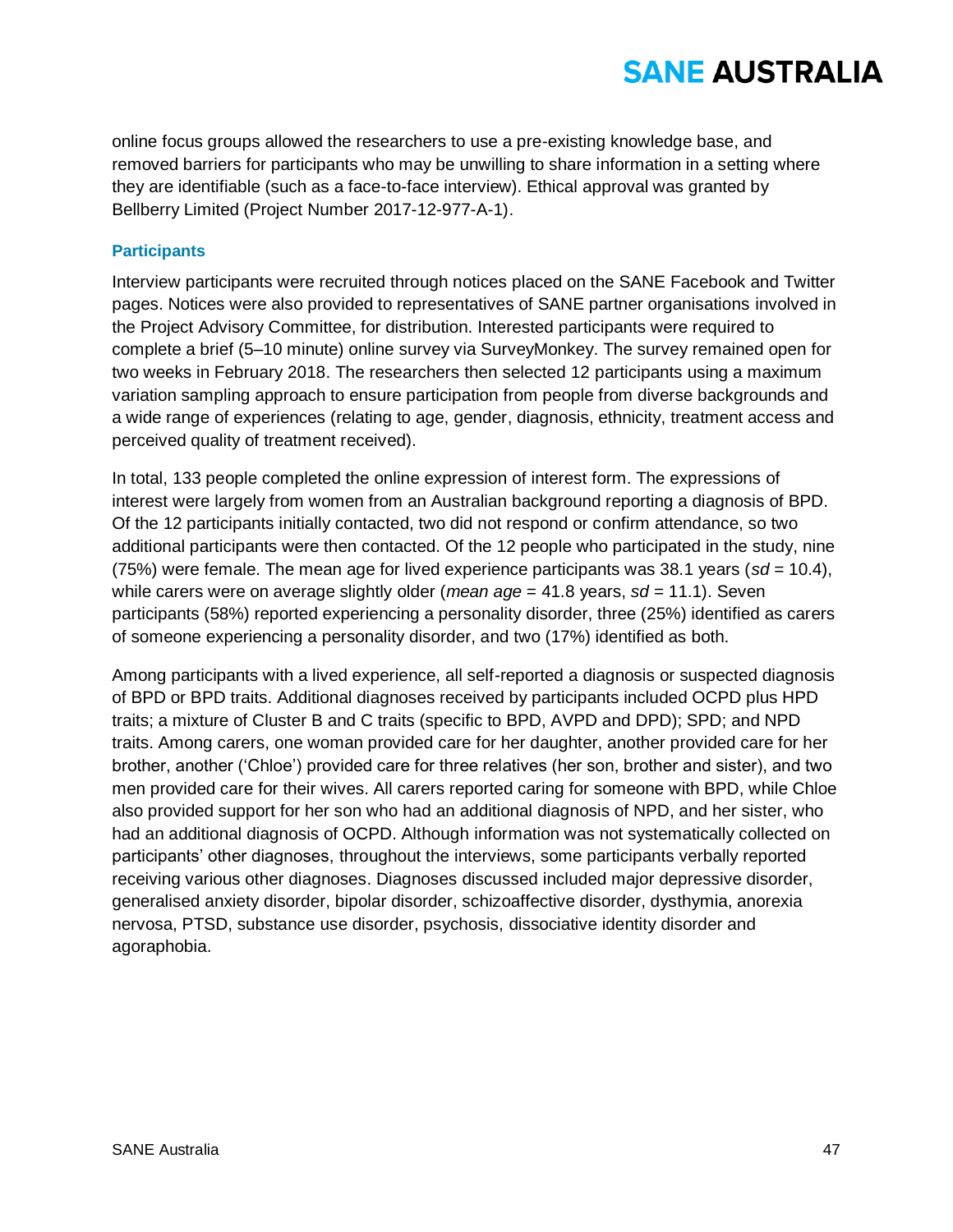| <b>Category</b>                            | <b>Sub-category</b>       | Lived experience (n) | Carer (n)      |
|--------------------------------------------|---------------------------|----------------------|----------------|
| Gender                                     | Female                    | 6                    | 3              |
|                                            | Male                      | 3                    | $\overline{2}$ |
| Ethnicity (as reported by<br>participants) | Australian                | 7                    | 4              |
|                                            | <b>British Australian</b> | $\Omega$             |                |
|                                            | Sri Lankan                |                      | 0              |
|                                            | Australian Vietnamese     |                      | 0              |
| State of residence                         | Victoria                  | 3                    |                |
|                                            | <b>New South Wales</b>    |                      | $\overline{2}$ |
|                                            | Western Australia         | 3                    |                |
|                                            | South Australia           |                      |                |
|                                            | Queensland                |                      | 0              |
| Overall treatment<br>experience            | Very negative             |                      |                |
|                                            | Negative                  | 4                    |                |
|                                            | Neutral                   | 0                    | $\Omega$       |
|                                            | Positive                  | $\Omega$             | $\Omega$       |
|                                            | Very positive             | $\overline{2}$       | $\overline{0}$ |
|                                            | Mixed                     | $\overline{2}$       | 3              |

### **Table 5. Summary of interview participant characteristics**

Note:  $N = 12$ ; n (lived experience) = 9; n (carer) = 5; the total number within each category is 14 because two male participants identified with both lived experience and carer roles

Focus group participants were recruited through advertisements placed on the SANE Forums for lived experience individuals and carers, with the aim of recruiting existing forum members. Additional advertising occurred through SANE social media sites, including notices and advertisements on Facebook.

The anonymous nature of the SANE Forums meant that demographic details about focus group members were unable to be collected; unless their gender was specified during discussion, the pronouns 'they' and 'their' will be used to discuss individual members. In total, the lived experience focus group was attended by 13 forum members, with two of these forum members only attending at the tail end of the discussion to provide comments. Ten participants reported experiencing a personality disorder and thereby their comments were included in thematic analysis. Eight participants reported a diagnosis of BPD, with one participant reporting an unconfirmed diagnosis of DPD with BPD traits or 'personality disorder not otherwise specified', and another suspecting a diagnosis of OCPD. Other diagnoses reported by participants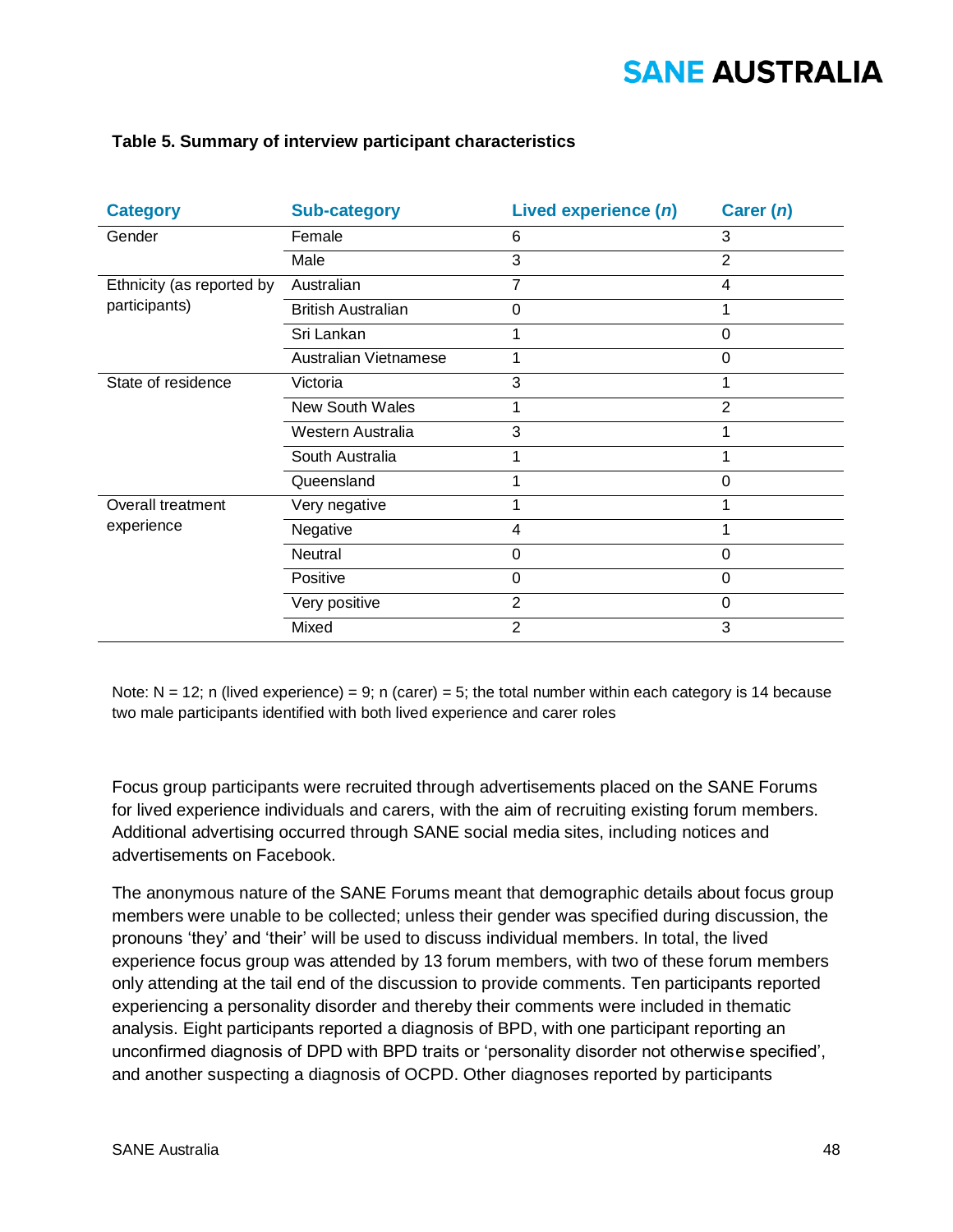included major depressive disorder, generalised anxiety disorder, dissociative identity disorder and PTSD.

The carers focus group was attended by four forum members, two of whom actively participated in the group and reported caring for someone with a personality disorder. The first participant reported caring for his wife, who has a current diagnosis of BPD, and the second participant reported caring for her husband, who has a current diagnosis of 'personality disorder not otherwise specified' (secondary to bipolar II disorder).

### **Procedure**

Between February and March 2018, participants attended an interview with the project's Associate Investigator (EC) by phone, Skype or in person. Participants were required to sign a consent form prior to the interview's commencement. Interviews lasted 45–60 minutes and were semi-structured, with the interviewer following a discussion guide. At the end of the interview, participants were given a \$100 voucher. Participants who experienced distress during the interview were encouraged to contact their treatment team or were placed in contact with a SANE Helpline counsellor. All interviews were audio-recorded and transcribed.

Focus groups ran as part of 'Topic Tuesday', which occurs around once per month on the forums. The first post to the discussion was by a forum administrator, introducing the discussion ahead of the night and providing a link to an information form for participants. They were asked to read the form before deciding to participate, but were not required to sign any form. Participants were advised that if they posted in the discussion, it was assumed that they consented to participate and to have their (anonymous) information included in the thematic analysis. This removed a barrier for participation and allowed the focus group to function in a manner similar to standard forum discussions. It was also unlikely that participants would be willing to provide their real names and digital signatures in consent forms, considering that anonymous communication is an integral component of the SANE Forums and anonymity reduces uneven power dynamics.

On the night of the focus group, the Associate Investigator (EC) hosted the discussion while a moderator (a mental health professional) was also present. Discussions ran for an allotted twohour timeframe and the Associate Investigator followed a discussion guide. Unlike the in-depth interviews, the focus group discussion aimed to focus more on experiences that members perceived to be useful or positive. Participants were thanked for their time but were not reimbursed.

### **Analysis**

Analysis was conducted using a framework approach (Gale, Heath, Cameron, Rashid, & Redwood, 2013), which incorporated both deductive and inductive analyses. The analysis began with reading and re-reading transcripts and listening to audio recordings if transcripts were unclear. This facilitated data immersion. The two authors then independently coded two transcripts (one lived experience, one carer) and developed an initial coding framework. The lead author then coded remaining transcripts using NVivo 13. The framework was altered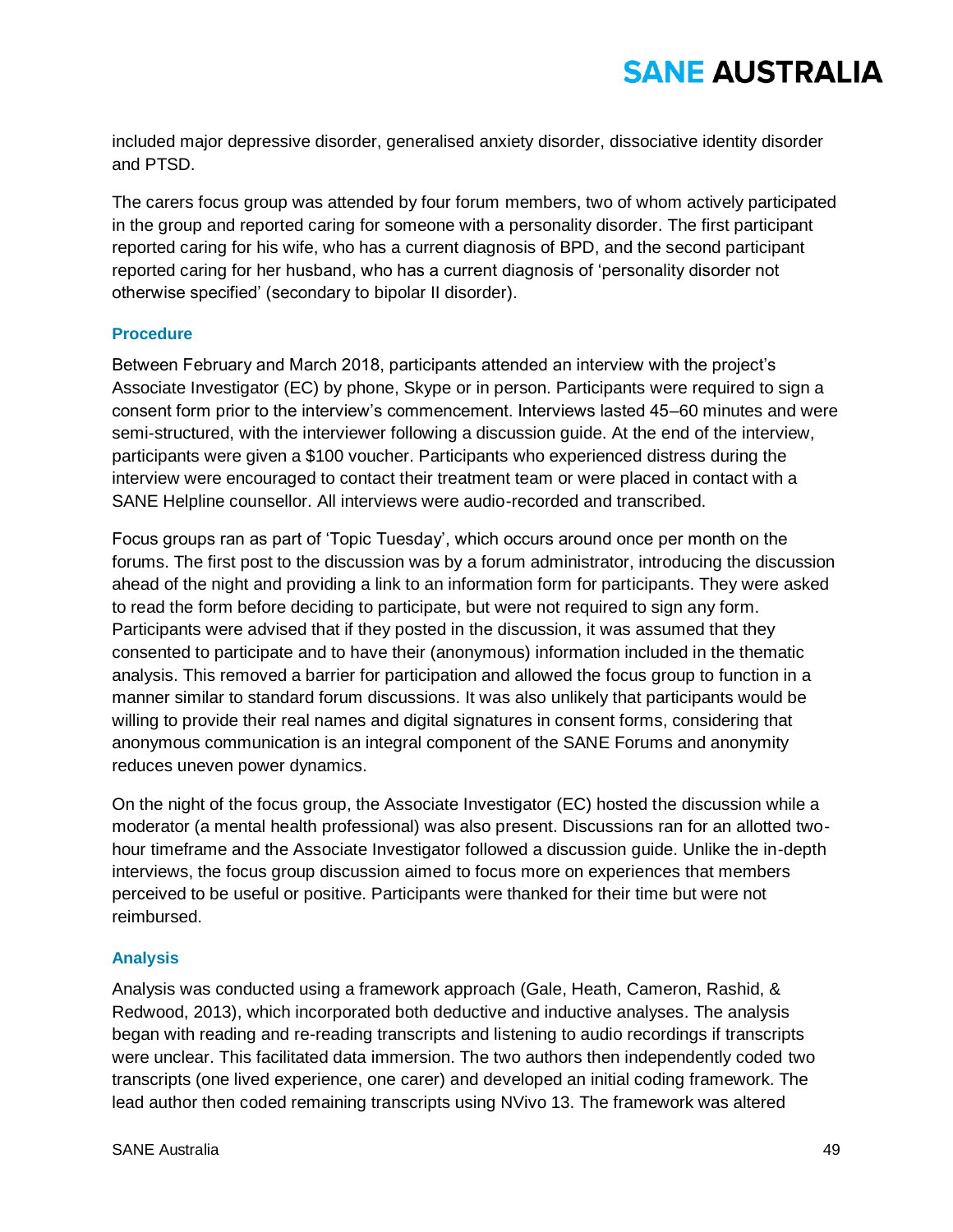throughout the coding stage when new codes emerged or codes were refined. All participants were assigned pseudonyms.

### **Results – themes**

Six overarching themes were identified throughout the qualitative analysis, with over 60 individual codes across the themes. These themes were **identity and discovery**, **(mis)communication**, **barriers and complexities**, **finding what works (for me)**, **an uncertain future**, and **carer-specific issues**. Themes are not mutually exclusive. The results are discussed below in relation to each theme, with relevant codes included in italics.

Common to all the themes was the impact of stigma**,** which was described as impacting on treatment and recovery pathways. One effect of stigma was that participants experienced *assumptions* made by others, including those relating to dishonesty, violence, capacity and functioning, level of dependence, and malicious intent. Further, participants described instances of *self-stigma*, whereby they internalised others' blame and prejudice, resulting in self-blame for their symptomology and challenges in recovery. Discussion of stigma is incorporated within the themes, below.

### **Identity and discovery**

Participants described their experience with personality disorder as being a journey characterised by fighting for themselves, fighting for others, and personal growth. The pathway to diagnosis was described by many participants as being fraught with confusion and misinformation, and there was generally a *long road to diagnosis*. Nearly all participants described some kind of *missed opportunity* for diagnosis and early intervention, including instances of being diagnosed with less complex but better understood mental illnesses such as anxiety and depression. Some participants, particularly those who did not report suicide attempts, described symptoms being attributed to other conditions (such as dysthymia), with personality disorder not being assessed or recognised for long periods of time. Many participants described *diagnosis as relief,* particularly those who had fought for a diagnosis themselves or who felt misunderstood or alone.

## i fa

[The BPD diagnosis*] rocked me. I didn't know what to do. Umm, but at the same time it was . . . cathartic in the long run.*

### – Fiona, 36, BPD, traits of OCPD and HPD

For these individuals, a diagnosis offered a label that could help facilitate *self-discovery* and inform treatment. This fostered hope in those with lived experience and their carers; for instance, Abby (aged 36 years, diagnosed with BPD) and her mother shared a bottle of celebratory wine after Abby received her diagnosis in her early 20s. This *self-discovery* typically continued throughout treatment, particularly when engaging in treatments that facilitated exploration of factors that may have led to the development of the personality disorder (for example, schema therapy). Over time, many participants described their diagnosis forming part of their *identity,* as they engaged further with treatment over time and their *acceptance*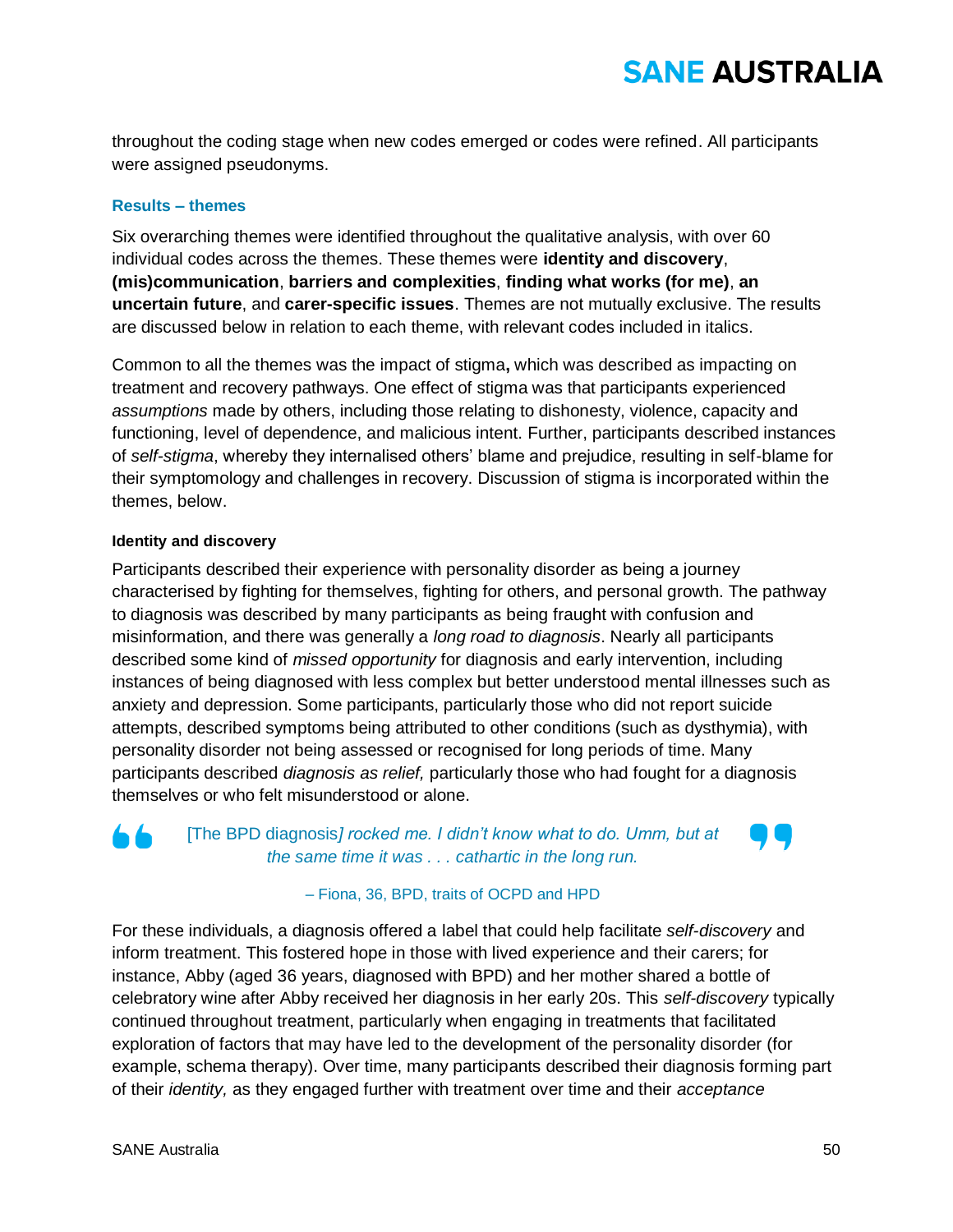increased. For participants with more than one personality disorder diagnosis, this sense of *identity* was strongest with BPD. Participants implied that this was because BPD is more understood and talked about than other personality disorders, although it is still stigmatised. Some participants who did not meet full diagnostic criteria for a personality disorder diagnosis, or who were still seeking a diagnosis and had been labelled with *personality disorder traits*, described a disconnect with this label, with some feeling that a personality disorder label would be more meaningful and beneficial.



*I need a box to put a label on it . . . I need that.*



Lewis, 33, Cluster B traits

Although many participants experienced diagnosis as a relief, others found it upsetting. This was most evident for two participants: Daniel (37), whose former wife had a diagnosis of BPD and who was 'devastated' by his own diagnosis of BPD; and Vera (62, BPD), who had been told during her university studies that people living with BPD are 'untreatable' and who initially believed them to be 'extremely manipulative'.

Throughout this process, nearly all participants described growth and development through becoming their own advocate, or someone else's advocate, with some reporting increased *resilience*. Participants described the challenges of *learning their rights* and *trusting themselves*  as they navigated process challenges and confusing service models. Many participants described taking on a *researcher role*, learning about symptoms, treatment evidence and availability, particularly when they felt information provided by health professionals was inadequate. This was particularly evident for participants who had minimal exposure to the Australian mental health system prior to their personality disorder diagnosis. Although participants described this advocacy process in terms of building personal strength, most resented feeling that the *onus is on them* and wished the process had been more straightforward from the start.

n da

*I was struggling . . . I guess it's all a learning journey, but it would be helpful if, for me, if I had more access to stuff off the bat than having to search for it myself and figure it out myself.*



### Maggie, 41, traits of BPD, AVPD and DPD

The *language* surrounding personality disorder, including the diagnostic labels themselves, were disliked by some participants, who found the language around BPD in particular to be confusing and loaded. Although many reported identifying with their diagnoses, participants expressed concerns about being labelled and treated as a disorder rather than as a unique person. For some, the term suggested a fundamental flaw: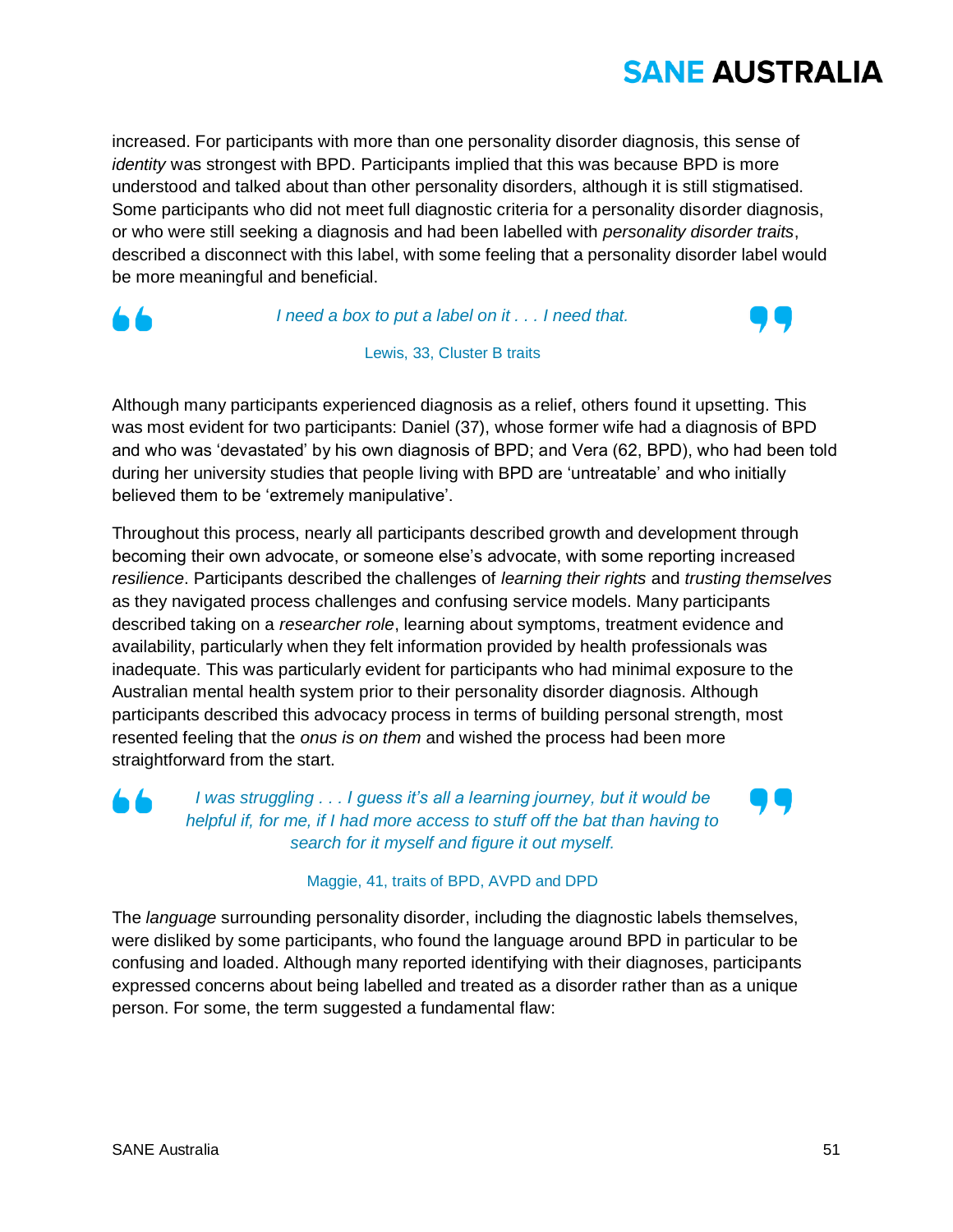*The term, borderline personality disorder, it sort of implies that there's something lacking in the individual. There's something defective in the individual. When, in fact, in my experience, a lot of it is a response to unacceptable levels of trauma.*

Tess, 60, carer of daughter with BPD

The label itself was described as perpetuating stigma:

 $\blacksquare$ 

*I think it prevents health professionals to be understanding because of that label. And the assumption that you're just attention seeking . . . not taking you seriously when you're feeling very suicidal.*

Julie, 24, BPD

### **(Mis)communication**

Participants emphasised the importance of clear, honest and sensitive communication throughout their treatment pathways. For many, the issue of miscommunication first emerged as health professionals exhibited *reluctance to diagnose* personality disorder, or reluctance to complete assessment in the first place. Although this is not aligned with general treatment guidelines (NHMRC), the choice not to diagnose may have been due to clinicians' concerns about labelling individuals and perpetuating stigma. Absence of diagnosis led to frustration for some participants, particularly those who actively researched and sought out a diagnosis. Some participants described moving between multiple health professionals as part of the process, only receiving a diagnosis after meeting with multiple clinicians. Some participants reported instances of seemingly *accidental communication* of diagnosis*,* for instance, seeing 'borderline personality disorder' or 'narcissistic traits' written on a form or report, rather than having this diagnosis communicated directly in person. Such occurrences were described as very distressing, resulting in confusion, mistrust and participants distancing themselves from the label.

Some participants also described a *lack of explanation* of treatment decisions, including therapeutic processes; many participants were unable to clearly answer what type of therapy their psychologists had used. Some participants believed their therapist used a CBT-informed approach but described elements of DBT, such as mindfulness and distress tolerance, included throughout their therapy. Some reported relief after finding a clinician who clearly communicated their choices and approaches, often not recognising this had been an issue with prior clinicians until faced with someone who communicated more clearly. For those being treated in a team environment, or seeing multiple professionals over time, some participants described receiving *conflicting information* and not always being sure which advice to follow. Some carers also reported receiving no information, or insufficient information, to support them, and having their views dismissed.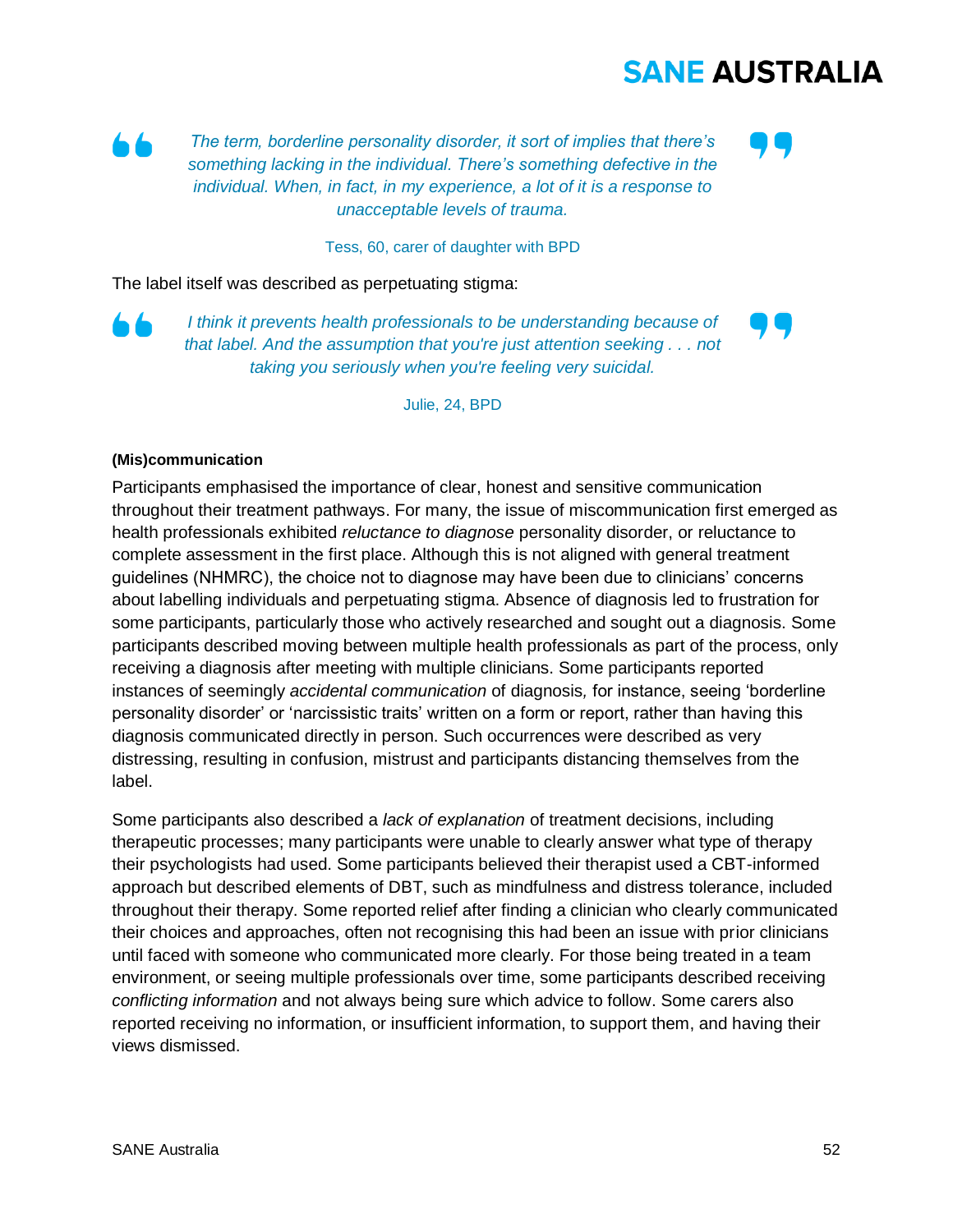

*At the ED* [emergency department] *after a recent attempt (within the last month), while the level of care was high the attempt was not acknowledged as such, yet no one bothered to ask what I thought. She told them what they wanted to hear so she would be discharged and she was after a regulatory observation period, so I had to take her home fearing for her safety and there was nothing I could do about it.*

#### Carer focus group participant, supports wife with BPD

Participants implied that *conflict resolution* was valuable, although challenging. This is in the context of mental illness that generally involves interpersonal issues as symptoms; hence, assertive communication of needs is not always easy for these individuals. Further, efforts from clinicians to repair ruptures were perceived as valuable. For example, Maggie (41, traits of BPD, AVPD and DPD) began writing down her perceptions of feeling invalidated or threatened by her psychologist to bring to her sessions, to try to 'keep communication open' and prepare in advance for difficult conversations. However, participants implied that there were not often opportunities for conflict resolution, as some relationships were deemed irreparable. Some participants described confronting clinicians by 'lashing out' or submitting complaints, or withdrawing from services after instances of conflict, invalidation, unprofessionalism or other issues.

Many described issues with a lack of understanding of personality disorders from family, peers and health professionals. Participants noted the lack of *visibility* of personality disorder in the public sphere having a flow-on effect, fostering misinformation and stereotypes. These stigmatising experiences impacted on participants' *disclosure* choices, with some communicating their diagnoses widely (at least, to trusted family members and peers) and others limiting disclosure of their diagnosis – or full range of symptoms – in order to reduce experiences of prejudice and discrimination. For example, one participant, Anna (32, BPD), noted that she began withholding information about her diagnosis and the severity of her selfharm and suicidal ideation due to experiencing negativity from clinicians, and these symptoms being an exclusion criterion for service access, leading to a misdiagnosis of bipolar disorder. She also noted that she felt more respected when being treated for psychosis compared to treatment for BPD, noting that during an inpatient admission she found the nursing staff to be supportive, validating and generally 'nice'.

### **Barriers and complexities**

All participants identified challenges when seeking support and treatment for personality disorder. These challenges generally resulted in significant frustration, mistrust, anger and sometimes resentment and hopelessness; however, the severity of these challenges differed significantly between participants. For example, Abby (36, BPD) described challenges finding a trusted, youth-friendly clinician when she was in her early 20s, trialling several psychologists; after finding a psychologist she trusted she found treatment to be valuable and supportive. Her treatment journey appeared relatively linear, with frequent treatment access for three years resulting in a reduction in suicidality and increase in self-efficacy, and occasional contact with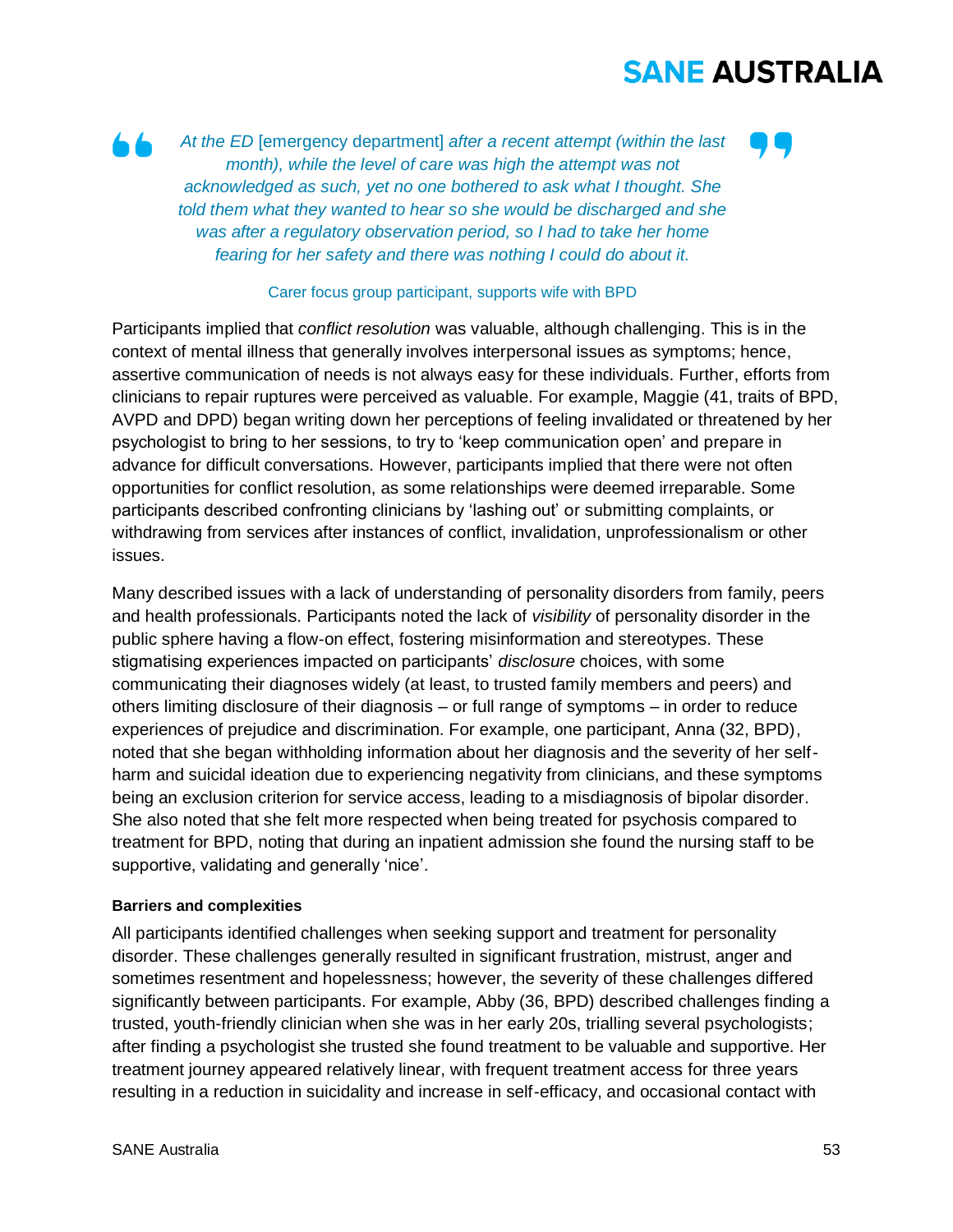psychologists in the last 10 years relating to less complex issues such as anxiety and stress management. In contrast, Daniel (37, BPD) described experiencing very high levels of stress while providing support to his former wife, who has BPD, for over a decade. He eventually received the diagnosis of BPD himself in middle adulthood after their separation. In the context of PTSD, physical disability and homelessness, he described the near impossibility of accessing housing and food, and noted that public waiting lists for free inpatient services (or other public psychotherapy) were excessively long in Perth, where he lived. He reported anger and hopelessness, feeling that he was out of options to cope with unrelenting crises. Other participants also described their frustration with services leading to a breakdown point where they felt unsupported and unable to cope, taking actions such as withdrawing from all treatments or refusing to take medication, generally resulting in an escalation of symptoms.

Participants described a number of clinician and process factors. Many participants described *crisis as catalyst,* with a suicide attempt or severe self-harm catalysing initial or new treatment access. Hence, most participants described emergency department presentations and inpatient stays. There was a general perception that many participants had experienced, or were at risk of, *falling through gaps,* particularly when they met exclusion criteria for service access (for example, due to current severe self-harm) or could not work around inflexible rules (for example, missing too many sessions). *Service availability* was a major issue, particularly in the context of *rurality.* Many participants reported a lack of mental health services, and when services are available they typically have long waiting lists (up to two years), particularly in the public healthcare system, but sometimes also in the private system.

Participants also noted a *lack of specialist resources*, as many participants accessed generalist services instead of specialist services. Although generalist services were perceived to be better than nothing, participants criticised the perceived lack of training, empathy and understanding by some clinicians at generalist services. Available specialist services were nearly universally directed towards BPD, alienating those with other personality disorder diagnoses. Many participants noted that their first point of contact with mental health services was typically a generalist service, often a GP, and felt that the lack of knowledge from GPs contributed to the length of time taken to receive appropriate treatment. Many reported *wrong or ineffective treatments,* with participants sometimes being given treatments that only addressed servicelevel problems or that are not evidence-based for personality disorder (for example, Fiona, 36, was given CBT for treatment of BPD, with no symptom reduction). These instances were usually in the context of generalist services and prior to a personality disorder diagnosis being made. Participants also noted that evidence-based treatments did not always work for everyone. For example, multiple participants noted that there is a focus on DBT, but felt it was not necessarily the best or most effective treatment for them. The full DBT program was not always accessible, and some had difficulty taking in the vast amounts of information during skills training. Regardless, many participants noted that DBT had been helpful in at least some ways, such as teaching distress-tolerance skills. Some participants emphasised difficulties working with services and professionals that did not give appropriate consideration to their history of trauma: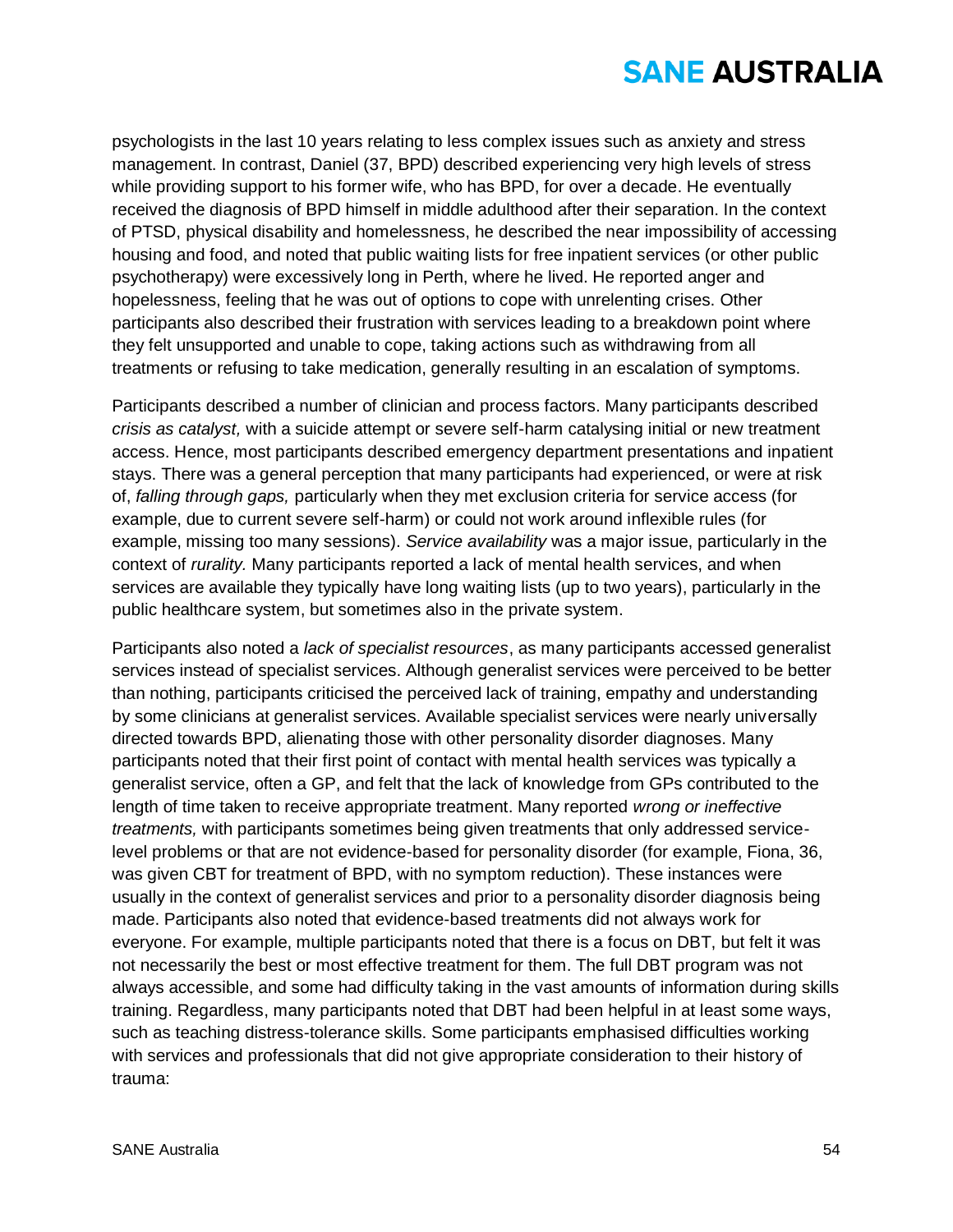

*The MH* [mental health] *profession needs to shift away from talking about what is WRONG with a person and instead look at what HAPPENED to a person. The "symptoms" of BPD are perfectly normal reactions to extremely abnormal situations. The MH profession needs to shift to a trauma informed model rather than a medical model.*

#### Lived experience participant, BPD

Participants also reported a number of issues with *clinicians behaving in unethical or unprofessional ways*. These anecdotes often provided a disturbing view into what can go wrong in psychotherapy. For instance, Maggie described her first psychologist yelling at her during a session; Tess described confidentiality violations in the hospital setting, with rumours spread about her daughter returning back to her; Julie described a doctor asking her if she was 'stupid' after she was hospitalised due to overdose. Several participants described not being believed by clinicians due to their diagnosis, reporting that some clinicians believed they were lying to seek attention. Other clinicians were confused or unaware of symptoms, for example confusing SPD with schizophrenia. At the most extreme, participants described *re-traumatisation,* with their experiences accessing treatment perceived as traumatic. For example, Tess noted an incident where her daughter was physically restrained and isolated during inpatient care:

*You'd think that people would be trained in hospitals to actually react firstly with some empathy and secondly with a little bit of insight to know that then if you were going to get half a dozen burly nurses to hold down a young girl and shackle her, umm, it doesn't solve the problem. And it just makes them feel like they're worth nothing.*

#### Tess, 60, carer of daughter with BPD

Participants also noted that *ceasing services* was an issue, with participants being 'moved on' when their clinician was going on leave, was leaving the service, or felt that the treatment they provided was not successful. Participants reported feelings of rejection, confusion and being disheartened by these instances. It is likely that the choice to refer elsewhere in the context of treatment being unhelpful was an ethical choice on the part of the health professional; however, some participants appeared to perceive these experiences as abandonment. Several participants discussed their perception that they were not ready to end treatment and were not adequately transferred to another service.

Participants also described individual factors that added complexities to the treatment process. Many participants described the *nature of their personality disorder* sometimes being a barrier, including difficulties setting boundaries with clinicians, interpersonal conflict and black-or-white thinking leading to challenges. The *emotional intensity* and *time commitment* of treatment were issues, with effective treatment generally understood to be long-term (years) and hard work.

*Financial barriers* were common, with most participants reporting their treatments to be very expensive, unless they were able to access a public or other free service. Many participants noted that the financial cost of treatment resulted in a flow-on effect, limiting other aspects of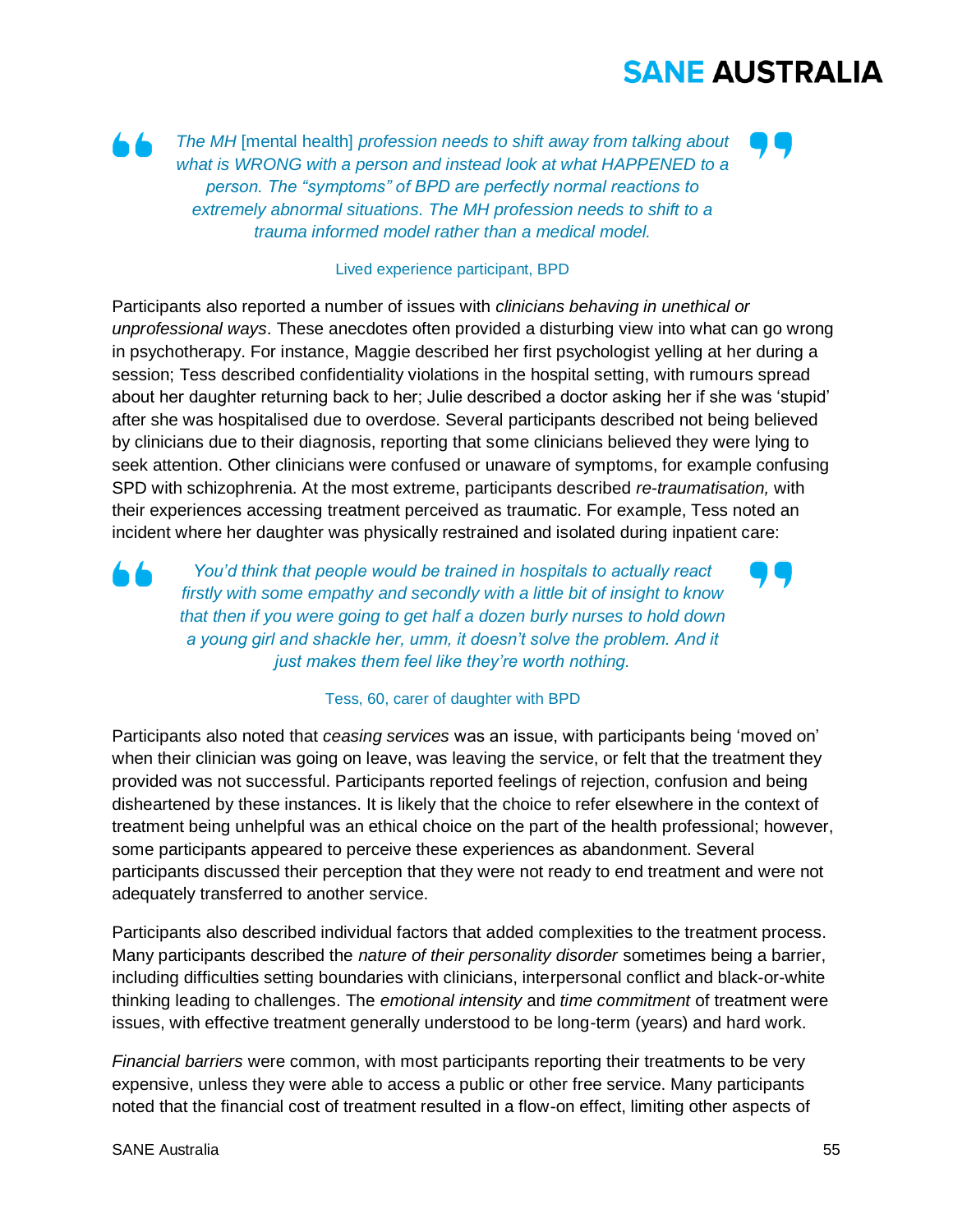their lives, such as their ability to engage in hobbies, go on holidays or eat out, sometimes resulting in significant debt. Challenges were exacerbated in the context of financial stress and rurality, if participants could not afford to travel. Mental health treatment plans (MHTPs) were valued but believed to reimburse not nearly enough sessions, considering the complexity and frequency of contact required for effective treatment. One participant, Daniel, described MHTPs as 'a f—ing joke' while a focus group participant described the session provision as 'nothing'. Several participants reported that Centrelink had been critical for everyday survival, although difficult to access and often insufficient to cover needs. For example, Tony (42, BPD and SPD) reported receiving a reduction in payments after marrying his wife (who has BPD); he can no longer afford private health insurance, so he cannot access private specialist programs and now has to rely on a MHTP to access treatment. The NDIS was perceived to be very difficult to navigate, with its design confusing both clinicians and consumers, and limiting access to certain services, which participants felt they needed or found useful, and participants perceiving that people working within the NDIS were not appropriately qualified.

Some participants described further *demographic barriers*. Some reported older age as a barrier due to lack of familiarity with the mental health system or confusion from clinicians who believe personality disorder mostly affects younger people. Although asked, male participants in this study did not report perceived difficulties due to their gender. Participants of colour (Anna, 32, BPD and NPD traits; Julie, 24, BPD), both of Asian descent, noted that clinicians made assumptions about their families and had been hesitant to discuss cultural impacts and challenge their family dynamics. They both reported that their families did not understand mental health and struggled to understand and support their symptoms and treatment needs. Other participants noted extra challenges that presented in the context of *comorbidities.* For example, Fiona noted that after being on a waiting list for six months, she was then deemed unable to participate in a private hospital DBT program due to developing substance dependence during the wait.

## [After the waiting list incident] *I nearly killed myself. I lost it really badly... And I couldn't go back to that practice afterwards . . . I won't even drive past it if I can help it.*

Fiona, 36, BPD, traits of OCPD and HPD

### **Finding what works (for me)**

Many participants described a (usually long) process of determining which services, treatments and other supports provided the most benefit to their mental health. Most participants described ongoing connection with health professionals to this day, usually a GP, psychologist or mental health worker, with whom they had developed *rapport* and who they perceived to be empathetic, professional, effective and willing to challenge them sensitively and appropriately. Communitybased *specialist support* was seen by many participants to be invaluable, and better than generalist services, although some participants still accessed generalist services if they found them useful or if specialist support was unavailable at the time. For participants who accessed treatment in adolescence or young adulthood, youth-oriented services were generally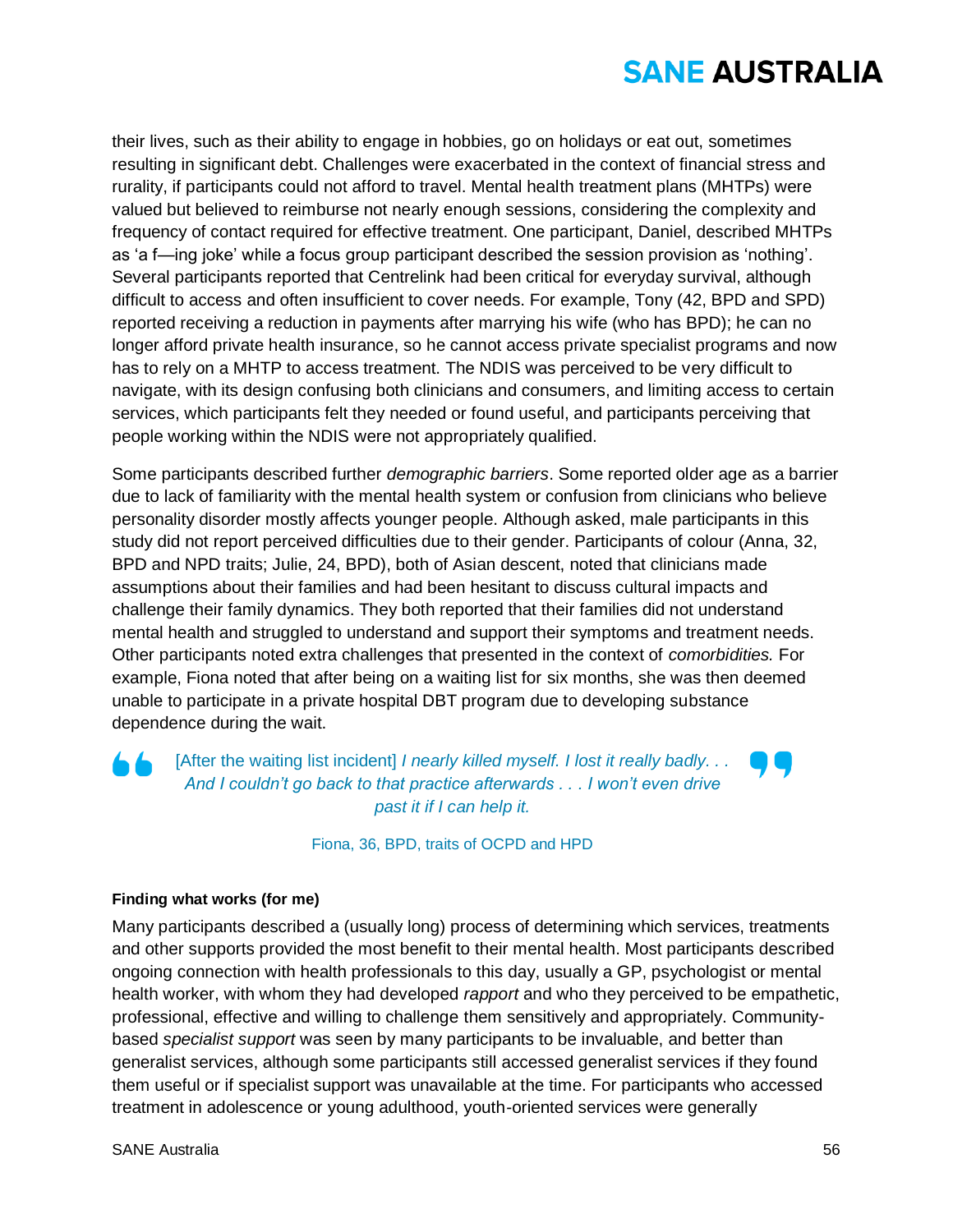appreciated, although it was noted that some of these services do not accept consumers who are too 'complex'.

Typically, participants reported receiving the most benefits from goal-directed, long-term, inperson, evidence-based therapies such as DBT, schema therapy and mindfulness, although not all participants were able to access such treatments. Others reported engaging with self-help resources, or in-person counselling or supportive therapy rather than accessing more specific and structured treatments, finding the former valuable for working on daily life problems, and accessing other forms of treatment (such as telephone counselling, emergency departments) only in times of crisis. It was implied that for many individuals, treatment had been critical in improving quality of life. Inpatient stays were valued for surviving a crisis; psychiatrists and GPs were valued for managing medication; and psychologists, psychiatrists and other mental health workers (particularly if community-based) were valued for improving participants' coping skills and increasing their insight and self-efficacy. For several participants, a trauma-informed approach was identified as critical, starting with the basic idea of creating a feeling of safety in the room.

*I think trauma work may just be the "key" to unmuddling* [sic] *me, which is a hope I've never really had before with any other treatment avenue . . .*  [my current therapist] *very much works within an attachment-based framework. We are about 10 sessions in and thus far she barely knows anything about my story – the current focus is on creating a safe space in her room and with her.*

### Lived experience focus group participant, BPD

Finding what works often involved *meeting multiple needs.* For example, Maggie reported accessing a combination of DBT and schema therapy (specific to her personality disorder traits) but also a depression support group and generalist art therapy. Her 'needs' in this instance included learning distress-tolerance skills (DBT); gaining insight into childhood and adolescent factors which influence current cognitions and behaviour (schema therapy); *social support* from friends, family and peers (formal support group, informal support from family); and relaxation and fun (art therapy). Most participants reported accessing medication either currently or in the past, with mixed efficacy and side-effect profiles. Many participants continue to access Centrelink or other financial support.

Many lived experience participants reported strong appreciation for carers, family and friends and other support persons, including appreciation for social and more practical types of support, although several noted interpersonal difficulties getting in the way of long-lasting, healthy friendships, and others reported difficulties when their relationship with a carer was unhealthy or abusive. Carers also reported valuing support from family, friends and colleagues, including family members who were also able to provide care and support.

Participants identified the importance of self-care such as eating well and exercising. Also important was a combination of *pleasure and mastery*, with participants seeking pleasurable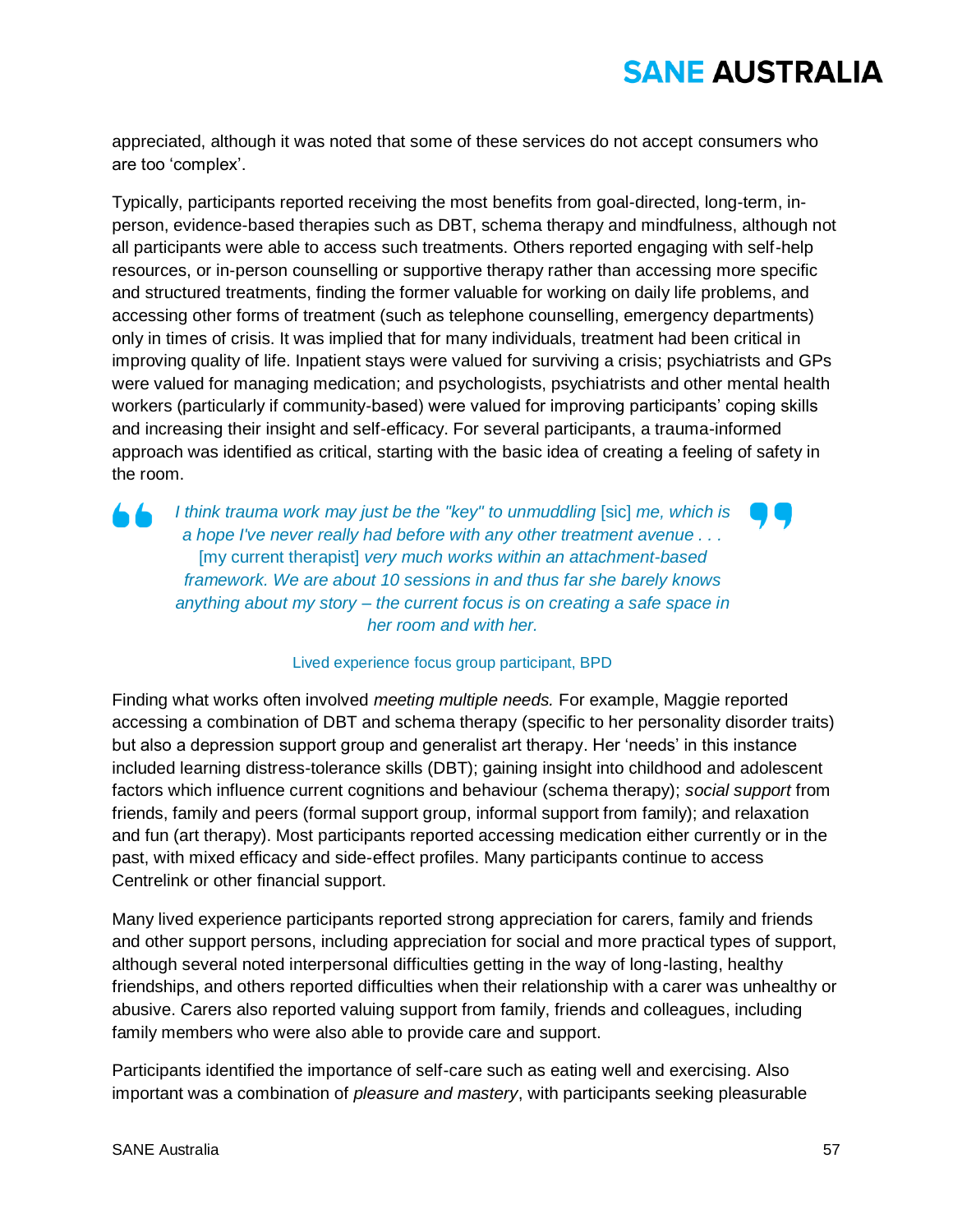activity such as engaging in hobbies, and obtaining mastery through study and work (which many participants had reduced, paused or ceased entirely at some stage during their treatment journeys). Some participants also reported valuing *professional opportunities* such as attending personality disorder conferences or accessing mental health first-aid training, and being involved in *advocacy* initiatives and campaigning for positive change. Participants also reported the value of *peer narratives*, experienced through meeting and talking to others with similar stories, normalising and validating their own journeys and learning from others' experiences. This was particularly evident in the context of online and offline forums and support groups.

*I belong to a, umm, Facebook group . . . and again, it's a group who understands where you're coming from, understands the struggles in life. Umm, but literally just provide a social group, if you want to attend. Just to say, well you're a normal person, just like anyone else. We've got these, umm, conditions, but again, it doesn't define you. It doesn't mean you have to avoid life or avoid relationships.*

### Tony, 42, BPD and SPD

For some participants, however, 'finding what works' sometimes involved strategies that may vary in efficacy or have negative consequences in the long term. For example, one carer (Chloe, 46) described her son (20s, BPD and NPD) 'doctor shopping' in order to try different medications, eventually relying on misuse of prescription pain-relief medication to cope with daily distress. Other participants described self-medicating through illicit drug use either in the past or present, or continuing self-harm as a method of coping with intense distress.

### **An uncertain future**

Most participants in the study were still heavily engaged with treatment and support services and had experienced rocky treatment trajectories. Although perceptions varied, many participants reported *worry* about future prospects, relating to the possibility of 'recovery', financial capacity, or – at an extreme level – meeting basic survival needs. Some participants reported a sense of *stagnation* with treatment, particularly those who had been engaged with services for a long time with little perceived progress. Many participants appeared to be *learning from past* negative experiences and fearing that the past would repeat itself, resulting in further stagnation or perhaps more negative experiences. Many participants spoke with *cynicism* and appeared to be sick of fighting what they perceived as a losing battle.

*Fifteen years and I'm sort of back in the same spot, so it's kind of like . . . yeah, I don't know, it's very hard for me to say anything positive.*



### Lewis, 33, Cluster B traits

Even participants like Abby, who felt that their personality disorder symptoms were now minor or absent after a fairly linear treatment experience, reported concern about the future. For instance, Abby expressed concern that she will forever be vulnerable to environmental stressors and identified worries about relapse.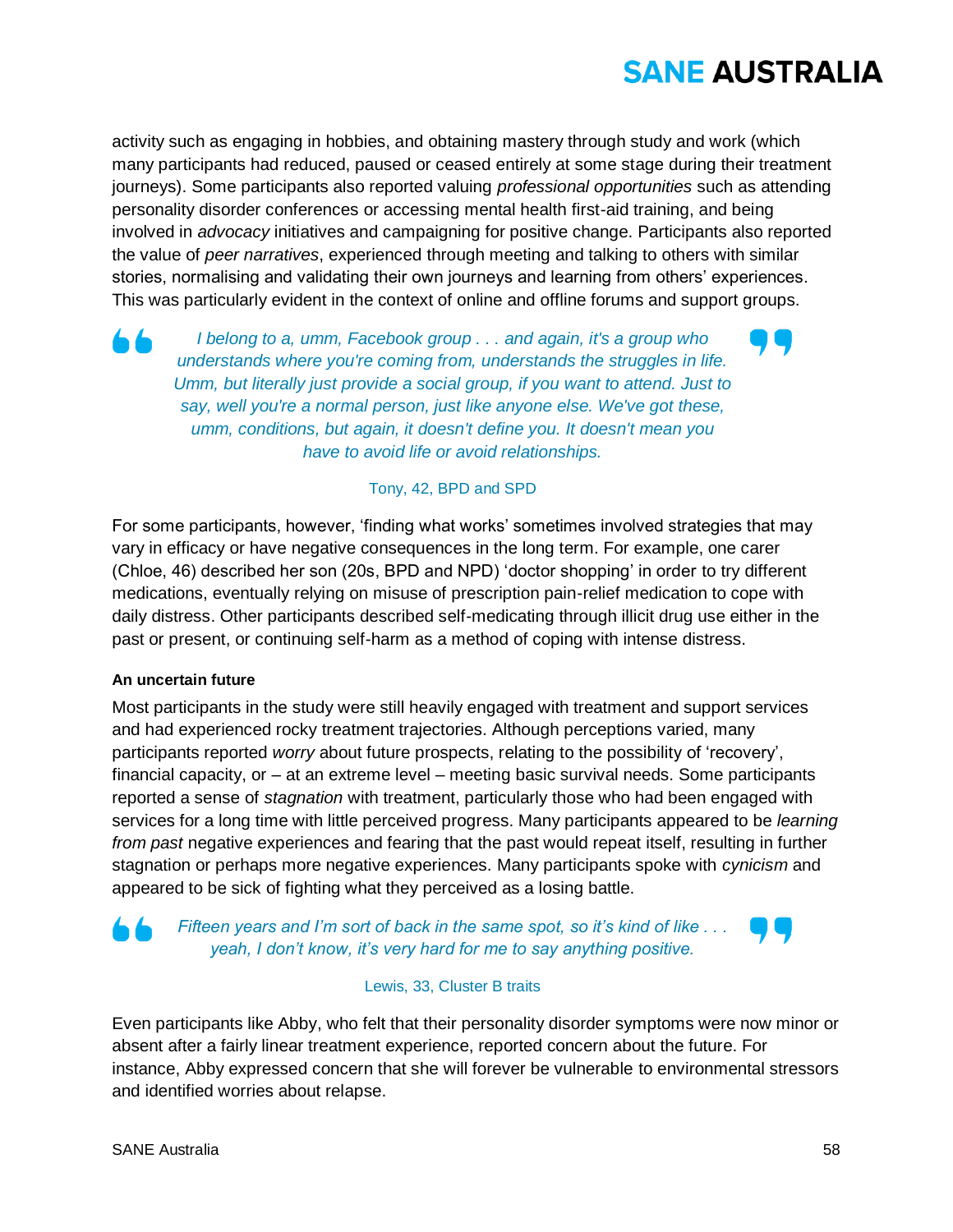Regardless of her concerns, Abby's narrative – and some others – tended more towards hope rather than cynicism. Participants were able to reflect on, and appreciate, positive experiences and their progress. However, despite varying experiences, nearly all participants strongly identified a *need for positive change* – with change needing to be timely, immediate and comprehensive. Suggestions included:

- Change in 'personality disorder' terminology, and ceasing the use of the term 'borderline' and using an alternative term such as 'complex PTSD' or 'emotion dysregulation disorder'
- Significant increase in funding for specialist services, focusing on evidence-based service provision:
	- o Increase in DBT services but also other evidence-based treatments such as schema therapy
	- $\circ$  Increase in specialist, comprehensive treatment and support services in rural and regional areas, for those experiencing personality disorder and for carers, family and support persons
	- $\circ$  For BPD, improved delivery of services in accordance with NHMRC quidelines
	- $\circ$  Significant reduction in service costs borne by consumers such as the cost of having many more than 10 sessions in a MHTP to allow for intensive, long-term therapy
	- $\circ$  Increase in services which do not exclude individuals with comorbidities such as substance abuse
	- $\circ$  Increase or redesign of services to provide more comprehensive and practical support, such as career and study support, peer mentoring opportunities, social opportunities
- Increase in quality and consistency of training for GPs, psychologists, psychiatrists and other health professionals to ensure quality of care
- Increase in (sensitive and appropriate) public awareness campaigns and also more education in schools to destigmatise and improve visibility of personality disorder, and to improve how teachers respond to students experiencing symptoms such as self-harm
- Removing mental health from the NDIS or redesigning the NDIS to improve functionality and access to services for people living with personality disorder
- Moving away from a medical model and towards a trauma-informed model of personality disorder.

As Fiona noted colourfully:

*Project Air's, umm, treatment of personality disorders, umm, guideline . . . the NHMRC guideline. They are both evidence-based, effective ways of treating a personality disorder. Why the f— haven't they been funded and implemented? It's ludicrous . . . they keep putting all this money into research and it's like, "Dudes, no, you've got all the research. F—ing fund it!"* [laughs]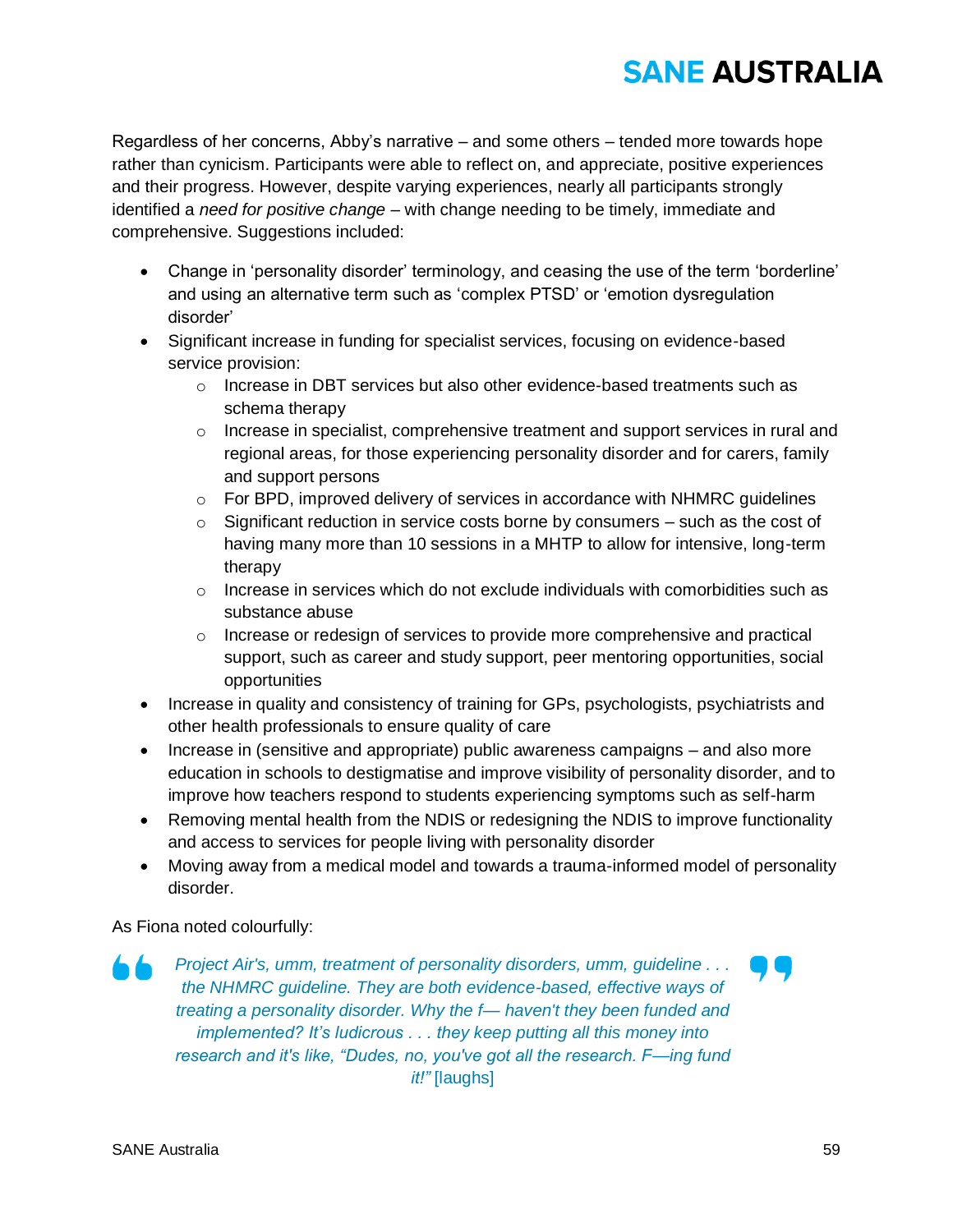Fiona, 36, BPD, traits of OCPD and HPD

#### **Carer-specific issues**

In addition to points raised above, carers reported additional challenges associated with their experiences. Carers in this study reported providing different levels of support ranging from practical and functional support to emotional support and friendship. Typically, carers reported *role fluctuation* over time, with the relationship described as reciprocal and neither individual purely passive or reactive. Their role also fluctuated depending on the severity of symptoms being experienced by the person they care for, with many care recipients experiencing fluctuations in symptom severity and level of support required. Typically, carers were able to provide a different *perspective,* providing advice and suggestions (which were not always agreed upon by all parties).

Carers reported significant *stress* and worry associated with their caregiving, particularly in the context of suicidal intent or attempts, or conflict with the care recipient. In some cases, carers felt that the stress of caregiving resulted in vicarious traumatisation and a decline in their own mental and physical health. However, carers generally reported that their support was fuelled by *love* and their resilience, knowledge and caring skills typically increased with time, so that they felt more skilful and more confident in their caregiving. Those with lived experience also reported strong appreciation for those who had provided support over their treatment and support journeys.

Carers noted some significant challenges worth mentioning in this report. First, some carers reported their perception that there is a *lack of specialist carer resources* available. This was most evident again for those residing in rural areas. However, when asked, not all carers reported actively seeking out carer services, which suggests that some carers were not aware of, or not willing to seek out, specialist support. Other carers reported varied experiences with specialist carer resources, sometimes finding them valuable and sometimes finding them inappropriate. Some carers reported receiving advice to end the relationship, or felt that they had been blamed by health professionals for the person's difficulties. This resulted in mistrust of health professionals and unwillingness to attend services again.

## *The solution the first psychologist I saw for support was for me to leave my wife and quit my job and all would be good.*

### Carer focus group participant, supports wife with BPD

Further, some carers noted a perception that *lip service* is paid to carers, without appropriate action. Some participants reported that they had not been sufficiently involved in the treatment of the recipient of their care, and had not been believed or consulted.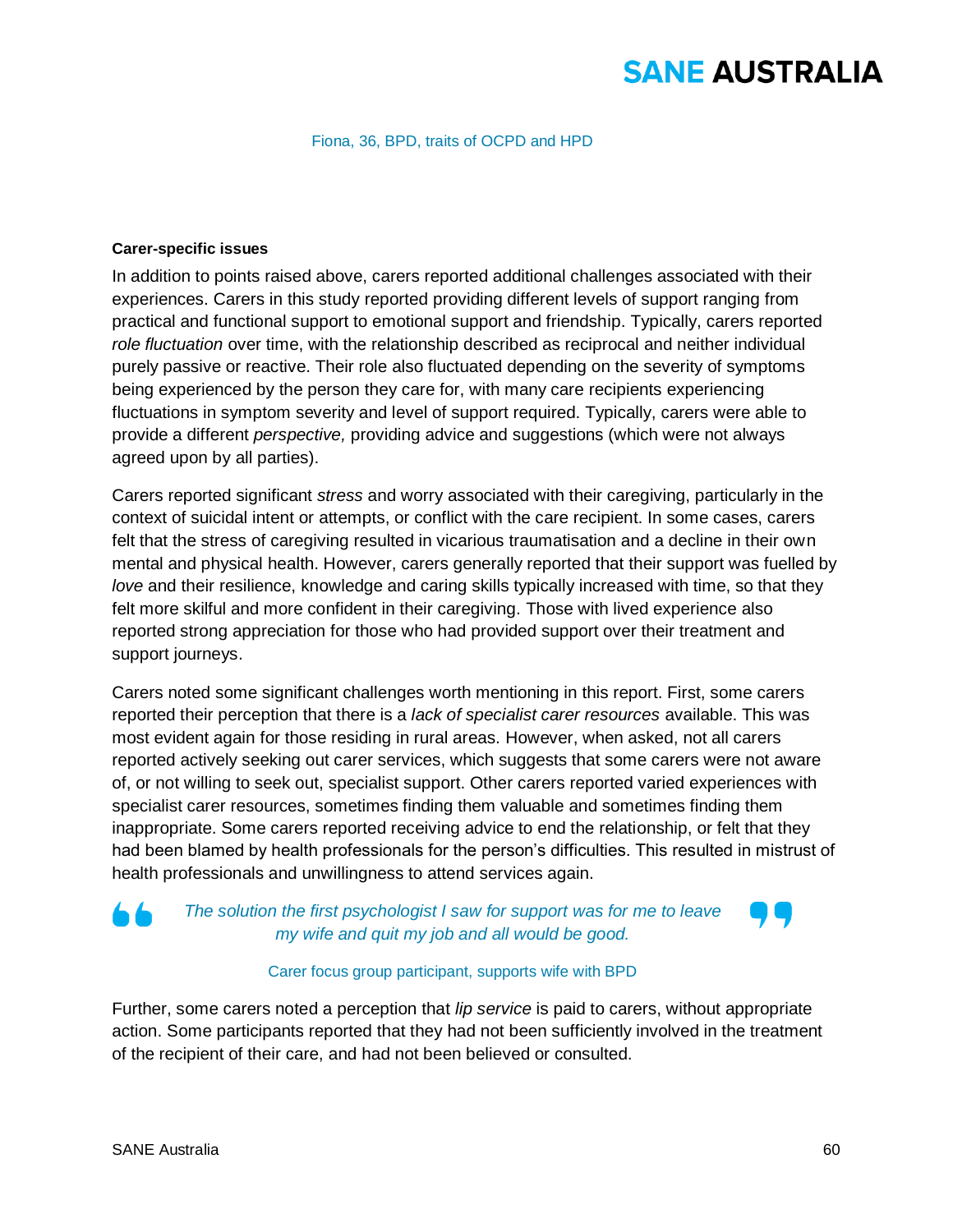

Tess, 60, carer of daughter with BPD

#### **Discussion**

The qualitative data obtained through interviews and the online focus groups provided rich insights into the experiences of people affected by personality disorder – either through their own lived experience or through supporting someone in their life who lives with personality disorder. Participants typically described long, non-linear journeys with treatment and support services, impacted by stigma at various points along the way. Participants' experiences demonstrated that stigma and discrimination remain significant factors impacting the experiences of those with personality disorder, their families and friends. Their experiences reflected that there is very little understanding of personality disorders in the general community, and little positive representation of people living with these conditions. These findings are broadly aligned with previous research into experiences of people living with BPD and their carers, families and other support persons. For example, a study of Australians with BPD (Lawn & McMahon, 2015a) found that most participants reported feeling anxious or very anxious about discrimination due to BPD diagnosis, being treated poorly, not being taken seriously, and the prospect of losing a long-term therapist.

For those who described positive experiences of engaging with help and support, accessing evidence-based, professional and consistent treatment was key. Many reported that treatment and support had been invaluable for improving coping skills, increasing quality of life and – at a basic level – keeping participants alive through times of crisis. Many participants reported finding at least one health professional who they perceived to be ethical, warm, non-judgmental and empathetic. Positive experiences described by participants typically occurred in communitybased specialist settings. This is not at all surprising and aligns with treatment recommendations that suggest that these services are best in the community (National Health and Medical Research Council, 2012).

In thinking about the types of treatment approaches that were most useful for them, participants and carers identified a variety of treatment strategies and psychosocial supports as being helpful. Treatments such as DBT, schema and supportive therapy were generally identified as helpful, while inpatient stays were described as important but often distressing. Traumainformed therapy was typically described as being very challenging but critical, with several participants advocating for trauma-informed care. The patterns broadly support a past study which found that people living with BPD identified the following as being most helpful: DBT; community support groups; identifying early warning signs; crisis plans; education and information; and medication (Lawn & McMahon, 2015a). For those who experienced inpatient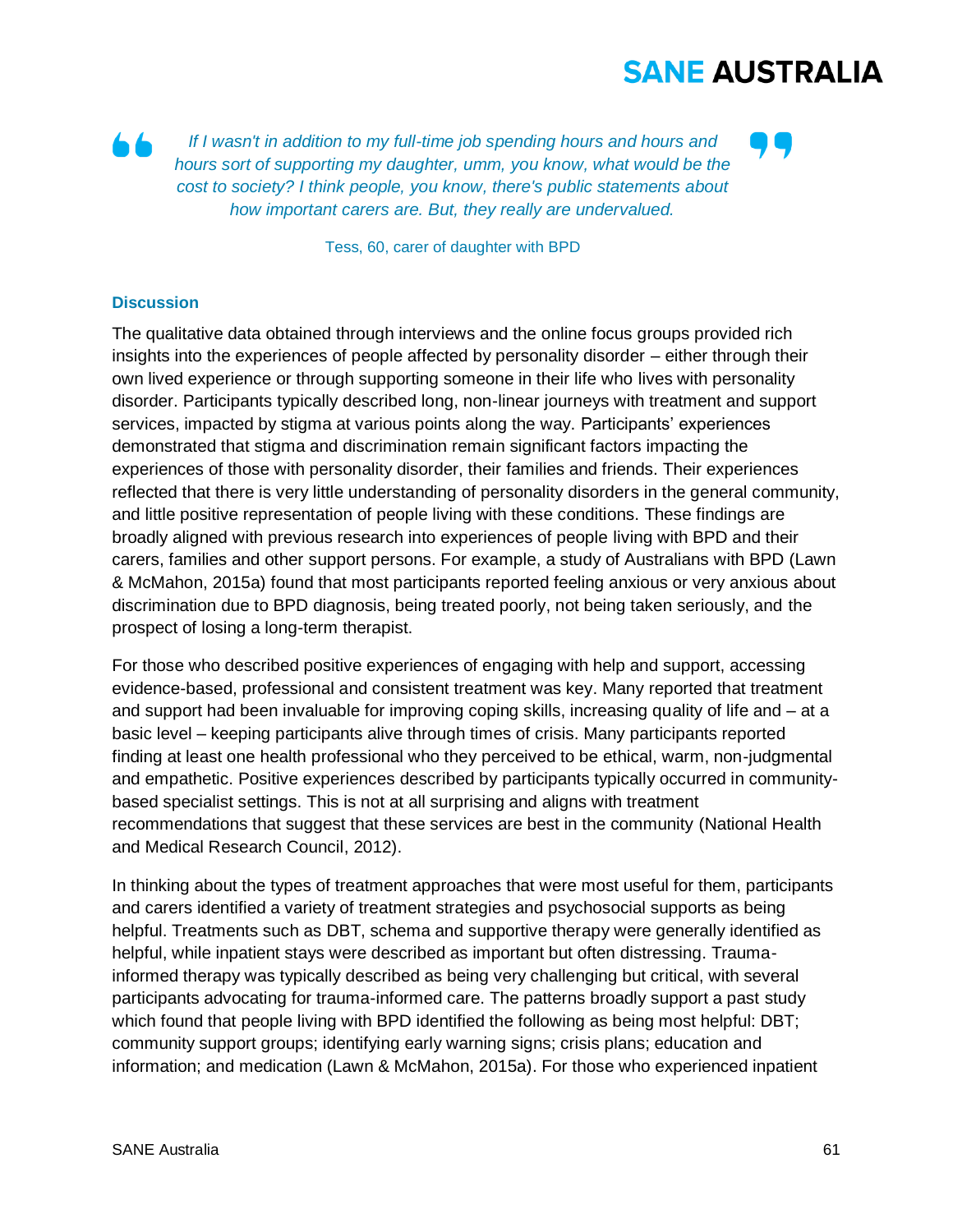settings, unfortunately, few appeared to have positive experiences and their experiences seem counter to the recommendations for optimal care identified in the environmental scan.

A key theme emerged in relation to the length of engagement with treatment services by people living with personality disorder. Nearly all participants reported having accessed treatment since late adolescence or young adulthood up to the present, sometimes with gaps in treatment access and changes in intensity. This is aligned with a past survey of people living with BPD, which found that 56% of participants reported accessing support for more than 10 years, although many also reported treatment being interrupted or inconsistent over this period (Lawn & McMahon, 2015a). Treatment length was despite the fact that most participants in this study had accessed at least one type of evidence-based treatment, such as DBT, supporting the notion that even evidence-based treatments do not necessarily result in full recovery after engagement. While many people spoke positively of their experience with DBT as a therapeutic approach, the perception was that DBT is not a 'cure', despite sometimes being heralded as one. This is aligned with research that indicates that DBT is not necessarily helpful for all symptoms – particularly depressive symptoms (Links et al., 2017). Regardless, DBT appears important for skill development particularly in areas such as distress tolerance. It is important for clinicians to have the skills to identify when DBT is or is not appropriate, and to consider other evidence-based treatment options and provide appropriate referrals as needed.

The financial impact of living with or supporting someone with a personality disorder was particularly salient in the study findings, and reflected the results of the environmental scan discussed in Part B of this paper. This is aligned with previous research by Lawn, where 70.3% of participants (who had BPD) reported feeling anxious or very anxious about the financial cost of accessing services. Individuals noted that the costs associated with accessing appropriate treatments for their personality disorder were high and it was difficult for them to access the range of services they needed. Treatment was often interrupted when the individual was no longer able to access free or subsidised services (for example, when their 10 sessions with a psychologist provided under a MHTP ran out). The cost factor forced some participants to rely on free services (which were not always specialist services) or on financial support from family or friends. Carers also discussed the considerable financial impact of supporting someone with a personality disorder as they often found themselves unable to work or underemployed. A near-universal suggestion from participants was a boost in funding to reduce costs borne by those with personality disorder and their carers.

Many participants described finding a warm, validating clinician and the huge benefits of developing a strong therapeutic alliance. It was implied that this was as important as, if not more important than, the type of psychotherapy undertaken. In contrast, many of those who participated in the study had experiences of frustration at what they perceived as unprofessional or unethical behaviour by health professionals. In particular, they cited examples of not having their mental health or related health concerns taken seriously; being actively discriminated against in seeking help and support; and not having their views or experiences respected. Unfortunately, some participants described narratives that were characterised by one negative experience after another. This is particularly the case in the context of rurality, financial stress,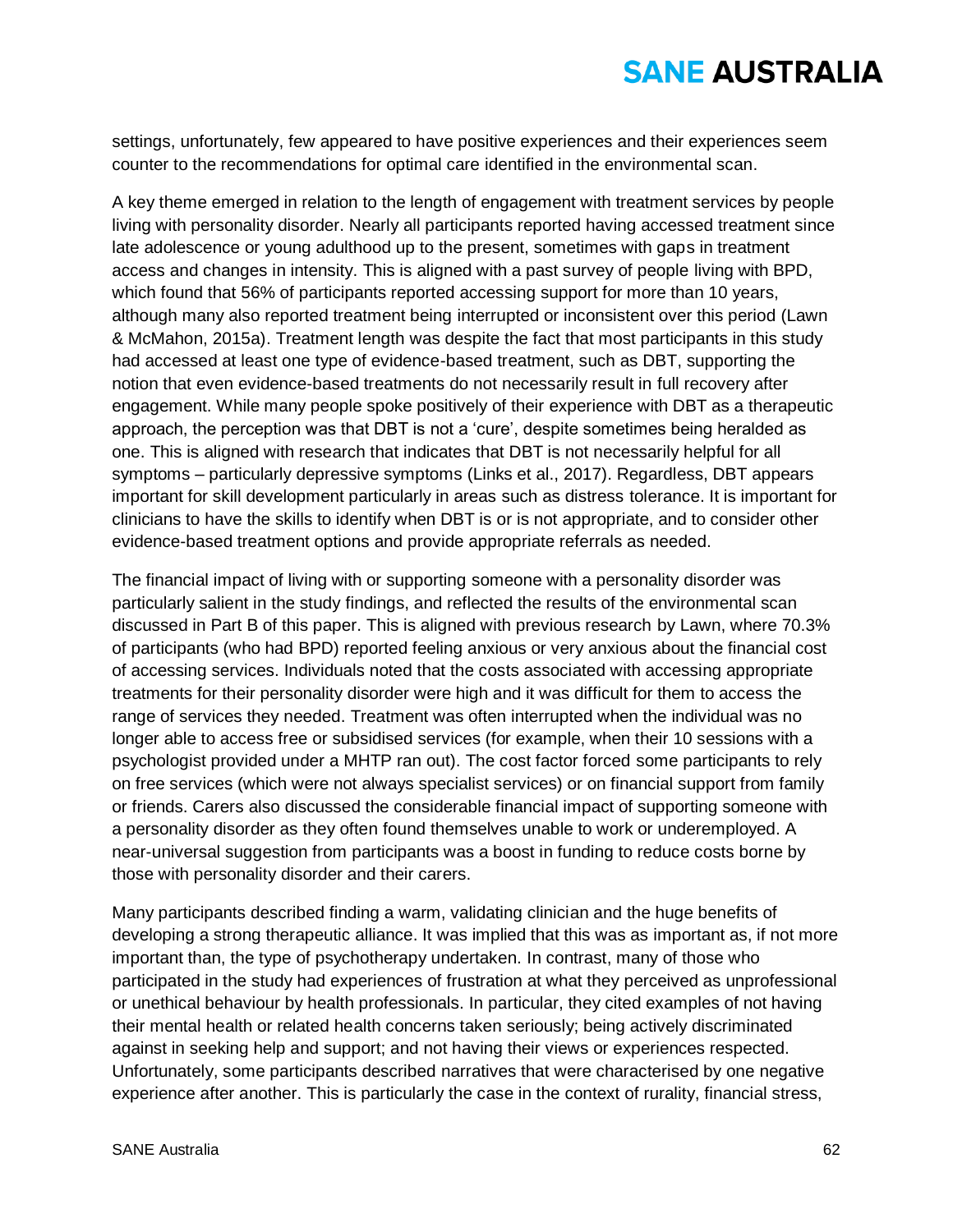long inpatient stays, and particularly complex cases (for example, a dual carer/care-recipient role, comorbidities such as PTSD or perhaps complex PTSD). Some participants described their experience of engaging with mental health services as traumatic and sometimes exacerbating past experiences of trauma.

Those who participated in the study who were carers or family of people living with personality disorder reported the significant impact of their caring experience. Their experiences were aligned with the findings of Lawn & McMahon (2015a) who identified significant stigma experienced by carers within the health system. The NHMRC guidelines for the treatment of BPD acknowledge that families, partners and carers play an important role and recommend that they be involved in the individual's care, with their consent. However, a number of those with caring experiences reflected that they found that their contributions were not valued by treatment teams, particularly once the person they supported was over the age of 18. Some felt that their concerns about the person's wellbeing were often not taken seriously. While carer support mechanisms were in place, it was noted that these were often not available at accessible times or locations.

The severity and nature of personality disorder – in particular, attachment-related difficulties, boundary-setting and other interpersonal challenges – mean that this population is particularly vulnerable to conflict with clinicians and an exacerbation of symptoms if they have a negative experience with a service provider or appear to fall through a gap. The instances of unethical or unprofessional clinician behaviour recounted by individuals could be related, in some instances, to transference. For example, individuals may interpret a psychologist ceasing a service as abandonment, based on their past experiences, although the psychologist may be resigning from their position in good spirits and carefully planning for handover. It is understandable that participants had experienced service cessation if they had been accessing services for a long time, as it is not always feasible for clinicians (or consumers) to stay at the one service for years. However, participants certainly described instances where services were cut very short without appropriate discharge or handover planning, which is against general recommendations.

Also important to consider is the role of clinician skills and countertransference. It is known, although not explored in this study, that clinicians face many challenges working in the field of personality disorder. These relate in particular to the chronicity of symptoms, interpersonal conflict, and coping with risk, which may interrupt the therapeutic alliance (Sansone & Sansone, 2013). These problems will be exacerbated in the context of lack of specialist training and resources. Although some of the ethical violations described in this study are clearly unacceptable (for example, violating confidentiality by spreading rumours about consumers), other instances of perceived unprofessionalism may be in the context of the clinician trying their best with their current knowledge and limits, particularly if working in a generalist service. Regardless, it is known that many health professionals make negative assumptions about people living with personality disorder. In previous research, clinicians have called for an increase in training and education; better support through supervision and leadership; clearer guidelines and protocols; and a reduction in stigma about personality disorder (Fanaian, Lewis, & Grenyer, 2013).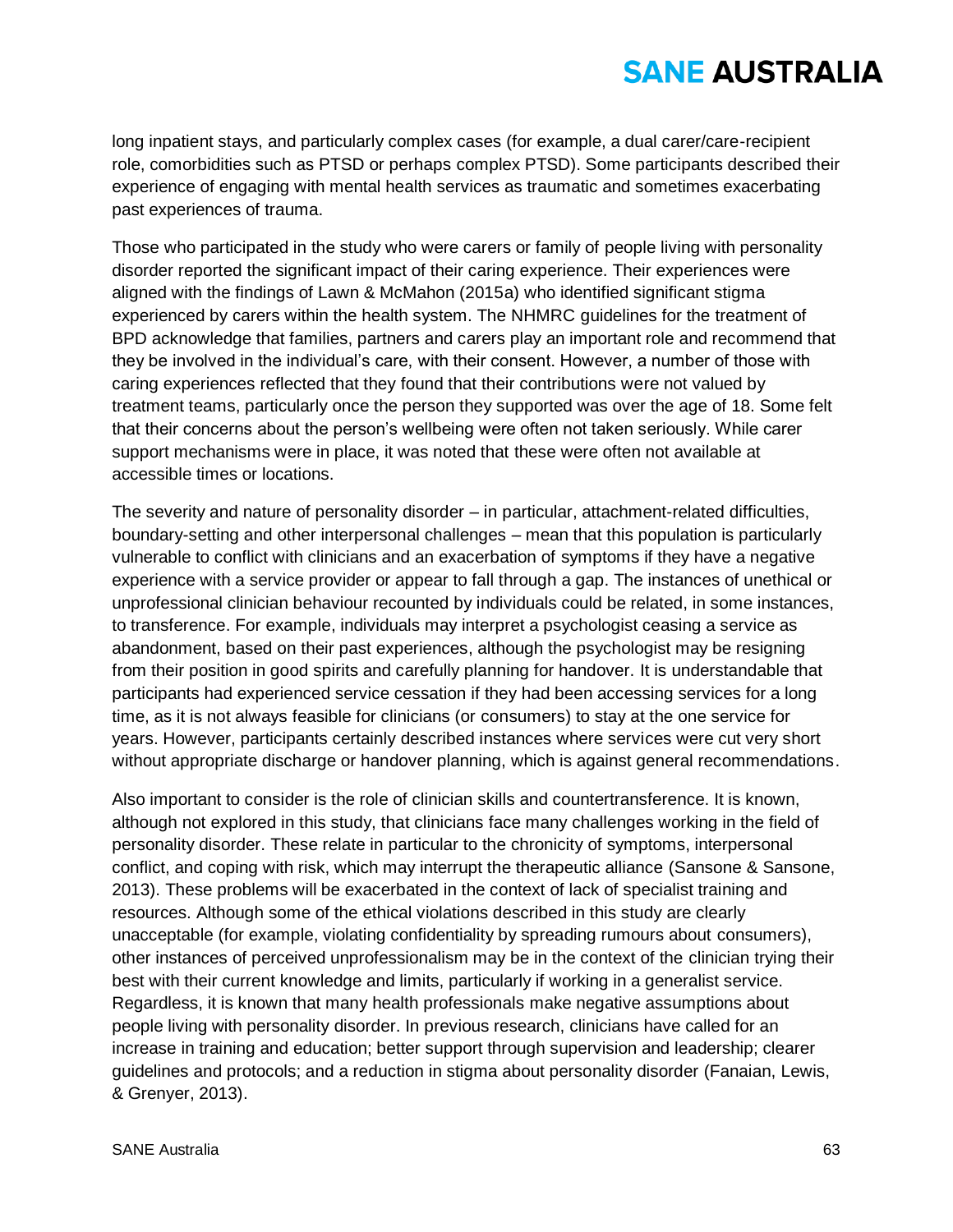There was a strong perception amongst those who participated that the mental health system is failing to meet the needs of people living with personality disorder, particularly in relation to finances and public waiting lists. There was an expressed desire for GPs and health professionals to be upskilled in early identification of personality disorder, providing diagnoses, and guiding people through appropriate treatment pathways. This was considered necessary to address the many missed opportunities for diagnosis and treatment at the early stages of an individual's journey with personality disorder. Many participants found that they were 'forced' to become their own expert, to be proactive in seeking help through their own personal research into effective approaches, despite their mistrust in professionals.

### **Limitations**

The authors acknowledge that the sample size of the qualitative study in this exploratory project may be insufficient to cover the full scope of experiences of people living with personality disorder, and hope that these findings may encourage more research in the future.

Given the exploratory nature of this work, the aim of this study was not to represent all people living with personality disorder but to capture a variety of experiences. We note, however, that no people from an Aboriginal or Torres Strait Islander background were involved in the research. While we cast the net widely to recruit people for the study, unfortunately no people identified as being from an Aboriginal or Torres Strait Islander background during the recruitment period. Further, only three men participated in the study, with responses to the recruitment notice being overwhelmingly from Australian women with a diagnosis of BPD. There were no participants from Tasmania, the Northern Territory or the Australian Capital Territory.

This study was also limited to adults over the age of 18. Young people living with personality disorder have unique experiences that should be reflected in efforts to improve responses to personality disorder in the community.

Further, it was not within the scope of this study to include clinicians. As described above, there are many challenges that clinicians may experience working with people living with personality disorder. Considering the perspective of clinicians is critical for future research endeavours.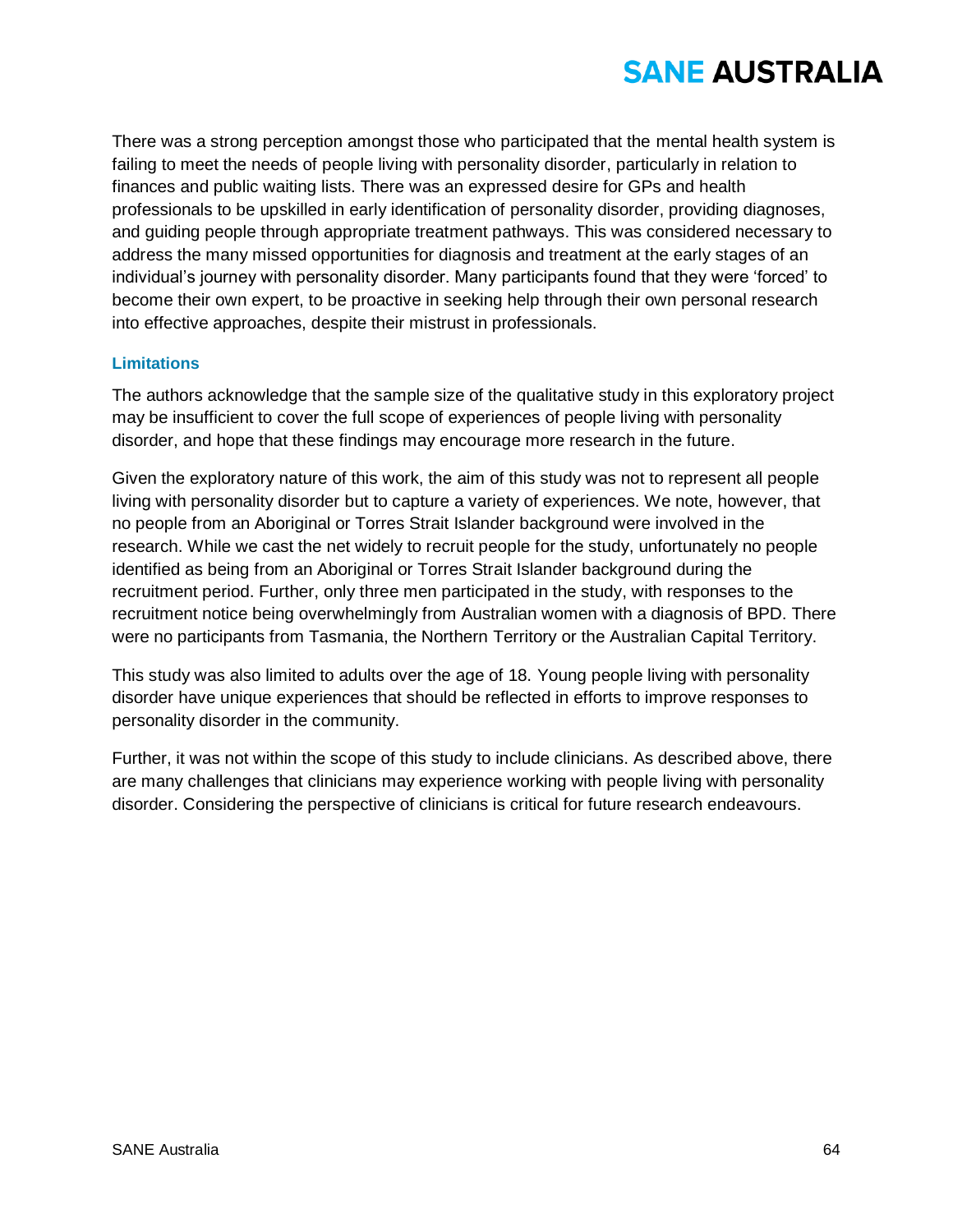### **Recommendations Overview**

Reflecting on our findings, we have developed 11 recommendations to promote stronger research, policy and practice efforts to support Australians affected by personality disorder. The recommendations fall within six subject categories.

| Understanding the<br>prevalence of<br>personality disorder | 1. Conduct a national, representative survey to identify current prevalence of<br>personality disorder in Australia, providing an update to the 1997 figures.                                                                                                                                 |  |
|------------------------------------------------------------|-----------------------------------------------------------------------------------------------------------------------------------------------------------------------------------------------------------------------------------------------------------------------------------------------|--|
| <b>Research directions</b>                                 | 2. Consider funding further research into treatments for personality disorder<br>other than BPD.                                                                                                                                                                                              |  |
|                                                            | 3. Conduct practical and applied research that fills current knowledge gaps for<br>BPD and other disorders.                                                                                                                                                                                   |  |
| Prevention and early<br>intervention                       | 4. Scale-up existing early intervention programs.                                                                                                                                                                                                                                             |  |
| Clinician training                                         | 5. Obtain national commitment to establish and disseminate the NHMRC's<br>Clinical Practice Guidelines for the Management of Borderline Personality<br><b>Disorder</b>                                                                                                                        |  |
|                                                            | 6. Consider the feasibility of establishing training and treatment standards to<br>better prepare clinicians to work with personality disorder in an evidence based<br>and trauma informed way, increasing consistency between clinicians.                                                    |  |
| Improving current care<br>standards                        | 7. Create a summary resource providing an overview of evidence-based<br>treatment recommendations and options for all personality disorders in<br>collaboration with an appropriate organisation or organisations that can be<br>disseminated to clinicians and people with lived experience. |  |
|                                                            | 8. Take meaningful actions towards system redesign with focus on efforts to<br>streamline pathways, improve access and reduce financial burden carried by<br>individuals with personality disorder.                                                                                           |  |
|                                                            | 9. Develop a holistic approach to meet the needs of families and friends<br>supporting someone living with personality disorder, and scale this to benefit<br>people across Australia regardless of location.                                                                                 |  |
| Stigma reduction                                           | 10. Identify, implement and evaluate strategies to shift assumptions from health<br>professionals that individuals with BPD cannot benefit from psychotherapy, and<br>other myths utilising a partnership of the existing national advocacy<br>organisations.                                 |  |
|                                                            | 11. Design and conduct formative research into a multi-channel media<br>campaign aiming to educate the Australian community and destigmatise<br>personality disorder.                                                                                                                         |  |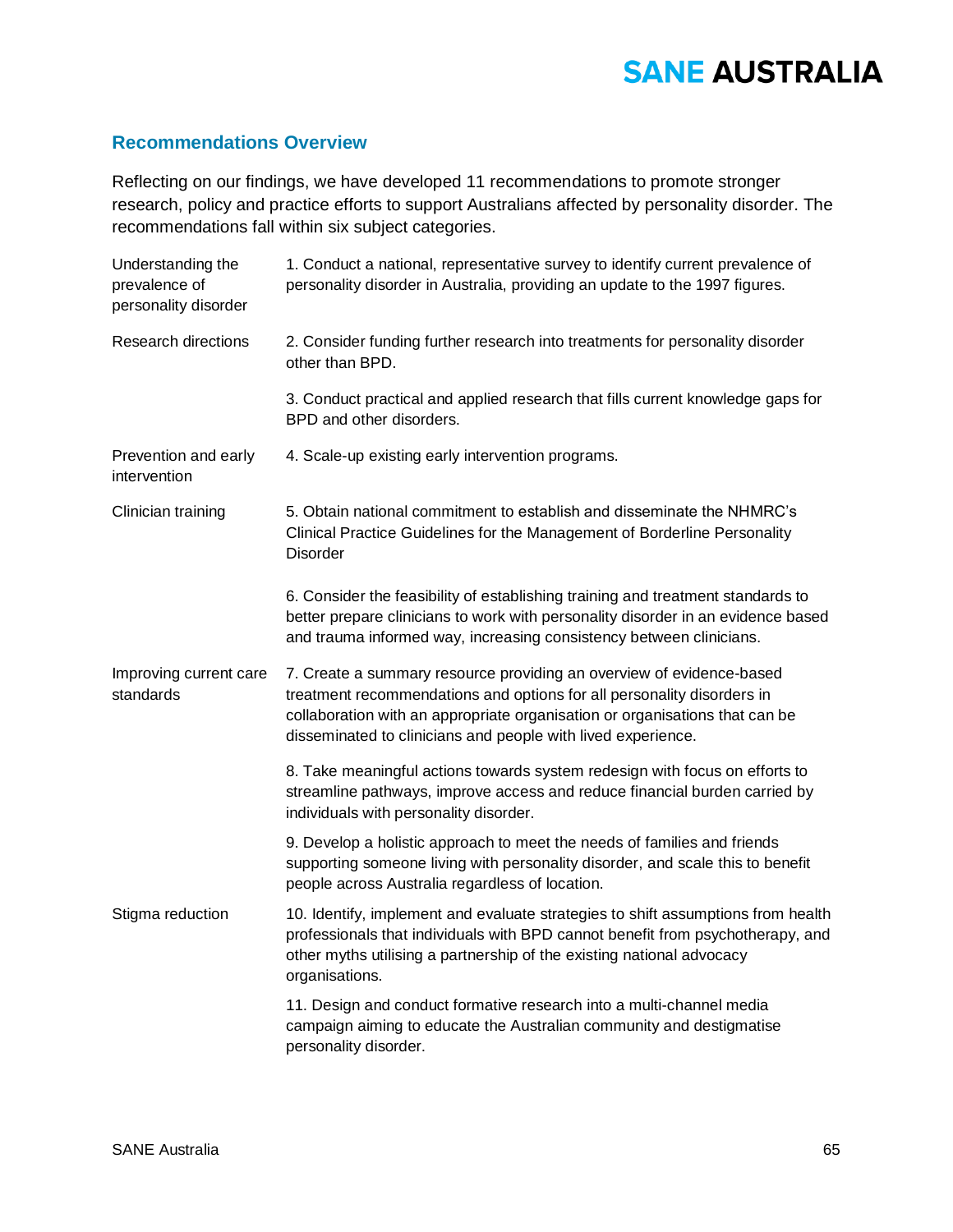## **Recommendations**

Reflecting on the findings from the literature review, environmental scan and qualitative study, we have developed the following recommendations to promote stronger research, policy and practice efforts to support the wellbeing of Australians affected by personality disorder.

### **Understanding the prevalence of personality disorder**

### **1. Conduct a national, representative survey to identify the current prevalence of personality disorder in Australia, providing an update to the 1997 figures.**

The current body of literature does not provide comprehensive or recent data regarding the prevalence of personality disorder in Australia, with the most recent representative data being from 1997 (Jackson & Burgess, 2000). It is critical to update these figures in order to understand the size of this population, diagnostic trends and any changes in prevalence over time. The quality of outcomes for these individuals is driven by accurate collection and reporting of data. It is not enough to include personality disorder within an 'other' mental illness category in national surveys.

This survey should include a comprehensive measure of DSM-5 criteria, such as the semistructured Structured Clinical Interview for DSM-5 Personality Disorders (SCID-5-PD). This is important because ICD-10 measures will soon be out-dated, and the ICD-11 will be redefining personality disorders, and it may take years before new measures are sufficiently validated. Further, prevalence data should be presented with consideration of age group, gender, ethnicity and other demographic variables. Ideally, this would involve inclusion of personality disorder screening in the next iteration of the National Survey of Mental Health and Wellbeing, which is currently in development.

The authors recognise the complexities and challenges of conducting such research, as identified in the literature review within this paper. It is expensive, time-consuming and labourintensive to conduct national studies such as these, and it is near impossible to ever obtain a truly representative sample. For example, it will be difficult to obtain accurate estimates of ASPD within the general community, as participants would be unlikely to admit antisocial or illegal behaviours to researchers. Hence, it is important to carefully consider strategies to reduce the influence of social desirability bias (for example, anonymising certain responses) and also to conduct research in specialist settings, such as forensic populations, to support communitybased data.

Consideration should also be given to how statistics relating to personality disorder in special settings and populations can be estimated and updated in systematic but culturally appropriate manners.

### **Research directions**

### **2. Consider funding further research into treatments for personality disorder other than BPD.**

Compared to BPD, there is very little research into treatment for other specific personality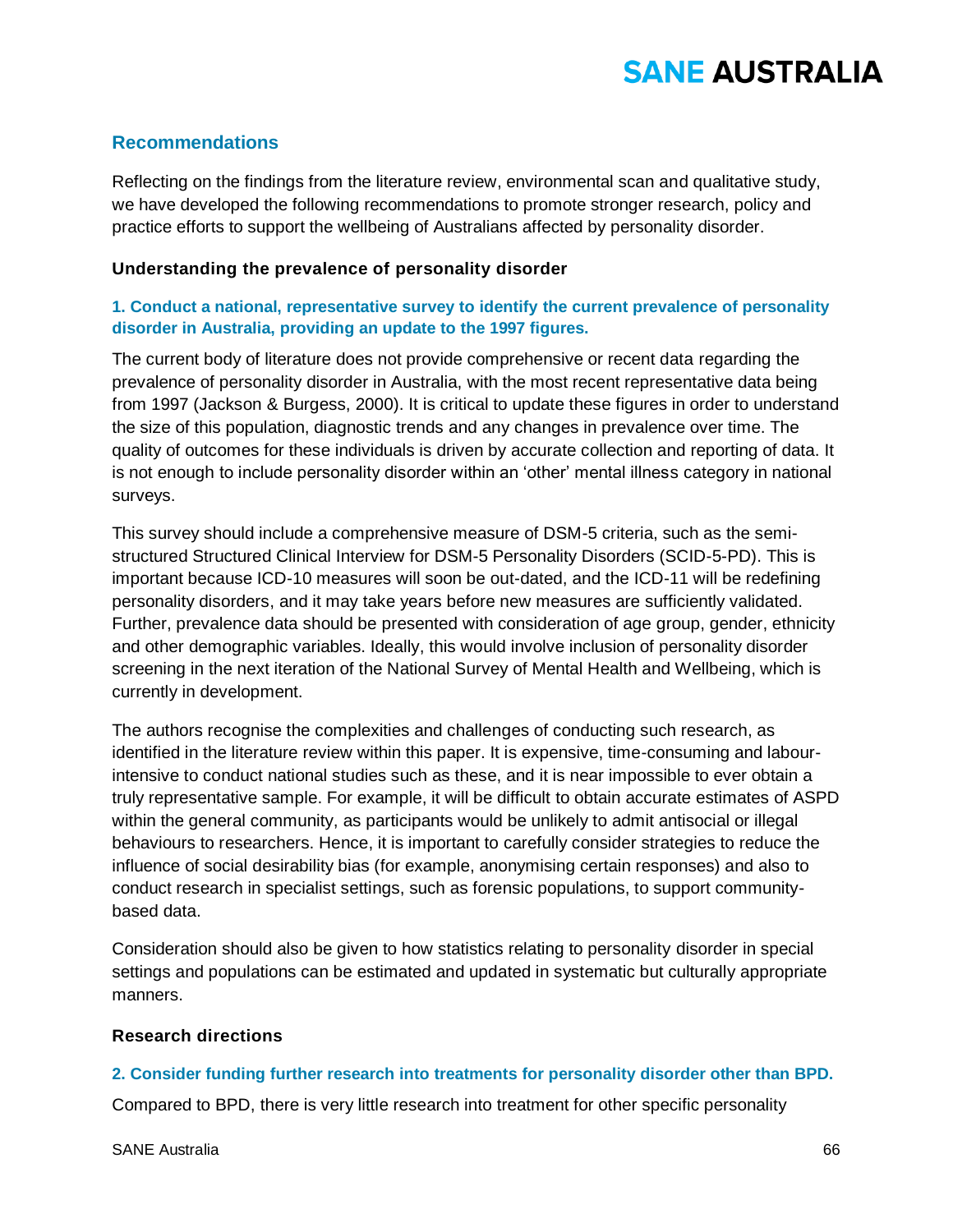

disorders, and results of studies are often mixed. This was a major gap in the literature. However, considering that the prevalence of these disorders is similar to (or in some cases higher than) that of BPD, it is important not to forget these individuals, even though they do not present as often to services. This may be challenging, considering that many individuals with personality disorder are not routinely assessed or diagnosed, and do not seek treatment services as often as those with BPD. Hence, it is more feasible – and probably more necessary – to begin such efforts with more 'visible' diagnoses such as SZPD and ASPD. For example, SZPD treatment research could be conducted in youth early-psychosis settings, and ASPD treatment research could occur in forensic settings.

Such research would first require using systematic search strategies to comprehensively search available peer-reviewed and grey literature to identify any treatment evidence, and clinician consensus regarding treatment, prior to developing and testing manualised treatment approaches. Analysis of retrospective data may also be beneficial to provide initial directions. Replicating existing studies may also be necessary.

Such research may involve studying psychotherapy approaches that are typically recommended by clinician consensus, such as CBT and psychodynamic approaches. Research could also be conducted trialling third-wave therapies for treatment of personality disorders, such as the appropriateness of DBT for personality disorders other than BPD, or modified versions of these therapies specific for other personality disorder symptomology.

## **3. Conduct practical and applied research that fills current knowledge gaps for BPD and other disorders.**

As this project has revealed, there are still some significant gaps in the evidence base. Research questions to be considered include:

- What is the cost-effectiveness of personality disorder treatment in the Australian context?
- How can attrition levels in treatment be reduced?
- How can existing psychotherapeutic approaches be successfully modified across different settings, such as self-help, digital therapy, and forensic settings?
- What are other options for early intervention and prevention, such as school-based mindfulness and distress tolerance programs? Are they effective?
- What are evidence-based approaches for people living with more than one personality disorder, or in the context of comorbidity (including substance use, eating disorder, and psychosis)?

### **Prevention and early intervention**

### **4. Scale-up existing early intervention programs.**

Programs such as HYPE and adolescent DBT have demonstrated efficacy for young people living with emerging BPD symptoms (Chanen et al., 2009). Further work and investment is needed to expand current programs to more settings (including rural and regional areas). This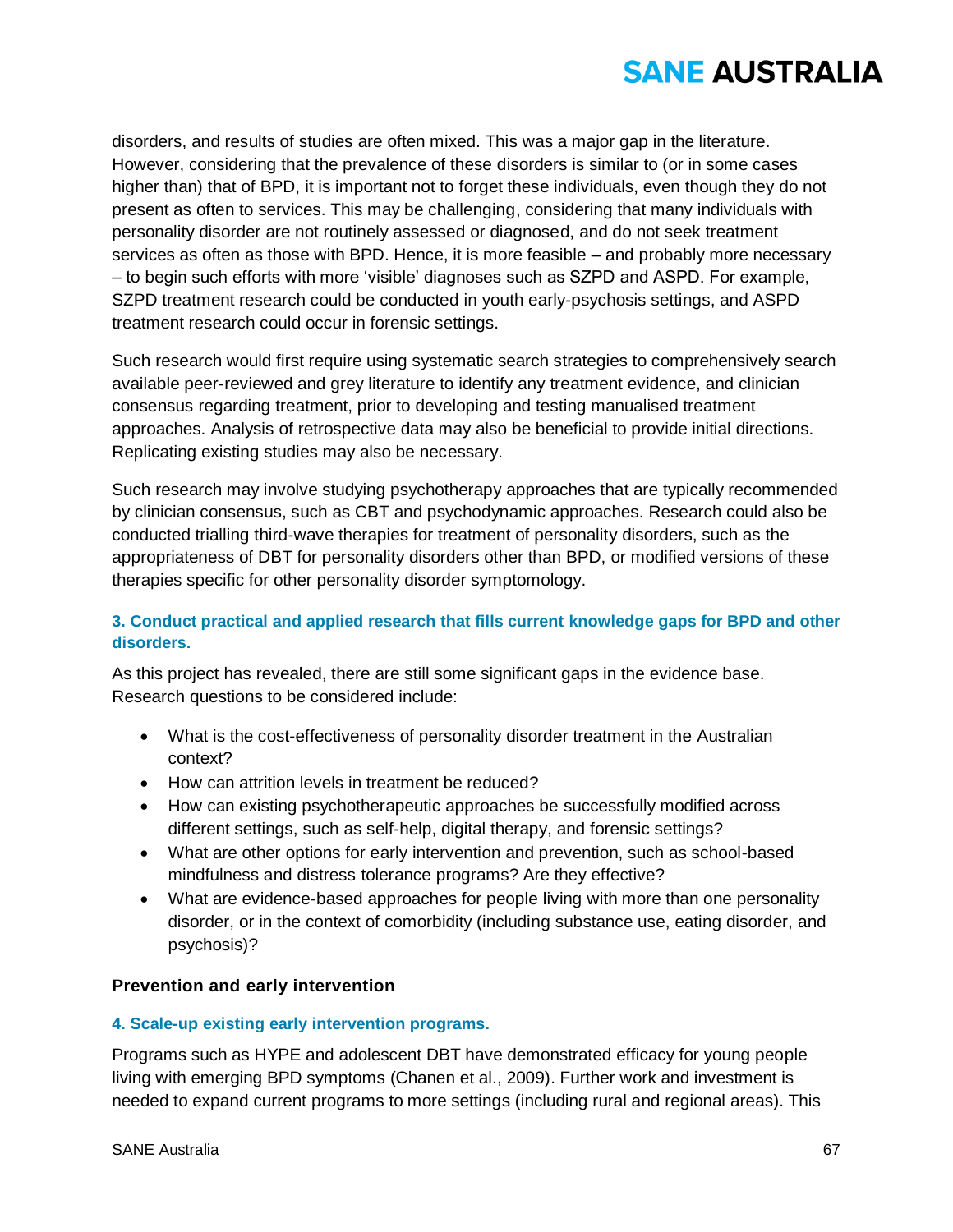would make a considerable contribution to ensuring that these young people have the best possibility of recovering, and reducing the risk that they will experience ongoing mental health challenges impacting their social and economic participation into adulthood.

### **Clinician training**

## **5. Obtain national commitment to establish and disseminate the NHMRC's Clinical Practice Guidelines for the Management of Borderline Personality Disorder.**

The NHMRC's Clinical Practice Guidelines for the Management of Borderline Personality Disorder, cited throughout this report, provide a comprehensive overview of management of BPD in the Australian context (National Health and Medical Research Council, 2012). However, the guidelines have not been systematically implemented across Australia. This is a critical step towards improving clinician knowledge of BPD, and also improving current care standards and models of care (see below). Strategies need to be developed to identify barriers to implementation and how to increase the usage of these guidelines. Such work may be best timed to coincide with the next review of the guidelines.

There is also a need to develop similar guidelines for other specific personality disorders in the Australian context, particularly ASPD. The UK's NICE guidelines for ASPD may be a useful resource for development of these guidelines (National Institute for Health and Care Excellence, 2009).

### **6. Consider the feasibility of establishing training and treatment standards to better prepare clinicians to work with personality disorder in an evidence based and trauma informed way, increasing consistency between clinicians.**

Although health professionals are generally highly educated, mental health training differs significantly between universities and other clinical pathways. There is a need to utilise a range of educational resources to expand awareness of personality disorder, and of appropriate management and treatment approaches, throughout the sector nationally. There is a need to improve the skills and knowledge of health professionals so that those working in both specialist and generalist settings are equipped to work with individuals with personality disorder (Grenyer, 2017). Further, it is important to improve consistency of training standards for clinicians coming into contact with individuals experiencing the most severe symptomology, particularly clinicians working in emergency department and inpatient settings.

Core competency training for clinicians, based on the NHMRC guidelines, is currently offered by some services (such as Spectrum in Victoria). These training standards need to be expanded nationwide and become a requirement for clinicians who are likely to come into contact with individuals affected by personality disorder.

This work is currently underway through the National Training Strategy being developed by the Australian BPD Foundation. Currently Stages 1 and 2 have been funded through the National Mental Health Commission. Stages 1 and 2 include partnership with the Mental Health Professionals Network, Spectrum and Project Air. It is envisaged that Stages 3 and 4 will extend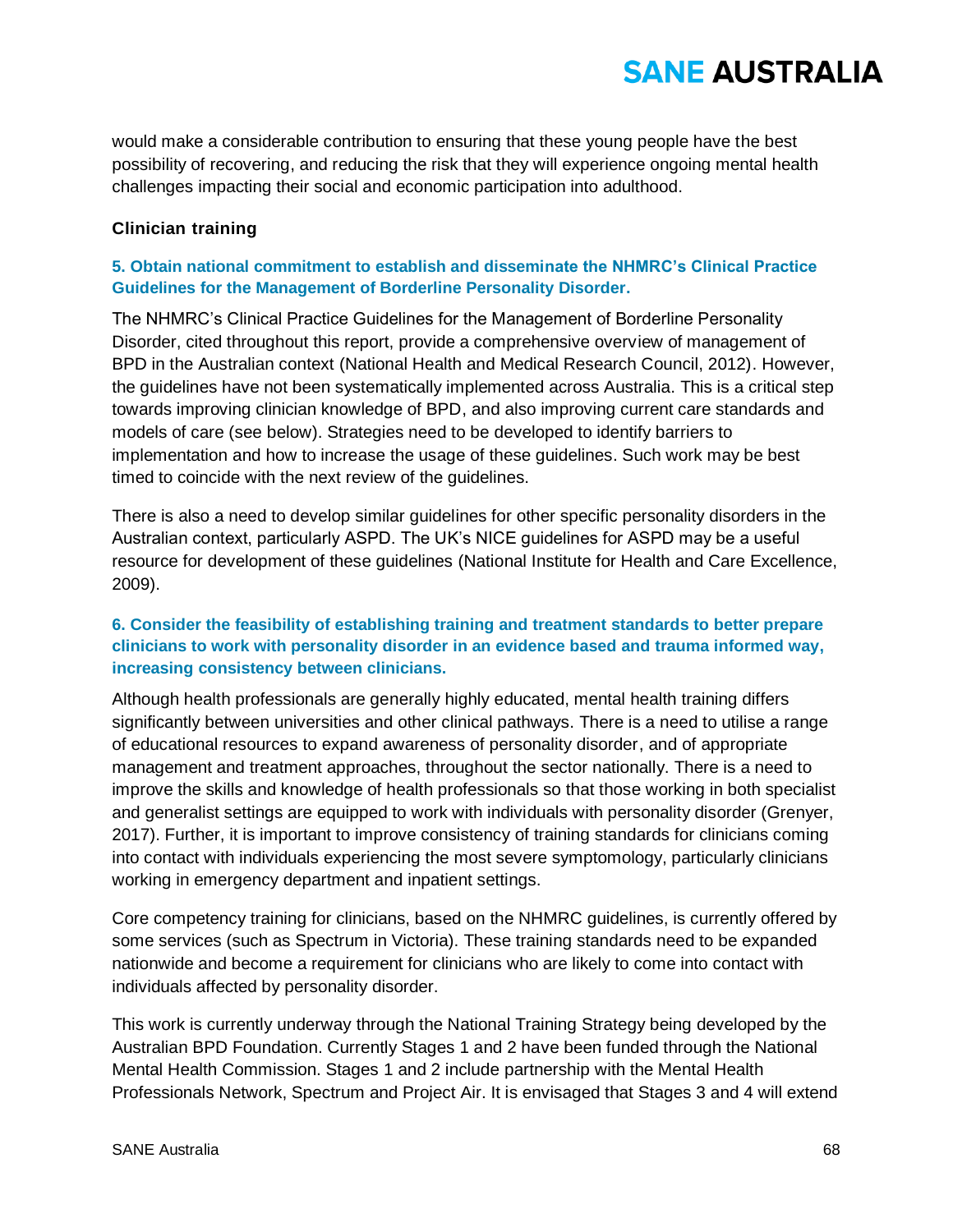the partnership to include Orygen/HYPE. As Stages 3 and 4 are developed, funding will be required for implementation.

The National Training Strategy will need to address undergraduate as well as workforce education. The training focuses on the needs of health professionals in the private and public sector and includes GPs, psychiatrists and allied health professionals (which includes mental health professionals).

### **Improving current care standards**

**7. Create a summary resource providing an overview of evidence-based treatment recommendations and options for all personality disorders, in collaboration with an appropriate organisation or organisations, that can be disseminated to clinicians and people with lived experience.** 

It is important to remember that, in the context of BPD, evidence-based interventions designed for BPD provide an average cost saving of US\$2,987.83 (approximately AUD\$3,900) per consumer, per year (Meuldijk et al., 2017).

A summary resource would allow individuals to quickly review and understand which psychotherapy approaches have the best research evidence for various personality disorder diagnoses. The research conducted as part of this project may form a helpful basis for such a resource. Such a resource may also need to account for clinical consensus when it comes to specific personality disorders that have not been as thoroughly researched as BPD.

## **8. Take meaningful actions towards system redesign, with a focus on efforts to streamline pathways, improve access and reduce the financial burden carried by individuals with personality disorder.**

Specifically, this should involve:

- Reviewing and revising the MBS Better Access program to ensure adequate support for treatment options for people living with complex and severe mental illness (including personality disorder) as opposed to mild to moderate mental illness. These revisions must acknowledge that people living with personality disorder typically need 1–2 years of treatment at a minimum (with many individuals seeking treatment for more than 10 years; Lawn & McMahon, 2015). It should consider a minimum number of sessions required for treatment efficacy relating to diagnosis, per year, aligned with the evidence base. In the context of BPD, weekly individual psychotherapy plus group therapy are required (Gunderson, 2016). Individuals with less severe presentations may require fewer sessions, depending on the mode of treatment.
- An alternative proposal is to consider creating new Medicare item numbers, rather than modifying the existing Better Access scheme, providing more intensive forms of psychotherapy appropriate for complex mental illness. This would benefit not only those with personality disorders, but also those impacted by other complex mental illnesses such as eating disorders and PTSD.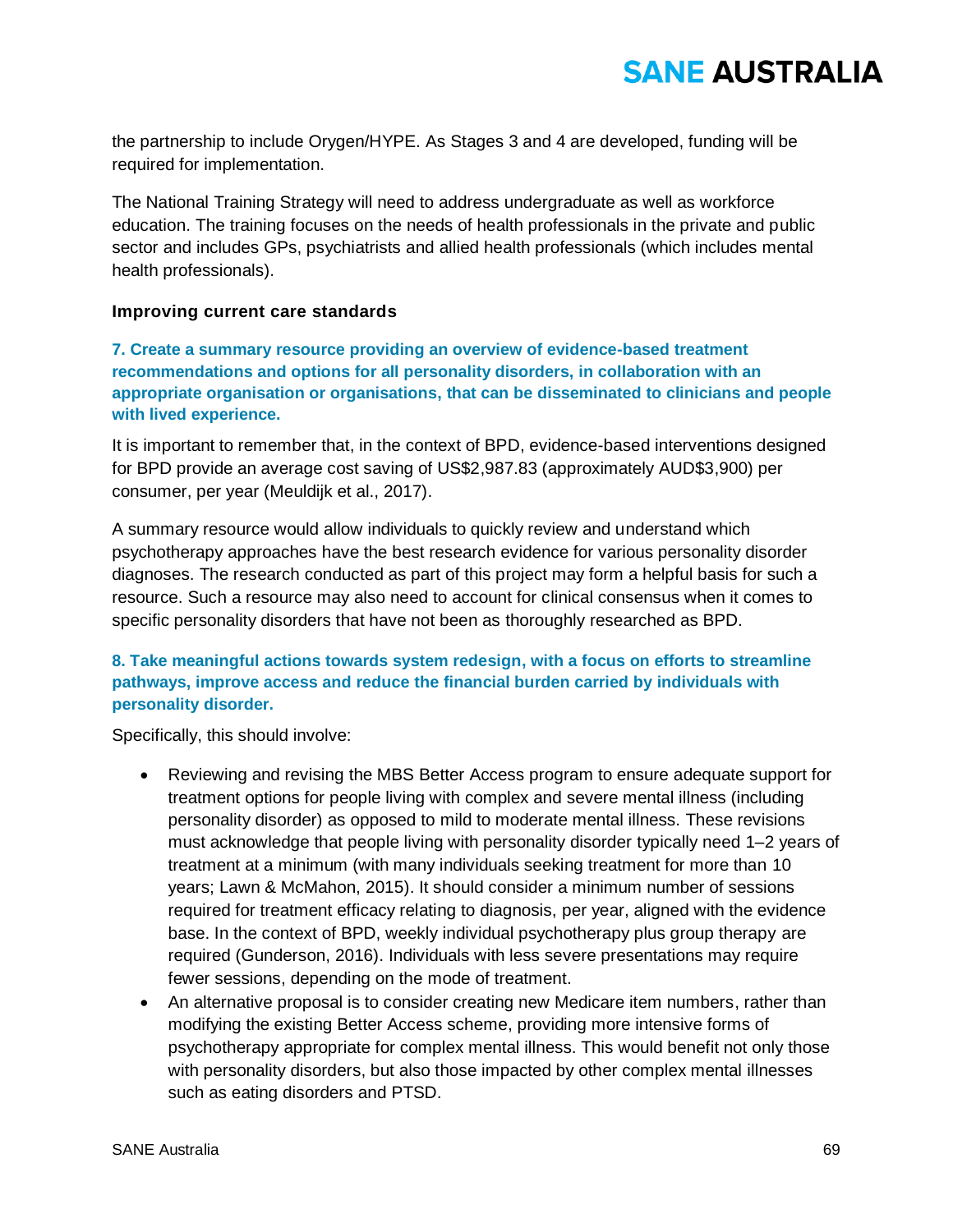- Another alternative is developing complex care packages involving psychosocial support alongside treatment. This could be aligned to the stepped care approach being adopted by Primary Health Networks, and the clinical staging model, in which the best available interventions are applied based on a person's stage of illness. Some Primary Health Networks are already exploring their role in supporting people living with personality disorder through targeted suicide-prevention activities. Further work with Primary Health Networks to develop this model of care is recommended.
- Increasing availability of evidence-based treatment services in rural, regional and remote areas. This could be achieved through a number of strategies, including:
	- $\circ$  Funding dedicated specialist services in rural settings, such as major rural cities. Where it is not feasible to implement a specialist service, consider implementing evidence-based brief interventions.
	- $\circ$  Increasing funding current training services to travel to these areas and conduct outreach training programs focusing on personality disorder treatment principles and evidence-based treatment methods such as DBT and schema therapy.
	- $\circ$  Reviewing the efficacy of current incentives to attract clinicians to rural and remote areas.
- Developing and funding evidence-based digital psychotherapy options. Digital platforms may offer opportunities to increase access in rural and remote settings. Consider increasing digital and phone-based options and modifying treatments to suit digital platforms. While telepsychiatry has proved promising in the treatment of some illnesses, comprehensive specialist programs are not always feasibly conducted via Skype or other online platforms. For example, it is quite difficult to provide group skills training online in real time. Hence, work in this field would need to involve a review of existing evidence and the feasibility of conducting such efforts in Australian settings.

## **9. Develop a holistic approach to meet the needs of families and friends supporting someone living with personality disorder, and scale this to benefit people across Australia regardless of location.**

Family and friends supporting someone with personality disorder make a significant contribution, and their role is particularly valuable. Family and friends should be involved in treatment and support planning and decision-making and should also be supported in their role. This includes providing carers with information, education and support. Carers need to have information about the illness, prognosis and treatment, as well as how to respond positively in particular to selfharm and suicidal thoughts and behaviour as well as ongoing situations. They may also benefit from peer support in the forms of group education and ongoing support groups. Models such as the Family Connections program provided through NEA.BPD Aust show great promise. At present there are a variety of providers and different approaches are utilised; this needs to be done more systematically to ensure that this service is available wherever needed.

Given the complexity of diagnosing personality disorder, consideration should be given to extending MBS item 348, which covers attendance involving an interview of a person other than the consumer for 20–45 minutes in the course of initial diagnostic evaluation (usually in the first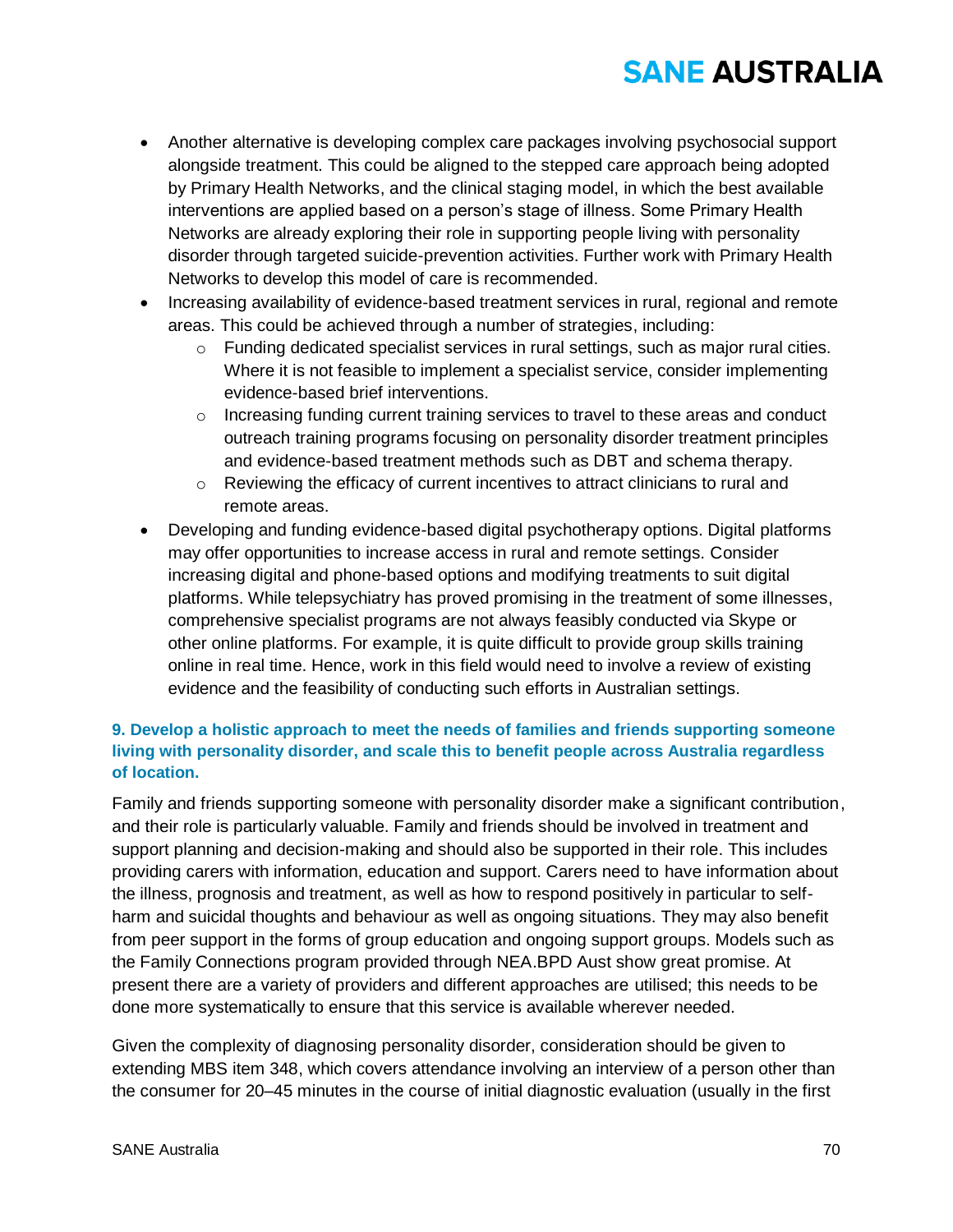month), to include follow-up interviews over the first few months of engagement. Similarly, MBS item number 352, which enables clinicians to engage with families up to four times per 12 month period, should be reviewed and increased to allow further visits as needed within a 12 month period.

### **Stigma reduction**

## **10. Identify, implement and evaluate strategies to shift assumptions by health professionals that individuals with BPD cannot benefit from psychotherapy, and other myths, utilising a partnership of the existing national advocacy organisations.**

Several strategies are already underway which provide BPD training and resources for health professionals, as identified in the environmental scan.

Large-scale initiatives are necessary. There is a need to include 'myth-busting' components in these initiatives to reduce stigmatising by health professionals. With regard to BPD, a major myth to address is the idea that people living with BPD do not benefit from psychotherapy. A likely consequence of this myth is that some clinicians focus on 'managing' BPD rather than 'treating' it with the aim of symptom reduction and improving quality of life.

Another important aspect is understanding the developmental and social learning aspects of personality disorder. This may be key to destigmatising – if people understand where the symptoms come from.

With regards to other specific personality disorders, the current body of literature does not provide strong evidence for the benefits of psychotherapy. However, considering the lack of research across these disorders, it is important not to conflate a *lack* of evidence for psychotherapy with *evidence against* psychotherapy*.* Hence, it is important that clinicians also understand that psychotherapy *may* be beneficial for other specific personality disorders as well.

Few evaluation reports were identified in the environmental scan (although these were not systematically searched for). Where feasible, training initiatives should be evaluated and modified if necessary to increase their acceptability and educational potential.

## **11. Design and conduct formative research into a multi-channel media campaign aiming to educate the Australian community and destigmatise personality disorder.**

There is a need to improve awareness of personality disorder within the general community, including teachers and others working in schools. A significant component of this campaign may also involve 'myth-busting'. Any such initiatives will need to be carefully designed, and to involve individuals with personality disorder, and carers, families and other support persons, throughout development (Grenyer, 2017), as well as input from health professionals and researchers.

This campaign may involve strategies to overcome the reluctance of some individuals to present for treatment, and the reluctance of some clinicians to diagnose and support people living with personality disorder.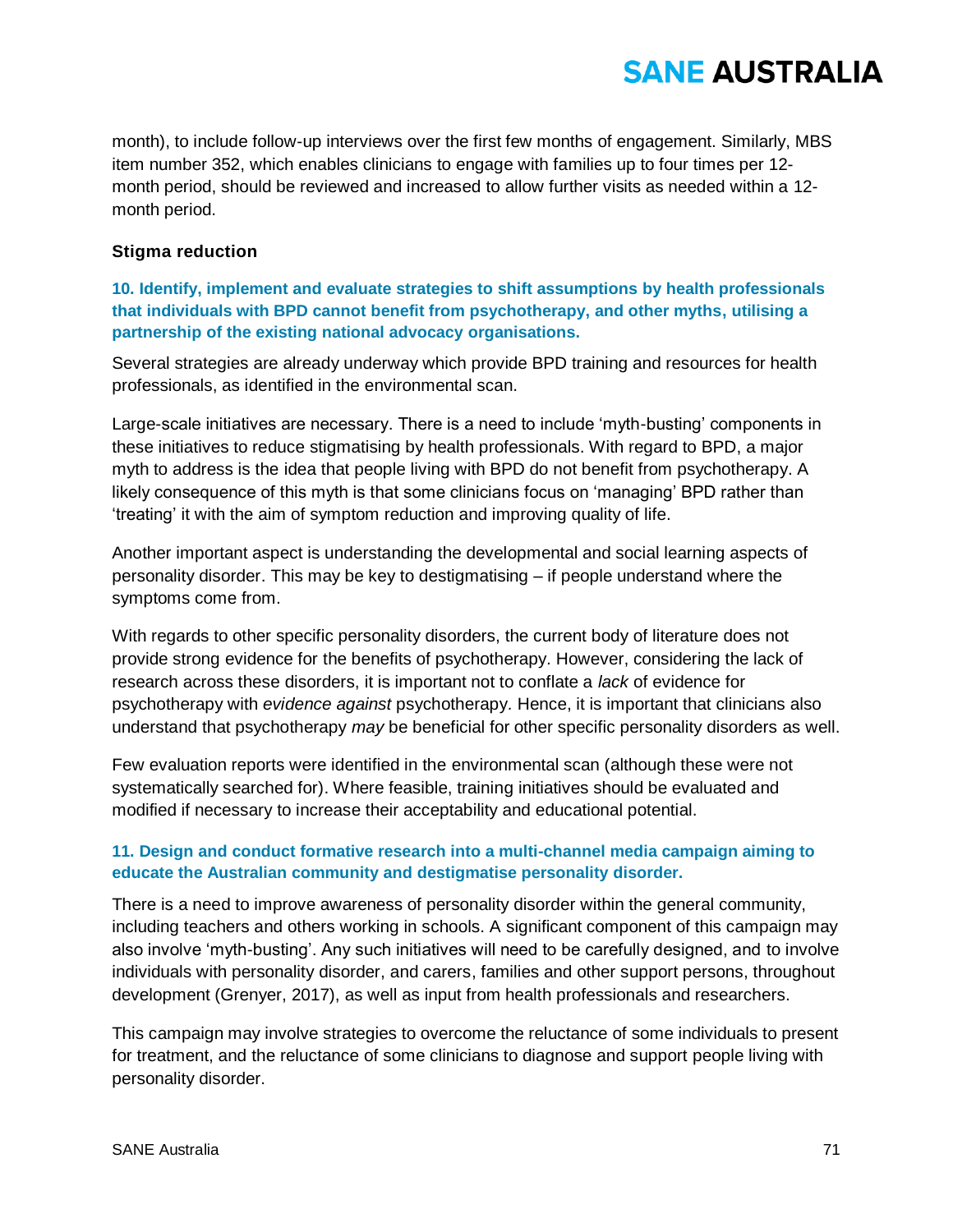This campaign must be disseminated alongside improvements to service availability; otherwise it risks widening treatment gaps for people requiring support for personality disorder.

## **Concluding statements**

This body of work involved three major components: a literature review, an environmental scan and a qualitative study. The literature review identified that, based on best available estimates, at least 6.5% of Australians are living with personality disorder. It identified a number of evidence-based treatment approaches for BPD, but a lack of comprehensive research into other personality disorders. The environmental scan identified that the Australian mental health system is not currently designed to meet the needs of people living with personality disorder, due in particular to a lack of specialist services and rebates not designed to subsidise the intensive, long-term treatments typically required by these individuals. Finally, the qualitative study identified that many people living with personality disorder, and their carers, families and support persons, perceive that there is a lack of support available, with systems difficult to navigate and insufficient in scope. Many participants reported worrying about the future and having a strong desire for meaningful change.

The authors of this report echo the sentiments identified by the research participants. We wish to emphasise the seriousness of the current situation; many people living with personality disorder engage with services intensely, but do not have their needs met. They are also known to experience chronic suicidal ideation and are at much higher risk of dying by suicide compared with their peers. Evidence-based BPD treatment has the potential to save lives. Further, such treatments are known to be cost-effective in the long term, and it is likely that investment in other personality disorder treatments may also have these same benefits.

System redesign is absolutely necessary to meet the needs of people living with personality disorder and their carers, families and support persons. It is also necessary to meet the needs of other Australians impacted by complex mental illness.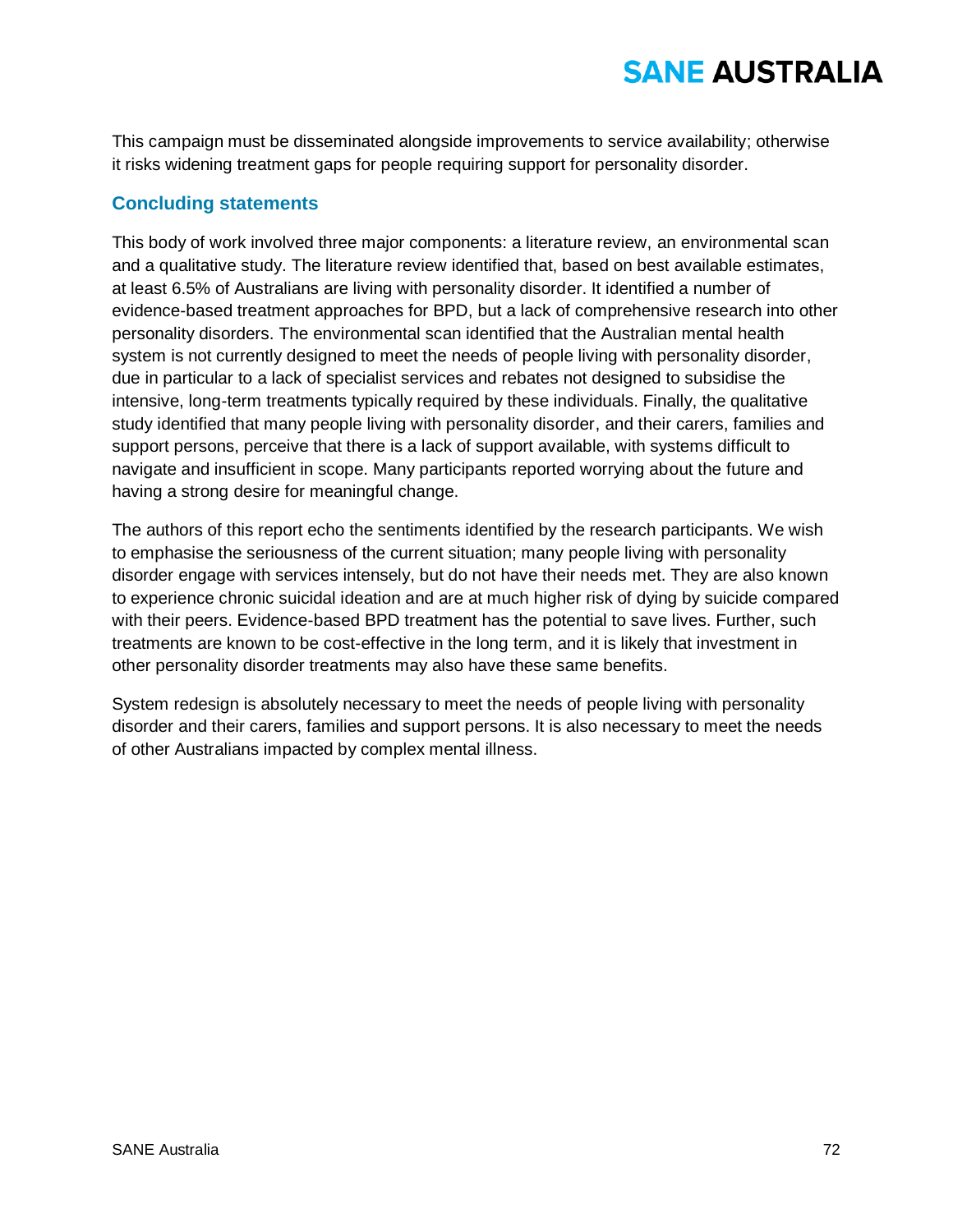#### **References**

- American Psychiatric Organization. (2013). *Diagnostic and statistical manual of mental disorders (DSM-5®)*. American Psychiatric Pub, Washington.
- Australian Bureau of Statistics. (2008). *National Survey of Mental Health and Wellbeing: Summary of Results*. Viewed 18 May 2018, < http://www.abs.gov.au/ausstats/abs@.nsf/mf/4326.0>
- Australian Government Department of Health. (2016). *PHN primary mental health care flexible funding pool implementation guidance*. Viewed 18 May 2018, <http://www.health.gov.au>
- Australian Government Department of Health. (2017). *The Fifth National Mental Health and Suicide Prevention Plan.* Viewed 18 May 2018, <http://www.health.gov.au/internet/main/publishing.nsf/content/mental-fifth-national-mentalhealth-plan>
- Australian Government Department of Health. (2018a). *Medicare benefits schedule book category 8*. Viewed 18 May 2018, <http://www.health.gov.au/internet/main/publishing.nsf/content/mental-fifth-national-mentalhealth-plan>
- Australian Government Department of Health. (2018b). Quarterly Medicare statistics. Viewed 18 May 2018, < http://health.gov.au/internet/main/publishing.nsf/Content/Quarterly-Medicare-Statistics>
- Australian Institute of Health and Welfare. (2014). *Mental health services in Australia: Mental health services provided in emergency departments.* Viewed 18 May 2018, <http://mhsa.aihw.gov.au/services/emergency-departments/over-time/>
- Bailey, R. C., & Grenyer, B. F. S. (2013). Burden and support needs of carers of persons with borderline personality disorder: a systematic review. *Harvard Review of Psychiatry*, *21*(5), 248–258.
- Bailey, R. C., & Grenyer, B. F. S. (2014). Supporting a Person With Personality Disorder: A Study of Carer Burden and Well-Being. *Journal of Personality Disorders*, *28*(6), 796–809. https://doi.org/10.1521/pedi\_2014\_28\_136
- Bateman, A., Bolton, R., & Fonagy, P. (2013). Antisocial personality disorder: a mentalizing framework. *Focus*, *11*(2), 178–186.
- Bateman, A. W., Gunderson, J., & Mulder, R. (2015). Treatment of personality disorder. *The Lancet*, *385*(9969), 735–743.
- Beck, A. T., Davis, D. D., & Freeman, A. (2015). *Cognitive therapy of personality disorders*. Guilford Publications, New York.
- Bernecker, S. L., Coyne, A. E., Constantino, M. J., & Ravitz, P. (2017). For whom does interpersonal psychotherapy work? A systematic review. *Clinical Psychology Review*, *56*, 82–93.
- Biskin, R. S. (2015). The lifetime course of borderline personality disorder. *Canadian Journal of*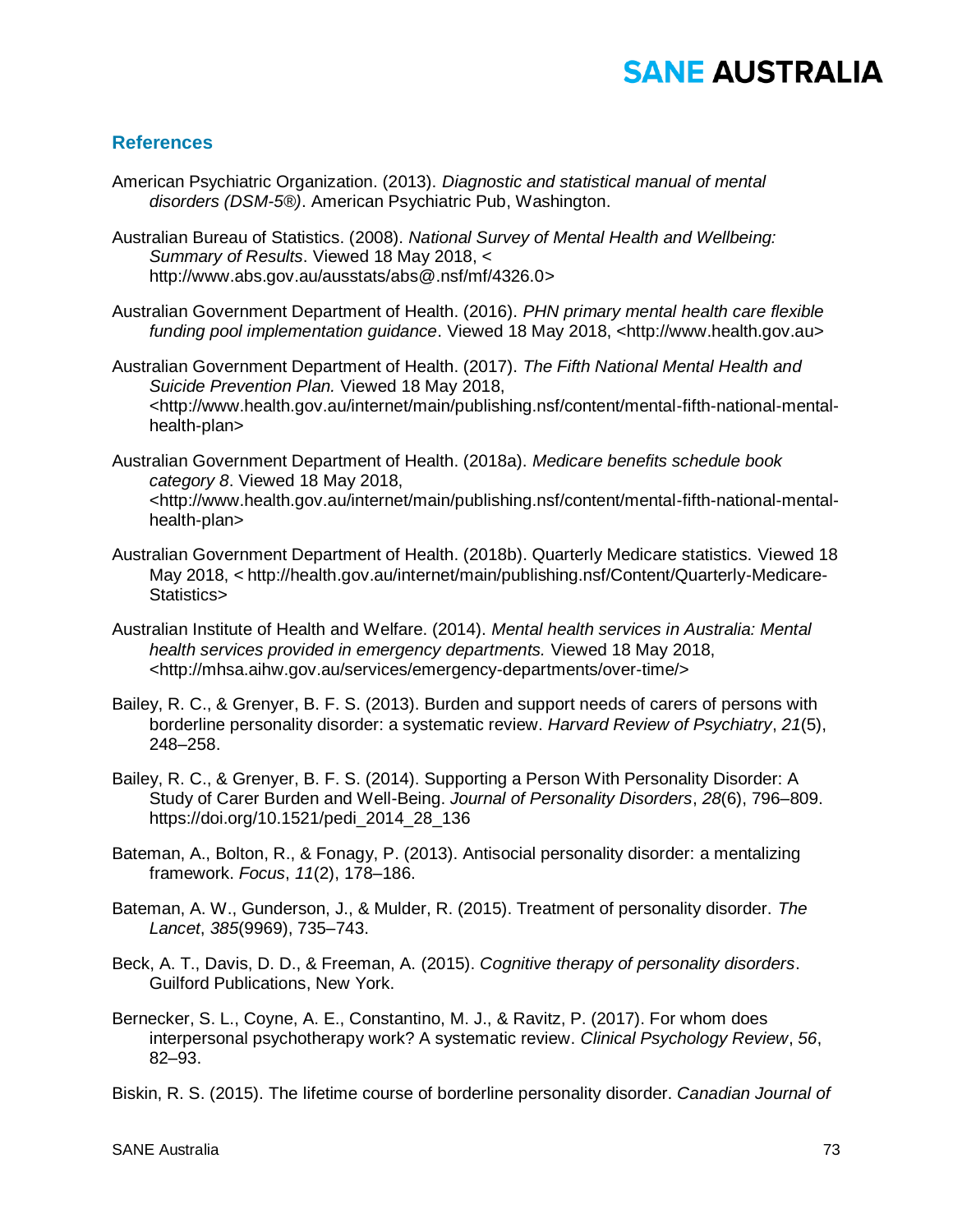*Psychiatry. 60*(7), 303–308.

- Bloom, J. M., Woodward, E. N., Susmaras, T., & Pantalone, D. W. (2012). Use of dialectical behavior therapy in inpatient treatment of borderline personality disorder: a systematic review. *Psychiatric Services*, *63*(9), 881–888.
- Broadbear, J. H., Nesci, J., Thomas, R., Thompson, K., Beatson, J., & Rao, S. (2016). Evaluation of changes in prescription medication use after a residential treatment programme for borderline personality disorder. *Australasian Psychiatry*, *24*(6).
- Butler, T., Allnutt, S., Kariminia, A., & Cain, D. (2007). Mental health status of Aboriginal and non-Aboriginal Australian prisoners. *Australian & New Zealand Journal of Psychiatry*, *41*(5), 429–435.
- Butler, T., Andrews, G., Allnutt, S., Sakashita, C., Smith, N. E., & Basson, J. (2006). Mental disorders in Australian prisoners: A comparison with a community sample. *Australian and New Zealand Journal of Psychiatry*, *40*(3), 272–276. https://doi.org/10.1111/j.1440- 1614.2006.01785.x
- Calvert, R., & Kellett, S. (2014). Cognitive analytic therapy: a review of the outcome evidence base for treatment. *Psychology and Psychotherapy: Theory, Research and Practice*, *87*(3), 253–277.
- Chanen, A. M., Jackson, H. J., McGorry, P. D., Allot, K. A., Clarkson, V., & Yuen, H. P. (2004). Two-year stability of personality disorder in older adolescent outpatients. *Journal of Personality Disorders*, *18*(6), 526–541.
- Chanen, A. M., Jovev, M., Djaja, D., McDougall, E., Yuen, H. P., Rawlings, D., & Jackson, H. J. (2008). Screening for borderline personality disorder in outpatient youth. *Journal of Personality Disorders*, *22*(4), 353–364.
- Chanen, A. M., McCutcheon, L. K., Germano, D., Nistico, H., Jackson, H. J., & McGorry, P. D. (2009). The HYPE clinic: An early intervention service for borderline personality disorder. *Journal of Psychiatric Practice*, *15*(3), 163–172.
- Chanen, A. M., Sharp, C., Hoffman, P., & Disorder, G. A. for P. and E. I. for B. P. (2017). Prevention and early intervention for borderline personality disorder: a novel public health priority. *World Psychiatry*, *16*(2), 215–216.
- Chesney, E., Goodwin, G. M., & Fazel, S. (2014). Risks of all-cause and suicide mortality in mental disorders: a meta-review. *World Psychiatry*, *13*(2), 153–160.
- Coady, D. (2017). 'Unemployment benefits not enough for recipients to afford basic needs, study finds', *ABC News* 23 August 2017, viewed May 18 2018, <http://www.abc.net.au/news/2017-08-23/newstart-not-enough-to-afford-basicneeds/8835678>
- Coroner's Court of South Australia. (2018). *Finding of inquest into the deaths of Miranda Robyn Howard and Aurora Holly Violet McPherson-Smith*. Adelaide. Viewed May 18 2018, < www.courts.sa.gov.au>

Coroner's Court of Western Australia. (2015). *Inquest into the Deaths of Ruby Natasha*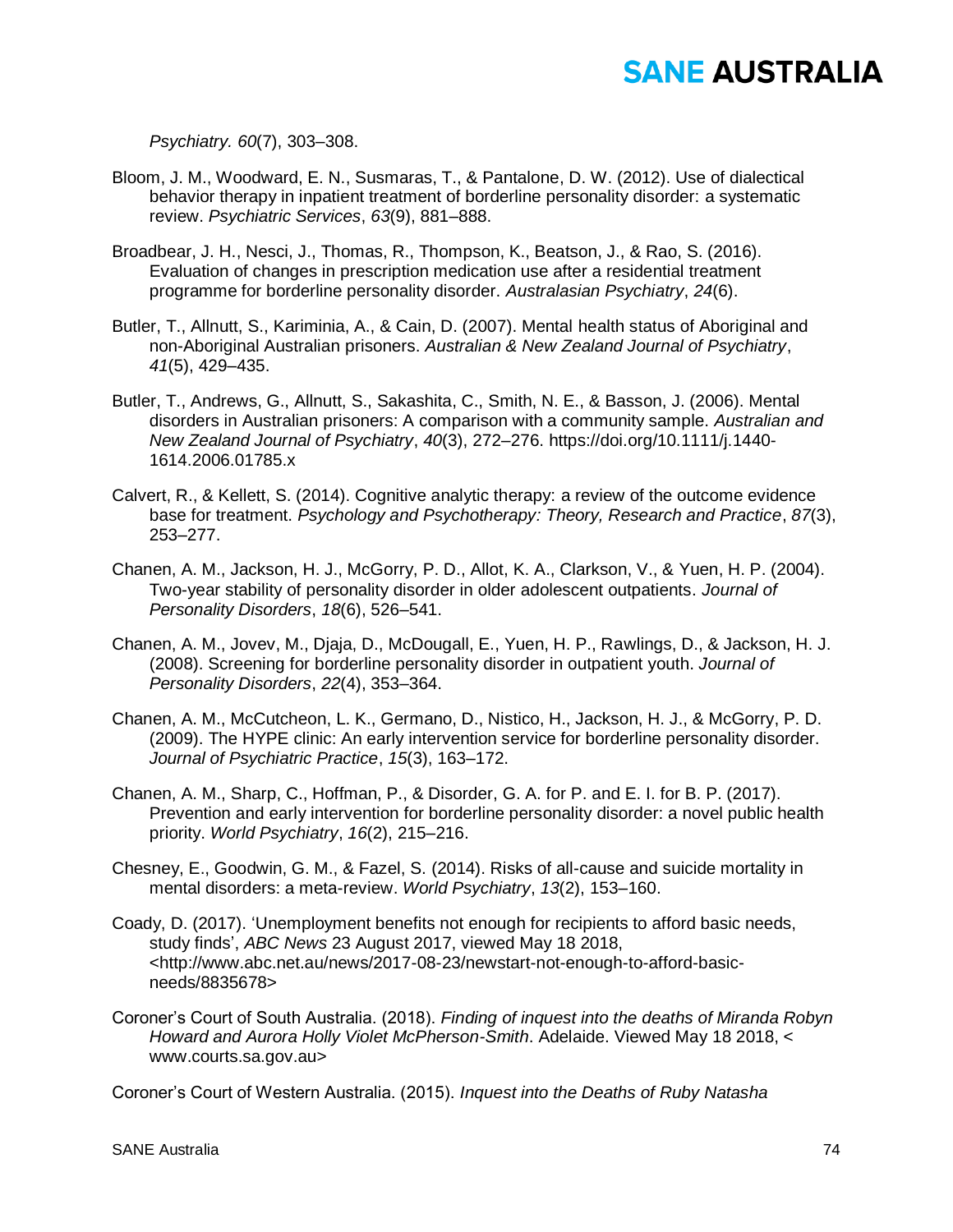*NICHOLLS-DIVER and Carly Jean ELLIOTT and Michael Ronald THOMAS and Anthony Ian EDWARDS and Stephen Colin ROBSON (known as Alma Street Centre)*. Perth. Viewed May 18 2018, < www.coronerscourt.wa.gov.au>

- Cristea, I. A., Gentili, C., Cotet, C. D., Palomba, D., Barbui, C., & Cuijpers, P. (2017). Efficacy of psychotherapies for borderline personality disorder: A systematic review and metaanalysis. *JAMA Psychiatry*, *74*(4), 319–328.
- Crits-Christoph, P., Barber, J. P., Nathan, P. E., Gorman, J. M., Nathan Peter E., (Ed), & Gorman Jack M., (Ed). (2015). Psychological treatments for personality disorders. In *A guide to treatments that work, 4th ed.* (pp. 851–870). Oxford University Press, Oxford.
- Dhawan, N., Kunik, M. E., Oldham, J., & Coverdale, J. (2010). Prevalence and treatment of narcissistic personality disorder in the community: A systematic review. *Comprehensive Psychiatry*, *51*(4), 333–339.
- Dimaggio, G., & Attinà, G. (2012). Metacognitive interpersonal therapy for narcissistic personality disorder and associated perfectionism. *Journal of Clinical Psychology*, *68*(8), 922–934.
- Drago, A., Marogna, C., & Søgaard, H. J. (2016). A review of characteristics and treatments of the avoidant personality disorder: could DBT be an option?. *Int J Psychol Psychoanal*, *2*, 13.
- Eccleston, L., & Sorbello, L. (2002). The RUSH program Real Understanding of Self-Help: A suicide and self-harm prevention initiative within a prison setting. *Australian Psychologist*, *37*(3), 237–244.
- Fanaian, M., Lewis, K. L., & Grenyer, B. F. S. (2013). Improving services for people with personality disorders: views of experienced clinicians. *International Journal of Mental Health Nursing*, *22*(5), 465–471.
- Fazel, S., & Danesh, J. (2002). Serious mental disorder in 23 000 prisoners: a systematic review of 62 surveys. *The Lancet*, *359*(9306), 545–550.
- Flynn, D., Kells, M., Joyce, M., Corcoran, P., Herley, S., Suarez, C., … Groeger, J. (2017). Family Connections versus optimised treatment-as-usual for family members of individuals with borderline personality disorder: non-randomised controlled study. *Borderline Personality Disorder and Emotion Dysregulation*, *4*(1), 18.
- Fox, F. E., Morris, M., & Rumsey, N. (2007). Doing synchronous online focus groups with young people: methodological reflections. *Qualitative Health Research*, *17*(4), 539–547.
- Gabbard, G. O. (2014a). 'Histrionic personality disorder'. In *Gabbard's treatments of psychiatric disorders* (5th ed.). American Psychiatric Pub, USA.
- Gabbard, G. O. (2014b). 'Personality Disorders'. In G. O. Gabbard (Ed.), *Gabbard's treatments of psychiatric disorders* (5th ed.). American Psychiatric Pub, USA.
- Gale, N. K., Heath, G., Cameron, E., Rashid, S., & Redwood, S. (2013). Using the framework method for the analysis of qualitative data in multi-disciplinary health research. *BMC Medical Research Methodology*, *13*(1), 117.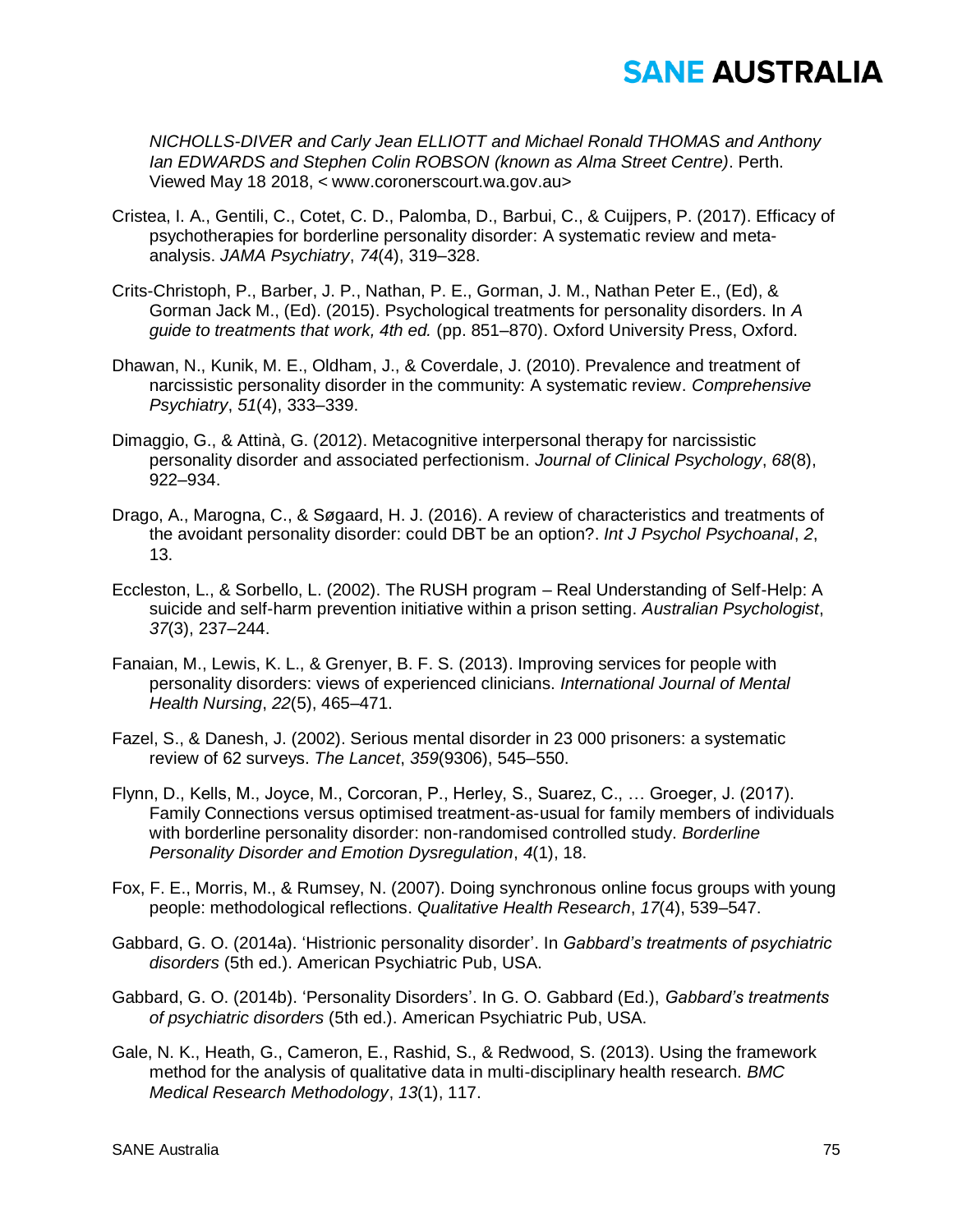- Galietta, M., & Rosenfeld, B. (2012). Adapting dialectical behavior therapy (DBT) for the treatment of psychopathy. *International Journal of Forensic Mental Health*, *11*(4), 325–335.
- Gibbon, S., Duggan, C., Stoffers, J. M., Huband, N., Völlm, B. A., Ferriter, M., & Lieb, K. (2009). Psychological interventions for antisocial personality disorder. *Cochrane Database of Systematic Reviews: Protocols*.
- Grenyer, B. F., Ng, F. Y., Townsend, M. L., & Rao, S. (2017). Personality disorder: a mental health priority area. *Australian & New Zealand Journal of Psychiatry*, *51*(9), 872–875. https://doi.org/10.1177/0004867417717798
- Grenyer, B. F. S. (2015). An integrative relational step-down model of care : The Project Air Strategy for Personality Disorders. Viewed 18 May 2018, < https://projectairstrategy.org/content/groups/public/@web/@ihmri/.../uow177533.pdf>
- Grenyer, B. F. S. (2017). Revising the diagnosis of personality disorder: Can it be single, clinical and factorial? *The Australian And New Zealand Journal Of Psychiatry*, 1-2.
- Grenyer, B. F. S., Bailey, R. C., Lewis, K. L., Matthias, M., Garretty, T., & Bickerton, A. (2018). A randomized controlled trial of group psychoeducation for carers of persons With borderline personality disorder. *Journal of Personality Disorders*, 1–15.
- Grenyer, B., & Fanaian, M. (2015). *Final report on the treatment of personality disorders research project (2010-2013)*. Viewed 18 May 2018, < https://projectairstrategy.org/ourresearch/index.html>
- Gunderson, J. G. (2016). The emergence of a generalist model to meet public health needs for patients with borderline personality disorder. *American Journal of Psychiatry*, *173*(5), 452– 458.
- Gunderson, J. G., Weinberg, I., & Choi-Kain, L. (2014). 'Borderline personality disorder.' In *Gabbard's treatments of psychiatric disorders*. American Psychiatric Pub, USA.
- Herpertz, S. C., Huprich, S. K., Bohus, M., Chanen, A. M., Goodman, M., Mehlum, L., … Sharp, C. (2017). The challenge of transforming the diagnostic system of personality disorders. *Journal of Personality Disorders*, *31*(5), 577–589.
- Ibrahim, J., Cosgrave, N., & Woolgar, M. (2018). Childhood maltreatment and its link to borderline personality disorder features in children: A systematic review approach. *Clinical Child Psychology And Psychiatry*, *23*(1), 57–76.
- Jackson, H. J., & Burgess, P. M. (2000). Personality disorders in the community: a report from the Australian national survey of mental health and wellbeing. *Social Psychiatry and Psychiatric Epidemiology*, *35*(12), 531–538.
- Jackson, H. J., & Burgess, P. M. (2004). Personality disorders in the community: Results from the Australian National Survey of Mental Health and Well-Being Part III: Relationships between specific type of personality disorder, Axis 1 mental disorders and physical conditions with disability. *Social Psychiatry and Psychiatric Epidemiology*, *39*(10), 765–776.
- Jakobsen, K. D., Skyum, E., Hashemi, N., Schjerning, O., Fink-Jensen, A., & Nielsen, J. (2017). Antipsychotic treatment of schizotypy and schizotypal personality disorder: A systematic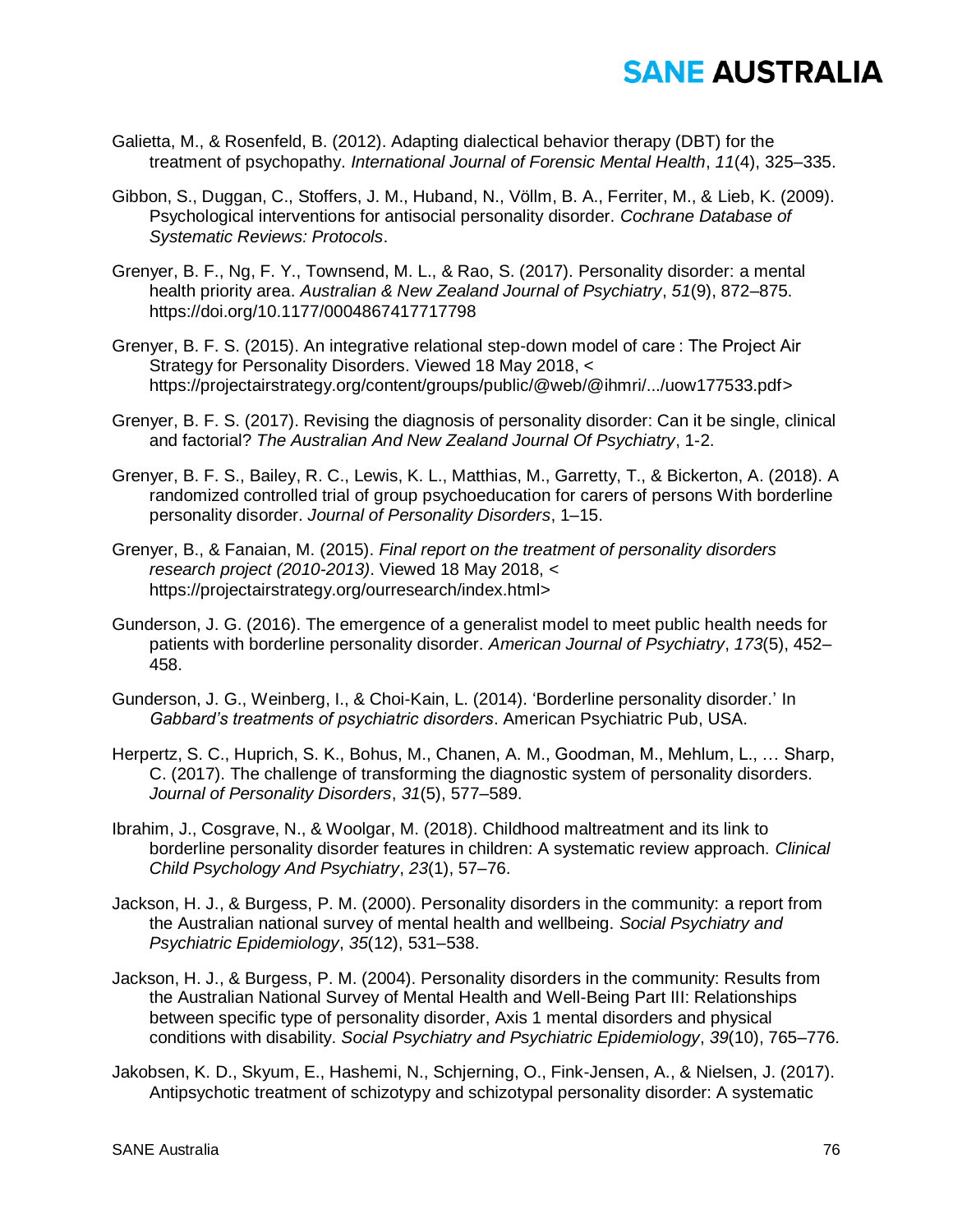review. *Journal of Psychopharmacology*, *31*(4), 397–405.

- Kellett, S., & Hardy, G. (2014). Treatment of paranoid personality disorder with cognitive analytic therapy: A mixed methods single case experimental design. *Clinical Psychology & Psychotherapy*, *21*(5), 452–464.
- Kezelman, C., & Stavropoulos, P. (2012). *"The last frontier": Practice guidelines for treatment of complex trauma and trauma informed care and service delivery*. Viewed 18 May 2018, <https://www.blueknot.org.au>
- Krawitz, R., Reeve, A., Hoffman, P., & Fruzzetti, A. (2016). Family Connections<sup>™</sup> in New Zealand and Australia: an evidence-based Intervention for family members of people with borderline personality disorder. *Journal of the NZ College of Clinical Psychologists,(25)*, *2*, 20–25.
- LaFrenz, C. (2017). 'Mental health cover a battleground for private health insurers'. *Australian Financial Review* 5 February 2017, viewed May 18 2018, <http://www.afr.com/business/health/hospitals-and-gps/mental-health-cover-abattleground-for-private-health-insurers-20170203-gu4r8p>
- Lamont, S., & Brunero, S. (2009). Personality disorder prevalence and treatment outcomes: a literature review. *Issues Ment Health Nurs*, *30*(10), 631–637.
- Lawn, S., & McMahon, J. (2015a). Experiences of care by Australians with a diagnosis of borderline personality disorder. *Journal of Psychiatric and Mental Health Nursing*, *22*(7), 510–521.
- Lawn, S., & McMahon, J. (2015b). Experiences of family carers of people diagnosed with borderline personality disorder. *Journal of Psychiatric & Mental Health Nursing*, *22*(4), 234– 244. https://doi.org/10.1111/jpm.12193
- Lee, J. (2016). "Futures will be lost": Health fears as youth psychosis program dropped. *The Sydney Morning Herald* 29 April 2016, viewed 18 May 2018, <https://www.smh.com.au/politics/federal/futures-will-be-lost-health-fears-as-youthpsychosis-program-dropped-20160429-goi1hu.html>
- Lee, N. K., Cameron, J., & Jenner, L. (2015). A systematic review of interventions for cooccurring substance use and borderline personality disorders. *Drug and Alcohol Review*, *34*(6), 663–672.
- Lewis, K. L., & Grenyer, B. F. (2009). Borderline personality or complex posttraumatic stress disorder? An update on the controversy. *Harv.Rev.Psychiatry*, *17*(1465–7309 (Electronic)), 322–328.
- Lieb, K., Völlm, B., Rücker, G., Timmer, A., & Stoffers, J. M. (2010). Pharmacotherapy for borderline personality disorder: Cochrane systematic review of randomised trials. *The British Journal of Psychiatry*, *196*(1), 4–12.
- Links, P. S., Shah, R., & Eynan, R. (2017). Psychotherapy for Borderline Personality Disorder: Progress and Remaining Challenges. *Current Psychiatry Reports*, *19*(3), 16.

Litschge, C. M., Vaughn, M. G., & McCrea, C. (2009). The empirical status of treatments for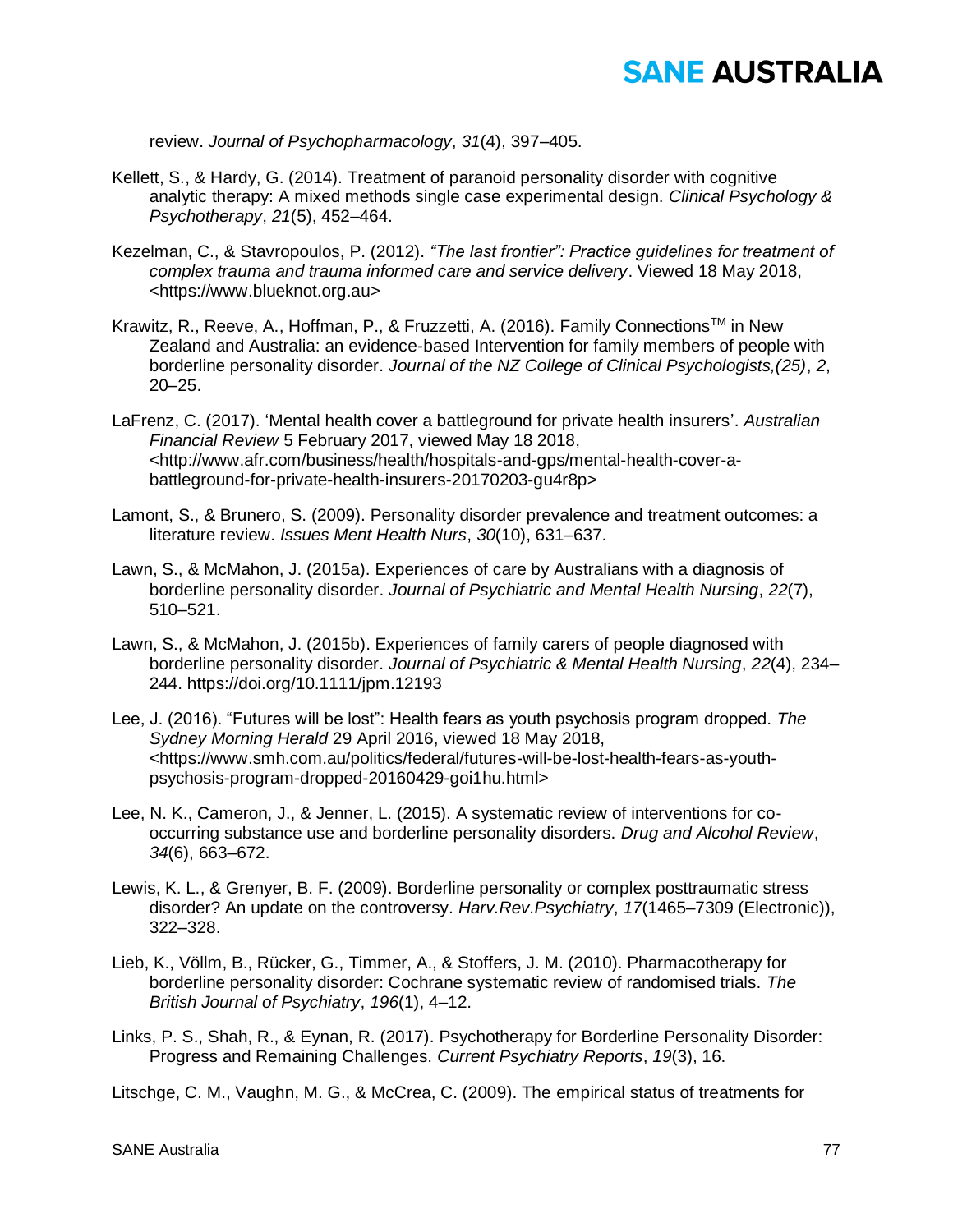children and youth with conduct problems: an overview of meta-analytic studies. *Research on Social Work Practice*, *20*(1), 21–35.

- Little, H., Tickle, A., & das Nair, R. (2017). Process and impact of dialectical behaviour therapy: a systematic review of perceptions of clients with a diagnosis of borderline personality disorder. *Psychology and Psychotherapy: Theory, Research and Practice,* 1-24.
- Lynch, T. R. (2018). *The skills training manual for radically open dialectical behavior therapy: a clinician's guide for treating disorders of overcontrol*. New Harbinger Publications, Oakland.
- Medibank. (2013). *The case for mental health reform in Australia: a review of expenditure and system design*. Viewed 18 May 2018, <https://www.medibank.com.au/client/documents/pdfs/the\_case\_for\_mental\_health\_reform \_in\_australia.pdf>
- Meloy, J. R., & Yakeley, J. (2014). 'Antisocial personality disorder'. In *Gabbard's treatments of psychiatric disorders* (pp. 1015–1034). American Psychiatric Pub: USA.
- Merlin, T., Weston, A., & Tooher, R. (2009). NHMRC additional levels of evidence and grades for recommendations for developers of guidelines. *BMC Medical Research Methodology*, *9*(34), 1–23.
- Meuldijk, D., McCarthy, A., Bourke, M. E., & Grenyer, B. F. S. (2017). The value of psychological treatment for borderline personality disorder: Systematic review and cost offset analysis of economic evaluations. *Plos One*, *12*(3), e0171592–e0171592.
- Miller, M. L., & Skerven, K. (2017). Family skills: a naturalistic pilot study of a family-oriented dialectical behavior therapy program. *Couple and Family Psychology: Research and Practice*, *6*(2), 79.
- Moran, P., Coffey, C., & Mann, A. (2006). Personality and substance use disorders in young adults. *The British Journal of Psychiatry*, *188*(4), 374–379.
- Morton, J., Snowdon, S., Gopold, M., & Guymer, E. (2012). Acceptance and commitment therapy group treatment for symptoms of borderline personality disorder: A public sector pilot study. *Cognitive and Behavioral Practice*, *19*(4), 527–544. Retrieved from mortonj@ozemail.com.au
- National Health and Medical Research Council. (2012). *Clinical practice guideline for the management of borderline personality disorder*. Viewed 18 May 2018, < https://www.nhmrc.gov.au/guidelines-publications/mh25>
- National Institute for Health and Care Excellence. (2009). *Antisocial personality disorder: prevention and management*. Viewed 18 May 2018, < https://www.nice.org.uk/guidance/cg77>
- National Mental Health Commission. (2014). *The national review of mental health programmes and services*. Viewed 18 May 2018, < https://mhfa.com.au/sites/default/files/vol2-reviewmh-programmes-services.pdf>
- Neacsiu, A. D., & Tkachuck, M. A. (2016). Dialectical behavior therapy skills use and emotion dysregulation in personality disorders and psychopathy: a community self-report study.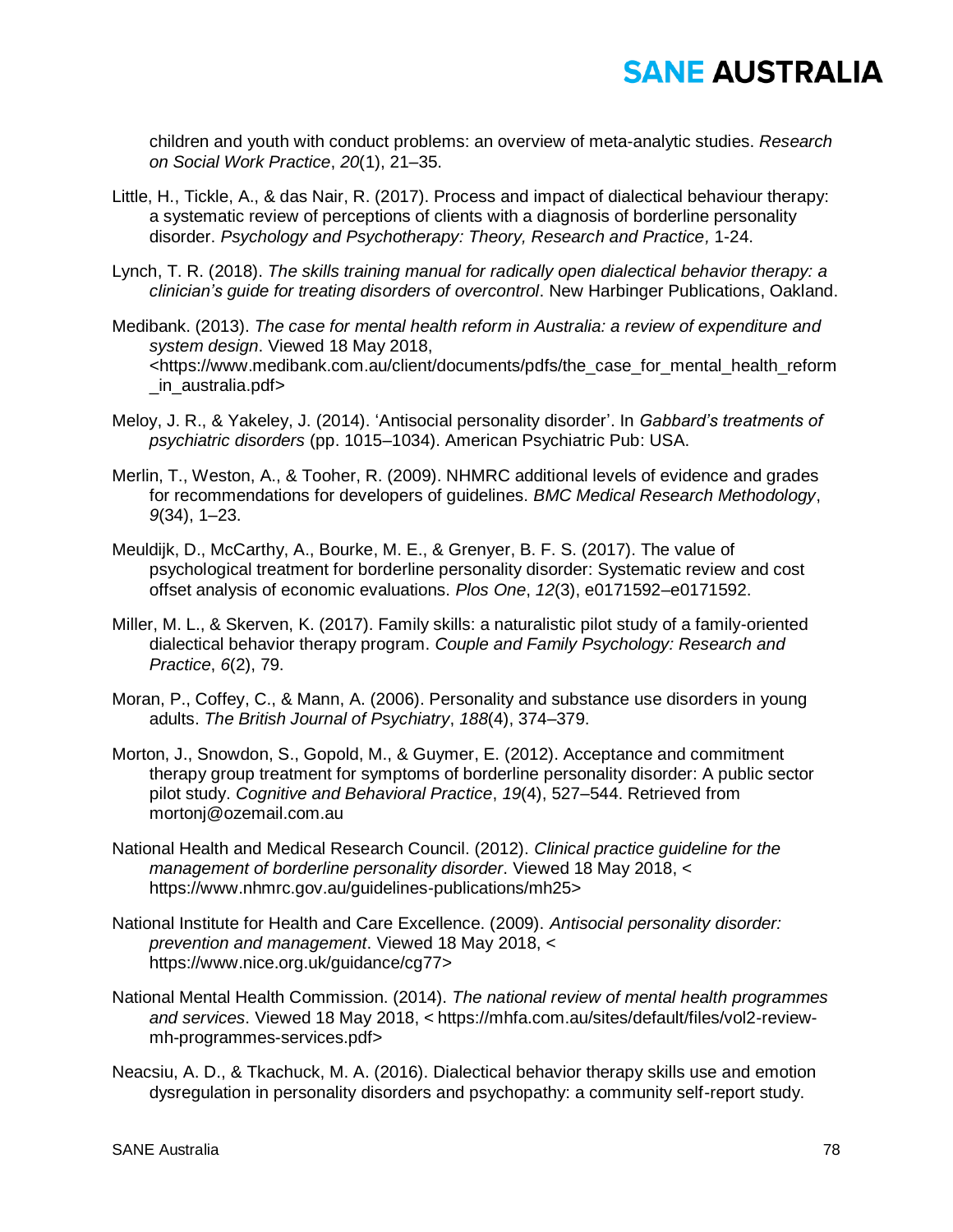*Borderline Personality Disorder and Emotion Dysregulation*, *3*, 6.

- Newton-Howes, G., Clark, L. A., & Chanen, A. M. (2015). Personality disorder across the life course. *The Lancet*, *385*(9969), 727–734.
- Newton-Howes, G. M., Foulds, J. A., Guy, N. H., Boden, J. M., & Mulder, R. T. (2017). Personality disorder and alcohol treatment outcome: systematic review and meta-analysis. *The British Journal of Psychiatry*, *211*(1), 22–30.
- Ng, F. Y. Y., Bourke, M. E., & Grenyer, B. F. S. (2016). Recovery from borderline personality disorder: a systematic review of the perspectives of consumers, clinicians, family and carers. *Plos One*, *11*(8), e0160515–e0160515.
- Öst, L.-G. (2014). The efficacy of acceptance and commitment therapy: an updated systematic review and meta-analysis. *Behaviour Research and Therapy*, *61*, 105–121.
- Panos, P. T., Jackson, J. W., Hasan, O., & Panos, A. (2014). Meta-analysis and systematic review assessing the efficacy of dialectical behavior therapy (DBT). *Research on Social Work Practice*, *24*(2), 213–223.
- Parker, R., & Milroy, H. (2010). Mental illness in Aboriginal and Torres Strait Islander peoples. In N. Purdie, P. Dudgeon, & R. Walker (Eds.), *Working Together: Aboriginal and Torres Strait Islander mental health and wellbeing principles and practice.* (pp. 113–124). Commonwealth of Australia, Canberra.
- Perepletchikova, F., Nathanson, D., Axelrod, S. R., Merrill, C., Walker, A., Grossman, M., … Flye, B. (2017). Randomized clinical trial of dialectical behavior therapy for preadolescent children with disruptive mood dysregulation disorder: feasibility and outcomes. *Journal of the American Academy of Child & Adolescent Psychiatry*, *56*(10), 832–840.
- Perry, J. (2014). 'Cluster C personality disorders'. In G. O. Gabbard (Ed.), *Gabbard's treatments of psychiatric disorders*. American Psychiatric Pub: USA.
- Pink, B., & Allbon, P. (2008). *The health and welfare of Australia's Aboriginal and Torres Strait Islander Peoples*. Viewed on 18 May 2018, https://www.aihw.gov.au/getmedia/9b239e26- 6e93-4c94-bfb1-fdc9e28aa06e/hwaatsip08.pdf.aspx?inline=true
- Porter, M., & Nuntavisit, L. (2016). An evaluation of multisystemic therapy with Australian families. *Australian and New Zealand Journal of Family Therapy*, 37(4), 443-462.
- Project Air Strategy for Personality Disorders 2nd ed. (2015). *Treatment guidelines for personality disorders*. Viewed 18 May 2018, <https://www.projectairstrategy.org/content/groups/public/@web/@projectair/documents/doc/uow247241.pdf>
- Quirk, S. E., Berk, M., Chanen, A. M., Koivumaa-Honkanen, H., Brennan-Olsen, S. L., Pasco, J. A., & Williams, L. J. (2016). Population prevalence of personality disorder and associations with physical health comorbidities and health care service utilization: a review. *Personality Disorders: Theory, Research, and Treatment*, *7*(2), 136–146.
- Quirk, S. E., Berk, M., Pasco, J. A., Brennan-Olsen, S. L., Chanen, A. M., Koivumaa-Honkanen, H., … Williams, L. J. (2017). The prevalence, age distribution and comorbidity of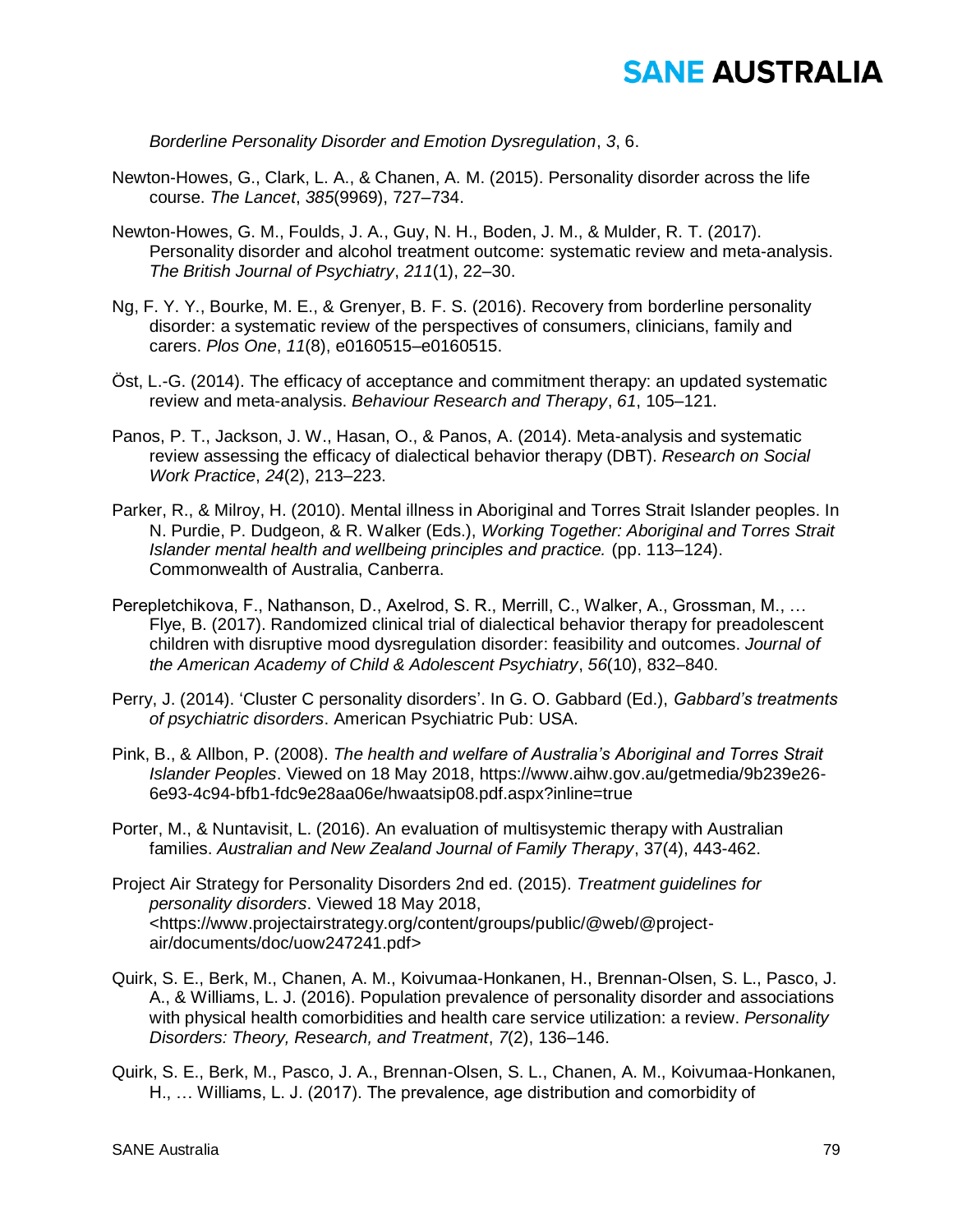personality disorders in Australian women. *Australian and New Zealand Journal of Psychiatry*, *51*(2), 141–150.

- Rathus, J. H., & Miller, A. L. (2002). Dialectical behavior therapy adapted for suicidal adolescents. *Suicide and Life-Threatening Behavior*, *32*(2), 146–157.
- Ridenour, J. M. (2016). Psychodynamic model and treatment of schizotypal personality disorder. *Psychoanalytic Psychology*, *33*(1), 129.
- Ronningstam, E. (2014). 'Narcissistic personality disorder'. In Gabbard Glen O. (Ed.), *Gabbard's treatments of psychiatric disorders* (5th ed.). American Psychiatric Pub: USA.
- Rudick, M. M. (2017). Meta-analysis of psychotherapy outcome for personality disorder. Viewed 18 May 2018, < https://ubir.buffalo.edu/xmlui/handle/10477/76422>
- Ryan, A., Macdonald, A., & Walker, E. (2013). The treatment of adolescents with schizotypal personality disorder and related conditions: a practice‐oriented review of the literature. *Clinical Psychology: Science and Practice*, *20*(4), 408–424.
- Salam, K., Manjula, M., Sudhir, P. M., & Sharma, M. P. (2013). Cognitive behavior therapy for patients with schizotypal disorder in an Indian setting: a retrospective review of clinical data. *German Journal of Psychiatry,* 1-7.
- Sansone, R. A., & Sansone, L. A. (2011). Gender patterns in borderline personality disorder. *Innovations in Clinical Neuroscience*, *8*(5), 16–20.
- Sansone, R. A., & Sansone, L. A. (2013). Responses of mental health clinicians to patients with borderline personality disorder. *Innovations in Clinical Neuroscience*, *10*(5–6), 39–43.
- Sempertegui, G. A., Karreman, A., Arntz, A., & Bekker, M. H. J. (2013). Schema therapy for borderline personality disorder: a comprehensive review of its empirical foundations, effectiveness and implementation possibilities. *Clinical Psychology Review*, *33*(3), 426– 447.
- Sharp, C., Wright, A. G. C., Fowler, J. C., Frueh, B. C., Allen, J. G., Oldham, J., & Clark, L. A. (2015). The structure of personality pathology: both general ("g") and specific ("s") factors? *Journal of Abnormal Psychology*, *124*(2), 387.
- Shepherd, S. M., Campbell, R. E., & Ogloff, J. R. P. (2018). Psychopathy, antisocial personality disorder, and reconviction in an Australian sample of forensic patients. *International Journal Of Offender Therapy And Comparative Criminology*, *62(3),* 609-628
- Simon, W. (2009). Follow-up psychotherapy outcome of patients with dependent, avoidant and obsessive-compulsive personality disorders: a meta-analytic review. *International Journal of Psychiatry in Clinical Practice*, *13*(2), 153–165.
- Stevenson, J., Datyner, A., Boyce, P., & Brodaty, H. (2011). The effect of age on prevalence, type and diagnosis of personality disorder in psychiatric inpatients. *International Journal of Geriatric Psychiatry*, *26*(9), 981–987.
- Stone, M. H., Gabbard, G. O., & Gabbard Glen O., (Ed). (2014). 'Paranoid, schizotypal, and schizoid personality disorders'. In *Gabbard's treatments of psychiatric disorders.* (pp. 999– 1014). American Psychiatric Pub: USA.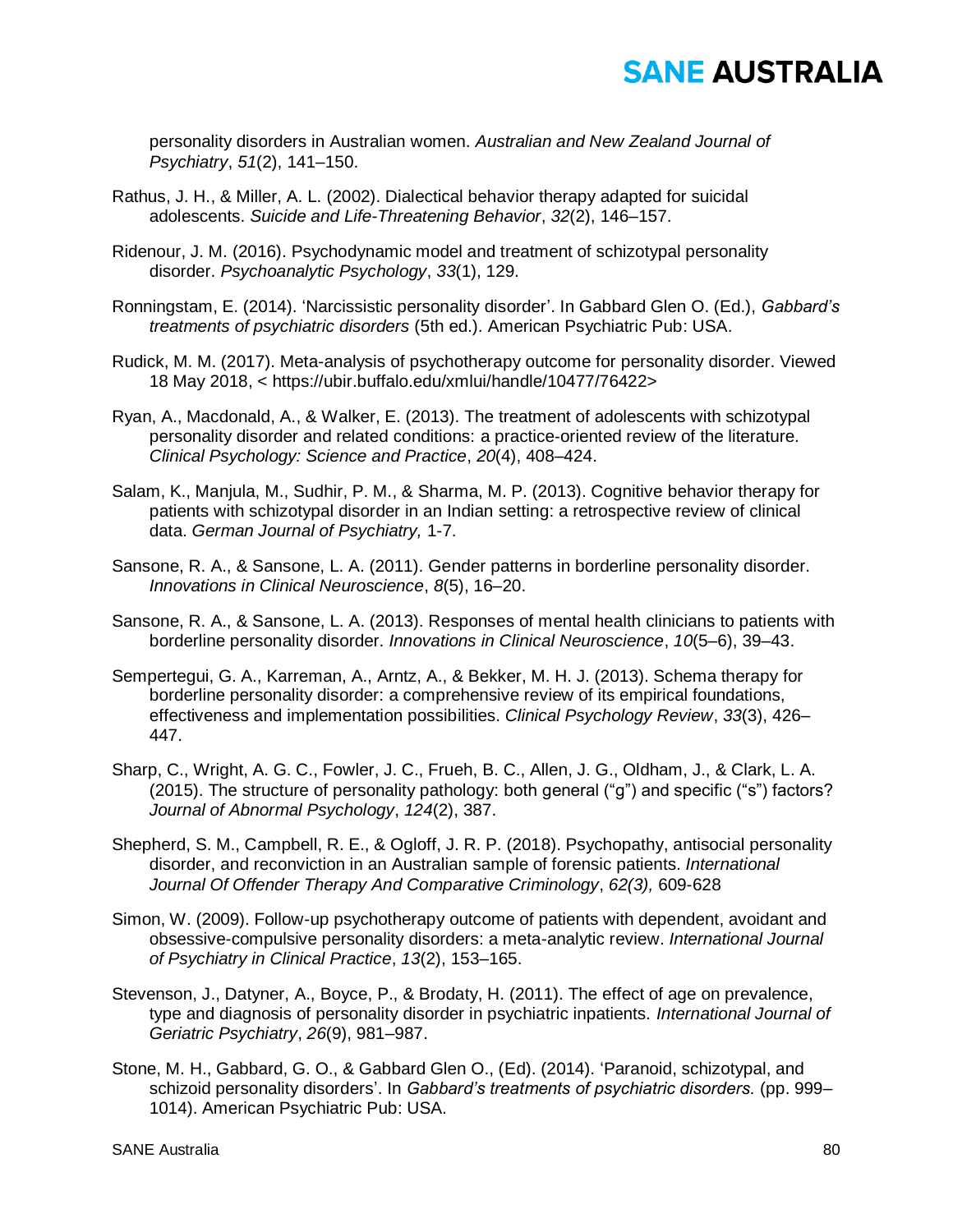- Taylor, C. D. J., Bee, P., & Haddock, G. (2016). Does schema therapy change schemas and symptoms? A systematic review across mental health disorders. *Psychology and Psychotherapy: Theory, Research and Practice*, *90(3),* 456-479.
- The University of Sydney. (2018). *Mind the gap: the National Disability Insurance Scheme and psychosocial disability*. Viewed 18 May 2018, <http://sydney.edu.au/healthsciences/documents/mind-the-gap.pdf>
- Tye, C. S., & Mullen, P. E. (2006). Mental disorders in female prisoners. *Australian and New Zealand Journal of Psychiatry*, *40*(3), 266–271.
- Viveier, M. (2012). *The treatment of schizoid personality disorder using psychodynamic methods: a review of the empirical literature and synthesis*. Universal-Publishers, USA.
- Wheeler, Z. (2014). *Treatment of schizoid personality: an analytic psychotherapy handbook*. Viewed 18 May 2018, < https://pqdtopen.proquest.com/doc/1476206281.html?FMT=ABS>
- Wilson, A. G. (2017). The Enhance Study: effectiveness of a cinical pathway for the acute inpatient care of patients with emotionally unstable personality disorder. Viewed May 18  $2018, <$ https://www.researchgate.net/publication/322819568\_The\_Enhance\_Study\_Effectiveness\_ of a Clinical Pathway for the Acute Inpatient Care of Patients with Emotionally Unst able Personality Disorder >
- Wilson, H. A. (2014). Can antisocial personality disorder be treated? A meta-analysis examining the effectiveness of treatment in reducing recidivism for individuals diagnosed with ASPD. *The International Journal of Forensic Mental Health*, *13*(1), 36–46.
- Yen, S., Zlotnick, C., & Costello, E. (2002). Affect regulation in women with borderline personality disorder traits. *The Journal of Nervous and Mental Disease*, *190*(10), 693–696.
- Zanarini, M. C., Frankenburg, F. R., Reich, D. B., & Fitzmaurice, G. (2010). The 10‐year course of psychosocial functioning among patients with borderline personality disorder and axis II comparison subjects. *Acta Psychiatrica Scandinavica*, *122*(2), 103–109.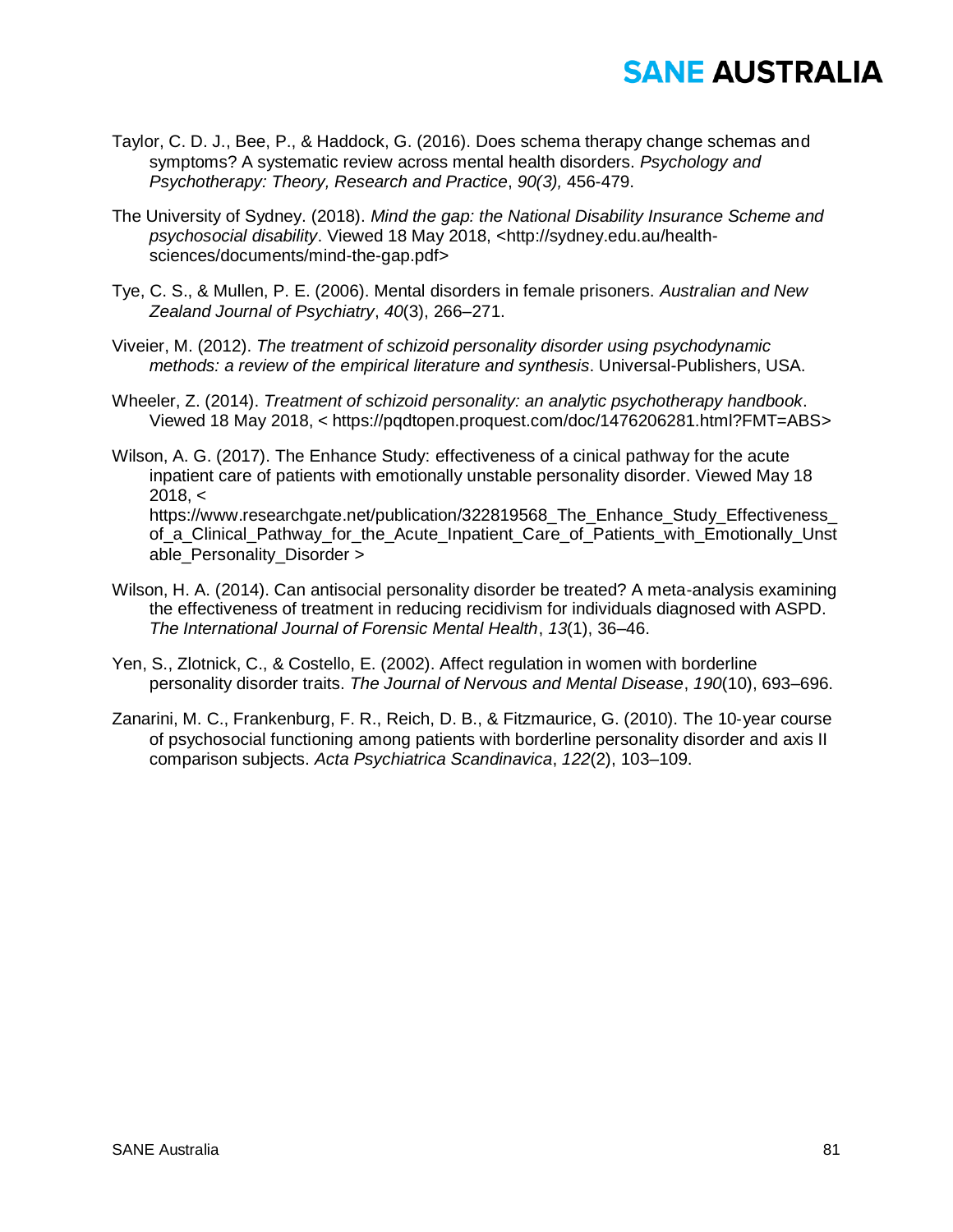#### **Appendix A: Brief summary of psychotherapy approaches relevant to this paper**

**Acceptance and commitment therapy (ACT)** – involves noticing and accepting thoughts, emotions and other private events, and taking meaningful action aligned with values

**Cognitive behaviour therapy (CBT)** – focuses on the relationship between thoughts, feelings and behaviours. CBT helps the person to challenge and overcome automatic beliefs, and to use practical strategies to change or modify their behaviour

**Dialectical behaviour therapy (DBT)** – involves a combination of CBT techniques with skill development relating to mindfulness, distress tolerance, emotion regulation and interpersonal effectiveness

**Family therapy** – styles of psychotherapy that involve working with families or couples through direct participation in therapy sessions

**Integrationist therapy** – involves integrating two or more psychotherapeutic approaches

**Interpersonal psychotherapy (IPT)** – emphasises current interpersonal and social contexts, such as relationship issues

**Mentalisation-based therapy (MBT)** – involves improving mentalisation, the process by which people implicitly and explicitly interpret their own actions and others' actions

**Mindfulness** – the psychological process of purposefully bringing attention to experiences occurring in the present moment. A key component of therapies such as ACT and DBT.

**Narrative therapy** – focuses on the narratives people use about their identities and experiences to form new, helpful stories that allow them to live according to their values

**Psychodynamic therapy** – involves identifying and exploring unconscious experiences that cause difficulties in day-to-day life, based on psychoanalytic theory

**Schema therapy** – focuses on allowing people to meet their emotional needs by implementing adaptive coping styles and healing maladaptive schemas (patterns of thoughts and behaviour)

**Transference-focused psychotherapy** – a specialised form of psychodynamic therapy with an emphasis on reducing suicidality and self-injurious behaviours and improving relationships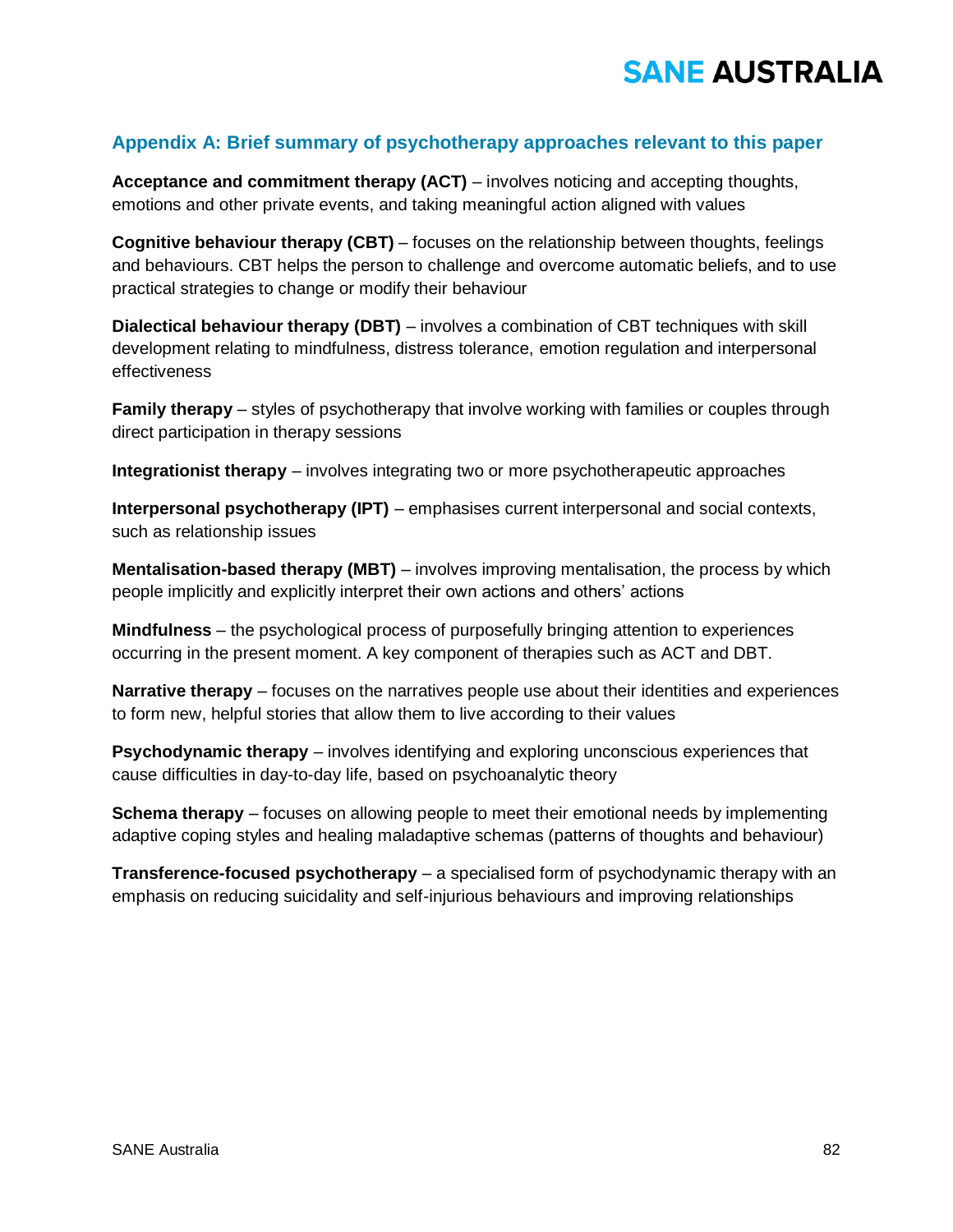#### **Appendix B: Environmental scan results**

#### **Table A. Summary of known specialist services by state and territory** (note: LE = lived experience)

| <b>State/territory</b>                        | <b>Service</b>                                                                                | <b>Location</b>      | <b>Target group</b> | <b>Notes</b>                                                                                                                           |
|-----------------------------------------------|-----------------------------------------------------------------------------------------------|----------------------|---------------------|----------------------------------------------------------------------------------------------------------------------------------------|
| <b>Australian</b><br><b>Capital Territory</b> | <b>ACT Psychological</b><br>and Counselling<br><b>Services</b>                                | Lyneham              | LE                  | Private clinic DBT program                                                                                                             |
|                                               |                                                                                               |                      |                     |                                                                                                                                        |
| <b>Australian</b>                             |                                                                                               |                      |                     | 12-week program for carers, families and others supporting                                                                             |
| <b>Capital Territory</b>                      | <b>Family Connections</b>                                                                     | Canberra             | Carer               | someone with BPD                                                                                                                       |
| <b>Australian</b>                             |                                                                                               |                      |                     |                                                                                                                                        |
| <b>Capital Territory</b>                      | <b>DBT</b> Canberra                                                                           | Canberra             | LE                  | Private clinic DBT program                                                                                                             |
| <b>Australian</b><br><b>Capital Territory</b> | <b>BPD Awareness</b><br><b>ACT</b>                                                            | Online               | Carer               | Community-based support groups for carers, family and<br>others supporting someone with BPD; workshops based on<br>DBT skills training |
| <b>New South</b><br><b>Wales</b>              | <b>ARAFMI</b> (Assisting<br>Relatives and<br><b>Friends of People</b><br>with Mental Illness) | <b>Hamilton East</b> | Carer               | Community-based support groups and one-day workshops for<br>carers, family and others supporting someone with BPD                      |
| <b>New South</b><br><b>Wales</b>              | <b>Bankstown</b><br><b>Community Mental</b><br>Health                                         | Bankstown            | LE                  | Community-based DBT program                                                                                                            |
| <b>New South</b>                              | <b>Brisbane Waters</b>                                                                        |                      |                     | Private hospital services; inpatient BPD treatment and                                                                                 |
| Wales                                         | Private Hospital                                                                              | Woy Woy              | LE                  | outpatient DBT program                                                                                                                 |
| <b>New South</b><br><b>Wales</b>              | <b>Brookvale</b><br><b>Community Health</b><br>Centre                                         | <b>Brookvale</b>     | LE                  | Community-based DBT program                                                                                                            |
| <b>New South</b><br><b>Wales</b>              | Campbelltown<br><b>Community Mental</b><br>Health                                             | Campbelltown         | LE                  | Community-based DBT program                                                                                                            |
| <b>New South</b><br><b>Wales</b>              | Cumberland<br>Hospital                                                                        | Parramatta           | LE                  | Public hospital outpatient personality disorder services                                                                               |
| <b>New South</b>                              | <b>DBT Psychology</b><br>Clinic                                                               | <b>Potts Point</b>   | LE                  | Private clinic DBT program                                                                                                             |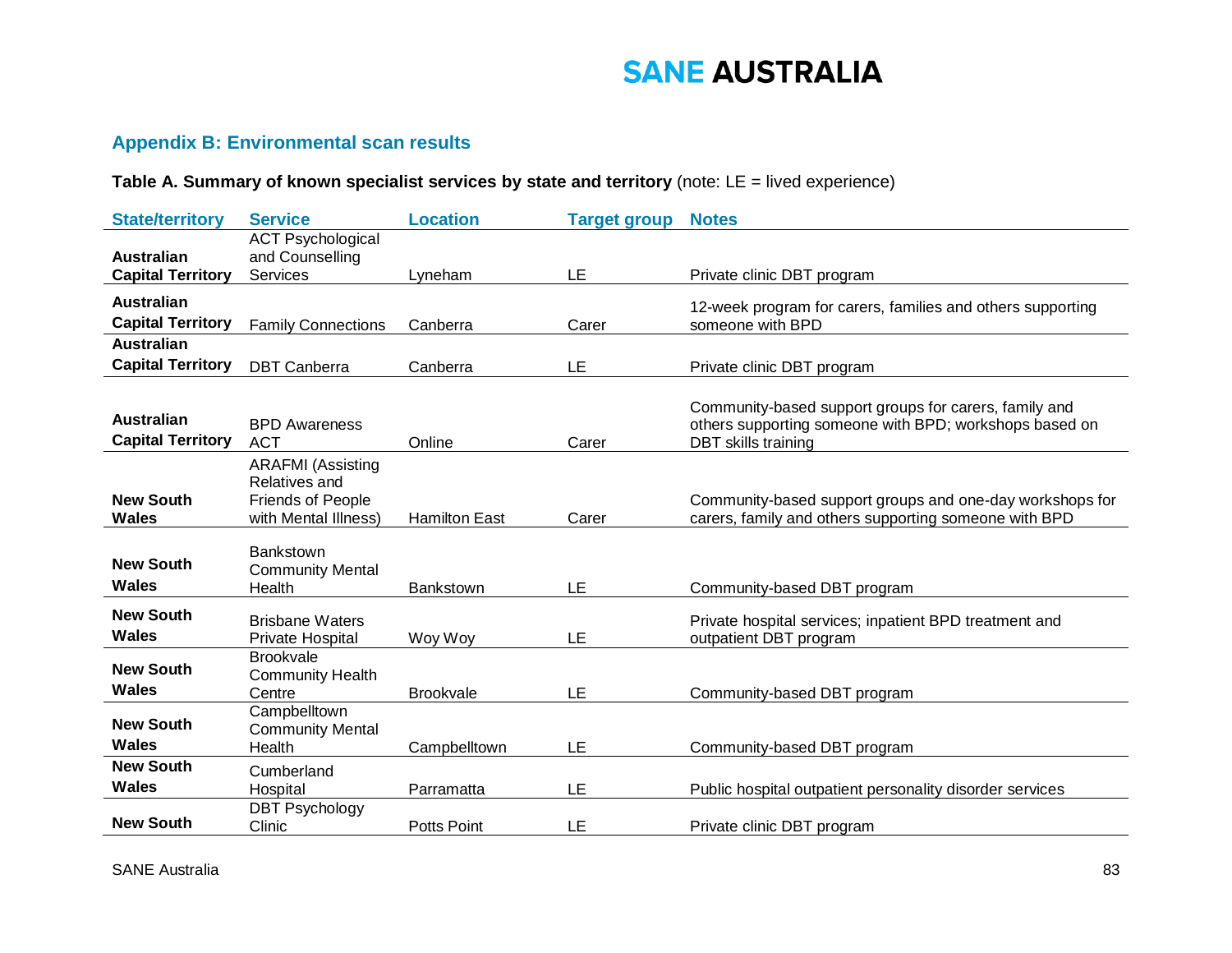| <b>State/territory</b>           | <b>Service</b>                                                                     | <b>Location</b>                                            | <b>Target group</b> | <b>Notes</b>                                                                                                                                                                                                                        |
|----------------------------------|------------------------------------------------------------------------------------|------------------------------------------------------------|---------------------|-------------------------------------------------------------------------------------------------------------------------------------------------------------------------------------------------------------------------------------|
| <b>Wales</b>                     |                                                                                    |                                                            |                     |                                                                                                                                                                                                                                     |
| <b>New South</b>                 |                                                                                    |                                                            |                     |                                                                                                                                                                                                                                     |
| <b>Wales</b>                     | <b>DBT Sydney</b>                                                                  | Newtown                                                    | LE and carer        | Private clinic DBT program and family and friends program                                                                                                                                                                           |
| <b>New South</b><br>Wales        | <b>Family Connections</b>                                                          | Wollongong, Hunter,<br>Wahroonga,<br>Newtown, Miranda      | Carer               | 12 week program for carers, families and others supporting<br>someone with BPD                                                                                                                                                      |
| <b>New South</b><br><b>Wales</b> | <b>Hunter New</b><br><b>England Mental</b><br><b>Health Service:</b><br>Centre for |                                                            |                     |                                                                                                                                                                                                                                     |
|                                  | Psychotherapy                                                                      | Newcastle                                                  | LE                  | Community-based DBT program                                                                                                                                                                                                         |
| <b>New South</b><br>Wales        | <b>Illawarra Community</b><br><b>Mental Health</b>                                 | Wollongong                                                 | LE                  | Community-based clinic; includes DBT program, ACT,<br>schema therapy, psychodynamic therapy, affect regulation<br>clinic (BPD-specific), adult Gold Card Clinic (brief intervention;<br>for evaluation see Grenyer & Fanaian, 2015) |
| <b>New South</b><br><b>Wales</b> | Institute for Healthy<br>Living                                                    | Bondi                                                      | LE                  | Private clinic DBT program and schema therapy                                                                                                                                                                                       |
| <b>New South</b><br><b>Wales</b> | Lake Illawarra<br><b>Community Mental</b><br>Health - Gold Card<br>Clinic          | Warrawong                                                  | LE                  | Community-based brief intervention service for those with<br>personality disorder diagnosis or traits; for evaluation see<br>Grenyer & Fanaian (2015)                                                                               |
| <b>New South</b><br><b>Wales</b> | Mayo Private<br>Hospital                                                           | Taree                                                      | LE                  | Private hospital DBT program                                                                                                                                                                                                        |
| <b>New South</b><br><b>Wales</b> | <b>Mosman Private</b><br>Hospital                                                  | Mosman                                                     | LE                  | Private hospital DBT program                                                                                                                                                                                                        |
| <b>New South</b><br><b>Wales</b> | Northside Group<br>Hospitals                                                       | Wentworthville, St<br>Leonard's,<br>Macarthur,<br>Cremorne | LE                  | Private hospital services; inpatient and supportive day<br>programs for BPD (all locations), DBT program (Northside<br>West and Northside Macarthur clinics)                                                                        |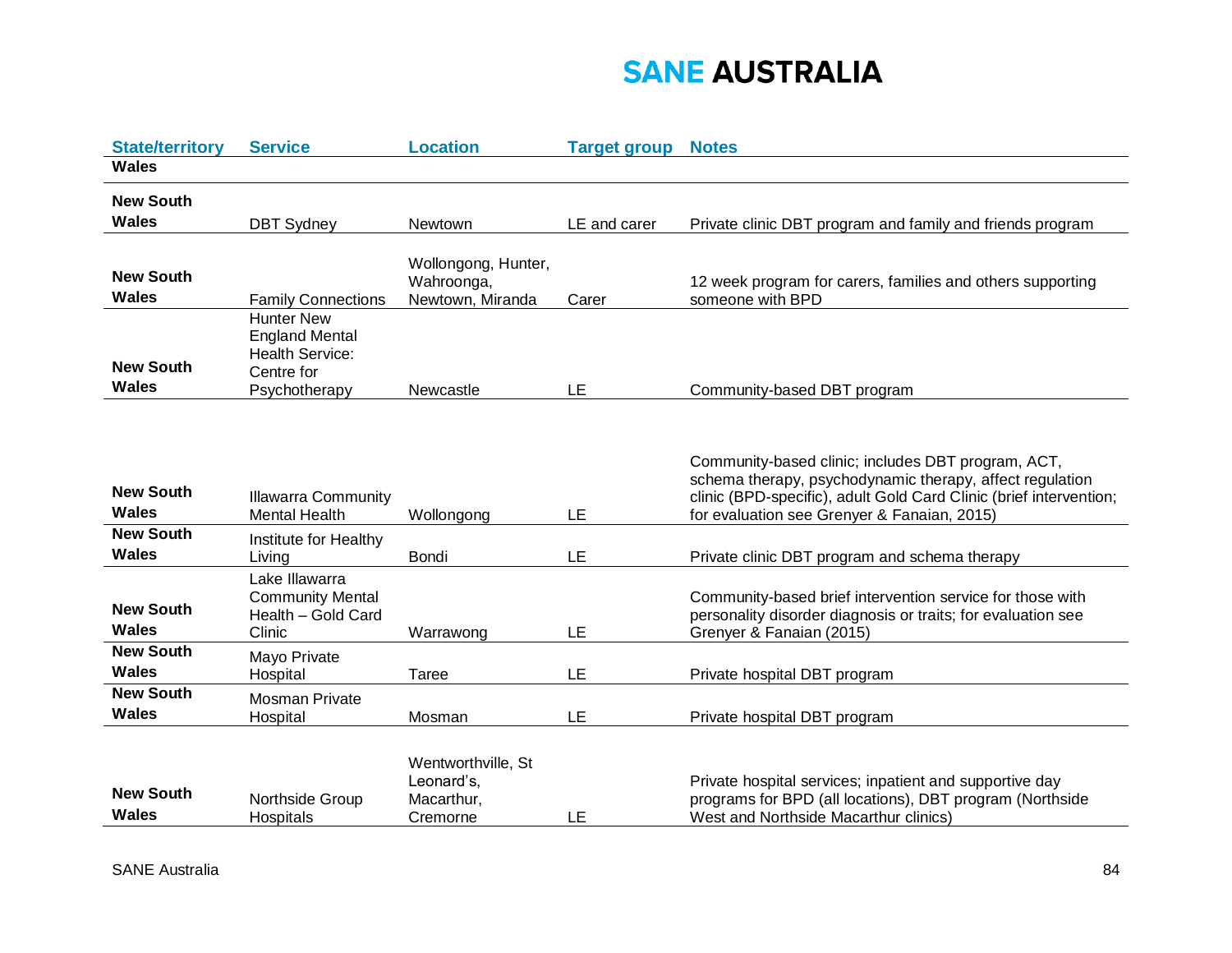| <b>State/territory</b>           | <b>Service</b>                                                                                   | <b>Location</b>          | <b>Target group</b> | <b>Notes</b>                                                                                                                                                              |
|----------------------------------|--------------------------------------------------------------------------------------------------|--------------------------|---------------------|---------------------------------------------------------------------------------------------------------------------------------------------------------------------------|
| <b>New South</b><br><b>Wales</b> | Prince of Wales<br>Hospital                                                                      | Bondi                    | LE                  | Community-based brief intervention service for those with<br>personality disorder diagnosis or traits - Lifeworks Program;<br>for evaluation see Grenyer & Fanaian (2015) |
| <b>New South</b>                 |                                                                                                  | Wollongong,              |                     |                                                                                                                                                                           |
| <b>Wales</b>                     | Project Air                                                                                      | Sydney                   | Carer               | Carer workshops and support groups                                                                                                                                        |
| <b>New South</b><br>Wales        | Royal North Shore<br>Hospital - Lower<br><b>North Shore</b><br><b>Community Mental</b><br>Health | Lower North Shore        | LE                  | Community-based DBT program                                                                                                                                               |
| <b>New South</b>                 | Royal Prince Alfred                                                                              |                          |                     |                                                                                                                                                                           |
| <b>Wales</b>                     | Hospital                                                                                         | Camperdown               | LE                  | Public hospital DBT program                                                                                                                                               |
| <b>New South</b><br><b>Wales</b> | <b>Ryde Community</b><br><b>Mental Health</b><br>Centre                                          | Ryde                     | LE                  | Community-based DBT program                                                                                                                                               |
| <b>New South</b>                 | Schema Therapy                                                                                   |                          |                     |                                                                                                                                                                           |
| <b>Wales</b>                     | Sydney                                                                                           | Liverpool                | LE                  | Private clinic schema therapy                                                                                                                                             |
| <b>New South</b><br>Wales        | South Western<br><b>Sydney Community</b><br><b>Mental Health</b>                                 | Liverpool                | LE                  | Community-based DBT program                                                                                                                                               |
| <b>New South</b><br><b>Wales</b> | St John of God                                                                                   | Burwood, Richmond        | LE                  | Private hospital personality disorder services; includes<br>inpatient DBT and schema therapy programs, outpatient DBT<br>program                                          |
| <b>New South</b>                 | <b>St Vincent's Mental</b>                                                                       |                          |                     |                                                                                                                                                                           |
| Wales                            | <b>Health Service</b>                                                                            | Darlinghurst             | LE                  | Private hospital outpatient DBT program                                                                                                                                   |
| <b>New South</b><br><b>Wales</b> | The Sutherland<br>Hospital-<br>Sutherland<br><b>Community Mental</b><br><b>Health Service</b>    | St George,<br>Sutherland | LE                  | Community-based DBT program                                                                                                                                               |
| <b>New South</b><br><b>Wales</b> | <b>Sydney South West</b><br>Private Hospital                                                     | Liverpool                | LE                  | Private hospital inpatient DBT program                                                                                                                                    |
| <b>New South</b>                 | <b>Taree Community</b>                                                                           | Taree                    | LE                  | Community-based DBT program                                                                                                                                               |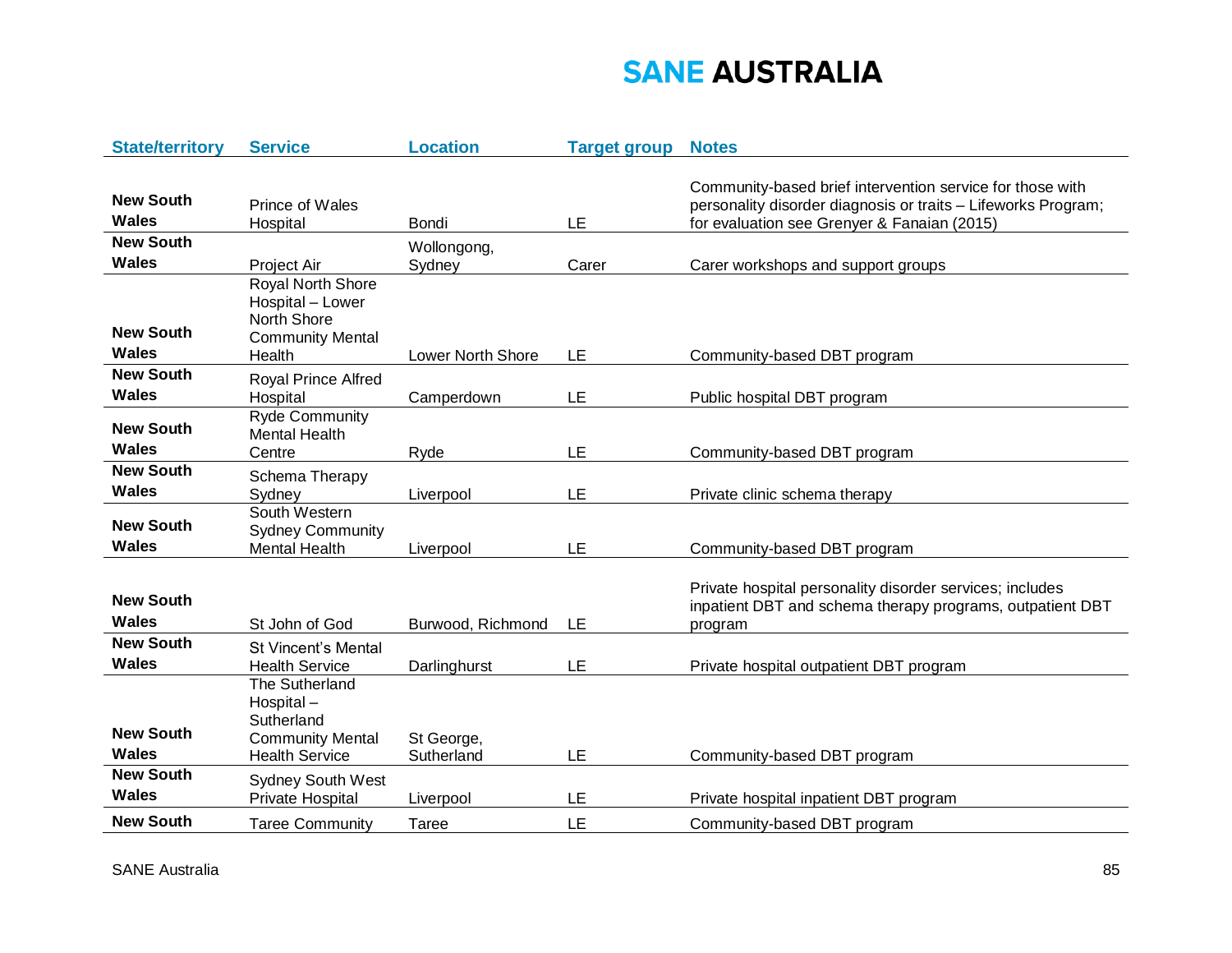| <b>State/territory</b>              | <b>Service</b>                                    | <b>Location</b>                     | <b>Target group</b> | <b>Notes</b>                                                                                                                                                                                          |
|-------------------------------------|---------------------------------------------------|-------------------------------------|---------------------|-------------------------------------------------------------------------------------------------------------------------------------------------------------------------------------------------------|
| <b>Wales</b>                        | <b>Health Service</b>                             |                                     |                     |                                                                                                                                                                                                       |
|                                     |                                                   |                                     |                     | Private clinic DBT programs; includes adolescent and adult                                                                                                                                            |
| <b>New South</b><br><b>Wales</b>    | The Australian DBT<br>Institute                   | Rozelle, Woollahra                  | LE                  | DBT and adapted-DBT programs, graduate program, young<br>men's program, women's group, antenatal group, substance-<br>use group                                                                       |
| <b>New South</b><br>Wales           | The Clinical<br><b>Psychology Centre</b>          | Crows Nest, Manly                   | LE                  | Private clinic DBT program and schema therapy                                                                                                                                                         |
| <b>New South</b><br><b>Wales</b>    | The Hills Clinic                                  | Castle Hill, Hornsby,<br>Kellyville | LE                  | Private hospital inpatient and day DBT programs                                                                                                                                                       |
| <b>New South</b><br>Wales           | The Hills Private<br>Hospital                     | <b>Baulkham Hills</b>               | LE                  | Private hospital inpatient personality disorder treatment                                                                                                                                             |
| <b>New South</b><br>Wales           | The Resilience<br>Centre Psychology<br>Services   | Epping                              | LE                  | Private clinic DBT program                                                                                                                                                                            |
| <b>New South</b><br><b>Wales</b>    | The Sydney Clinic                                 | <b>Bronte</b>                       | LE                  | Private hospital DBT day program                                                                                                                                                                      |
| <b>New South</b><br><b>Wales</b>    | <b>Wesley Hospital</b>                            | Ashfield, Kogarah                   | LE                  | Private hospital DBT day program                                                                                                                                                                      |
| <b>Northern</b><br><b>Territory</b> | n/a                                               | n/a                                 | n/a                 | No specialist services identified                                                                                                                                                                     |
| Queensland                          | <b>Belmont Private</b><br>Hospital                | <b>Brisbane</b>                     | LE                  | Private hospital DBT and trauma day programs                                                                                                                                                          |
| Queensland                          | Caboolture Hospital<br><b>Adult Mental Health</b> | Caboolture, Kippa-<br>Ring          | LE                  | Community-based DBT program                                                                                                                                                                           |
| Queensland                          | <b>Currumbin Clinic</b>                           | Cairns                              | LE                  | Private hospital services; includes inpatient services for<br>individuals with BPD; DBT and DBT-Lite day programs                                                                                     |
| Queensland                          | <b>DBTBrisbane</b>                                | <b>Brisbane</b>                     | LE and carer        | Private clinic DBT programs; includes intensive DBT program,<br>booster DBT program, and services for carers, families and<br>other support persons (information sessions and individual<br>sessions) |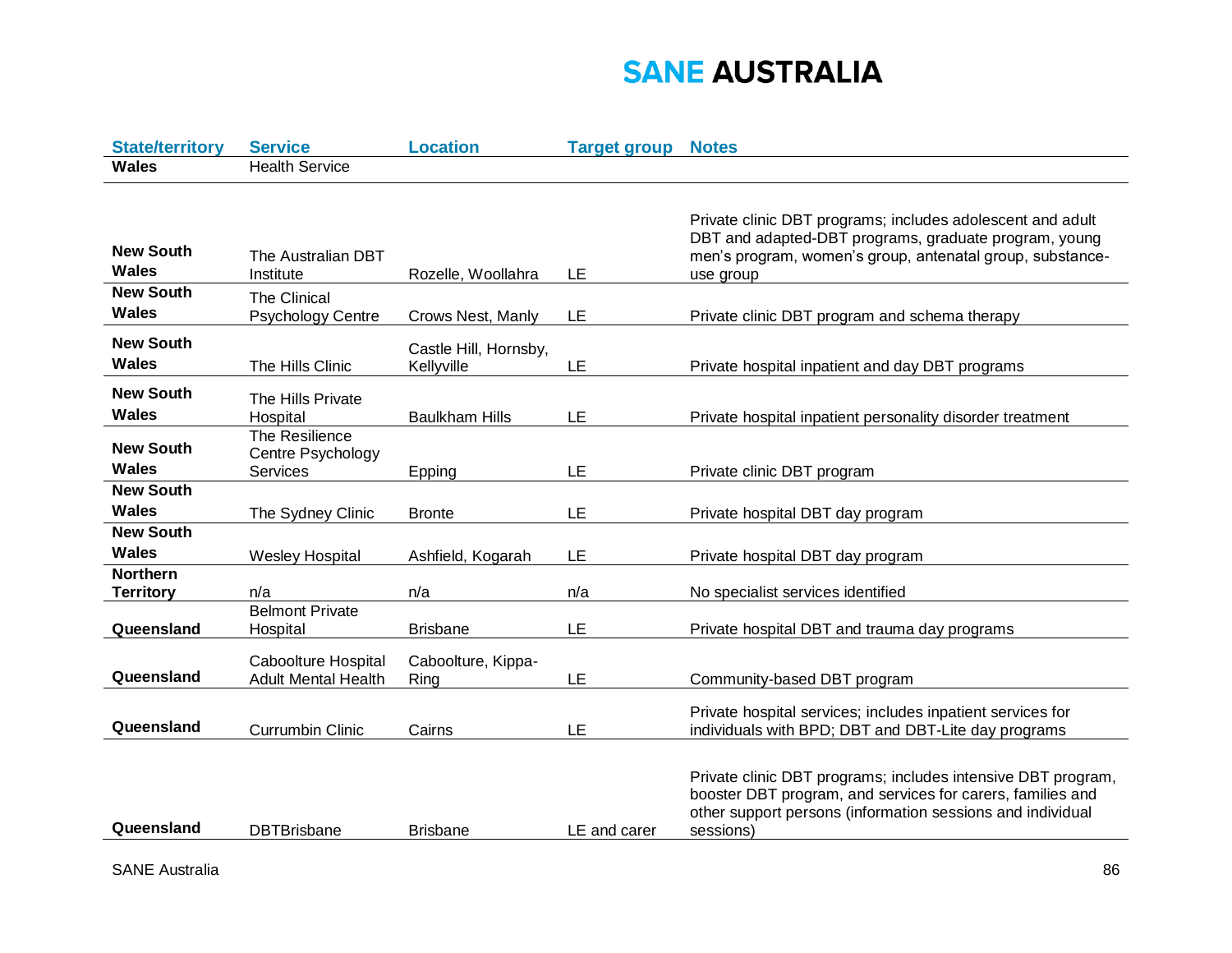| <b>State/territory</b> | <b>Service</b>                                                        | <b>Location</b>   | <b>Target group</b> | <b>Notes</b>                                                                                                                                                                                  |
|------------------------|-----------------------------------------------------------------------|-------------------|---------------------|-----------------------------------------------------------------------------------------------------------------------------------------------------------------------------------------------|
| Queensland             | Lakeside Rooms                                                        | <b>Gold Coast</b> | LE                  | Private clinic DBT program                                                                                                                                                                    |
| Queensland             | Logan Hospital<br><b>Mental Health Care</b>                           | Logan             | LE                  | Public hospital inpatient personality disorder services;<br>includes DBT program, psychodynamic and MBT services                                                                              |
| Queensland             | <b>New Farm Clinic</b>                                                | <b>Brisbane</b>   | LE                  | Private hospital day programs; includes adult DBT program,<br>young adult DBT program, advanced DBT program and<br>schema therapy                                                             |
| Queensland             | <b>Pine Rivers Private</b><br>Hospital                                | Strathpine        | LE                  | Private hospital DBT day program                                                                                                                                                              |
| Queensland             | Royal Brisbane<br>Women's Hospital<br><b>Mental Health</b><br>Service | <b>Brisbane</b>   | LE                  | Public hospital DBT program                                                                                                                                                                   |
| Queensland             | St Andrew's<br>Hospital<br>Toowoomba                                  | Toowoomba         | LE                  | Private hospital DBT outpatient program                                                                                                                                                       |
| Queensland             | The Australian DBT<br>Institute                                       | Southbank         | LE                  | Private clinic DBT programs; includes adolescent and adult<br>DBT and adapted-DBT programs, graduate program, young<br>men's program, women's group, antenatal group, substance-<br>use group |
| Queensland             | The Cairns Clinic                                                     | Cairns            | LE                  | Private hospital DBT day program                                                                                                                                                              |
| Queensland             | The Prince Charles<br><b>Hospital Mental</b><br><b>Health Service</b> | <b>Brisbane</b>   | LE                  | Public hospital DBT program                                                                                                                                                                   |
| Queensland             | <b>Townsville Hospital</b><br>and Health Service                      | Townsville        | LE                  | Public hospital personality disorders assessment clinic                                                                                                                                       |
| Queensland             | YETI (Youth<br>Empowered<br>Towards<br>Independence)                  | Cairns            | LE                  | Community-based clinic, involves DBT program for young<br>people aged 12-25 years                                                                                                             |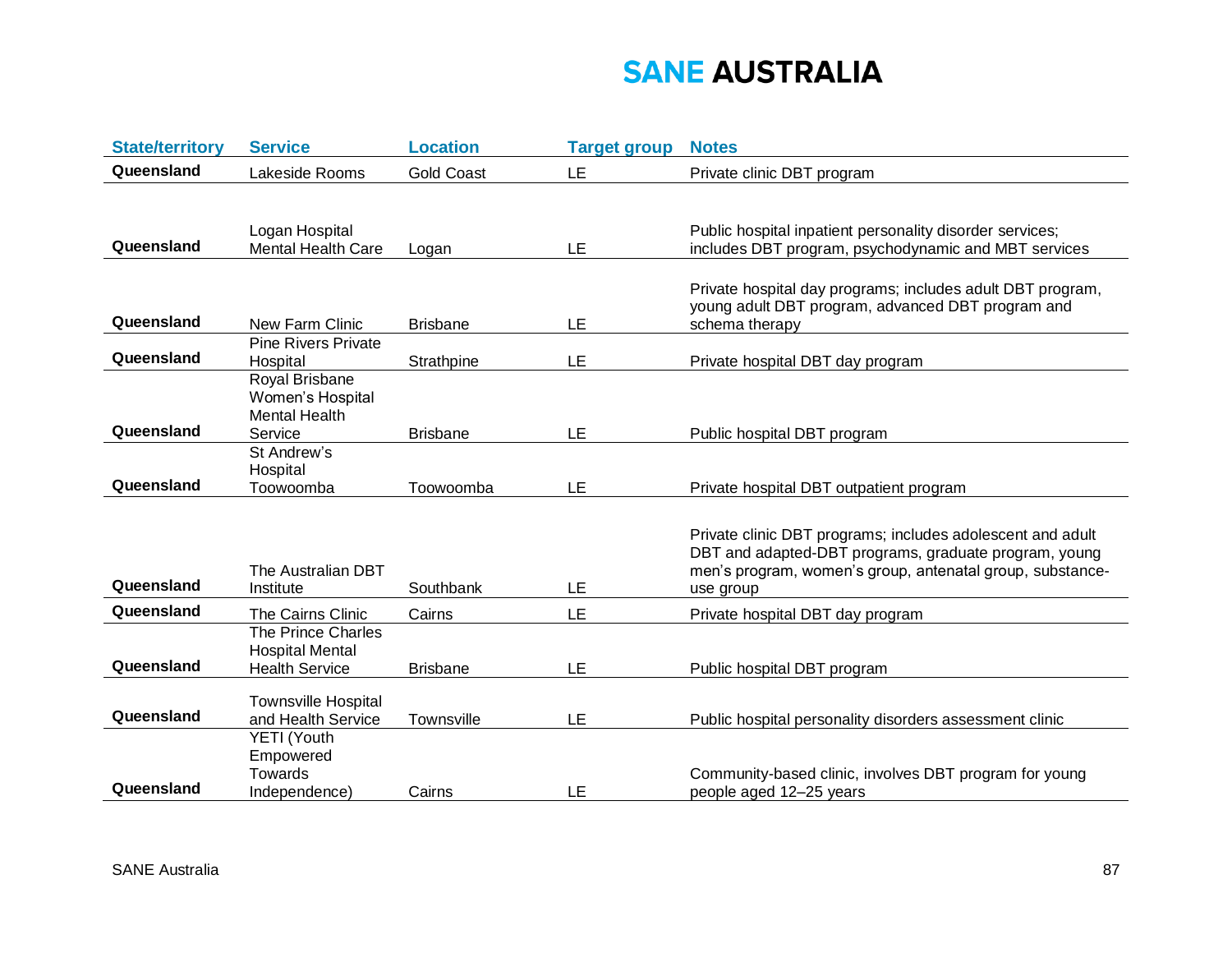| <b>State/territory</b> | <b>Service</b>                   | <b>Location</b>    | <b>Target group</b> | <b>Notes</b>                                                                                                     |
|------------------------|----------------------------------|--------------------|---------------------|------------------------------------------------------------------------------------------------------------------|
|                        |                                  |                    |                     |                                                                                                                  |
|                        |                                  |                    |                     |                                                                                                                  |
|                        | <b>BPD Centre of</b>             |                    |                     | Funding announced for development of BPD specialist clinic,                                                      |
| <b>South Australia</b> | Excellence                       | TBA                | LE                  | to involve specialist clinicians, training and research                                                          |
|                        |                                  |                    |                     | Private clinic schema therapy for children, adolescents and                                                      |
| <b>South Australia</b> | Centre for Schema<br>Therapy     | Frewville          | LE                  | adults                                                                                                           |
|                        |                                  |                    |                     |                                                                                                                  |
|                        |                                  | Noarlunga, Bowden, |                     | 12-week program for carers, families and others supporting                                                       |
| <b>South Australia</b> | <b>Family Connections</b>        | Glandore           | Carer               | someone with BPD                                                                                                 |
| <b>South Australia</b> | Kahlyn Day Centre                | Magill             | LE                  | Private hospital DBT day program                                                                                 |
|                        |                                  |                    |                     |                                                                                                                  |
|                        | <b>Mental Illness</b>            |                    |                     | Community-based services; mother-infant DBT program                                                              |
|                        | Fellowship of South              |                    |                     | (currently being researched and evaluated), carer support                                                        |
| South Australia        | Australia                        | Wayville           | LE and carer        | program                                                                                                          |
|                        |                                  |                    |                     |                                                                                                                  |
|                        |                                  | Adelaide city,     |                     |                                                                                                                  |
|                        |                                  | Morphette Vale,    |                     |                                                                                                                  |
|                        |                                  | Payneham,          |                     | Community-based clinics; services include DBT, schema                                                            |
|                        |                                  | Salisbury, Seaview |                     | therapy, IPT, support groups for carers, families and others                                                     |
| <b>South Australia</b> | PsychMed                         | Downs              | LE and carer        | supporting someone with BPD                                                                                      |
|                        |                                  |                    |                     |                                                                                                                  |
| <b>South Australia</b> | <b>Skylight Mental</b><br>Health |                    | Carer               | Sanctuary Support Group for carers, families and others                                                          |
|                        | <b>St Helens Private</b>         | Wayville           |                     | supporting someone with BPD                                                                                      |
| <b>Tasmania</b>        | Hospital                         | Hobart             | LE                  | Private hospital DBT day program                                                                                 |
|                        |                                  |                    | LE                  |                                                                                                                  |
| <b>Tasmania</b>        | The Hobart Clinic                | Rokeby             |                     | Private hospital DBT day program                                                                                 |
|                        |                                  |                    |                     |                                                                                                                  |
|                        |                                  |                    |                     | Private hospital clinic, includes DBT day program for adults<br>and modified DBT program 'LEAF' for adolescents, |
| <b>Victoria</b>        | <b>Albert Road Clinic</b>        | Melbourne          | LE                  | incorporating art and music therapy                                                                              |
|                        |                                  | St Kilda, South    |                     |                                                                                                                  |
| <b>Victoria</b>        | <b>Alfred Health</b>             | Yarra              | LE                  | Community-based outpatient DBT program                                                                           |
| <b>Victoria</b>        | <b>Alfred Hospital</b>           | Melbourne          | LE                  | Public hospital, inpatient BPD services                                                                          |
| <b>Victoria</b>        | <b>Banyule Community</b>         | Greensborough      | LE                  | Community-based DBT program                                                                                      |
|                        |                                  |                    |                     |                                                                                                                  |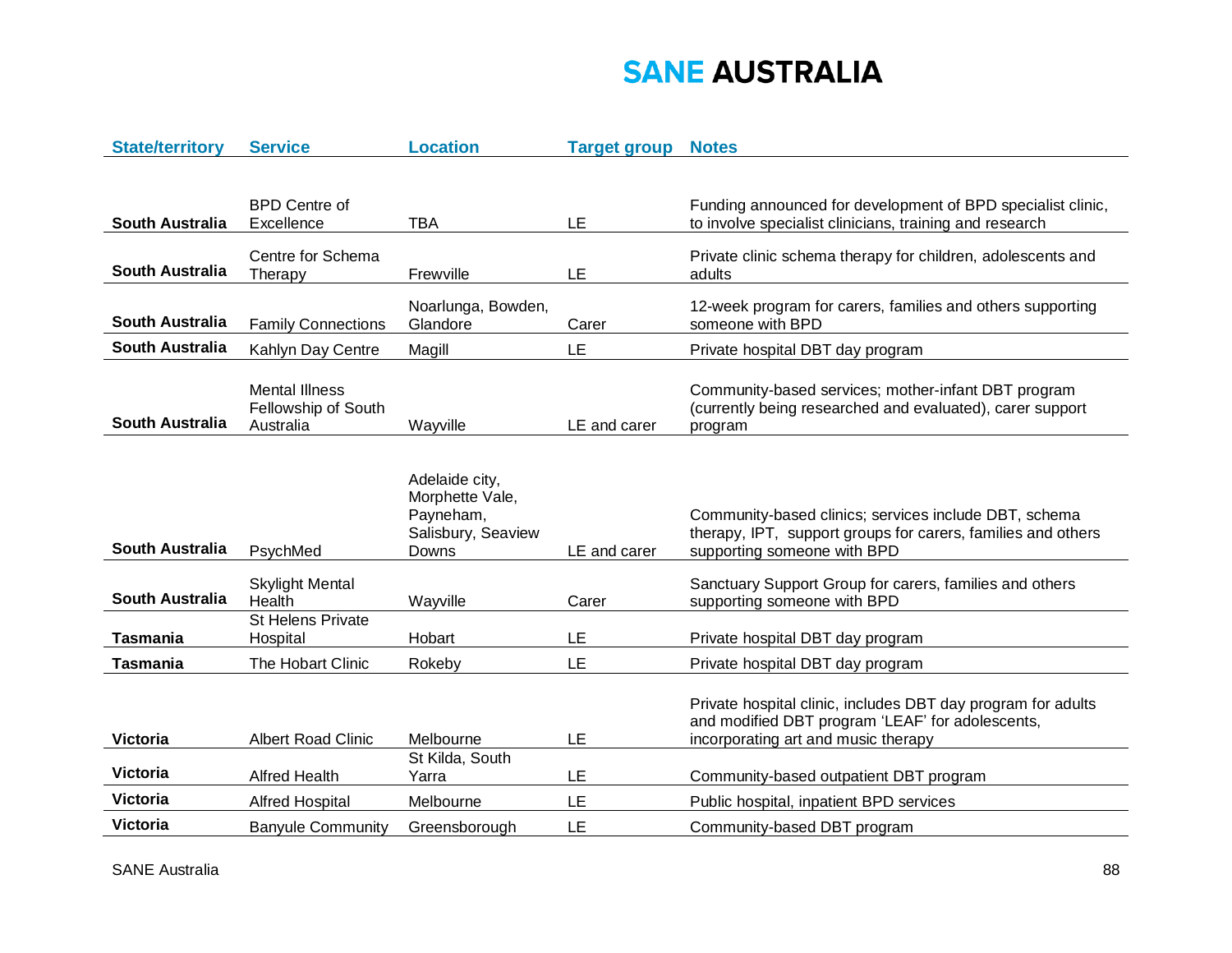| <b>State/territory</b> | <b>Service</b>                               | <b>Location</b>               | <b>Target group</b> | <b>Notes</b>                                                                                                                                                 |
|------------------------|----------------------------------------------|-------------------------------|---------------------|--------------------------------------------------------------------------------------------------------------------------------------------------------------|
|                        | health                                       |                               |                     |                                                                                                                                                              |
| <b>Victoria</b>        | Barwon Health<br>Deakin Psychology<br>Clinic | Geelona                       | LE                  | Community-based DBT program                                                                                                                                  |
| <b>Victoria</b>        | <b>Bouverie Centre</b>                       | <b>Brunswick</b>              | Carer               | Community-based carer services; support groups and<br>workshops for carers supporting a family member with BPD<br>(Fostering Realistic Hope workshop series) |
| <b>Victoria</b>        | <b>BPD Community</b>                         | Statewide                     | Carer               | Community-based carer services; information nights and peer-<br>led support groups for carers, families and others supporting a<br>person with BPD           |
| <b>Victoria</b>        | <b>Delmont Private</b><br>Hospital           | Glen Iris                     | LE                  | Private hospital DBT day program and inpatient program                                                                                                       |
| <b>Victoria</b>        | <b>Epworth Clinic</b>                        | Camberwell                    | LE                  | Private hospital DBT day program, DBT graduate day<br>program, schema therapy day program                                                                    |
| <b>Victoria</b>        | <b>Family Connections</b>                    | Langwarrin, Box<br>Hill, Sale | Carer               | Community-based carer services; 12-week program for<br>carers, families and others supporting someone with BPD                                               |
| <b>Victoria</b>        | Geelong Clinic                               | Geelong                       | LE                  | Private hospital DBT day program                                                                                                                             |
| <b>Victoria</b>        | Melbourne DBT<br>Centre                      | Murrumbeena                   | LE                  | Private clinic DBT programs; adult, adolescent, graduate and<br>RO-DBT groups                                                                                |
| <b>Victoria</b>        | <b>Mind Australia</b>                        | Statewide                     | Carer               | BPD Family and Carer Group; carer helpline                                                                                                                   |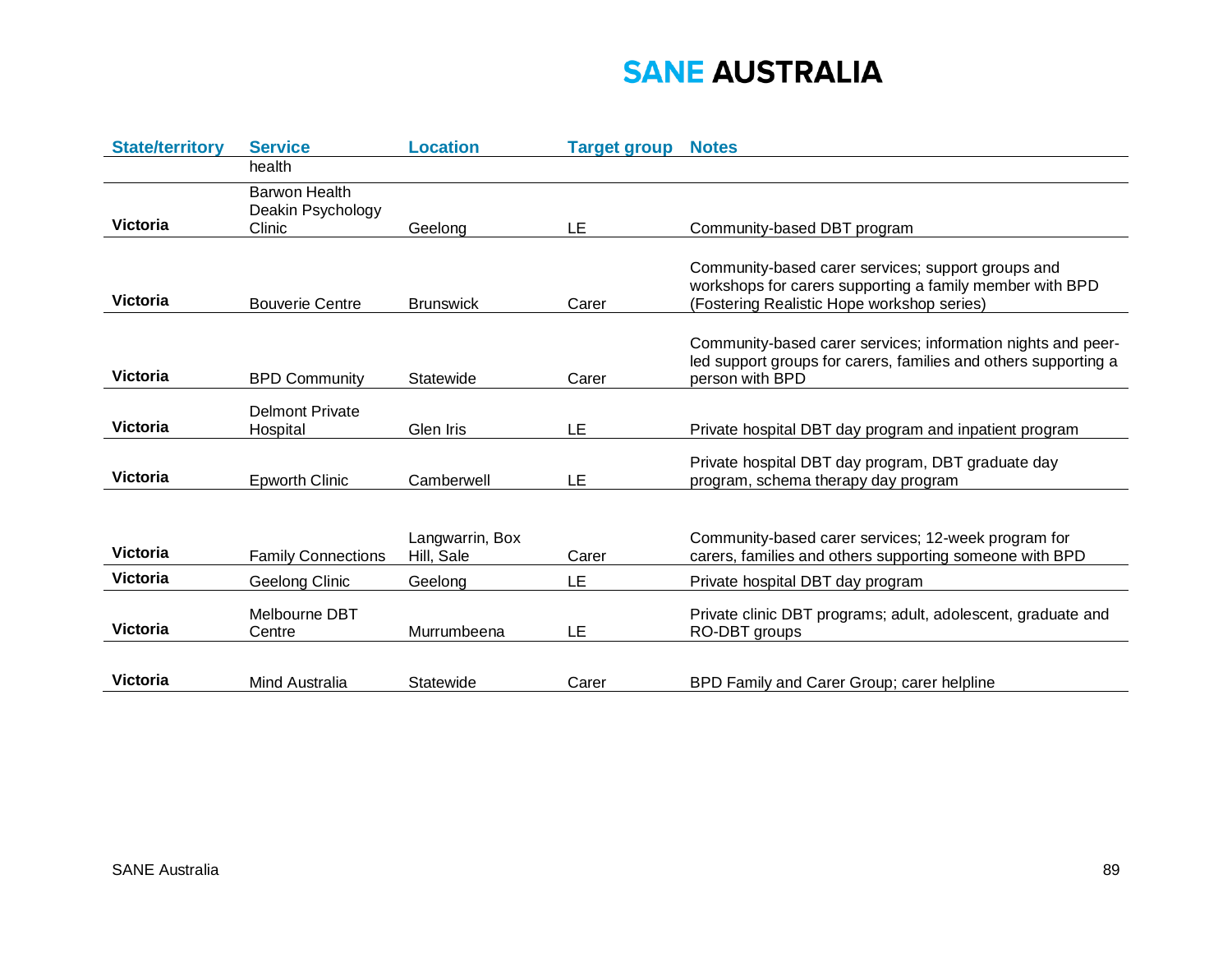| <b>State/territory</b> | <b>Service</b>                                                                     | <b>Location</b>                                                | <b>Target group</b> | <b>Notes</b>                                                                                                                                                                                                                                                                                                                                                                                                                                                                                                                                                                                                       |
|------------------------|------------------------------------------------------------------------------------|----------------------------------------------------------------|---------------------|--------------------------------------------------------------------------------------------------------------------------------------------------------------------------------------------------------------------------------------------------------------------------------------------------------------------------------------------------------------------------------------------------------------------------------------------------------------------------------------------------------------------------------------------------------------------------------------------------------------------|
| <b>Victoria</b>        | Orygen Youth<br>Health                                                             | Parkville, Footscray                                           | LE and carer        | Community-based and inpatient youth-oriented mental health<br>services. Includes: HYPE (Helping Young People Early), a<br>prevention and early intervention program relating to<br>symptoms of BPD, involving case-management,<br>psychotherapy, medication, family work; EPICC (Early<br>Psychosis Prevention & Intervention Centre); PACE (Personal<br>Assessment and Crisis Evaluation) for young people at risk of<br>developing psychosis (may be appropriate for SZPD;<br>psychosocial recovery program; carer services including<br>family peer support, information sessions and financial<br>support fund |
|                        | Schema Therapy                                                                     |                                                                |                     |                                                                                                                                                                                                                                                                                                                                                                                                                                                                                                                                                                                                                    |
| <b>Victoria</b>        | Institute Australia                                                                | Carlton                                                        | LE                  | Private clinic, individual and group schema therapy                                                                                                                                                                                                                                                                                                                                                                                                                                                                                                                                                                |
| <b>Victoria</b>        | Spectrum<br><b>Personality Disorder</b><br>Service                                 | Statewide with<br>centres in<br>Ringwood, Fitzroy,<br>Richmond | LE                  | Community-based and residential clinical services: DBT, ACT<br>(Wise Choices), MBT, psychoanalytic treatment, complex care<br>service, brief intensive group treatment, secondary<br>consultation, residential treatment. See Broadbear (2016) for<br>evaluation of residential treatment program and Morton (2012)<br>for evaluation of ACT program.                                                                                                                                                                                                                                                              |
| <b>Victoria</b>        | St John of God                                                                     | Dandenong,<br>Warrnambool,<br><b>Ballarat</b>                  | LE                  | Private hospital, inpatient and outpatient services with a<br>personality disorder-specific program (may involve DBT<br>program, schema therapy, CBT or mindfulness-based<br>cognitive therapy depending on presentation)                                                                                                                                                                                                                                                                                                                                                                                          |
| <b>Victoria</b>        | The Australian DBT<br>Institute: Essentia<br>Health and<br><b>Wellbeing Centre</b> | <b>Brighton</b>                                                | LE                  | Private clinic DBT programs; includes adolescent and adult<br>DBT and adapted-DBT programs, graduate program, young<br>men's program, women's group, antenatal group, substance-<br>use group                                                                                                                                                                                                                                                                                                                                                                                                                      |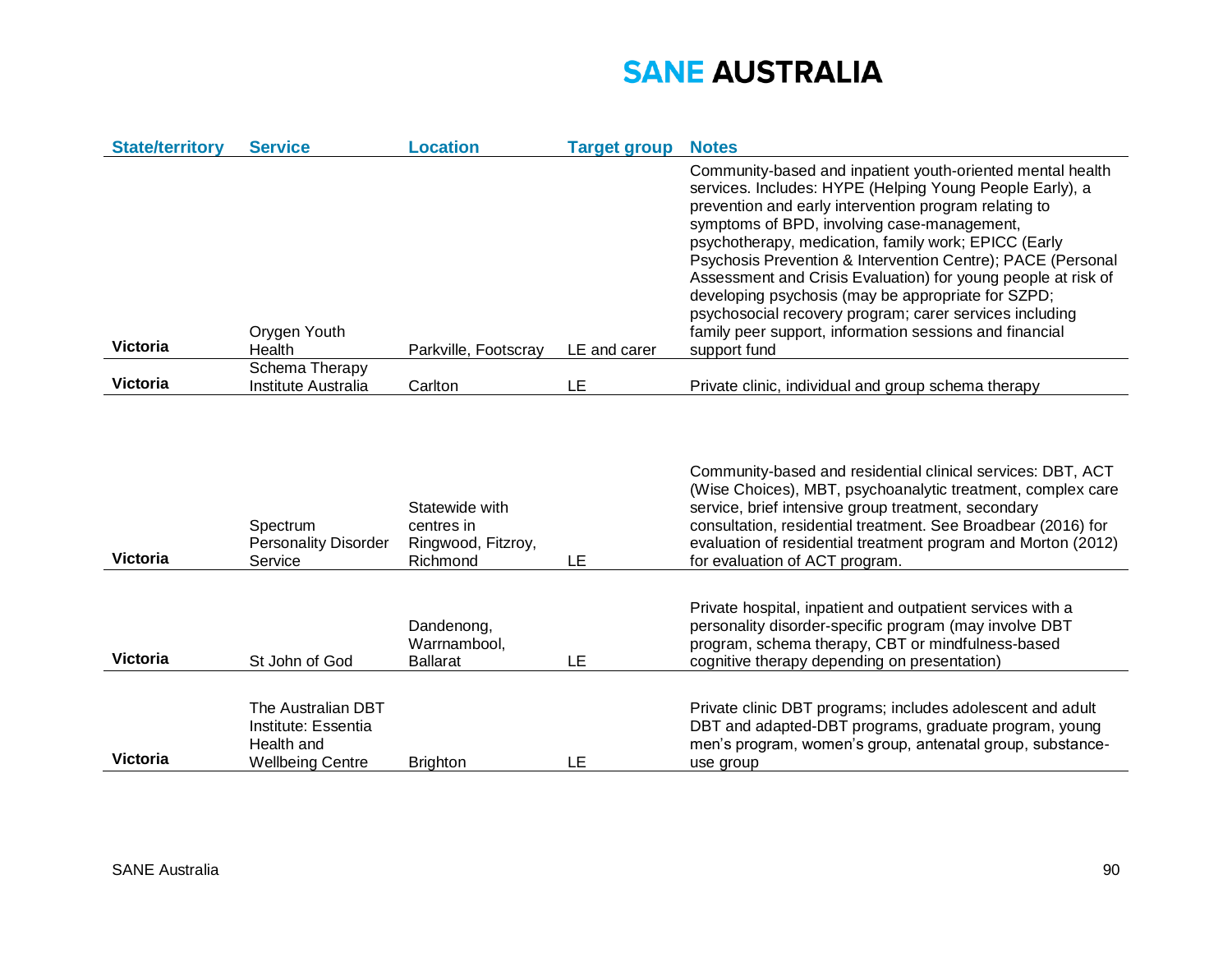| <b>State/territory</b>      | <b>Service</b>                                                                 | <b>Location</b>         | <b>Target group</b> | <b>Notes</b>                                                                                                                                                                                                                                                                                                                                                                                                     |
|-----------------------------|--------------------------------------------------------------------------------|-------------------------|---------------------|------------------------------------------------------------------------------------------------------------------------------------------------------------------------------------------------------------------------------------------------------------------------------------------------------------------------------------------------------------------------------------------------------------------|
| <b>Victoria</b>             | The Melbourne<br>Clinic                                                        | Richmond                | LE and carer        | Private hospital services including: DBT day program;<br>Supporting Trauma and Recovery (STAR) day program<br>incorporating DBT, CBT, mindfulness and trauma therapy;<br>schema therapy day program; and family, friends and carers<br>information/support sessions                                                                                                                                              |
| <b>Victoria</b>             | Victoria Clinic                                                                | Prahran                 | LE                  | Private hospital services, including: schema therapy inpatient<br>program; schema therapy day program; DBT day program;<br>Total Wellness Program incorporating DBT, schema therapy,<br>mindfulness, exercise and other approaches                                                                                                                                                                               |
| Western<br><b>Australia</b> | Alive 360 Health &<br>Community                                                | Guilford,<br>Rockingham | LE                  | Community-based clinic; aimed towards people at increased<br>risk of suicide or self-harm, including people living with BPD                                                                                                                                                                                                                                                                                      |
| Western<br><b>Australia</b> | Armadale Mental<br><b>Health Service</b>                                       | Armadale                | LE                  | Community-based DBT program                                                                                                                                                                                                                                                                                                                                                                                      |
| Western<br><b>Australia</b> | Child and<br><b>Adolescent Mental</b><br><b>Health Services</b><br>MST program | Fremantle, Murdoch      | LE and carer        | Community-based program for young people living with<br>conduct disorder or oppositional defiant disorder; involves<br>multisystemic therapy (MST) program, intensive family<br>intervention for young persons (12-16 years) working in<br>home, school and with parents and caregivers; evaluation<br>indicates reduction in behavioural problems and emotional<br>difficulties (see Porter & Nuntavisit, 2016) |
| Western<br><b>Australia</b> | Clarkson<br><b>Community Mental</b><br><b>Health Service</b>                   | Clarkson                | LE                  | Community-based DBT program                                                                                                                                                                                                                                                                                                                                                                                      |
| Western<br><b>Australia</b> | <b>Family Connections</b>                                                      | Midland, Fremantle      | Carer               | 12-week program for carers, families and others supporting<br>someone with BPD                                                                                                                                                                                                                                                                                                                                   |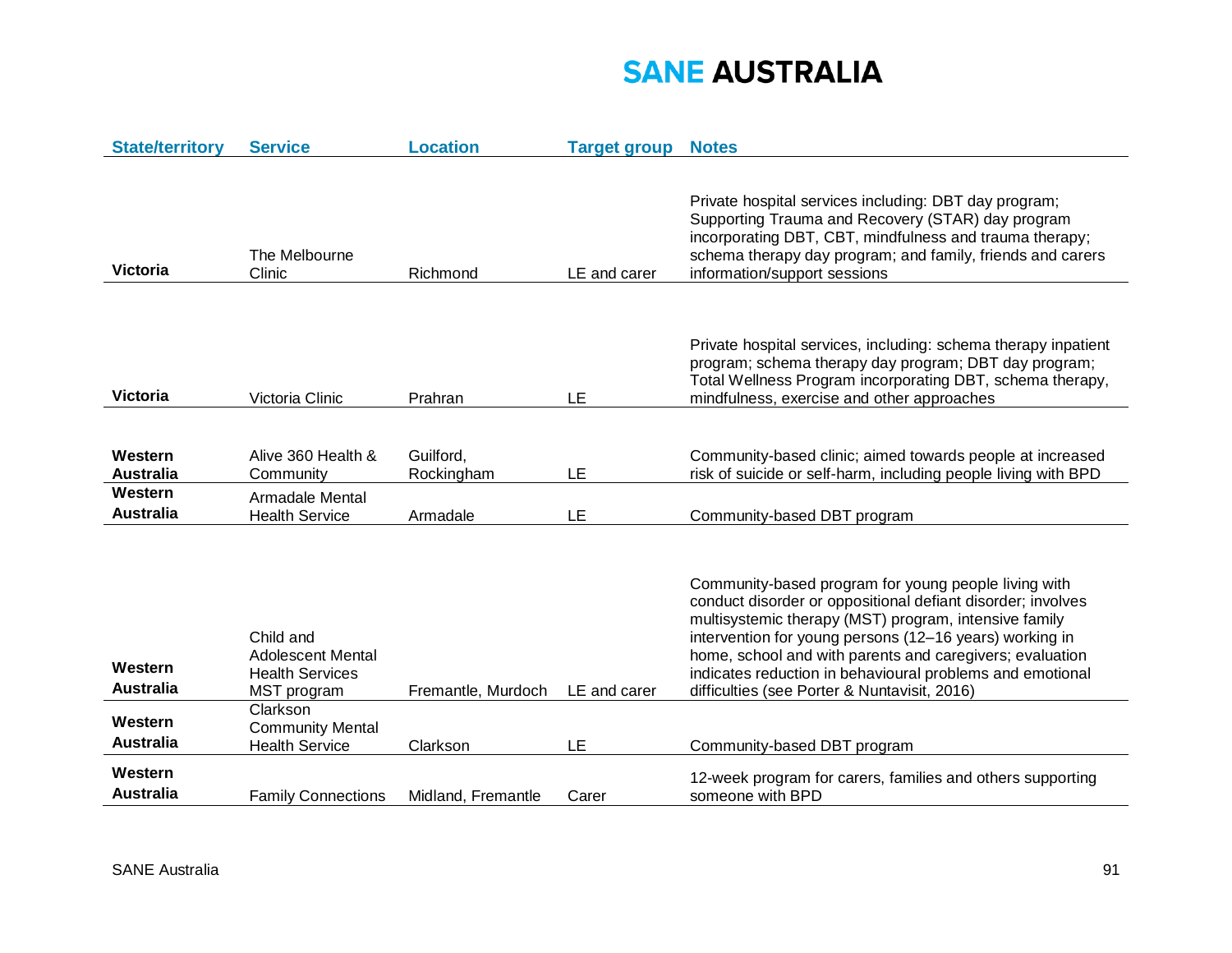| <b>State/territory</b>      | <b>Service</b>                                             | <b>Location</b> | <b>Target group</b> | <b>Notes</b>                                                                                                                                                                                                                                                                                                                                                       |
|-----------------------------|------------------------------------------------------------|-----------------|---------------------|--------------------------------------------------------------------------------------------------------------------------------------------------------------------------------------------------------------------------------------------------------------------------------------------------------------------------------------------------------------------|
| Western<br><b>Australia</b> | Fiona Stanley<br>Hospital                                  | Murdoch         | LE                  | Public hospital services; includes specialist youth unit with<br>high of percentage inpatients diagnosed with BPD or<br>emerging BPD; planned admissions (72 hours) available;<br>community-based Youth Community Assessment and<br>Treatment Team (YCATT) also available                                                                                          |
| Western<br><b>Australia</b> | Fremantle Hospital<br><b>Mental Health</b><br>Service      | Fremantle       | LE                  | Community-based DBT program                                                                                                                                                                                                                                                                                                                                        |
| Western<br><b>Australia</b> | Hollywood Hospital                                         | Perth           | LE                  | Private hospital services; DBT day program, schema therapy<br>day program                                                                                                                                                                                                                                                                                          |
| Western<br><b>Australia</b> | Joondalup<br><b>Community Mental</b><br>Health             | Joondalup       | LE                  | Community-based DBT program                                                                                                                                                                                                                                                                                                                                        |
| Western<br><b>Australia</b> | <b>Marian Centre</b><br>Open Borders-                      | Wembley         | LE                  | Private hospital DBT day program                                                                                                                                                                                                                                                                                                                                   |
| Western<br><b>Australia</b> | Hampton Road<br>Service                                    | Fremantle       | LE                  | Public residential program for people living with BPD                                                                                                                                                                                                                                                                                                              |
| Western<br><b>Australia</b> | <b>Peel Mental Health</b><br>Service                       | Mandurah, Peel  | LE                  | Community-based DBT program                                                                                                                                                                                                                                                                                                                                        |
| Western<br><b>Australia</b> | Perth Clinic                                               | Perth           | LE                  | Private hospital DBT day program                                                                                                                                                                                                                                                                                                                                   |
| Western<br><b>Australia</b> | Royal Perth Hospital                                       | Perth           | LE                  | Public hospital inpatient BPD treatment; The Enhance Study<br>identified that consumers receiving clinical care aligned with<br>NHMRC BPD guidelines spent less time in hospital and<br>reported greater satisfaction compared to consumers<br>receiving treatment as usual, while maintaining average<br>reductions in psychiatric symptomology (see Wilson 2017) |
| Western<br><b>Australia</b> | <b>Sentiens Private</b><br>Psychiatric Day<br>Hospital and | Perth           | LE                  | Private hospital DBT program                                                                                                                                                                                                                                                                                                                                       |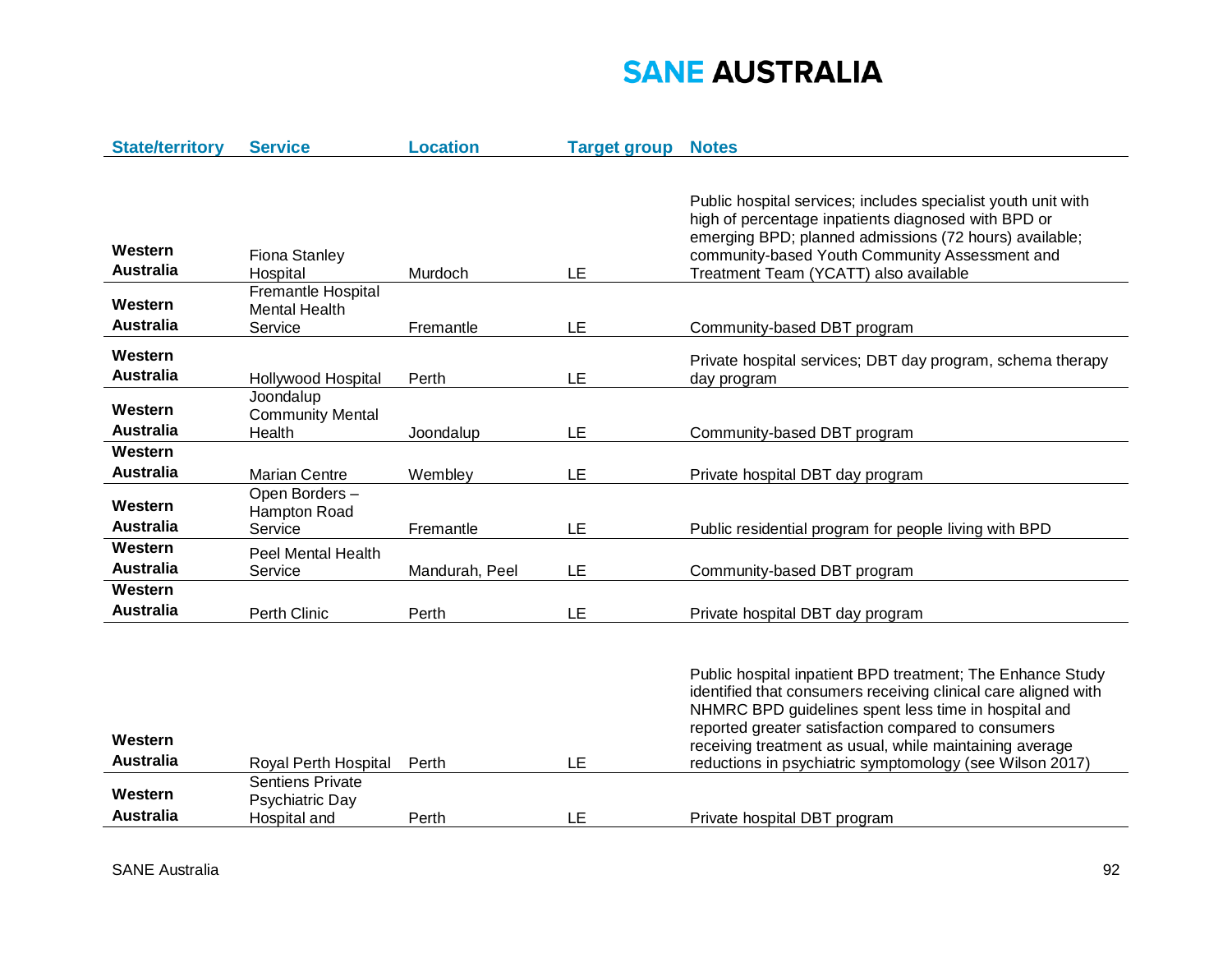| <b>State/territory</b>      | <b>Service</b>                             | Location       | <b>Target group</b> | <b>Notes</b>                                                                                                                                                                                                                                                           |
|-----------------------------|--------------------------------------------|----------------|---------------------|------------------------------------------------------------------------------------------------------------------------------------------------------------------------------------------------------------------------------------------------------------------------|
|                             | <b>Outpatient Clinic</b>                   |                |                     |                                                                                                                                                                                                                                                                        |
|                             |                                            |                |                     |                                                                                                                                                                                                                                                                        |
| Western                     | Swan Mental Health                         |                |                     |                                                                                                                                                                                                                                                                        |
| <b>Australia</b>            | Service                                    | Middle Swan    | LE                  | Community-based DBT program                                                                                                                                                                                                                                            |
|                             |                                            |                |                     |                                                                                                                                                                                                                                                                        |
| Western                     |                                            |                |                     | Community-based service for young people aged 12-17 who                                                                                                                                                                                                                |
| <b>Australia</b>            | Touchstone                                 |                |                     | have experienced intense emotional distress and self-harm,                                                                                                                                                                                                             |
|                             | (CAMHS)                                    | <b>Bentlev</b> | LE                  | including BPD                                                                                                                                                                                                                                                          |
|                             |                                            |                |                     |                                                                                                                                                                                                                                                                        |
| Western<br><b>Australia</b> | Youth Axis Mental<br><b>Health Program</b> | Wemblev        | LE                  | Community-based assessment, treatment, outreach,<br>consultation and community capacity-building for people aged<br>16-24 years; aimed at those with emerging mental health<br>problems, particularly 'ultra high risk' of developing psychosis<br>and/or emerging BPD |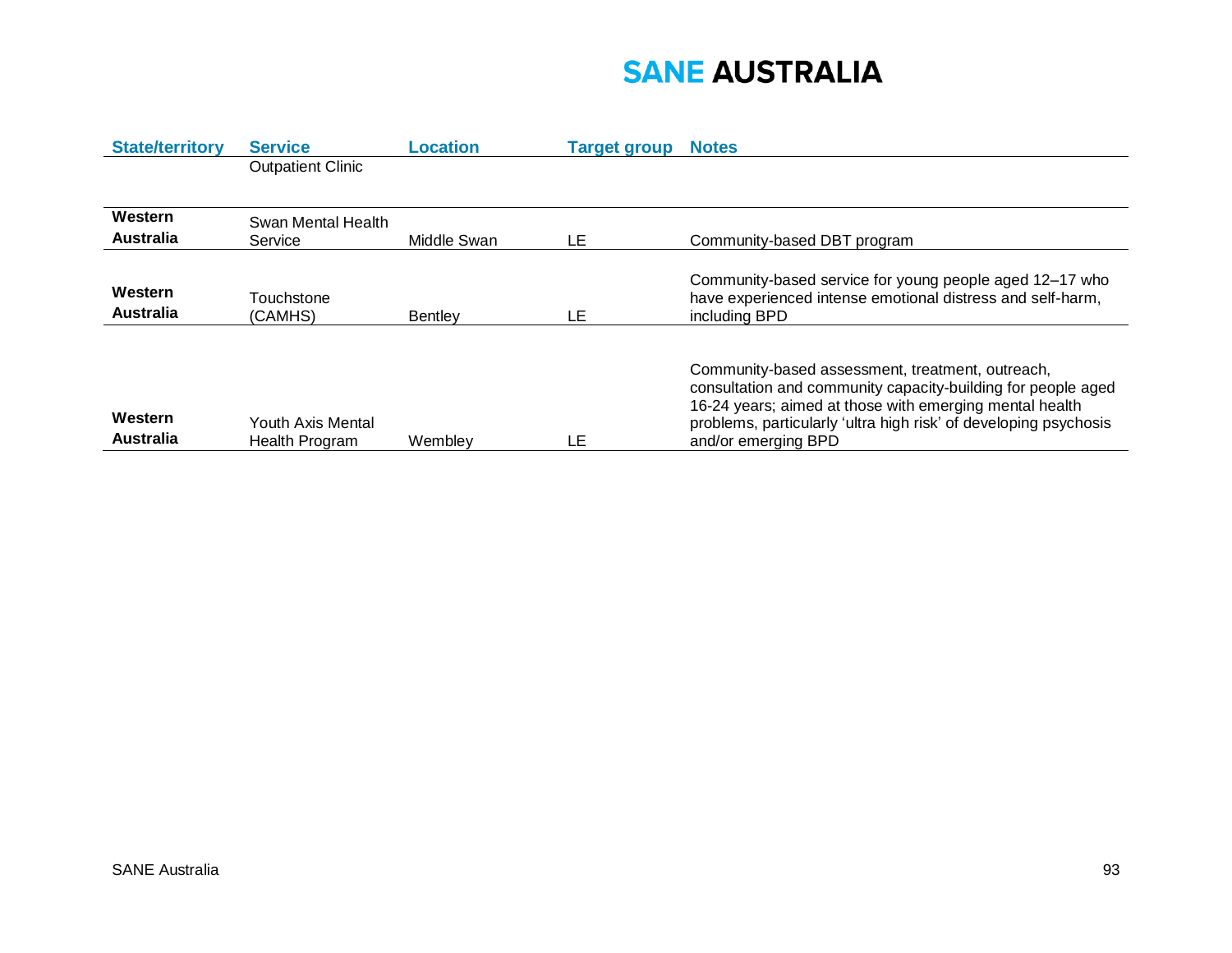**Table B. Summary of known advocacy, education, research and training initiatives by state and territory** (note: LE = lived experience)

| <b>State/territory</b>             | <b>Service</b>                                        | <b>Location</b> | <b>Target group</b> | <b>Notes</b>                                         |
|------------------------------------|-------------------------------------------------------|-----------------|---------------------|------------------------------------------------------|
| <b>Australian</b>                  |                                                       |                 |                     |                                                      |
| <b>Capital</b><br><b>Territory</b> | Borderline in the ACT                                 | Statewide       | Clinicians          | BPD education and advocacy                           |
| <b>Australian</b>                  |                                                       |                 |                     |                                                      |
| <b>Capital</b>                     |                                                       |                 |                     |                                                      |
| <b>Territory</b>                   | <b>DBT</b> Institute                                  | Statewide       | Clinicians          | Consultancy/supervision, DBT training                |
| <b>Australian</b>                  |                                                       |                 |                     |                                                      |
| <b>Capital</b>                     | <b>Expressive Therapy</b>                             |                 |                     |                                                      |
| <b>Territory</b>                   | Clinic                                                | Canberra        | Clinicians          | DBT training workshops                               |
| <b>Australian</b>                  |                                                       |                 |                     |                                                      |
| <b>Capital</b>                     | Schema Therapy                                        |                 |                     | Schema therapy training, including basic and         |
| <b>Territory</b>                   | Training                                              | Canberra        | Clinicians          | advanced workshops                                   |
|                                    |                                                       |                 |                     |                                                      |
|                                    | <b>ARAFMI</b> (Assisting                              |                 |                     |                                                      |
|                                    | Relatives and Friends of                              |                 | Clinicians,         |                                                      |
|                                    |                                                       |                 | carers, general     | Education and training workshops, advocacy and       |
| <b>New South</b>                   | People with Mental                                    |                 |                     |                                                      |
| <b>Wales</b>                       | Illness) Illawarra                                    | Wollongong      | public              | community awareness sessions                         |
| <b>New South</b>                   |                                                       |                 |                     |                                                      |
| <b>Wales</b>                       | <b>Australian DBT Institute</b>                       | Sydney          | Clinicians          | DBT training workshops                               |
|                                    | <b>Borderline Personality</b>                         |                 |                     |                                                      |
| <b>New South</b>                   | Disorder (BPD) Mental<br><b>Health Professionals'</b> |                 |                     |                                                      |
| Wales                              | <b>Network</b>                                        | Sydney          | Clinicians          | BPD training and education                           |
| <b>New South</b>                   |                                                       |                 |                     |                                                      |
| <b>Wales</b>                       |                                                       |                 |                     | DBT program for health professionals aiming to       |
|                                    | <b>DBT Psychology Clinic</b>                          | Potts Point     | Clinicians          | reduce burnout and develop clinical skills           |
| <b>New South</b>                   |                                                       |                 |                     | Information and resources for people living with BPD |
| <b>Wales</b>                       | <b>DBT Sydney</b>                                     | Newtown         | LE and carers       | and carers, families and other support persons       |
| <b>New South</b><br><b>Wales</b>   | <b>Expressive Therapy</b><br>Clinic                   | Sydney          | Clinicians          | DBT training workshops                               |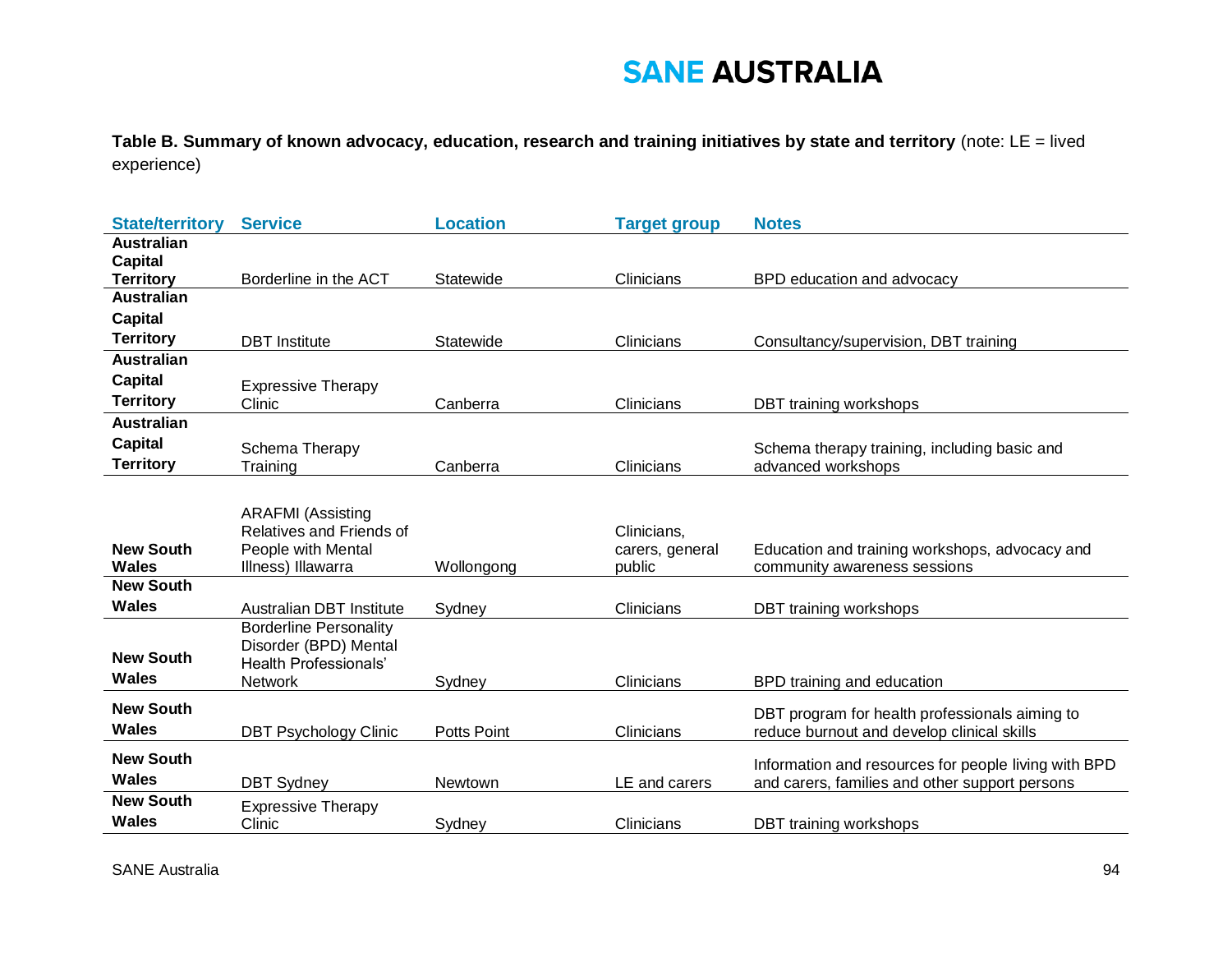| <b>State/territory</b>              | <b>Service</b>                                                                                    | <b>Location</b>                                | <b>Target group</b>               | <b>Notes</b>                                                                                          |
|-------------------------------------|---------------------------------------------------------------------------------------------------|------------------------------------------------|-----------------------------------|-------------------------------------------------------------------------------------------------------|
| <b>New South</b><br>Wales           | <b>Mentalization Based</b><br><b>Treatment Australia</b><br>Association                           | Sydney                                         | Clinicians                        | MBT training workshops and supervision                                                                |
|                                     |                                                                                                   |                                                |                                   |                                                                                                       |
|                                     |                                                                                                   |                                                |                                   |                                                                                                       |
|                                     |                                                                                                   |                                                |                                   | Personality disorder training, education, resources                                                   |
| <b>New South</b>                    |                                                                                                   |                                                | Academics,<br>clinicians, carers, | and advocacy; many of these initiatives are<br>nationwide, but in-person training is generally in New |
| Wales                               | Project Air                                                                                       | Statewide                                      | general public                    | South Wales                                                                                           |
| <b>New South</b>                    |                                                                                                   |                                                |                                   |                                                                                                       |
| <b>Wales</b>                        | <b>Psychology Training</b>                                                                        | Sydney                                         | Clinicians                        | <b>DBT</b> training workshops                                                                         |
| <b>New South</b><br>Wales           | Schema Therapy Centre<br>of NSW                                                                   | Drummoyne                                      | Clinicians                        | Schema therapy training, including basic and<br>advanced workshops                                    |
| <b>Northern</b><br><b>Territory</b> | <b>Expressive Therapy</b><br>Clinic                                                               | Darwin                                         | Clinicians                        | DBT training workshops                                                                                |
| <b>Northern</b><br><b>Territory</b> | Northern Territory Mental<br><b>Health Coalition</b>                                              | Darwin, Alice Springs                          | Clinicians                        | BPD training and education                                                                            |
| <b>Northern</b><br><b>Territory</b> | P&P Training and<br>Consultancy                                                                   | Darwin                                         | Clinicians                        | BPD training and education                                                                            |
| Queensland                          | <b>Australian DBT Institute</b>                                                                   | <b>Brisbane</b>                                | Clinicians                        | DBT training workshops                                                                                |
| Queensland                          | <b>Borderline Personality</b><br>Disorder (BPD) Mental<br><b>Health Professionals'</b><br>Network | Ipswich/West Moreton,<br><b>Brisbane North</b> | Clinicians                        | BPD training and education                                                                            |
| Queensland                          | <b>Expressive Therapy</b><br>Clinic                                                               | Brisbane, Coolangatta                          | Clinicians                        | DBT training workshops                                                                                |
| Queensland                          | Schema Therapy<br>Training                                                                        | Brisbane, Sunshine<br>Coast                    | Clinicians                        | Schema therapy training, including basic and<br>advanced workshops                                    |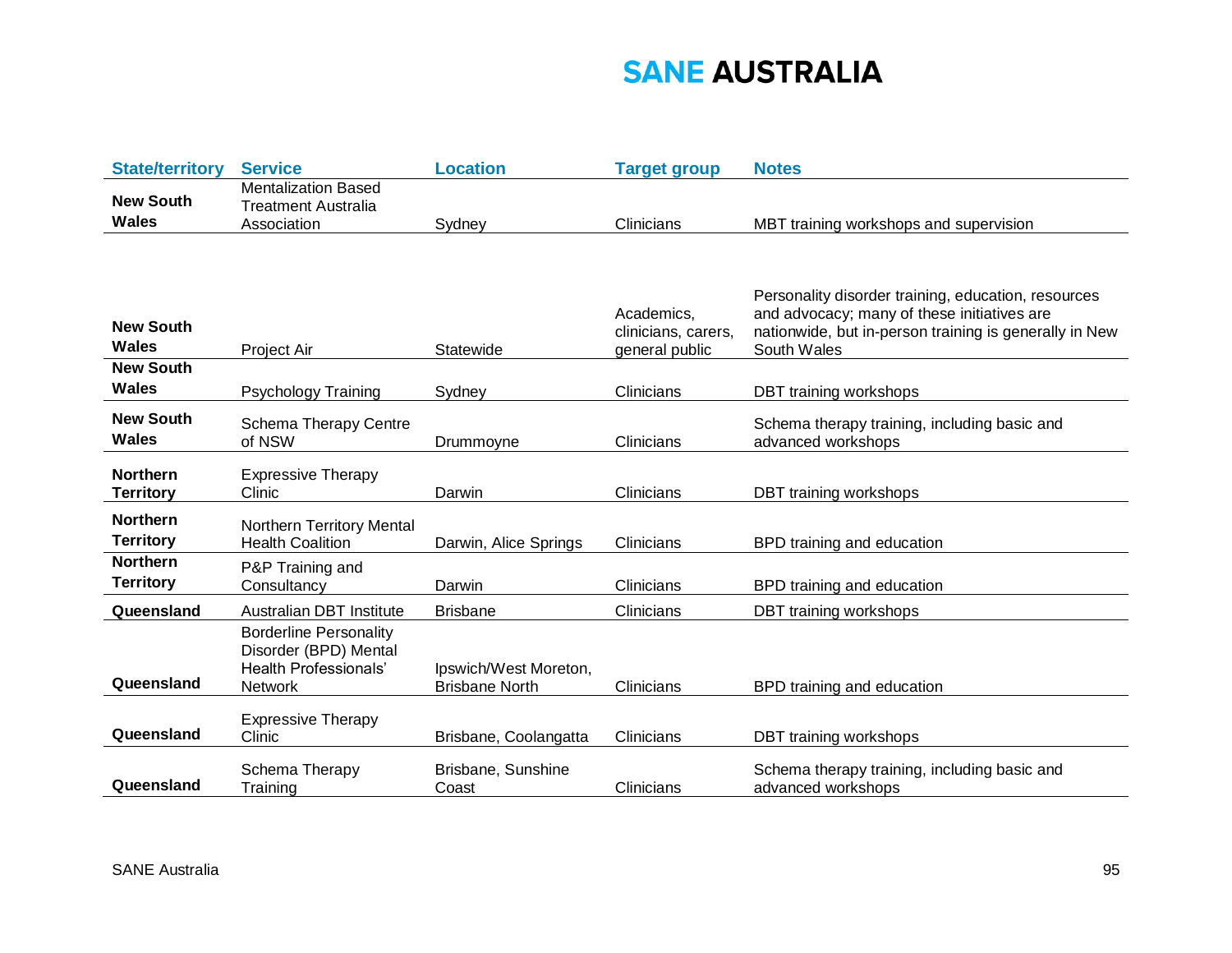| <b>State/territory</b>           | <b>Service</b>                                                                                           | <b>Location</b>                                                                   | <b>Target group</b>                         | <b>Notes</b>                                                                                                                                                                              |
|----------------------------------|----------------------------------------------------------------------------------------------------------|-----------------------------------------------------------------------------------|---------------------------------------------|-------------------------------------------------------------------------------------------------------------------------------------------------------------------------------------------|
| South<br><b>Australia</b>        | <b>Borderline Personality</b><br>Disorder (BPD) Mental<br><b>Health Professionals'</b><br><b>Network</b> | Adelaide                                                                          | Clinicians                                  | BPD training and education                                                                                                                                                                |
|                                  |                                                                                                          |                                                                                   |                                             |                                                                                                                                                                                           |
| South<br><b>Australia</b>        | <b>Borderline Personality</b><br>Disorder Support<br>Services in SA (BPDSA)                              | Statewide                                                                         | Clinicians,<br>general public,<br>LE, carer | BPD information, training, resources                                                                                                                                                      |
| South<br><b>Australia</b>        | <b>BPD Centre of</b><br>Excellence                                                                       | To be announced                                                                   | Clinicians,<br>academics                    | Funding announced to develop this service; to<br>involve specialist clinicians, training and research                                                                                     |
| South<br><b>Australia</b>        | <b>Maternal and Neonatal</b><br><b>Community of Practice</b><br>Committee                                | Statewide                                                                         | Clinicians                                  | The Maternal and Neonatal Community of Practice<br>Committee has published clinical guidelines for<br>personality disorders and severe emotional<br>dysregulation in the perinatal period |
| South<br><b>Australia</b>        | <b>Mentalization Based</b><br><b>Treatment Australia</b><br>Association                                  | Adelaide                                                                          | Clinicians                                  | MBT training workshops and supervision                                                                                                                                                    |
| South<br><b>Australia</b>        | PsychMed                                                                                                 | Adelaide city,<br>Morphette Vale,<br>Payneham, Salisbury,<br><b>Seaview Downs</b> | Clinicians                                  | Various training workshops (for example, on topics of<br>trauma, schema therapy)                                                                                                          |
| South<br><b>Australia</b>        | <b>SA Mental Health</b><br>Commission                                                                    | Adelaide                                                                          | Clinicians,<br>general public               | The SA Mental Health Commission has published<br>the South Australian Action Plan for People Living<br>with Borderline Personality Disorder 2017-2020                                     |
| <b>South</b><br><b>Australia</b> | Schema Therapy<br>Training                                                                               | Adelaide                                                                          | Clinicians                                  | Schema therapy training, including basic and<br>advanced workshops                                                                                                                        |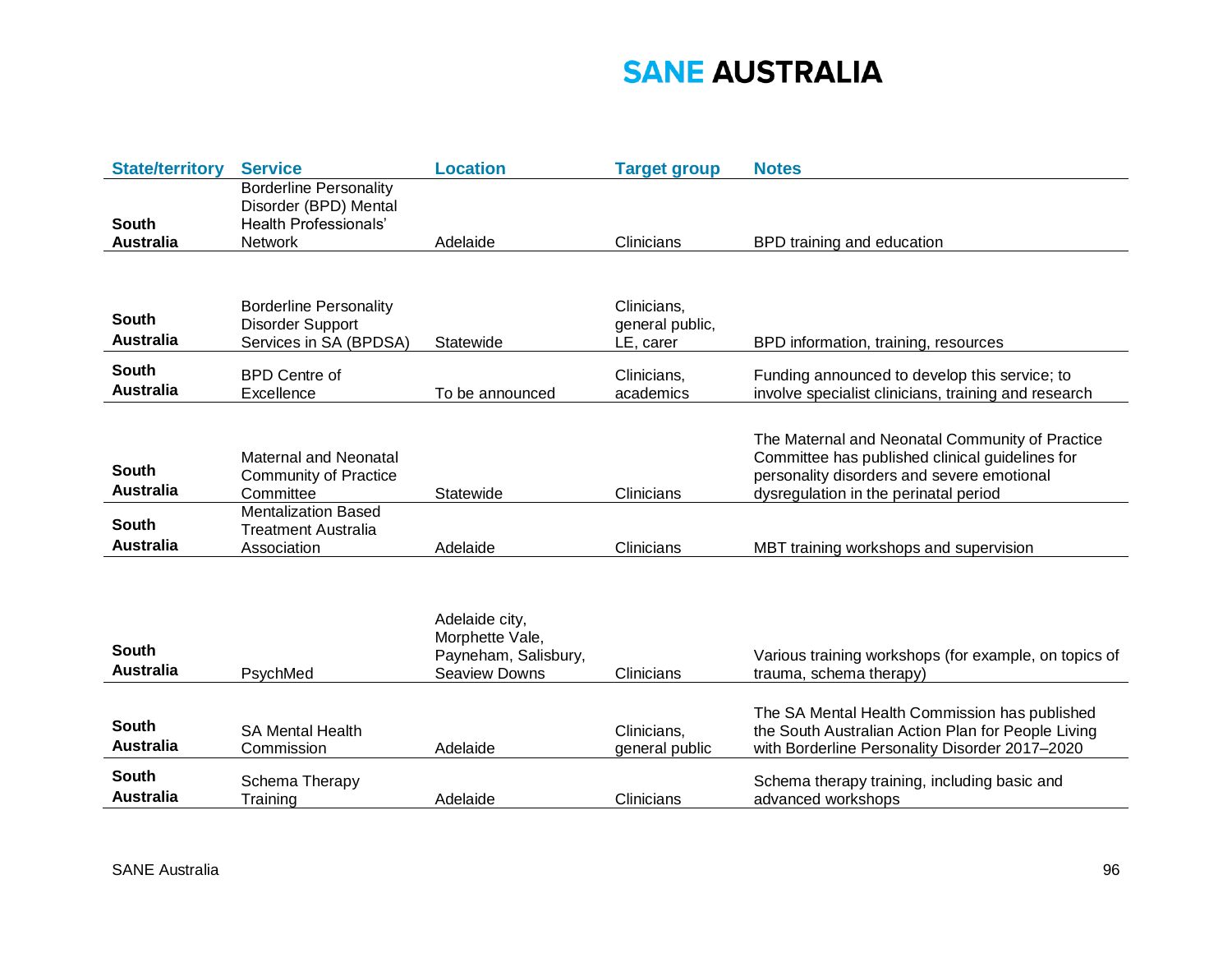| <b>State/territory</b> | <b>Service</b>                                         | <b>Location</b>                         | <b>Target group</b> | <b>Notes</b>                                                                                         |
|------------------------|--------------------------------------------------------|-----------------------------------------|---------------------|------------------------------------------------------------------------------------------------------|
|                        | <b>Borderline Personality</b><br>Disorder (BPD) Mental |                                         |                     |                                                                                                      |
|                        | <b>Health Professionals'</b>                           |                                         |                     |                                                                                                      |
| <b>Tasmania</b>        | <b>Network</b>                                         | Hobart                                  | Clinicians          | BPD training and education                                                                           |
|                        | <b>Expressive Therapy</b>                              |                                         |                     |                                                                                                      |
| <b>Tasmania</b>        | Clinic                                                 | Launceston                              | Clinicians          | DBT training workshops                                                                               |
|                        | P&P Training and                                       |                                         |                     |                                                                                                      |
| <b>Tasmania</b>        | Consultancy                                            | Hobart, Launceston                      | Clinicians          | BPD training and education                                                                           |
| <b>Victoria</b>        | <b>Australian DBT Institute</b>                        | <b>Brighton</b>                         | Clinicians          | DBT training workshops                                                                               |
|                        | <b>Borderline Personality</b>                          |                                         |                     |                                                                                                      |
|                        | Disorder (BPD) Mental<br><b>Health Professionals'</b>  |                                         |                     |                                                                                                      |
| <b>Victoria</b>        | <b>Network</b>                                         | Melbourne                               | Clinicians          | BPD training and education                                                                           |
|                        |                                                        |                                         |                     |                                                                                                      |
|                        |                                                        |                                         |                     |                                                                                                      |
| <b>Victoria</b>        |                                                        |                                         | Clinicians,         | BPD education, support and advocacy in Victoria,                                                     |
|                        | <b>BPD Community</b>                                   | Statewide                               | general public      | including information nights                                                                         |
|                        |                                                        |                                         | Clinicians,         | Specialist forensic mental health research, including                                                |
| <b>Victoria</b>        | Forensicare                                            | Fairfield                               | academics           | personality disorder research                                                                        |
|                        |                                                        |                                         |                     |                                                                                                      |
|                        |                                                        |                                         |                     | Training course in RUSH (Real Understanding of<br>Self-Help) program - 20-session adapted version of |
| <b>Victoria</b>        | Myndscape                                              | Melbourne                               | Clinicians          | DBT for correctional organisations                                                                   |
|                        |                                                        |                                         |                     |                                                                                                      |
|                        |                                                        |                                         |                     |                                                                                                      |
|                        |                                                        | Parkville, Brunswick,<br>Mildura, North |                     |                                                                                                      |
| <b>Victoria</b>        | Orygen Youth Health                                    | Melbourne, Wangaratta                   | Clinicians          | EPPIC, HYPE and CAT training workshops                                                               |
|                        | Orygen, The National                                   |                                         |                     | Personality disorder research group, collaborating                                                   |
|                        | Centre of Excellence in                                |                                         | Clinicians,         | with various universities across Australia and                                                       |
| <b>Victoria</b>        | <b>Youth Mental Health</b>                             | Parkville                               | academics           | internationally                                                                                      |
| <b>Victoria</b>        | <b>Psychology Training</b>                             | Parkville                               | Clinicians          | DBT training workshops                                                                               |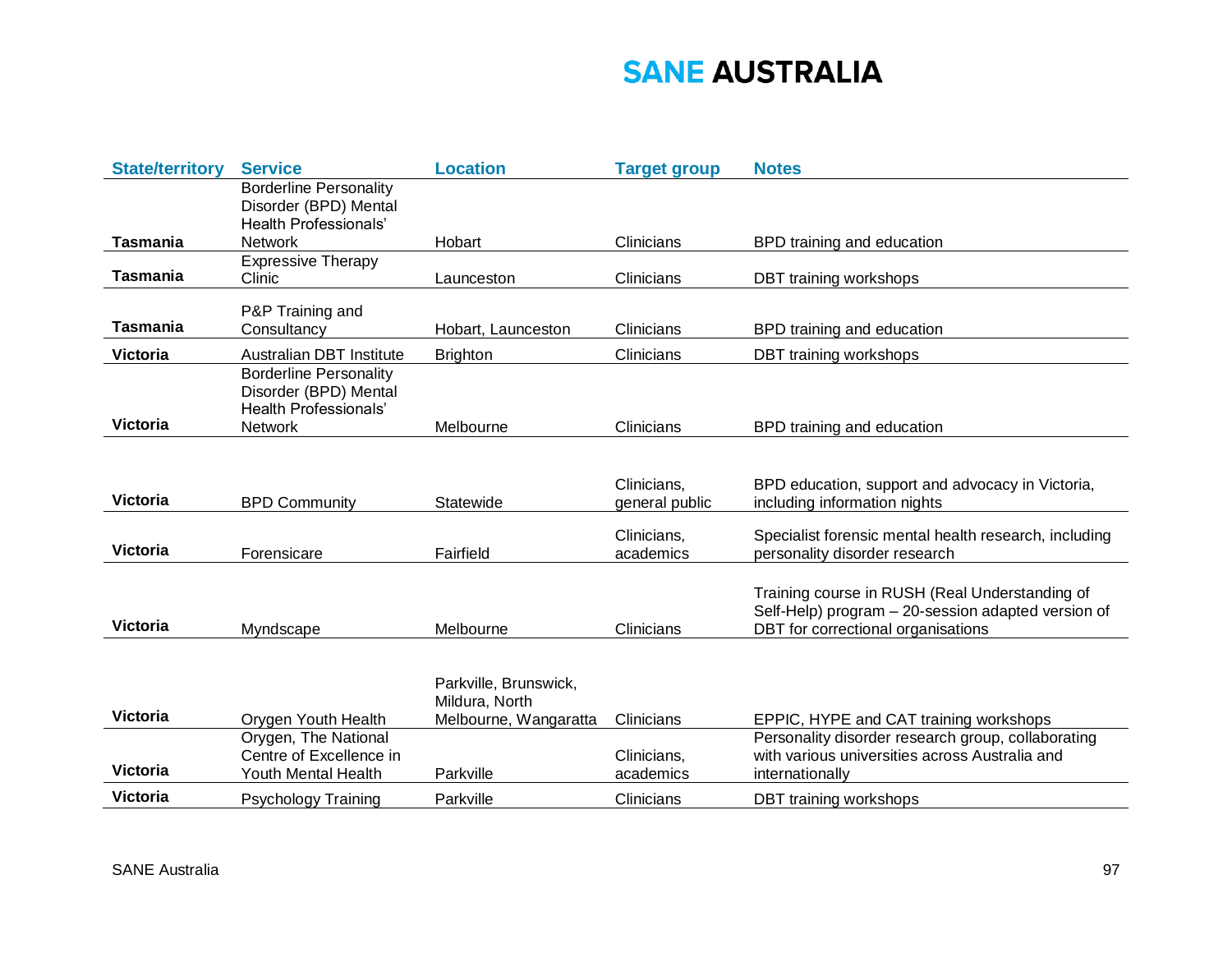| <b>State/territory</b> | <b>Service</b>                        | Location  | <b>Target group</b> | <b>Notes</b>                                                       |
|------------------------|---------------------------------------|-----------|---------------------|--------------------------------------------------------------------|
| <b>Victoria</b>        | Schema Therapy<br>Institute Australia | Carlton   | Clinicians          | Schema therapy training, including basic and<br>advanced workshops |
| <b>Victoria</b>        | Schema Therapy<br>Training            | Melbourne | Clinicians          | Schema therapy training, including basic and<br>advanced workshops |

| <b>Victoria</b>             | <b>Spectrum Personality</b><br><b>Disorder Service</b>                                                   | Ringwood, Fitzroy,<br>Richmond | Academics,<br>clinicians, carers,<br>general public | Provides advocacy, support and training, carer<br>information and resources; training workshops run<br>throughout Victoria aligned with NHMRC guidelines |
|-----------------------------|----------------------------------------------------------------------------------------------------------|--------------------------------|-----------------------------------------------------|----------------------------------------------------------------------------------------------------------------------------------------------------------|
| Western<br><b>Australia</b> | <b>Borderline Personality</b><br>Disorder (BPD) Mental<br><b>Health Professionals'</b><br><b>Network</b> | Perth                          | <b>Clinicians</b>                                   | BPD training and education                                                                                                                               |
| Western<br><b>Australia</b> | <b>Consumers of Mental</b><br>Health WA (CoMHWA)                                                         | Cannington                     | Clinicians, LE                                      | Education and training, peer support and advocacy                                                                                                        |
| Western<br><b>Australia</b> | <b>Expressive Therapy</b><br>Clinic                                                                      | Perth                          | <b>Clinicians</b>                                   | DBT training workshops                                                                                                                                   |
| Western<br><b>Australia</b> | <b>Mentalization Based</b><br>Treatment Australia<br>Association                                         | Perth                          | <b>Clinicians</b>                                   | MBT training workshops and supervision                                                                                                                   |
| Western<br><b>Australia</b> | P&P Training and<br>Consultancy                                                                          | <b>Broome</b>                  | <b>Clinicians</b>                                   | BPD training and education                                                                                                                               |
| Western<br><b>Australia</b> | Psychology Training                                                                                      | Floreat                        | <b>Clinicians</b>                                   | DBT training workshops                                                                                                                                   |
| Western<br><b>Australia</b> | Schema Therapy<br>Training                                                                               | Perth                          | Clinicians                                          | Schema therapy training, including basic and<br>advanced workshops                                                                                       |